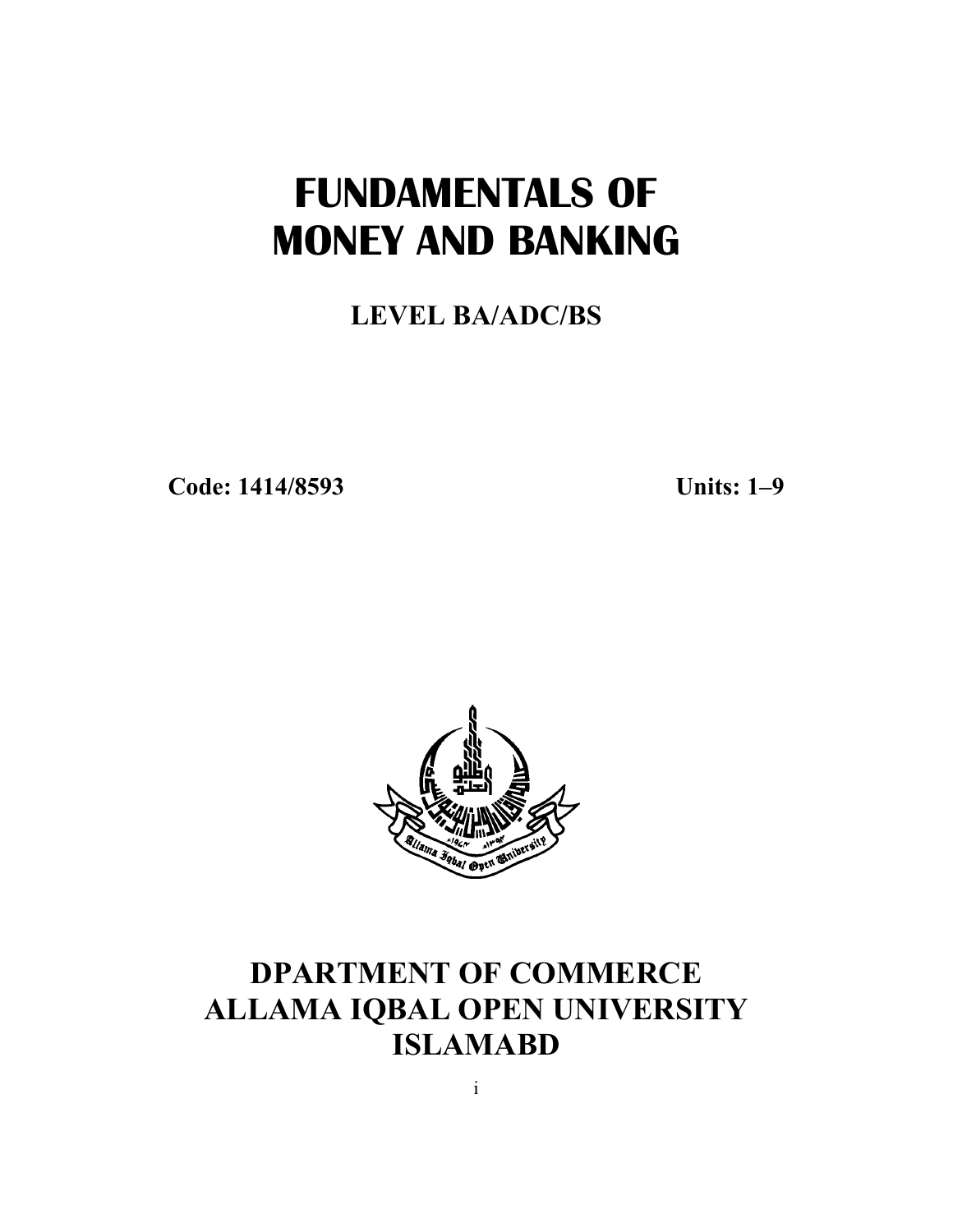## **COURSE TEAM**

| <b>Dean Faculty of Social</b><br>Sciences & Humanities: | Prof. Dr. Shahid Iqbal Kamran     |
|---------------------------------------------------------|-----------------------------------|
| Chairman:                                               | Prof. Dr. Syed Muhammad Amir Shah |
| <b>Unit Writer:</b>                                     | Moazzam Ali                       |
| <b>Unit Reviewer:</b>                                   | Prof. Dr. Syed Muhammad Amir Shah |
| <b>Typeset by:</b>                                      | Muhammad Javed                    |
| <b>Editor:</b>                                          | Fazal Karim                       |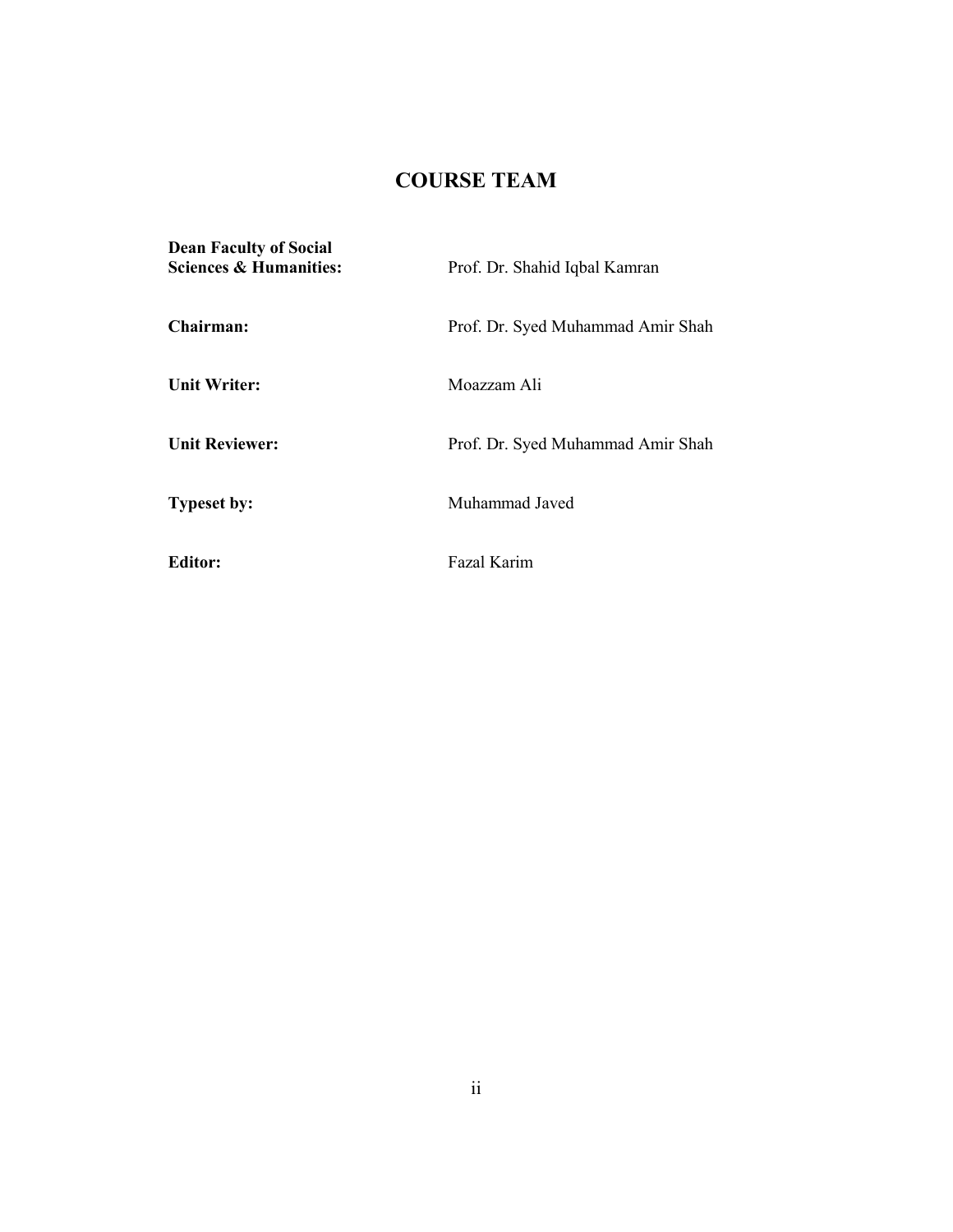## **COURSE INTRODUCTION**

This course is divided in two parts; money and banking. In the first part of this course, the role and functions of money has been discussed. Money plays the central role in the modern economic system and used as unit of measurement for exchange of goods and services. From the ancient times, money has been a medium of exchange and considered as a source of wealth and power. This course has been developed by keeping in view the historic role of money together with its application in the modern economies. The first four units of this course discusses the various forms of money, value of money, financial markets and international monetary system. In each unit, the basic concepts for understanding the role and functions of money have been elaborated with examples.

The second part of this course covers the modern banking system in detail. The modern economic system largely depends on the banks for the movement of funds among different economic agents. In this part of the course, following concepts of banking have been discussed in detail;

- i. Basics of banking (forms of banks and credit creation)
- ii. Functions of commercial banks (for businesses and individuals)
- iii. Bank loans and advances (types and comparative analysis)
- iv. Role and functions of the central bank in an economy
- v. Growth of banking in Pakistan

The objective of this course is to enable students to understand modern financial and monetary system. The basic terms of money and banking have been explained in simple language with examples. This course will fulfill the basic requirements for understanding the advanced level subjects of finance in higher classes.

> Moazzam Ali Assistant Professor Course Development Coordinator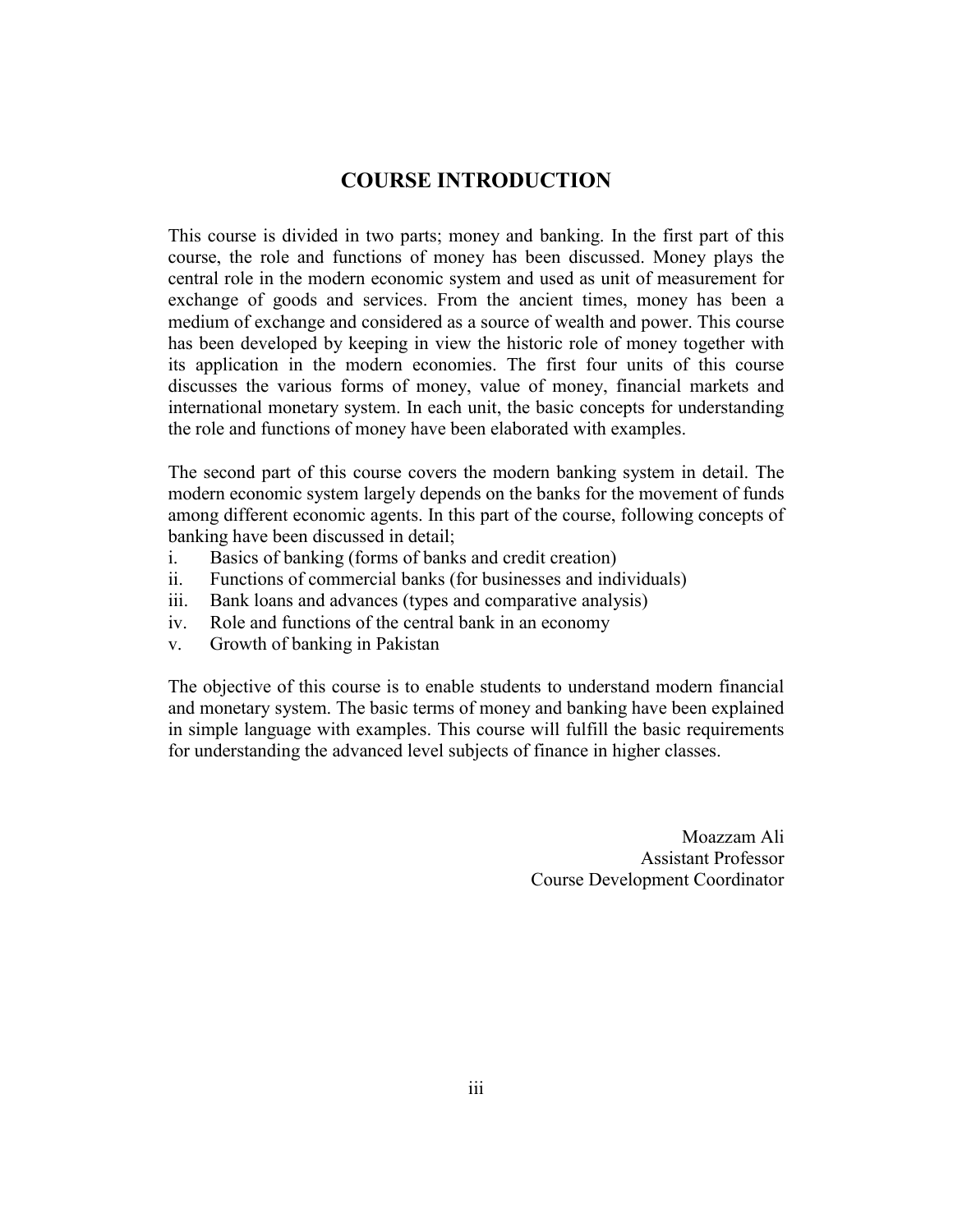## **CONTENTS**

|         | 9  |
|---------|----|
|         | 19 |
|         | 29 |
| Unit-5: | 39 |
|         | 51 |
| Unit-7: | 63 |
| Unit-8: | 77 |
| Unit-9: |    |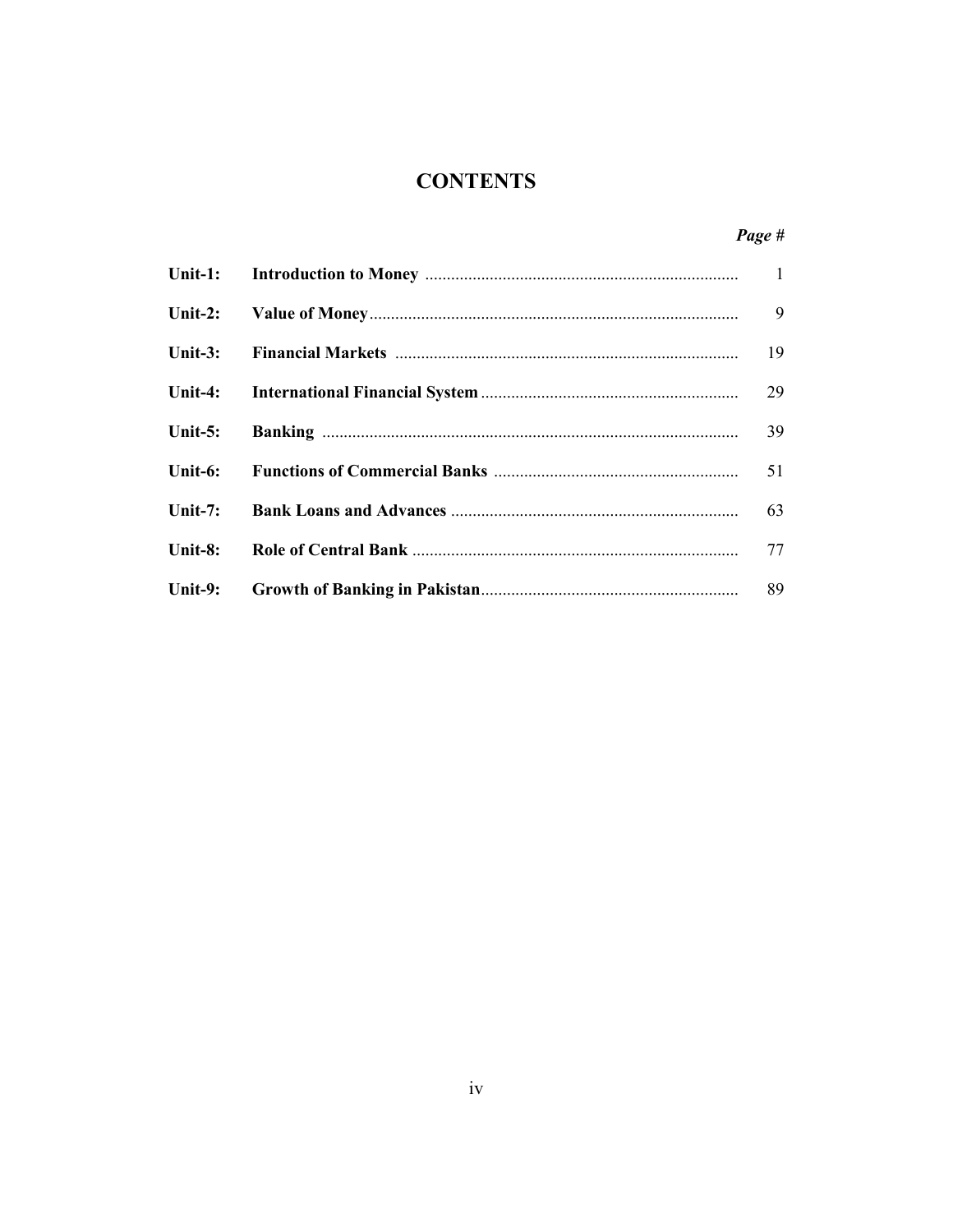## **UNIT–1**

# **INTRODUCTION TO MONEY**

**Written By: Moazzam Ali Reviewed By: Prof. Dr. S.M.Amir Shah**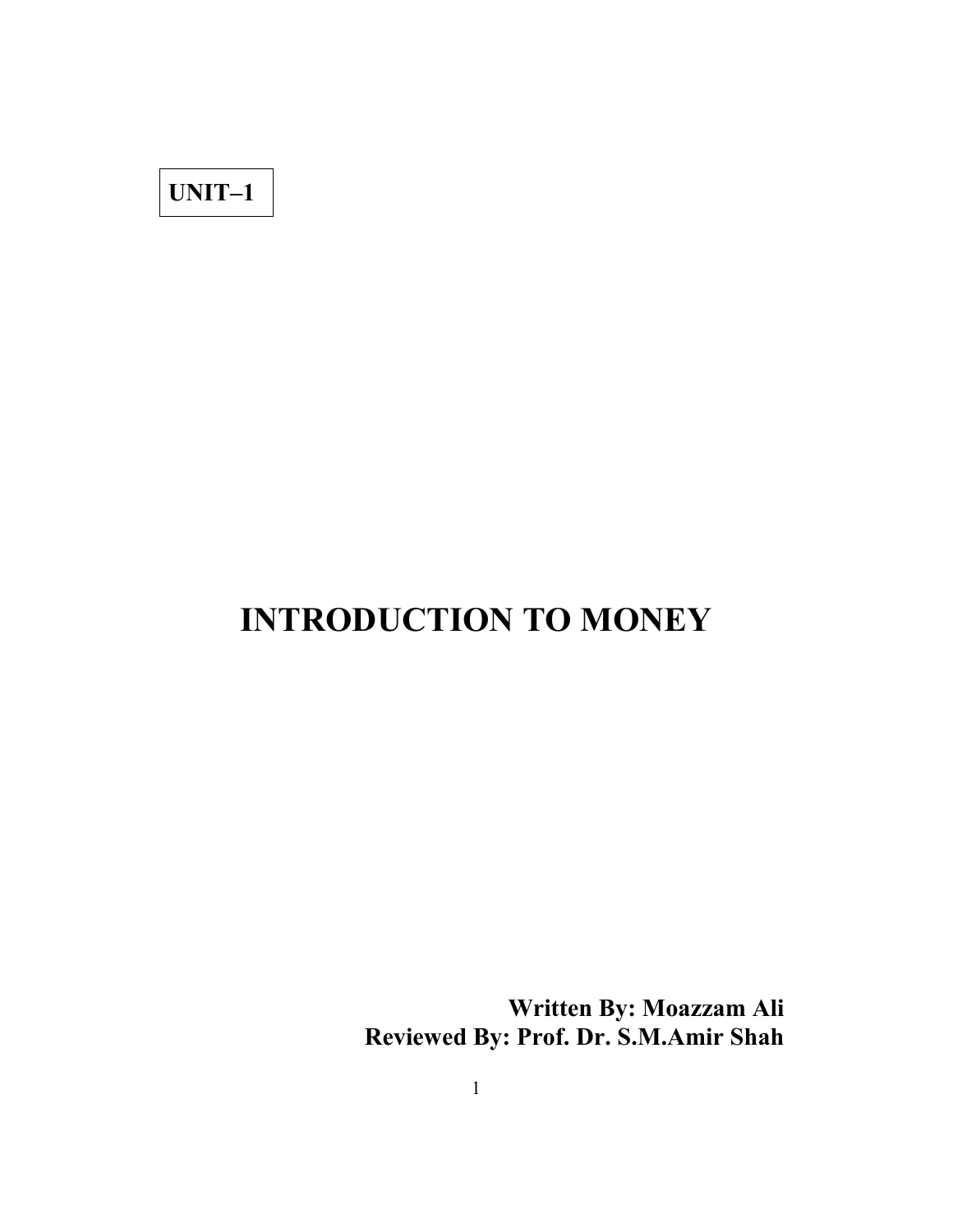## **CONTENTS**

|  | Page #         |
|--|----------------|
|  |                |
|  |                |
|  | $\overline{4}$ |
|  | $\overline{4}$ |
|  | 6              |
|  |                |
|  | 8              |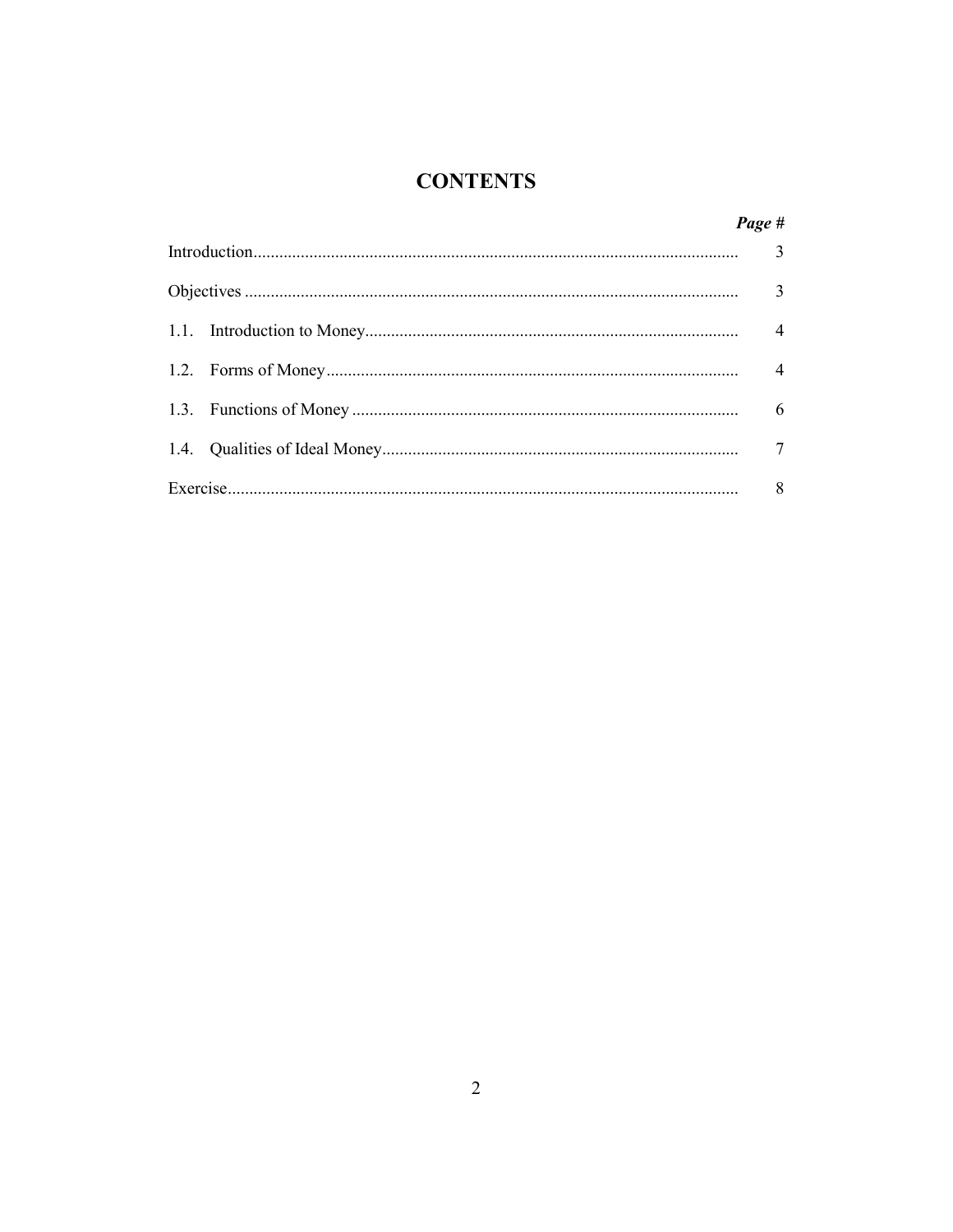## **INTRODUCTION**

Money is one of the outstanding greatest inventions of entire history of mankind. Money is anything that is generally acceptable as a means of exchange, measure and store of value. In this unit the concept of money, its characteristics and evolution of money will be discussed. The development of money has progressed through the following stages, commodity money, metallic money, paper money, credit money, and electronic money. The purpose of this introductory chapter is to understand the concept of money and its evolution stages and the role of money in performance of economic activities.

## **OBJECTIVES**

After reading this unit, you will able;

- 1. to visualize the concept of money and its functions.
- 2. to perceive the role and importance of money.
- 3. to identify the stages of evolution of money
- 4. to understand the ideal qualities of money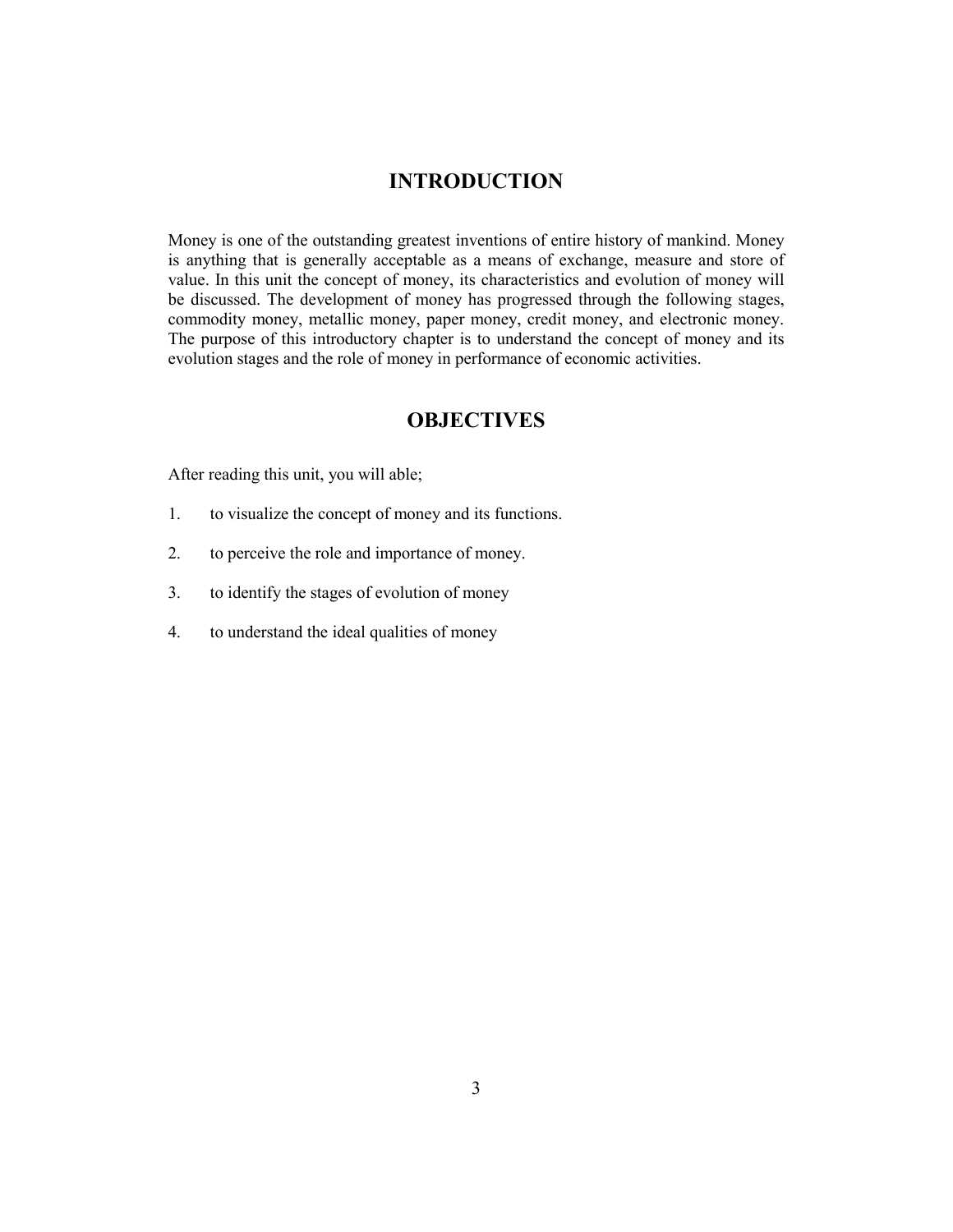## **1.1 INTRODUCTION TO MONEY**

The word money is derived from Latin word ''Monet''. Money used in economic transactions and also serve as medium of exchange. Money can be defined as "Money can be anything that is generally acceptable as a means of exchange that at the same time acts as a measure of value.'' **(**Crowther**)**

#### OR

"Money is anything that is generally accepted in payment for goods and services or in the repayment of debts". **(**Mishkin**)**

In modern world, money is considered as a basic necessity. The benefit of the discovery of money is to over comes the problems of barter system in which goods were exchanged against other goods. As goods were of different quality and quality, a simple unit of measurement was necessary for conducting the economic transactions. With the help of money people can make payments. Producers buy raw material, plants and heavy machinery with the help of money. Government realizes taxes, fees, and fines through money. Economic growth cannot be possible without use of money.

Money is the backbone of capitalistic economy everyone according to his capacity engaged in economic activities. Individual who owned money has complete right for production decisions and consumption pattern. Consumers and producers receive money income in the form of wages, interest etc. Money is a center of a circle and in capitalist economy money performs the important function of solving the central problem through price mechanism.

#### **Features of Money:**

- 1. **Medium of Exchange**: It is accepted as medium of exchange for the settlement of economic transactions.
- 2. **Legal Tender:** It is used as legal tender for repayment of debts, wages, interest, profit etc.
- 3. **Pricing**: It is used as standard in the development of pricing mechanism for economic activities
- 4. **Unit of Measurement:** It is used as accounting measure for different services/things.
- 5. **Savings**: It is used as a tool to save and store purchasing power for future period.

## **1.2 FORMS OF MONEY**

In old times, people used to rely on their own produce goods for living purposes and were self-sufficient and there was no need of money at that time. With development of agricultural societies and better tools, excess production was easy to obtain. For this excess production, different societies developed various exchange mechanism for meeting individual needs and barter system was developed. Barter system of exchange of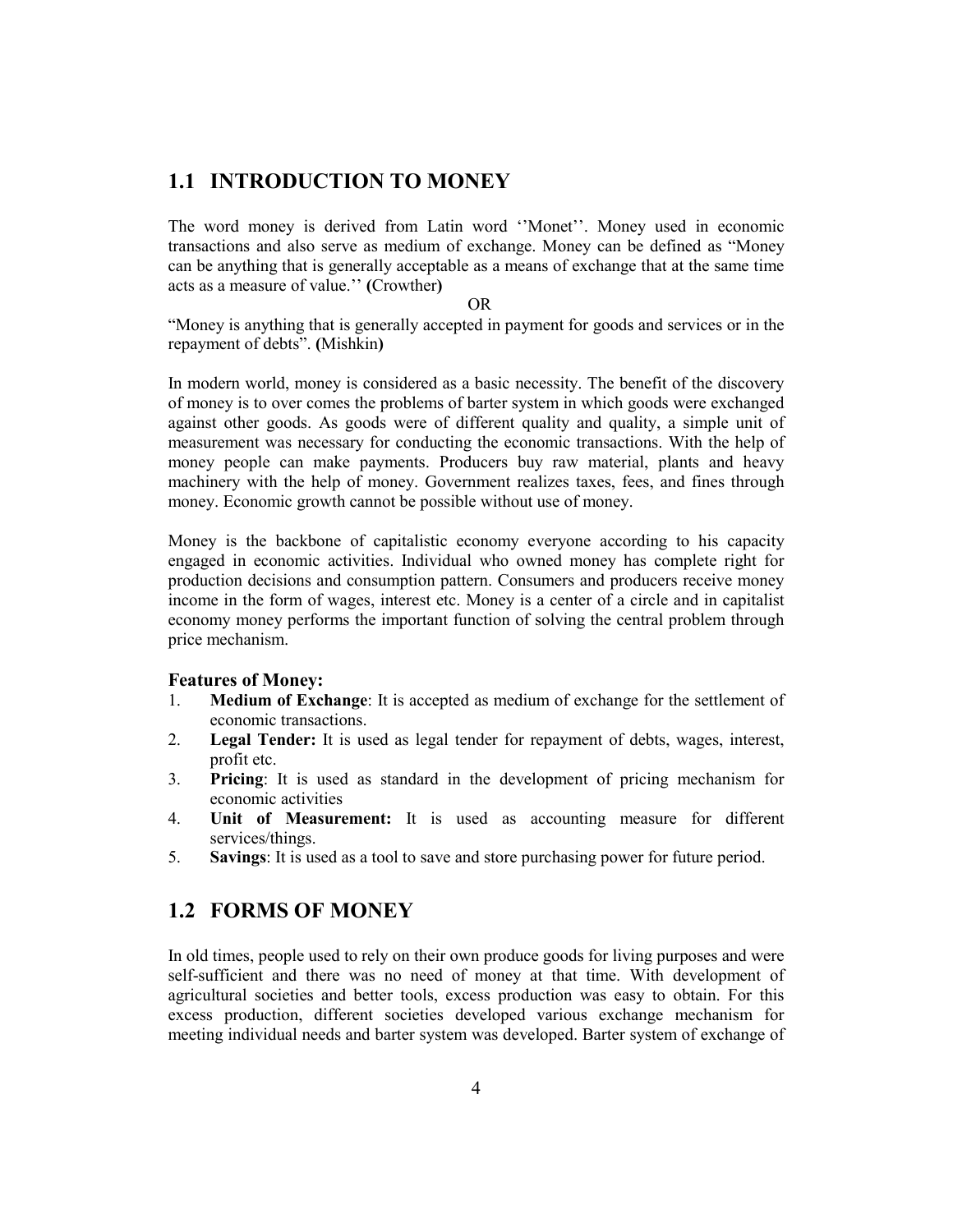goods and service without using any medium of exchange like money in payment system. Different forms of money used in different countries or regions are discussed below;

## **1. Commodity Money:**

Commodity money is made up of valuable commodity like wheat, goats, etc. people used these commodities for exchange purpose and fulfill their needs. As time passed on, people faced many problems due to commodity money like storing value, durability, divisibility etc.

## **2. Metallic Money or Coins:**

The next step in the evolution of money in payment system is metallic money. Metallic money is made up of precious metal like gold, silver and copper. Metallic money was introduced to overcome the problem of commodity money in term of quality and quantity. There were two kind of metals.

#### **a. Un-coined Metals**

Metals were not used as coins but as bullion. This creates the problem of measuring the weight and value.

## **b. Coined Metal**

After the failure of uncoiled metals, standard coins were created. They had a standard a weight and value. Problems of un-coined metals are solved by the use of coined metals.

### **3. Paper Money:**

Paper currency is made up of paper and used for payment system and also used as a medium of exchange. It consists of notes issued by the state or central bank. Paper money can be;

- a. **Convertible paper money**: It is converted into coins on demand e.g. gold and silver certificates.
- b. **Fiat paper money**: It is not converted into coins on demand and it is accepted in transaction at its face value due to its unlimited legal tender.

## **4. Credit Money or Bank Money:**

The next step in the evolution of money in payment system is the credit money. It means the use of different instrument (cheque) issued by the bank as a medium of exchange. The advantage of bank money is that they are easy and safe to transport for payment purpose.

#### **5. Electronic Money:**

The next stage in the development of payment system is Electronic money replaces credit or bank money due to the expansion of technology. Electronic money is consisting of ATM, debit card, credit card and online banking. People can make payments and receive money through online banking system and save their time.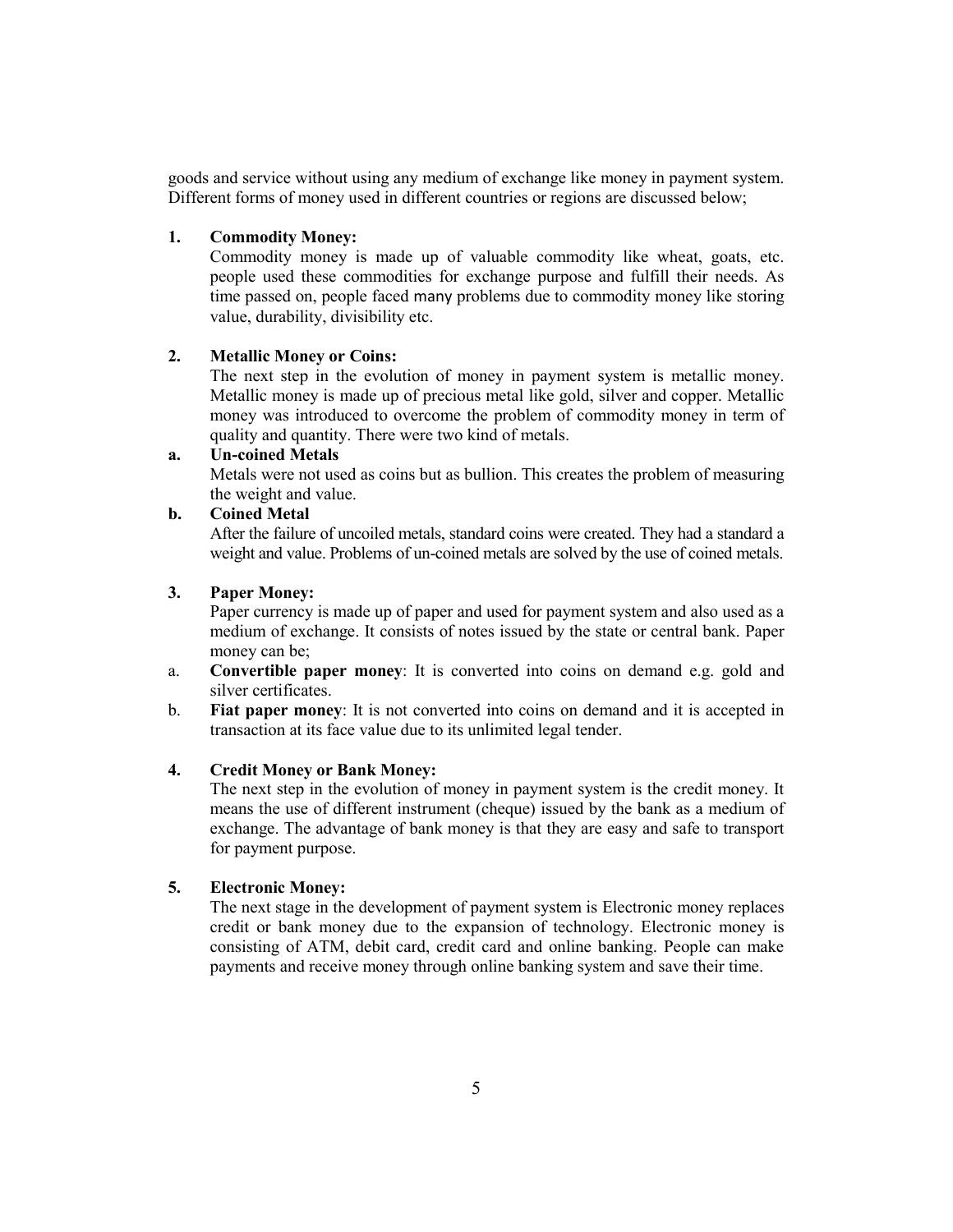## **1.3 FUNCTIONS OF MONEY**

Money is anything that is widely used as a mean of payments and is generally expectable Money is anything that is widely used as a mean of payments and is generally expectable in settlement of debts. It is also used in economic transactions or medium of exchange purpose.



## **Primary Functions:**

#### 1. **Medium of Exchange xchange**

Money is used as a medium of exchange and the sale and purchase of different products can be made through money. It is the most important function of money. People sell their products for money and use that money to purchase different products to fulfill their needs.

## **2. Measure of Value**

Money as a measure of value means that money works as a common denomination, the value of all goods and services are expressed in terms of money. As we measures weight in kilograms or pounds and distance in kilometers, similarly we measure the value of money in terms of money. can be made through money. It is the most important function of money.<br>
Ell their products for money and use that money to purchase different<br>
to fulfill their needs.<br> **of Value**<br>
c a measure of value means that money work

#### **3. Standard of Deferred P Payments**

Money also serves as a standard of payment made after a lapse of time to settle debts and make investments.

## **4. Store of Value:**

Money is the most liquid assets from all the assets therefore it is easier to store value in the form of money.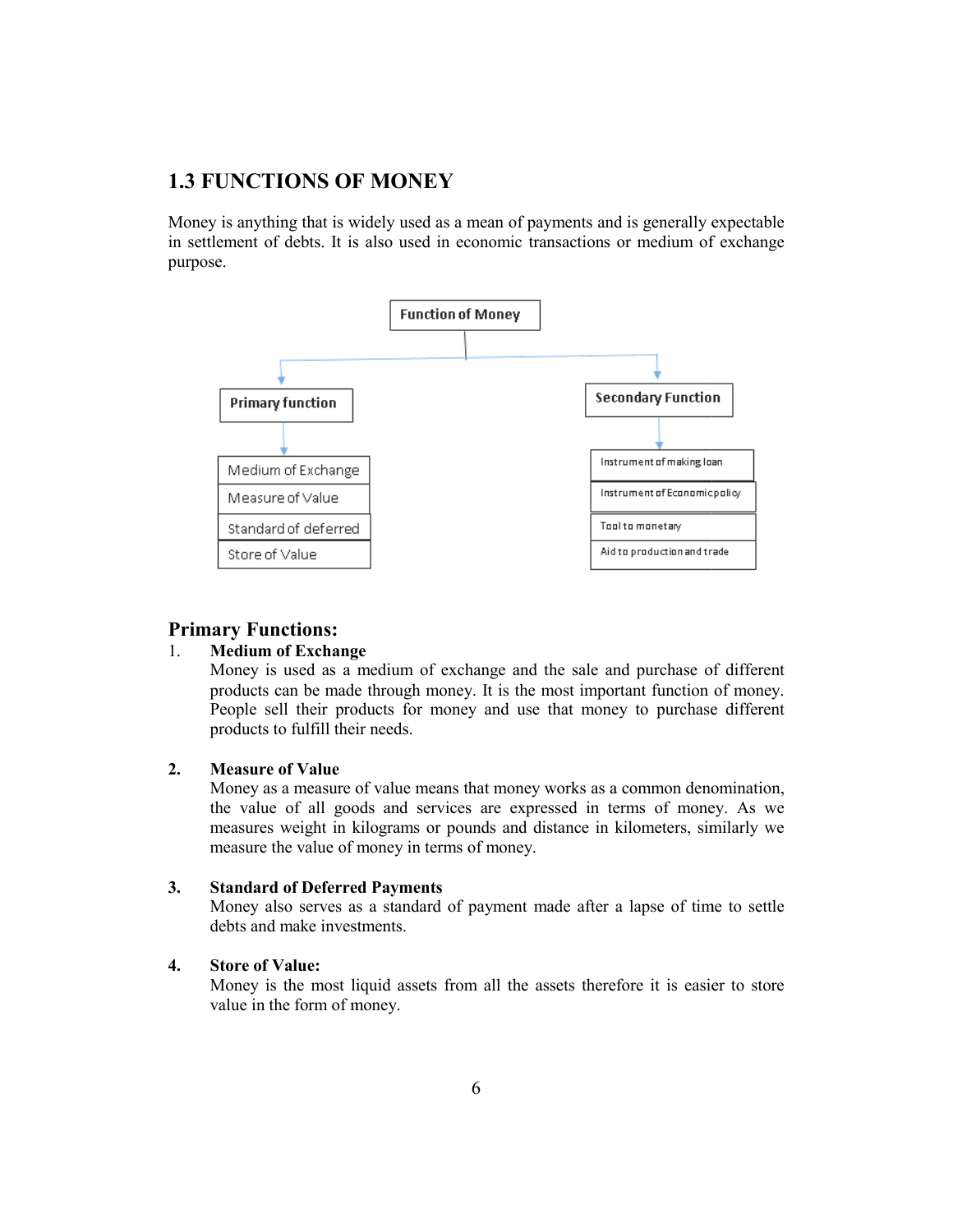## **Secondary Functions:**

#### **1. Instrument for Lending:**

People save money and deposit it in to banks. The banks advance these savings as loans to businessmen and earn profit by charging interest.

#### **2. Instrument of Economic Policy:**

Money is an instrument of an economic policy of the government. Money is the powerful factor to achieve growth, reduce unemployment and maintain expansion of economic activity.

#### **3. Tool to Monetary Management:**

Money helps in increasing output and employment. Money is also help in determining the distribution of wealth among the members of society.

#### **4. Aids to Production and Trade:**

Barter difficulties can be solved with the help of money. It helps in the production of goods and services and facilitates expansion of trade.

## **1.4 QUALITIES OF IDEAL MONEY**

The essential attributes of ideal money are as follows;

## **1. General Acceptability:**

The most essential quality of an ideal money material is that it would be acceptable as a medium of exchange without any objection by others for goods and services.

#### **2. Portability:**

Good money has quality of portability means it can be easily and economically transported from one place to the other. In other words it possesses high value in small bulk.

#### **3. Durability:**

As money is passed from hand to hand and is kept in reserves it must not easily deteriorate either in itself or as a result of wear and tear.

## **4. Homogeneity:**

All potions of the substance used as money should be homogeneous that is of the same quality so that equal weights have the same value. It is essential that its units are similar in all respects.

#### **5. Divisibility:**

The money material should be capable of division and the aggregate value of the mass after division should be almost the same as before**.**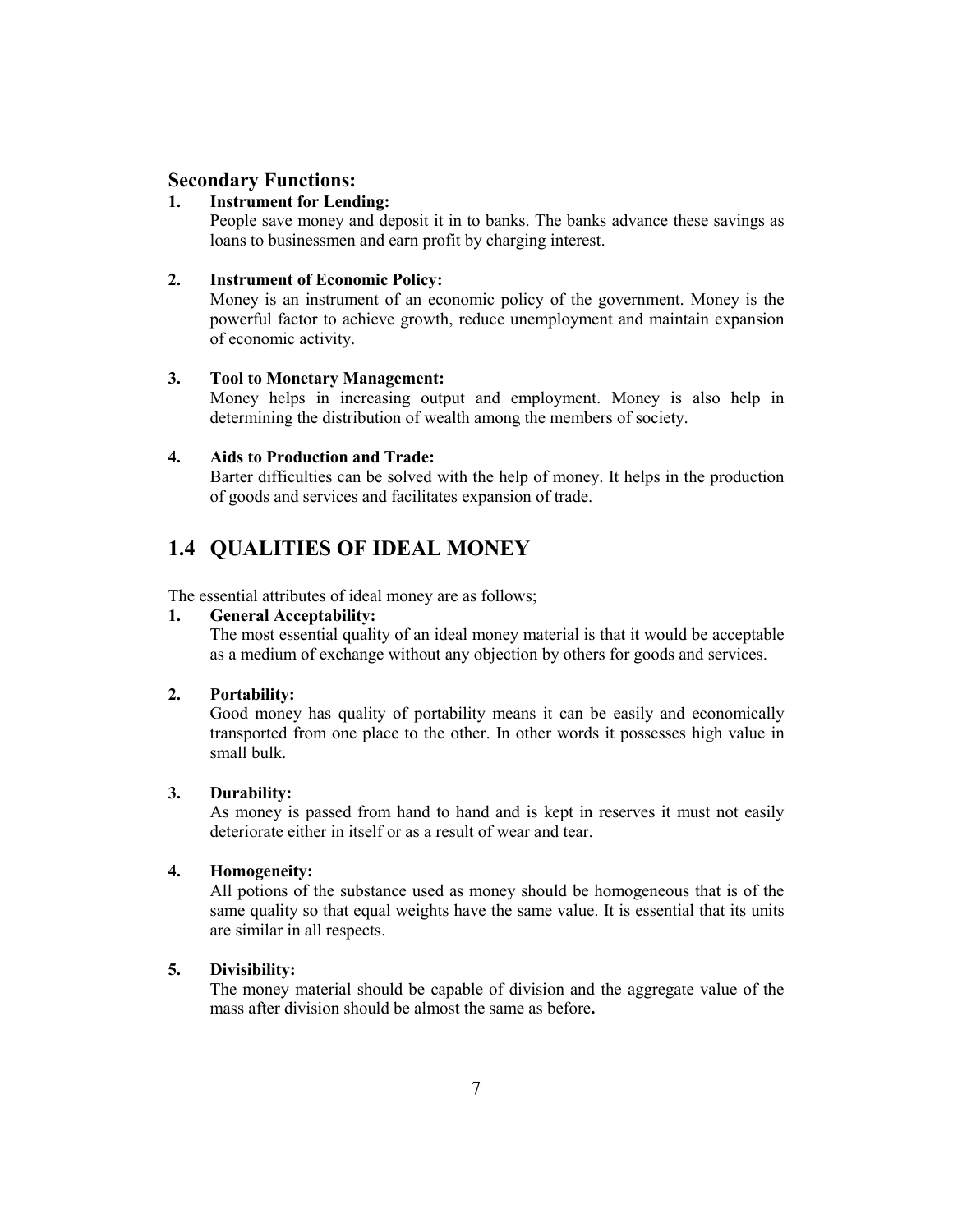## **6. Malleability:**

The money material should be capable of being melted and given convenient shapes. It should be neither too hard and nor too soft. It should also possess the attribute of impressionability**.**

## **7. Recognizability:**

One of the very much important essential of a good money material is that it should be easily recognizable by the eye, ear or the touch. It should have certain distinct marks which nobody can mistake**.**

### **8. Stability of Value:**

Money should not be subject to fluctuations in value. The value of a material which is used to measure the value of all the other material must be stable**.**

## **Exercise**

## **Q. 1 Give short answer to following questions:**

- 1. Define money.
- 2. Write the functions of money.
- 3. What is barter system?
- 4. Write down the features of ideal money.
- **Q. 2** Collect the foreign currency notes of at-least five different countries and compare their features.

## **References (Books)**

- 1. Financial Markets and Institutions by Anthony Saunders
- 2. Financial Institution Management by Helen P. Lange
- 3. Financial Institutions and Markets by Meir G. Kohn
- 4. Financial Markets and Institutions by Frederic Mishkin and Stanley G Eakins
- 5. Fundamentals of financial institutions management by Marcia Millon Cornett
- 6. Money and Banking by M.Saeed Nasir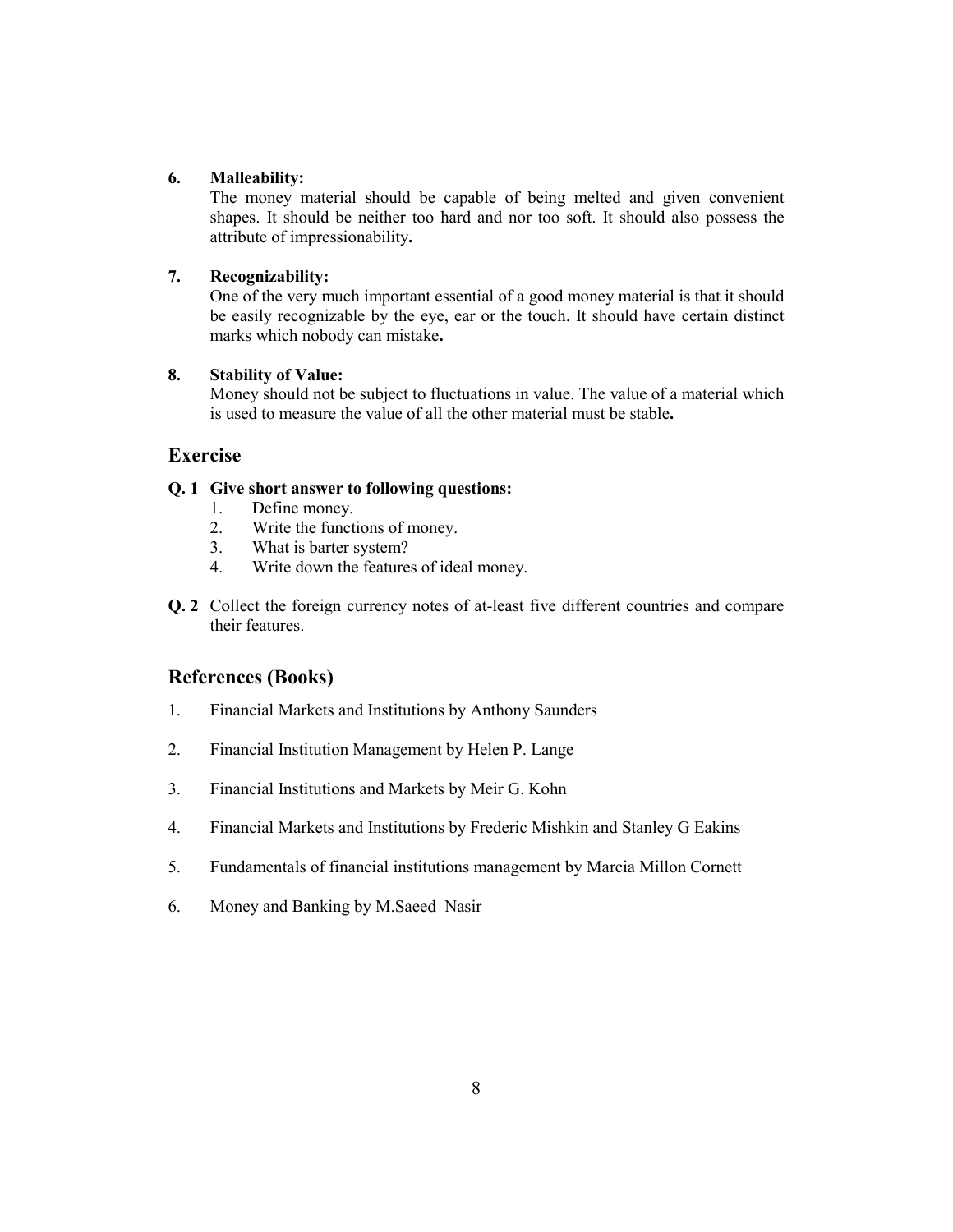**UNIT–2**

# **VALUE OF MONEY**

**Written By: Moazzam Ali Reviewed By: Prof. Dr.S.M.Amir Shah**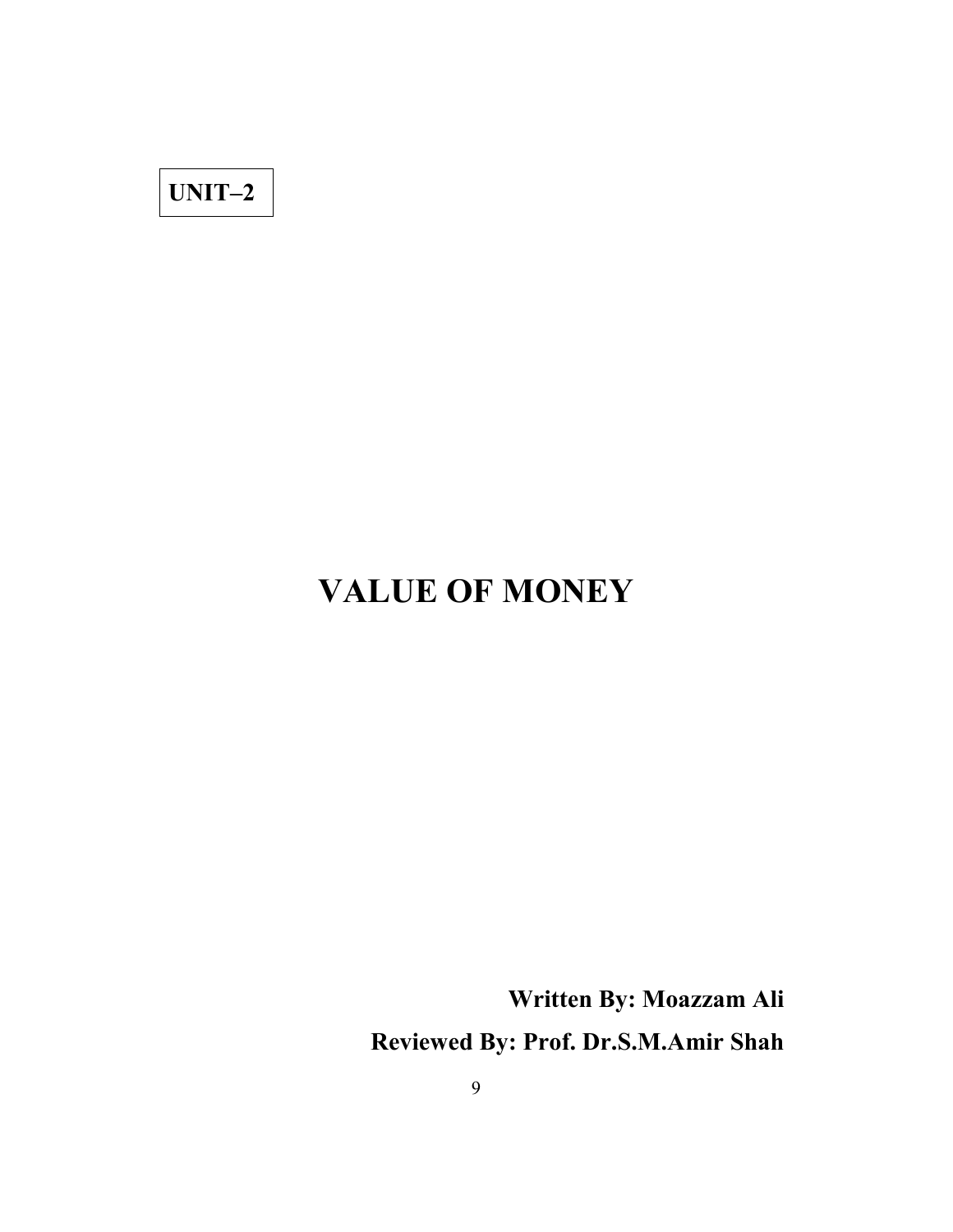## **CONTENTS**

|  | Page # |
|--|--------|
|  | 11     |
|  |        |
|  | 12     |
|  | 13     |
|  | 14     |
|  | 15     |
|  | 16     |
|  | 16     |
|  | 17     |
|  | 17     |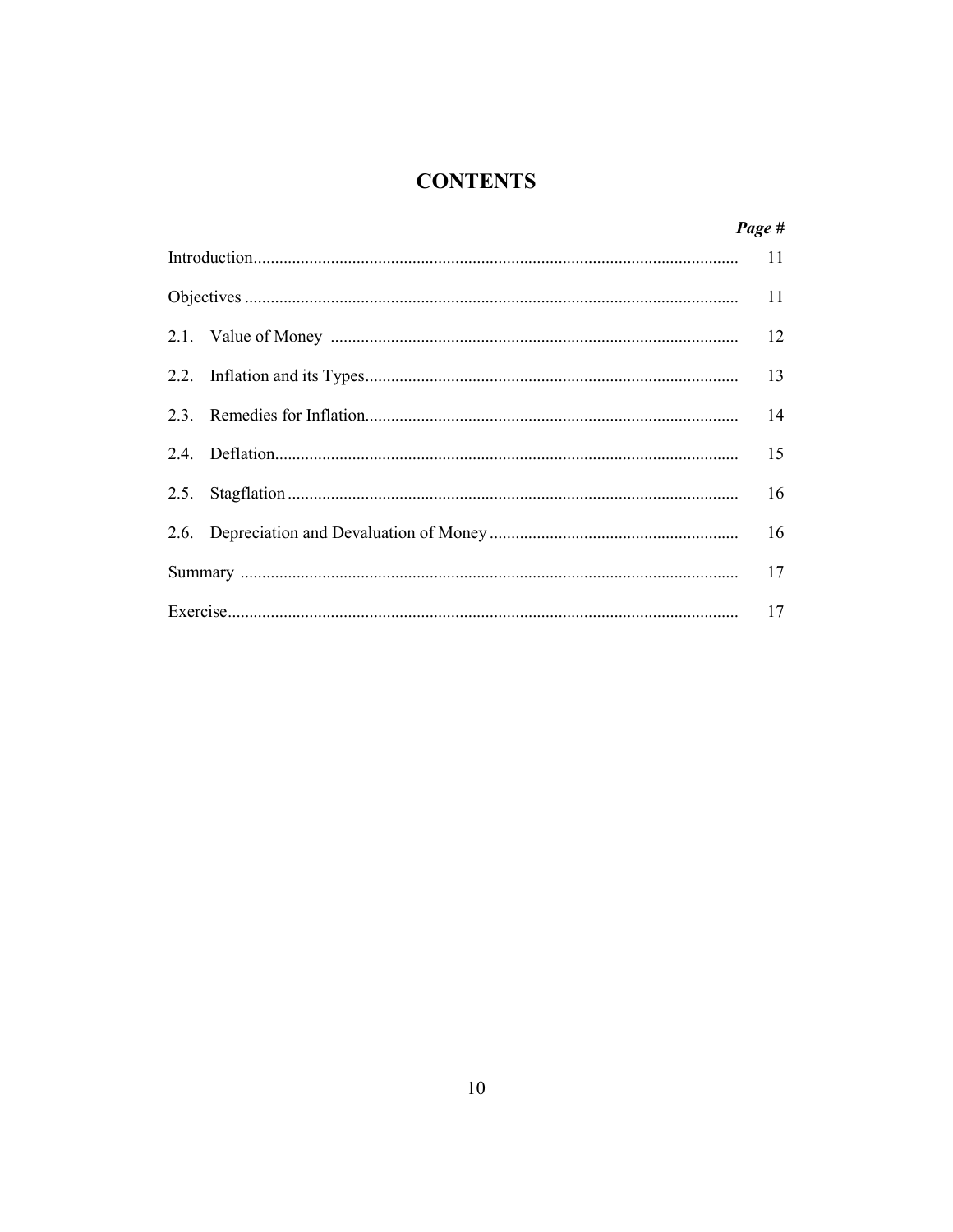## **INTRODUCTION**

In the previous unit, we have discussed the main role of money is to facilitate exchange. This unit will discuss the value of money and different approaches given by the renowned economists for its measurement. This unit also discusses the change in the value of money due to inflation, deflation, and stagflation. The target of this unit is to enable students to understand the concept of value of money and how it affects our daily life in buying various products.

## **OBJECTIVES**

The study of this unit, will enable you:

- 1. to understand the value of money
- 2. to explain the theories about value of money
- 3. to understand the concepts of inflation, deflation and stagflation
- 4. to understand the concept of devaluation and depreciation of money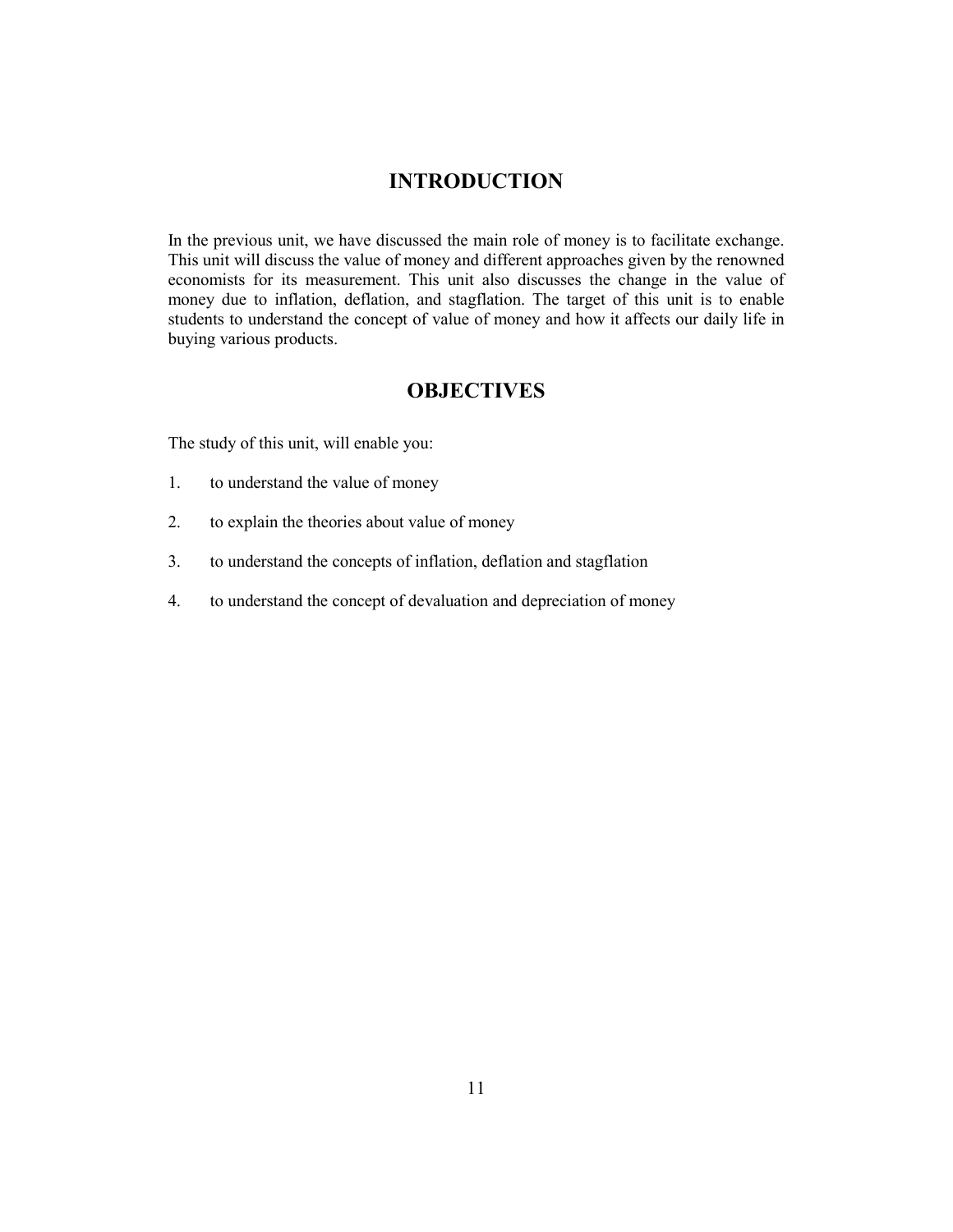## **2.1 VALUE OF MONEY**

Value of money means the purchasing power and capacity to exchange the goods and services. It refers to the strength of money in the market against which we can buy or sell something. Money is a type of asset in an economy which is used to buy good and service and it serve as store value in an economy. In daily life, we can observe that mere increase in the supply of money does not make us rich rather it hurts the purchasing power of consumers. To know how value of money is determined, we need to understand the following theories:

#### **1. Quantity Theory of Money:**

The quantity theory of money presented by Irving Fisher is a relationship between the money supply and the price level. Any change in the money creates an exactly proportionate change in the price level. As per theory, "Other things remaining unchanged, on the quantity of money in circulation increases, the price level also increases in direct proportion and the value of money decreases in direct proportion.

On the other hand if the quantity of money is doubled, the price level will also be double and the value of money will be one half. If the quantity of money is reduced by one half, the level will also be reduced by one half and the value of money will be twice. It is based on the assumption of full employment in the economy.

## **2. Cash Balance Approach of the Quantity Theory of Money:**

The cash balance approach was developed by the group of Cambridge economists in England which includes Alfred Marshall. A. C. Pigou, Robertson and J. M. Keynes. The cash balance approach is differing from the Fishers theory as it focuses on the store of value of function of money.

According to them, the value of money is determined by the demand and supply of money for a particular time. People want to hold real income in cash balances for different reasons i.e unexpected expenditures. The demand for money is that portion of real income that people wants to hold in money form. Therefore, the value of money depends on the cash holding requirements in a country.

## **3. Modern Theory of Value of Money:**

Milton Friedman and group of economists of university of Chicago explained the modern theory of value of money. Milton Friedman said that ''the quantity theory is the theory of demand for money. It is not the theory of output or money income or price level". According to Friedman wealth includes the source of income or consumable services. In Friedman views, wealth can be held in the following five different forms.

- **a) Money:** It includes currency, demand deposits and time deposits.
- **b) Bonds:** Bonds are defined as a claim for payments that are fixed in nominal units.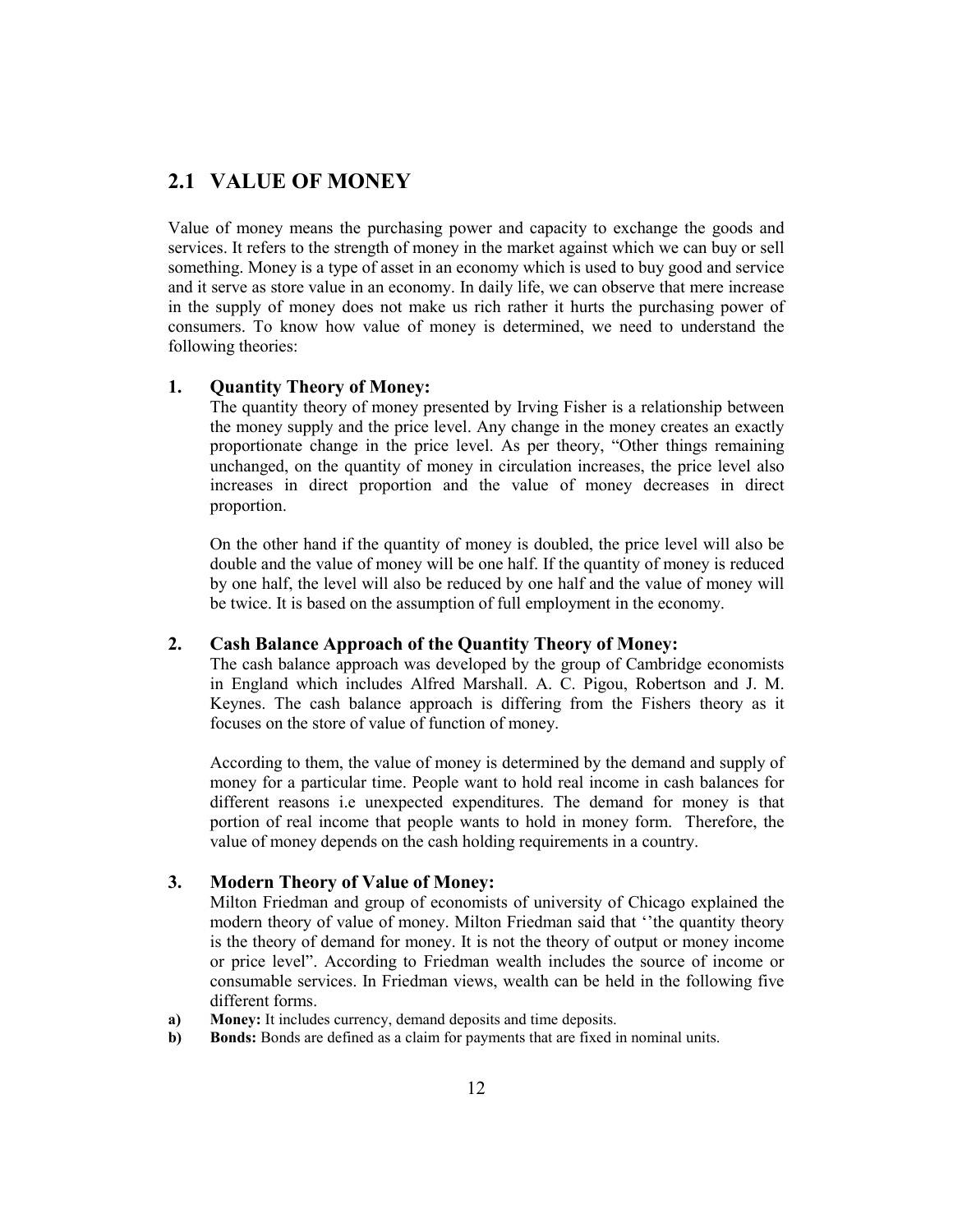- **c) Equities**: Equities are defined as a claim for payment that are fixed in real units.
- **d) Physical goods**: It includes inventories of producer and consumer goods.
- **e) Human capital:** It includes skills, knowledge and experience possessed by an individual.

According to Friedman the demand for money is a function of the following factors:

- **a) Rate of returns on shares**: if rate of return on shares increases, the demand for money is decreases and vice versa.
- **b) Rate of return on bonds**: If the rate of return on bonds is increased, the demand for money is decrease and vice versa.
- **c) Liquidity**: It means how quickly the assets can be converted into cash the liquidity of assets also affects the demand of assets.
- **d) Degree of risk:** Degree of risk is also affecting demand for an asset.

## **2. 2 INFLATION AND ITS TYPES**

Inflation is an increase in the general price level of the goods and services in an economy over a period. Inflation occurs when general level of prices and cost are rising. Inflation arises when money income is expending more than proportionate to income earning activity.

Inflation can be classified on the following basis:

- **a. Inflation based on Causes**: Inflation can be classified on the basis of causes as:
- **b. Demand Pull Inflation:** Demand pull inflation arises in an economy when the demand for goods and services is increased but on the other hand supply of goods and services decreases and the general price level rises. There are many factors that cause the demand pull inflation:
	- i. Increase in money supply
	- ii. Increase in the demand for goods and services
	- iii. Increase in the income level
- **ii. Cost Push Inflation:** Cost push inflation arises when the cost for production and operations increases. There are many factors that create cost push inflation:
	- i. Increase in wages.
	- ii. Increase in cost of raw materials.
	- iii. Increase in the cost of important components.
- **b. Inflation based on Employment:** Inflation can be classified on the basis of employment as
- **i. Partial Inflation**: According to J. M. Keynes, when the general price level increases partly due to an increase in the cost of production of goods and partly due to rise in supply of money before full employment stage is called partial inflation.
- **ii. Full Inflation:** It arises when the economy has reached at level of full employment. Increase in money supply and general price level also increase, but without any increase in production and employment.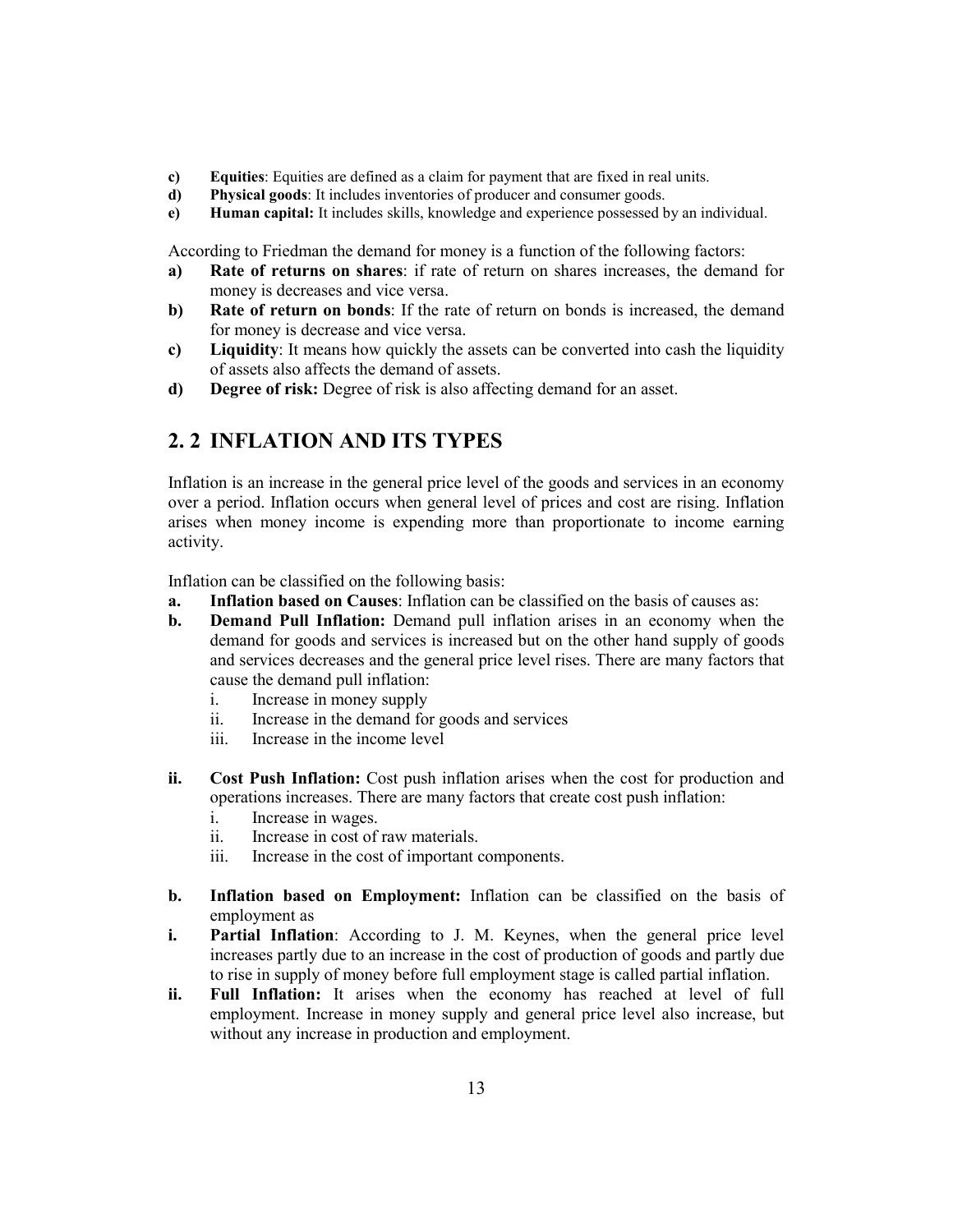- **c. Inflation based on Degree of Control:** Inflation can be classified on the basis of control as:
- **i. Open Inflation**: In open inflation, general price level rises day by day and gets out of control for the government.
- **ii. Suppressed Inflation**: In this type of inflation government should take steps and measures to control in the rise in general price level through different methods like rationing.
- **d. Inflation based on Rate of Inflation**: Inflation on the basis of rate of inflation can be classified as under:
- i. **Creeping Inflation:** In creeping inflation situation the general price rises with slow rate. In creeping inflation situation the general price level rises up to a rate of 2% per annum.
- ii. **Walking Inflation**: During walking inflation situation the general price level is increased at lesser level as compared to the creeping inflation. On this inflation situation general price level rises approximately 5% annually.
- iii. **Running Inflation**: In running inflation situation the general price level rises approximately 8% to 10% annually.
- iv. **Hyperinflation**: Keynes calls hyperinflation as the final stage of inflation that type of inflation arises after the level of full employment attained, but price level increases rapidly.

## **e. Other Types of Inflation:**

- i. **Monetary Inflation:** Monetary inflation arises in an economy due to rapid increase in money supply. If money supply increases in an economy the value of money falls and the economy faces different problems.
- ii. **Budgetary Inflation:** When government of a country overcome the budget deficit through lending and insurance of new currency, that behavior increase the purchasing power and also create rise in the general price level that leads to inflation.
- iii. **Profit Induced Inflation:** Profit induced inflation arises, when the business in monopoly position they increase their rate of profit on their production, they may cause inflation in an economy.

## **2.3 REMEDIES FOR INFLATION**

It is the main duty or objectives of every government to take proper measures and steps to control the inflation. Two major tools to control the inflation are monetary policy and the fiscal policy;

## **i. Monetary Policy**:

Monitory policy influences the economy through change of money supply and availability of credit. Monetary policy is set by the central bank of a country who adopts following methods to control the money supply i.e.

a. Variation in reserves requirements of commercial banks.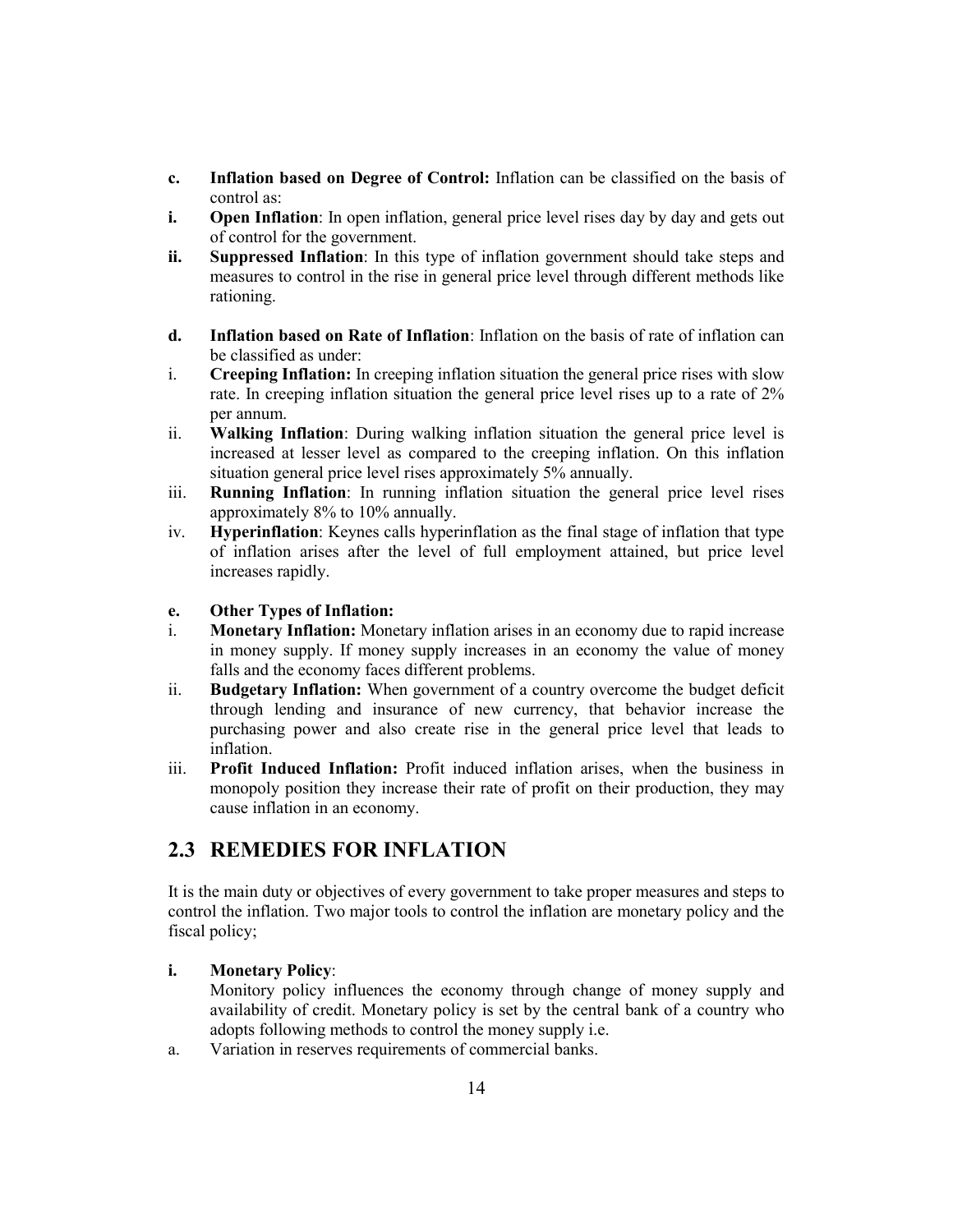- b. Variation in bank rates for lending.
- c. Variation in margin requirements for banks.
- d. Credit rationing for allocating capital in various sectors.

## **ii. Fiscal Policy**:

It is the budgetary policy of the government related to the public finance taxes, borrowing and deficit financing. Fiscal policy states the change in the spending and taxes to stimulate the economy by the government. The main fiscal measure is:

- a. Changes in taxation by lowering tax rates and increasing consumption
- b. Public borrowing is curtailed, and funds are saved
- c. Control of budget deficit is achieved, and the deficit financing is reduced
- d. Adopting a general austerity policy by reducing govt. expenditures

## **iii. Other Measures:**

Some other measures taken by the government to overcome the inflation are as follows.

- a. Control of smuggling as it reduces supply of goods in country.
- b. Provisions of subsidies to needy sections of society.
- c. Population control to reduce the aggregate demand.
- d. Encourage simple living to reduce demand for expensive items.
- e. Direct control on the prices of essential items by the government.
- f. Encourage Sunday and Friday markets to offer discounts.

## **2.4 DEFLATION**

Deflation is opposite to the term inflation. Deflation is that state of the economy where the value of money is rising, or prices are falling.

## **Causes of Deflation:**

- **i. Level of investments decreases** negatively affecting the economy as the demand for goods fall down.
- **ii. Decrease in the people income** also cause deflation in the economy. Due to reduction in the income level the demand for goods and services decreases that leads to decrease in price level.
- **iii. Increase in supply** affects demand of goods negatively and the price level falls down.

## **Remedies for Deflation:**

- **i.** To increase exports for achieving higher incomes and price support
- **ii.** Central bank should reduce interest rate for increasing the level of lending in economy.
- **iii.** To encourage the private sector investments by giving tax exemptions/credits/rebates.
- **iv.** To encourage the people for consumption by offering discounts.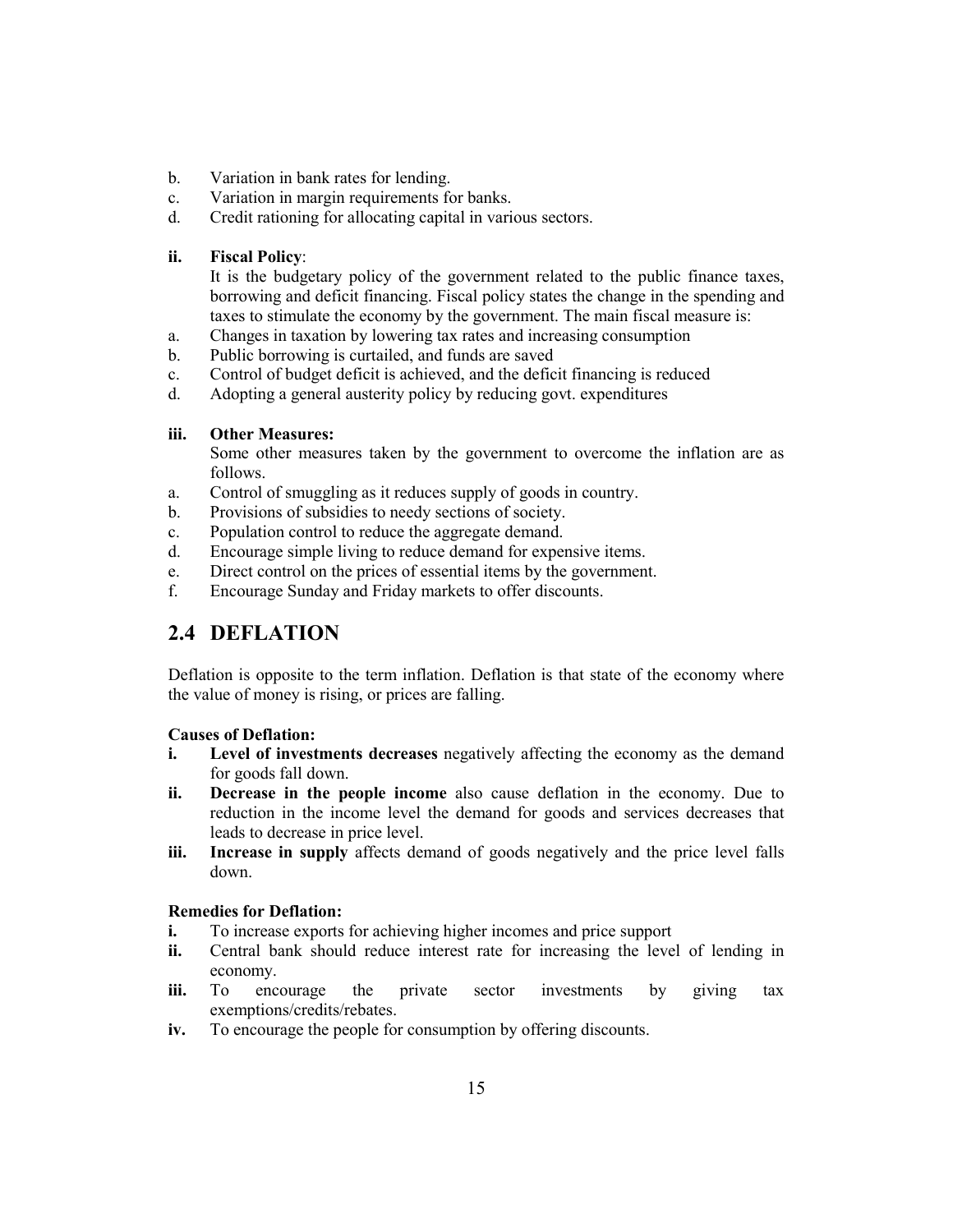## **2.5 STAGFLATION**

Stagflation is the co-existence of inflation and unemployment. It is a process in which the economy faces the serious problems at the same time i.e. unemployment and increase in prices. Stagflation involves inflationary rise in prices and wages at the same time. The people are unable to find jobs and firms are unable to find customers for what their plants can produce. is very dangerous for economy then the inflation as output level decreases and unemployment also decreases.

### **Causes of Stagflation:**

There are many causes that help to create stagflation in an economy. The reduction in the supply of goods is a main cause of stagflation. When the supply of goods decreases, the general price level also increases and output and employment level decreases. The decrease in the supply of goods occurs due to the following factors:

- i. Cost of resources is increased due to lesser supply
- ii. Shortage of labor due to changes in technology
- iii. Rise in taxes especially indirect taxes

#### **Remedies for Stagflation:**

- i. Encourage development programs especially infrastructure related.
- ii. Encourage training programs for labor force.
- iii. Reduce taxes on goods and services.
- iv. Increase in labor supply and ensure minimum wages
- v. Providing raw material at lower rates to the industry

## **2.6 DEPRECIATION AND DEVALUATION OF MONEY**

There are two types of decease in the value of a currency:

i. **Devaluation of Currency:**

Planned devaluation is come into existence by the government decision to reduce a relative value of their country currency. Government takes devaluation of currency against other currencies for the improvement of trading positions.

#### ii. **Depreciation of Currency**:

Market driven devaluation does not arise by the government, but it arises due to the market position. Due to the monetary crises the value of currency automatically devalued against the other country currencies.

#### **Effects of Depreciation/Devaluation:**

Following are the effects of depreciation and devaluation of currency:

- i. When the currency is devalued, the imports tend to be more expensive and exports tend to cheaper.
- ii. Devaluation discourages the investors for making investment in that country whose currency devalued rapidly.
- iii. Devaluation makes the country currency less attractive at international level.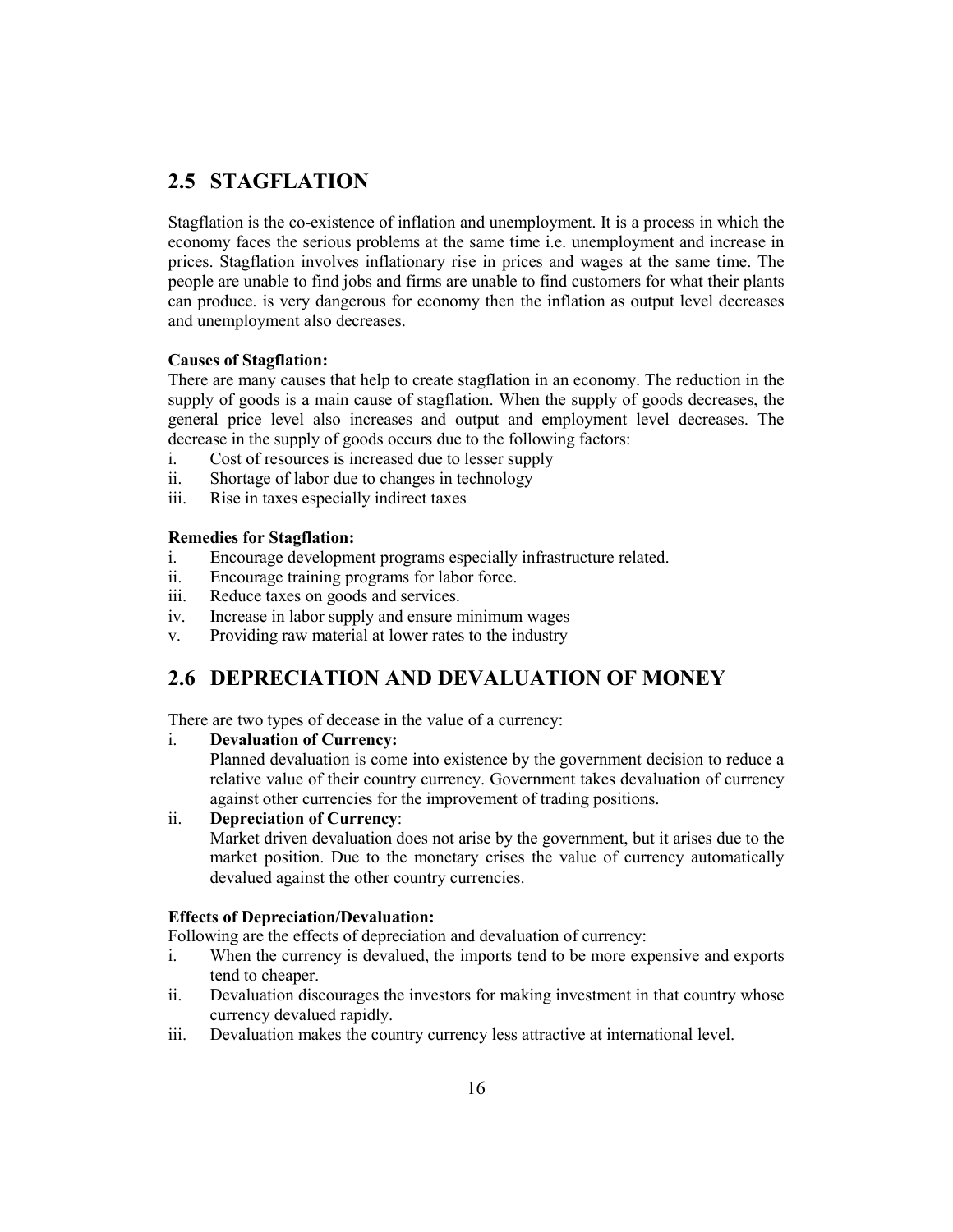- iv. In devaluation exports increases and imports decrease, that make the balance of payment favorable.
- v. The increase in exports and decrease in imports reduced the current account deficit.

### **Summary:**

This unit has discussed the concept of value of money on the basis of two major theories of finance; quantity theory along with its cash balance approach and modern theory of value of money. This unit has also described the factors that causes changes in the value of money; inflation, deflation, devaluation and depreciation of money. The key lesson of this unit is to understand the value of money that affects the purchasing power of a consumer. As a consumer, we need to understand the trends in inflation and the purchasing power of a currency to make correct economic decisions regarding future.

### **Exercise:**

## **Short Question**:

- 1. What is meant by stagflation?
- 2. What do you know about the term devaluation of money?
- 3. Enlist any three types of inflation?
- 4. What is cash balance approach?
- 5. Difference between depreciation and devaluation of money.

### **Long Question:**

- 1. Briefly explain the quantity theory of money.
- 2. Explain the modern theory of value of money in detail?
- 3. Describes the devaluation of money in detail.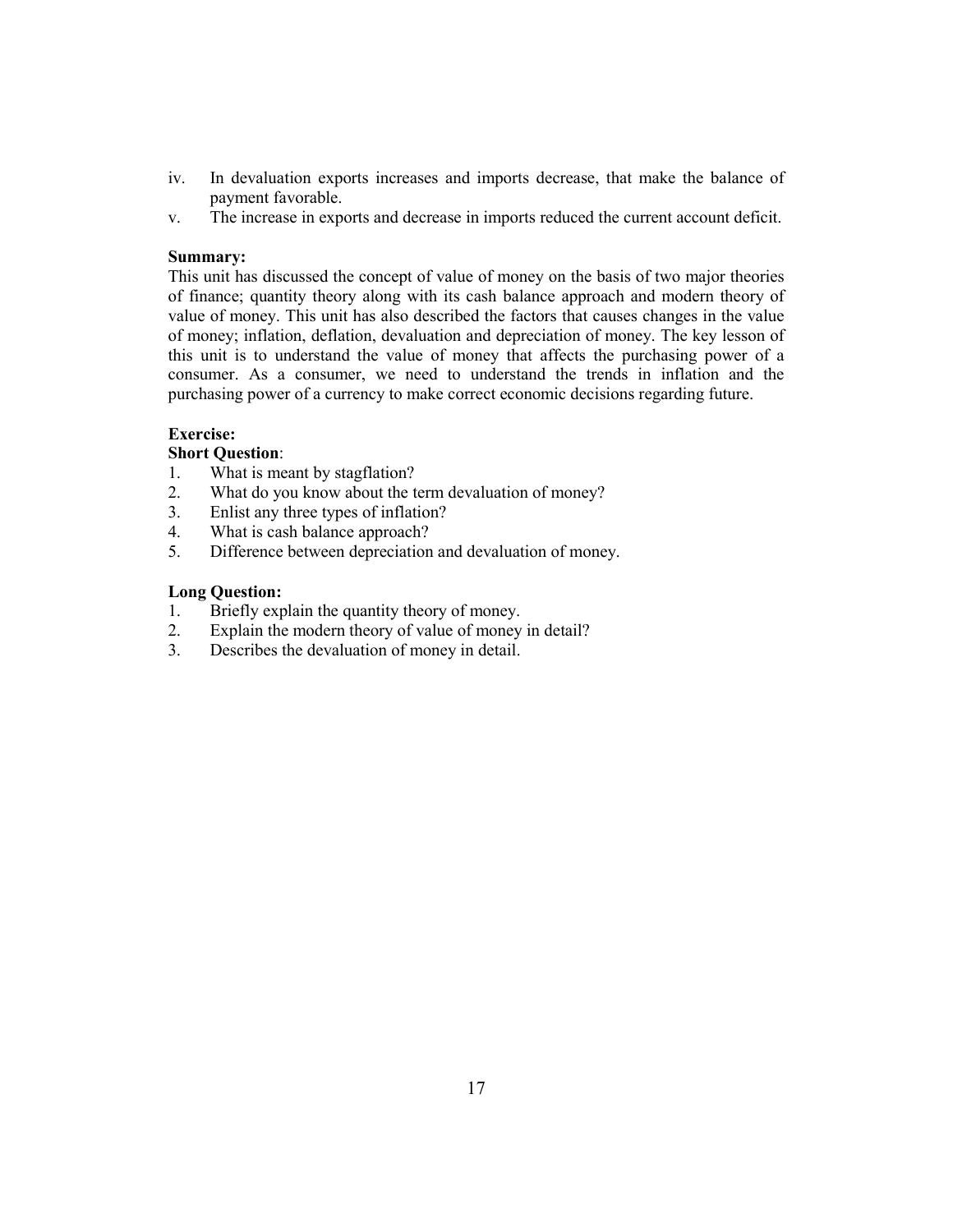## **References: (Books)**

- 1. Financial Markets and Institutions by Anthony Saunders
- 2. Financial Institution Management by Helen P. Lange
- 3. Financial Institutions and Markets by Meir G. Kohn
- 4. Financial Markets and Institutions by Frederic Mishkin and Stanley G Eakins
- 5. Fundamentals of financial institutions management by Marcia Millon Cornett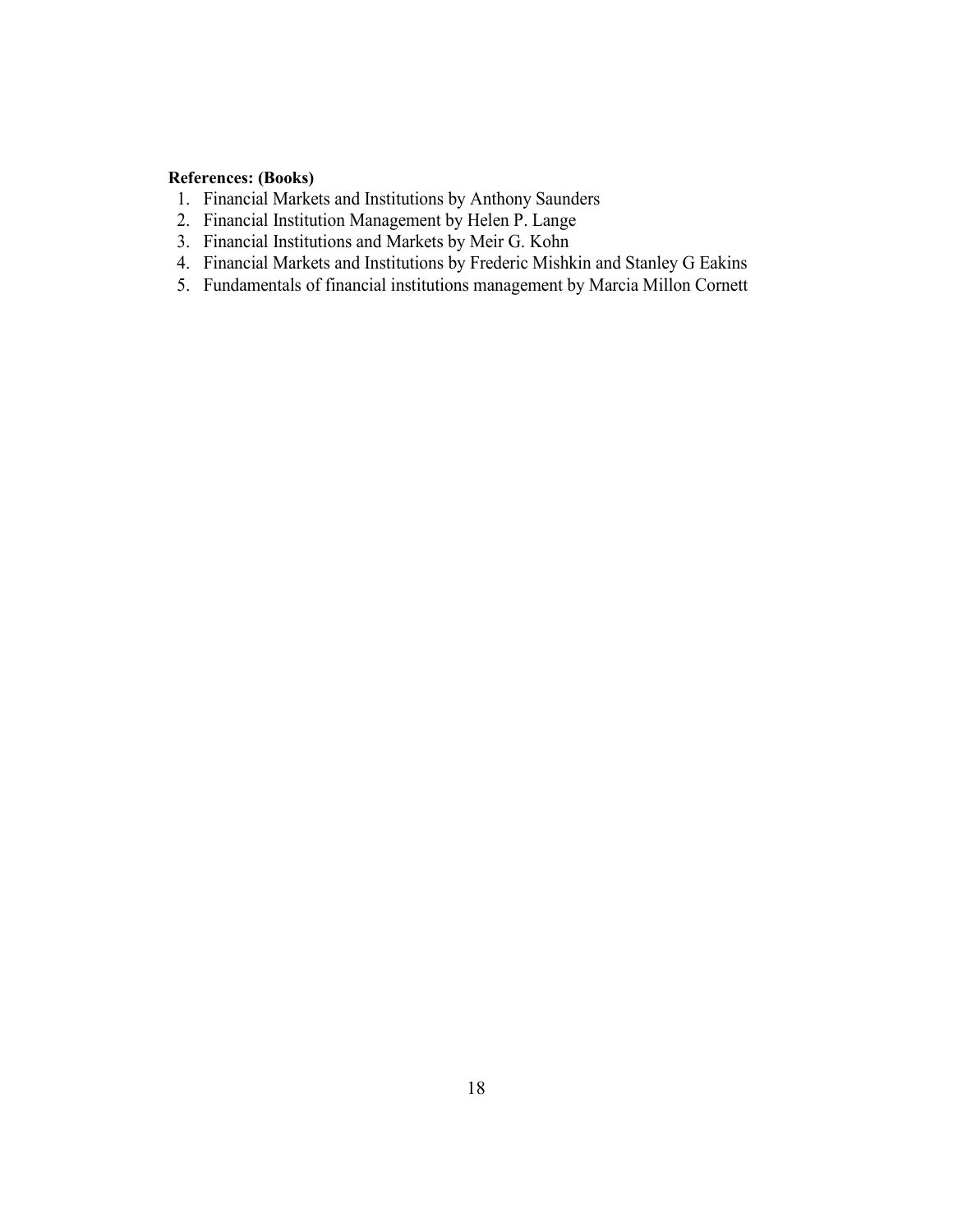## **UNIT–3**

# **FINANCIAL MARKETS**

**Written By: Moazzam Ali Reviewed By: Prof. Dr. S.M Amir Shah**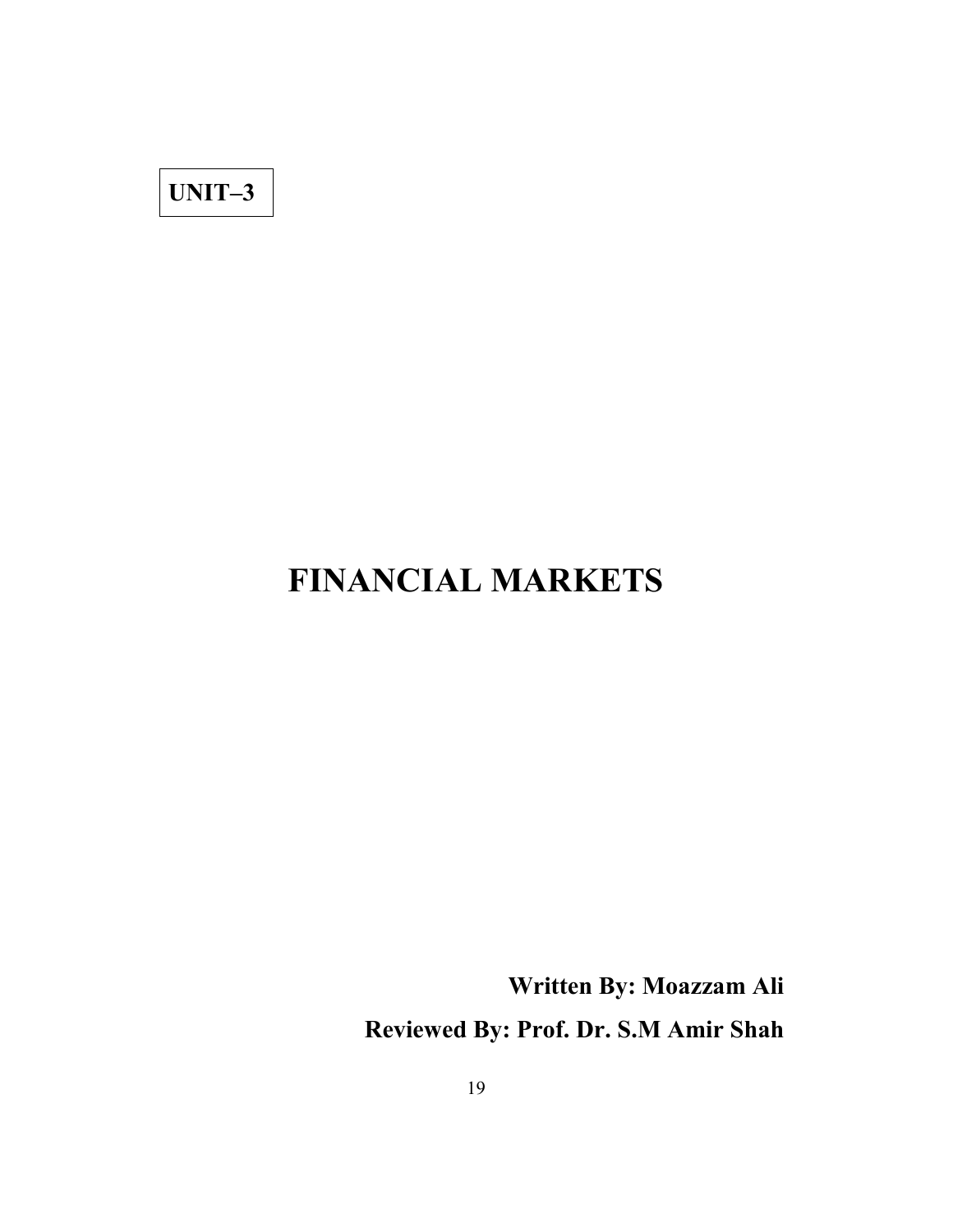## **CONTENTS**

|     | Page # |
|-----|--------|
|     | 21     |
|     | 21     |
|     | 22     |
| 3.2 | 23     |
| 3.3 | 24     |
|     | 24     |
|     | 25     |
|     | 27     |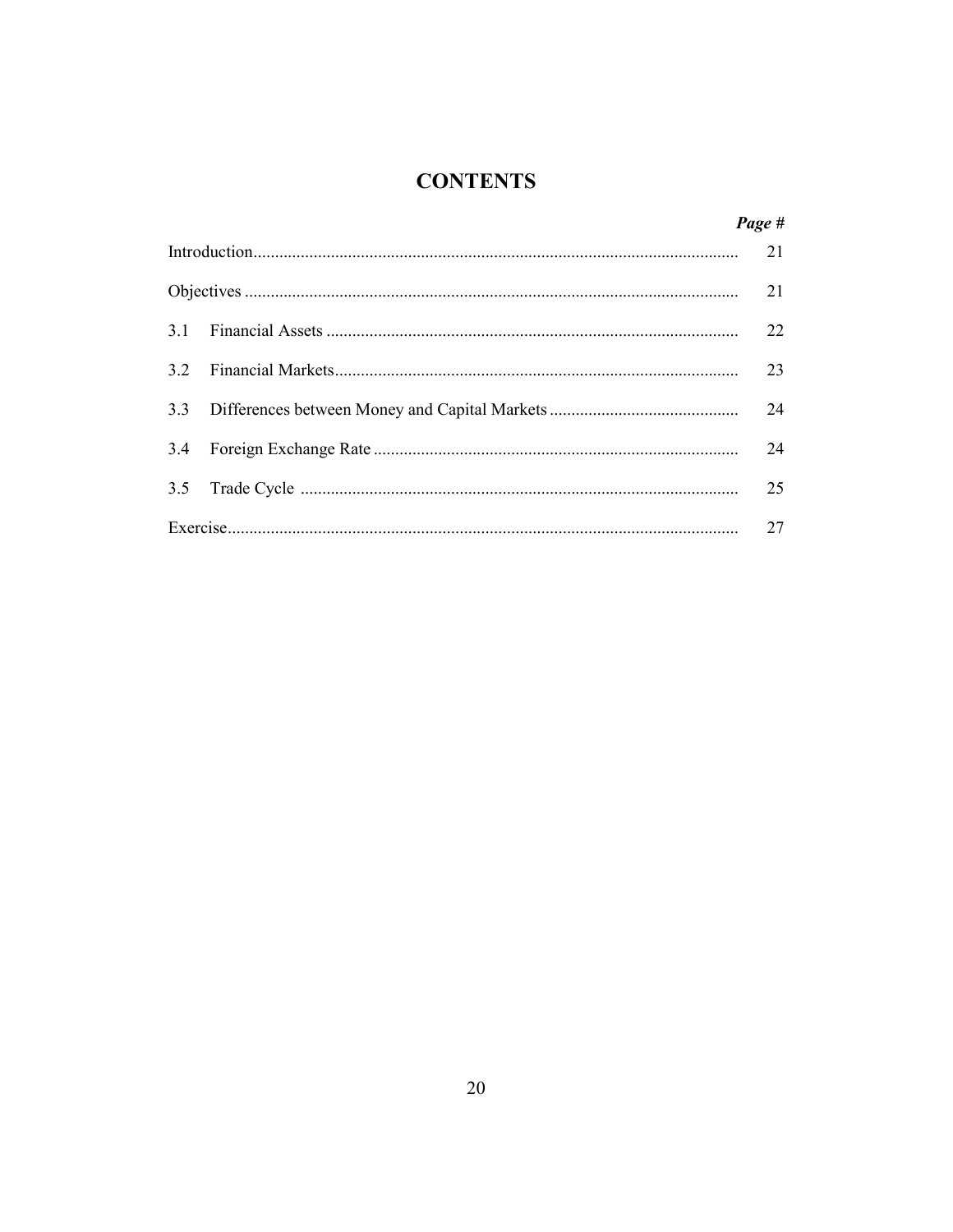## **INTRODUCTION**

This unit will discuss the concept of financial assets and financial markets. Within financial markets money and capital markets play vital role in the financial sector. Similarly, the exchange rate plays a crucial role in an economy. In this unit, we will discuss the concept of exchange rate and determination of exchange rate. The theories of foreign exchange determination and trade cycle will also be discussed in detail.

## **OBJECTIVES**

After reading this unit, you will able to understand;

- 1. the concept of financial asset
- 2. the basics of financial markets
- 3. role of capital market in economy
- 4. foreign exchange rates and their determination
- 5. the trade cycles and its determinants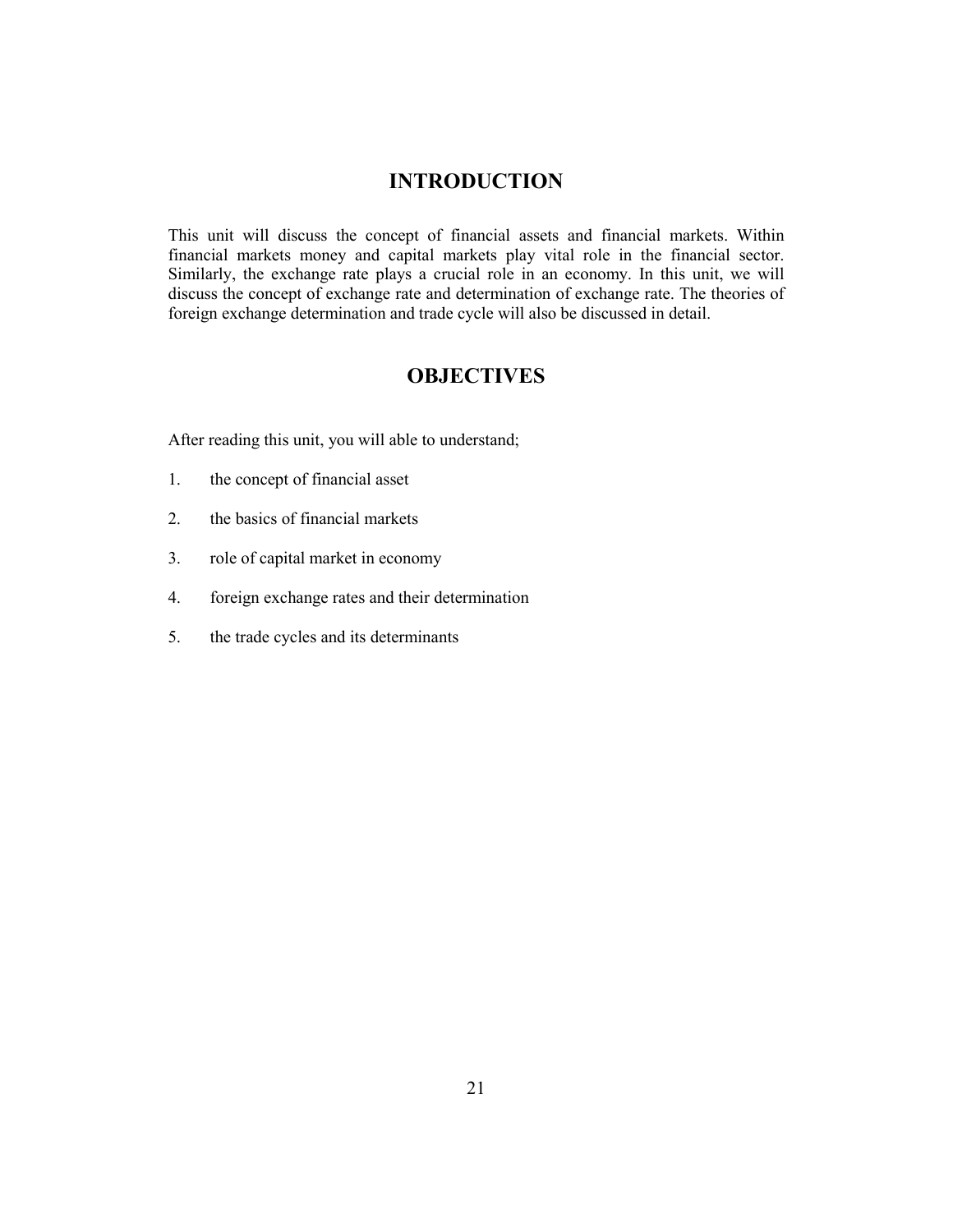## **3.1 FINANCIAL ASSETS**

A financial asset is a documentary claim that has a monetary value. In capitalism, markets offer a mechanism to trade goods and services among the buyers and sellers at an agreed price. There are many types of markets in an economy; fruits markets, cloth markets, commodity markets, auto markets etc. The financial market is also a kind of market that coordinates the activities of all other markets. The financial market is a mechanism to trade financial assets among the buyers and sellers at a mutually agreed price. The working in financial market is carried on by the financial institutions, as mentioned above, to facilitate the buyers and sellers of the financial assets.

There are different **types of financial assets** traded in financial markets;

- **i. Shares** are the certificates usually bought on a stock exchange that represent the claim of ownership in a company. The shareholders are entitled to claim of profit called dividend and they can sale their shares at any time to earn a capital gain.
- **ii. Bonds** are the certificates through which investors provide funds to the businesses at an interest rate for a specific period. The bonds are issued by companies as an alternate of shares if they are not willing to share their ownership of business.
- **iii. Investment Certificates** are the term-specific investment tools that offer a periodic return to their holders and are generally issued by the financial institutions to finance a specific project.
- **iv. Commercial papers** are short term investment instruments redeemable at maturity and are purchased by the buyers in order to provide funds to the businesses at an interest rate.
- **v. Prize Bonds** are financial assets of a fixed value that offer a chance to win a prize in a lottery. These bonds are redeemable at their original value in case of nonwinning a prize**.**
- **vi. Futures** are the financial assets that derive their value from an underlying asset whose price is agreed at present and settlement is made in future.
- **vii. Treasury Bills** are the investment tolls offered by the government for short term financing requirements that carry an interest rate and are redeemable on maturity.
- **viii. Trade Notes** represent the short-term outstanding amounts payable to the creditors by a business. These notes can be discounted by the creditors though banks before maturity or can be used for mutual settlement with another party.
- **ix. E-Certificates** are offered by the modern online form of businesses for investing funds in their projects. These certificates carry an explicit interest rate or ownership share claim.
- **x. Units** are the investment tools offered by a mutual fund or another investment scheme that carry the rights of a unit holder to participate in the profits and gains of an investment scheme.
- **xi. Cheque** is a modern banking tool that is used to settle outstanding liabilities through bank accounts. Generally, cheques are not traded but used to clear the loans and payable amounts.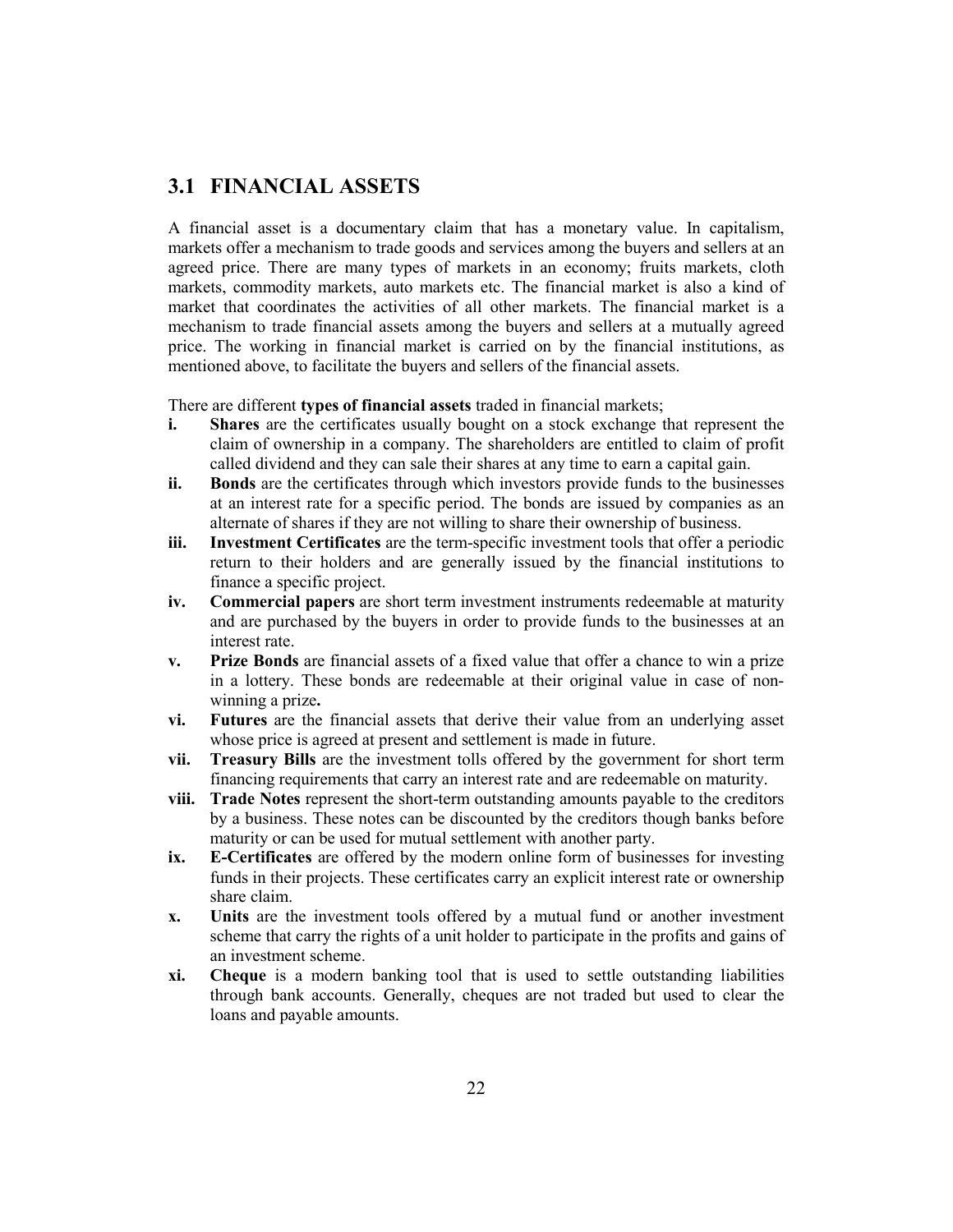## **3.2 FINANCIAL MARKETS**

After going through the various types of financial assets, now, we are able to understand the working of financial markets. These financial markets can be understood in several different ways as highlighted below:

## **i. Classification by Nature of Claim:**

- **a. Debt market** is a market where debt instruments like bonds, debentures, term finance certificates are traded among the buyers and sellers.
- **b. Equity market** is a market where the equity instruments like common shares, preferred shares etc. are traded among the investors.

## **ii. Classification by Maturity of Claim.**

- **a. Money market** is a market for trading the short-term financial assets like trade notes, commercial papers, treasury bills etc. in an economy.
- **b. Capital market** is a market where the long-term maturity bearing financial assets like shares, bonds, certificates are traded among investors.

## **iii. Classification by Seasoning of Claim.**

- **a. Primary market** is a market where a financial asset is offered first time for trading in the financial system.
- **b. Secondary market** is a market where the trading of financial asset is carried on after its launching in the primary market.

## **iv. Classification by Delivery:**

- **a. Cash or spot market** is financial market where the financial assets are traded on spot without involving any reference to future price or delivery.
- **b. Derivative market** is a market that involves the trading of financial assets whose delivery is expected in future.

## **v. Classification by Product Type:**

- **a. Commodity market** is a type of financial market in which the future contracts for metals, oil, gas and crops are bought & sold by the investors.
- **b. Forex market** is a financial market that involves the trading of different currencies of the world in order to earn profit.
- **c. Equity market** is a market where the shares are bought and sold in order to earn capital gains and dividends.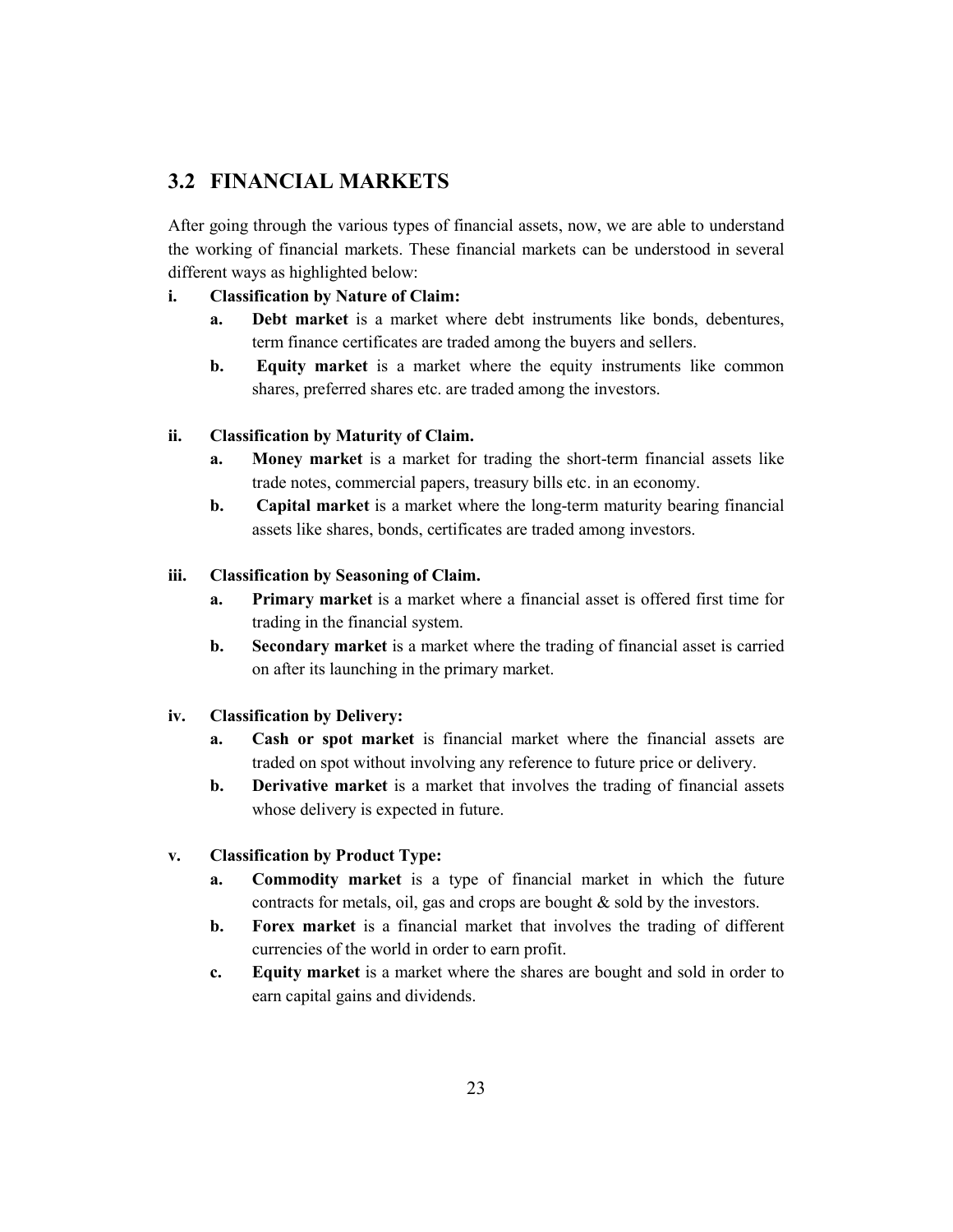## **3.3 DIFFERENCE BETWEEN MONEY AND CAPITAL MARKETS**

| <b>Money Market</b>                                           | <b>Capital Market</b>                                            |
|---------------------------------------------------------------|------------------------------------------------------------------|
| Definition:<br>Money market used for short term               |                                                                  |
| borrowings                                                    | Capital markets are used for long term<br>borrowing.             |
| Time period:                                                  |                                                                  |
| Money market lending and borrowing is                         | In capital market lending and borrowing is                       |
| for short time one year or less than one                      | made for more than one year.                                     |
| year.                                                         |                                                                  |
| <b>Instruments:</b>                                           |                                                                  |
| Commercial papers, Repurchase                                 | Stock, shares, debentures, bonds, and                            |
| agreement, Certificate of deposit and                         | government securities.                                           |
| treasury bills                                                |                                                                  |
| <b>Institutions:</b>                                          |                                                                  |
| Central bank, commercial bank, National                       | Stock exchange, commercial banks, and                            |
| financial institutions.                                       | insurance companies etc.                                         |
| <b>Risk:</b>                                                  |                                                                  |
| In money market risk factor is very small                     | In capital market risk factor is more as                         |
| because time period is less than one year.                    | compared to money market the reason                              |
|                                                               | behind this is the time period.                                  |
| Merit:                                                        |                                                                  |
| Increases                                                     | liquidity of funds in the Mobilization of saving in the economy. |
| economy.                                                      |                                                                  |
| <b>Purpose:</b>                                               |                                                                  |
| To fulfill short term credit needs of the                     | To fulfill long term credit needs of the                         |
| business.                                                     | business.                                                        |
| <b>Return on investment:</b>                                  |                                                                  |
| Return on money market less as compared<br>to capital market. | Return on capital market is Comparatively<br>high.               |
|                                                               |                                                                  |
|                                                               |                                                                  |

## **3.4 FOREIGN EXCHANGE RATE**

Foreign exchange rate also known as FX rate or forex rate is a ratio between the values of two country currencies. Exchange rate tells the value of domestic currency in terms of foreign currency. Exchange rate is the price of the currency of a country can be exchanged for the number of currency of another country. Foreign exchange situation of a country tells us about the financial position of a country.

Economic experts have developed the theories of exchange rates to explain how the foreign exchange rate among different currencies is established. There are many theories for determining the foreign exchange rate and two of these theories are discussed below: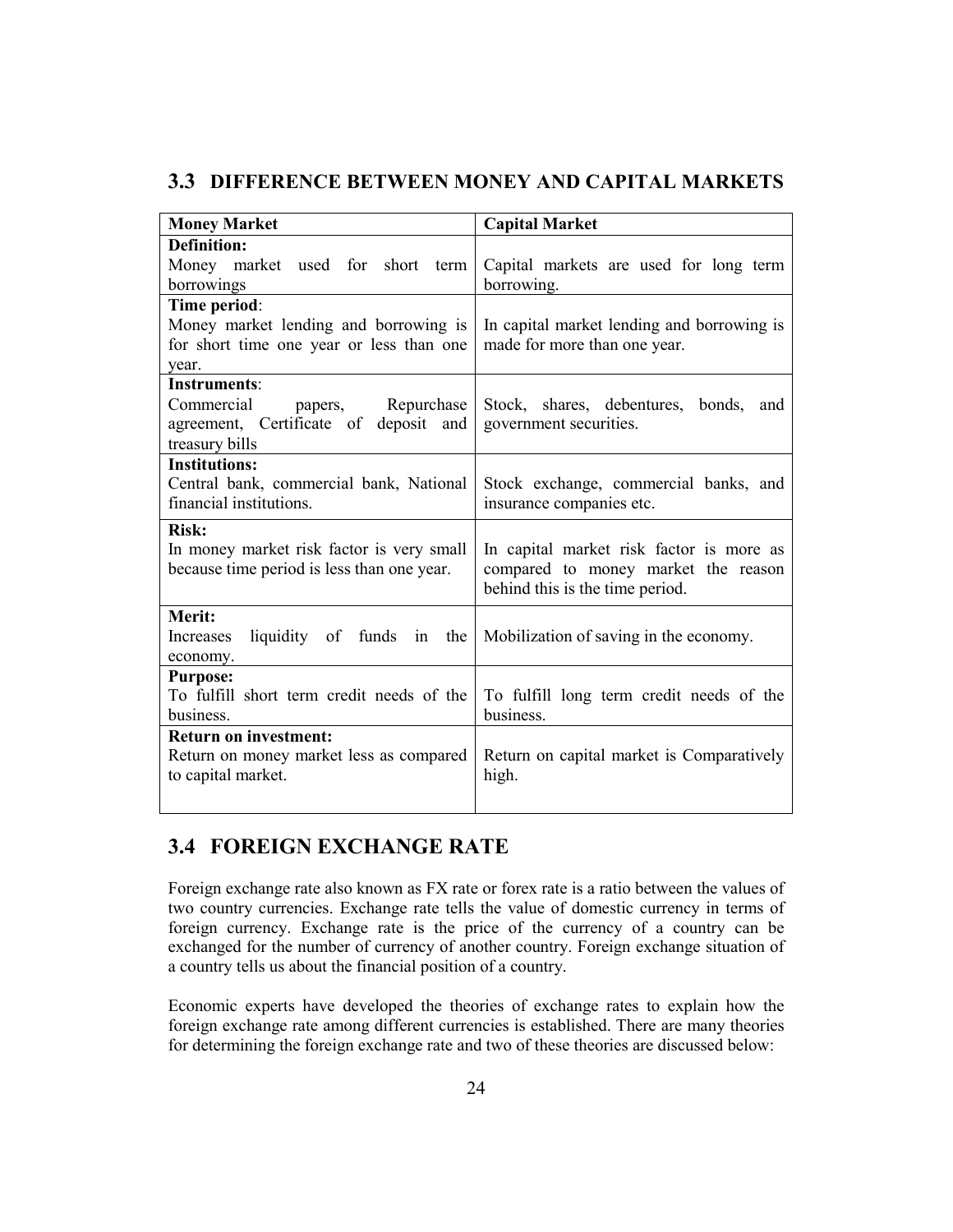### **i. The Purchasing Power Parity Theory:**

The purchasing power parity theory was developed by the Swedish Economist Gustav Cassel in 1918. Purchasing power parity theory is (PPP) which states that exchange rate of two currencies are in equilibrium when the purchasing power is same in each of the two countries. The price level and changes in price level determine the exchange rate of those countries' currencies. The purchasing power parity theory is based on the **law of one price**. The basic principle of this theory is that the exchange rate between different countries expresses the purchasing power of these countries. The change in the price level, means the exchange rate also change.

## **ii. The Balance of Payment Theory**

The balance of payment theory of exchange rate is also known general equilibrium theory of exchange rate. According to this theory, the exchange rate of a currency depends upon the demand and supply of that currency in a region or country. The demand of foreign currency arises from the debit side of balance of payment. It equals to the payments **made to the foreign countries** by a country for the purchase of goods and services. The supply of foreign currency arises from the credit side of balance of payment. It equals to the payments **made by the foreign countries to a country** against sale of goods and services.

The exchange rate is determined by the demand and supply of foreign exchange. Exchange rate depends upon the debits and credits of a country. If exchange rate falls below the equilibrium point, it means the balance of payment is unfavorable. On the other hand, when the exchange rate rises above the equilibrium point it means the balance of payment is favorable.

#### **Other Factors that Influence the Rate of Exchange:**

There are many other factors that influence the exchange rate:

- i. **Inflation rate** affects the value of a currency in an economy thereby affecting the determination of exchange rates.
- ii. **Interest rate** also has an impact on the level of investments in an economy and explains the level of investments in an economy. .
- iii. **Political stability** affects the inflows and outflows of investments in an economy**.**
- iv. **Recession** negatively affects the value of a currency as industrial production and demand is down.
- v. **Industrial position:** The structure and performance of the industrial sector also affects the rate of exchange as investments are made or withdrawn on the basis of economic performance.

## **3.5 TRADE CYCLE**

A trade cycle is composed of periods of good trade, characterizes by rising prices and low unemployment percentages, shifting with periods of bad trade, characterized by falling prices and high unemployment percentages.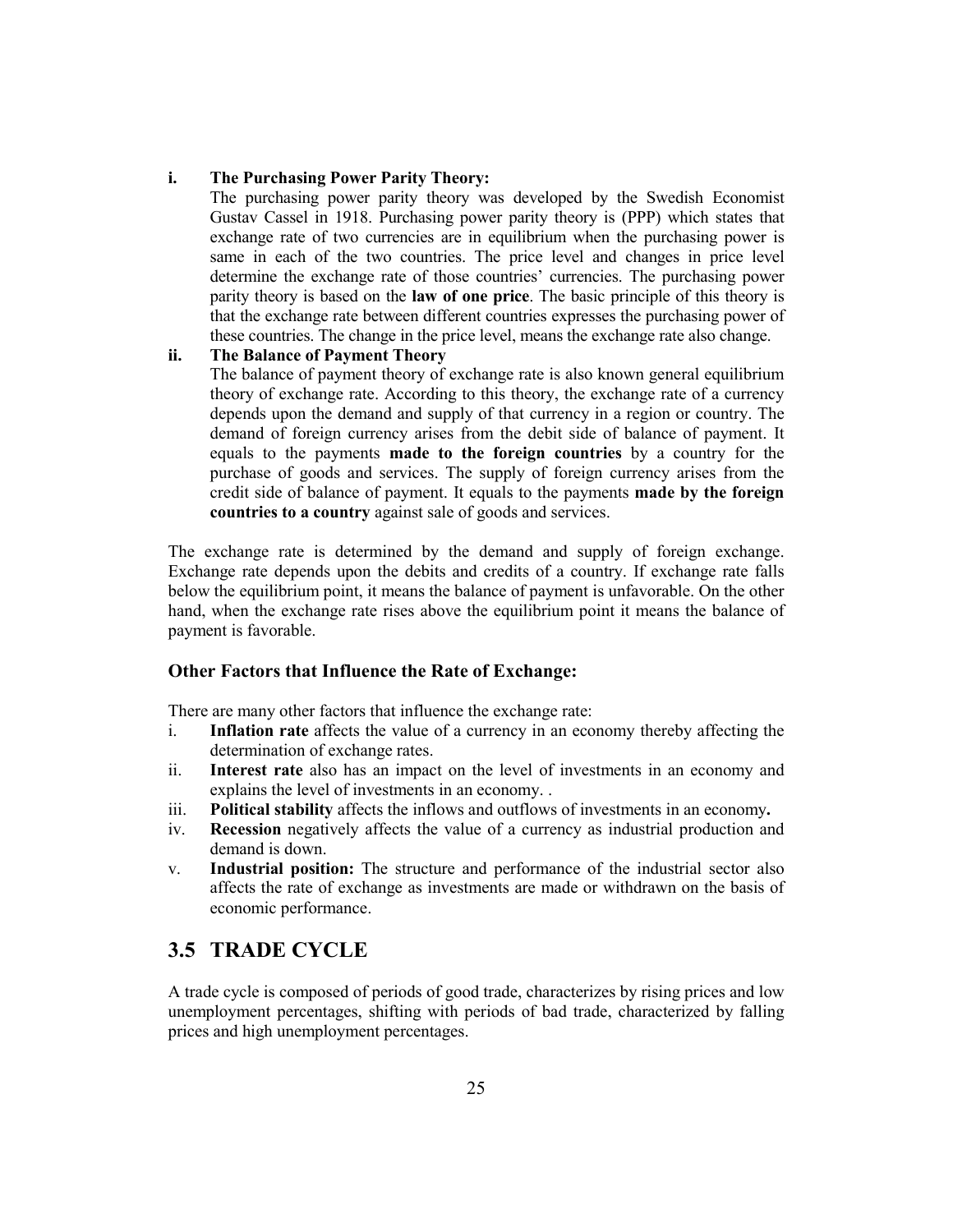## **Phases of the Trade Cycle:**

There are four phases that involves in the construction of trade cycle .These are as under

### **i. Recovery.**

Recovery is a turning phase in which economy moves toward boom or peak. In recovery phase the economic activities, gross domestic product and the employment level increases. This phase attracts the foreigners for making investments as economy grows rapidly.

#### **ii. Boom or Peak:**

The highest level in trade cycle is called boom or peak. This phase began after the recovery phase. This stage is also known as prosperity stage. During boom period the production rises rapidly. The economic activities increase to their highest level.

#### **iii. Recession:**

The recession phase opens after the ending of boom period. Recession slows down the economic activities. The level of buying, selling, production and employment is decreased. The prices of the products rise and wages of the consumers decreases that leads to decrease in demand. Investors feel hesitation to invest in a country having recession situation.

#### **iv. Depression:**

In this phase, the economic activities fall that leads to decrease in production. In depression phase, the level of investment decreases sharply, and the employment level decreases. The demand for consumers and capital goods also falls down that leads to the lower living standard.

#### **Factors Affecting Trade Cycle:**

The theories of trade cycle explain the causes and possible remedies for managing the trade cycle in an economy.

- **i. Money Supply** affects the trade cycle as the increase in money supply enhances the buying power of consumers and demand for various products is increased. However, the decrease in money supply reduces demand and production in an economy.
- **ii. Aggregate Demand** is the total demand of personal and public goods in a country. If the income of consumers is rising, then there will be higher demand leading to the boom period in trade cycle.
- **iii. Level of Investments:** The higher level of investments results in surplus production that increases the supply in the market. However, a decreasing investment level moves the trade cycle towards recession period.
- **iv. Political Situation** also affects the future economic events and the investors plan their production decisions based on political stability in future.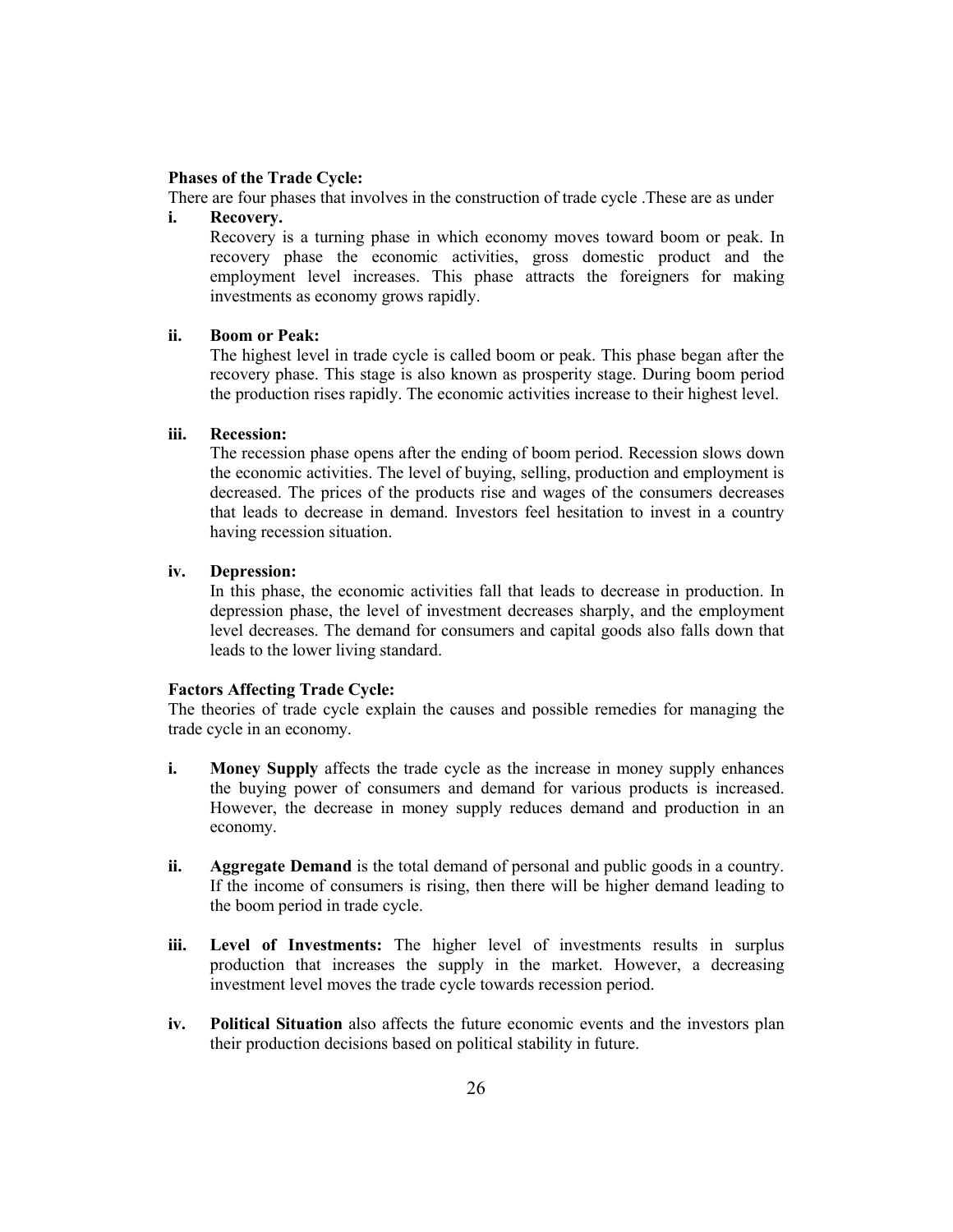**v. Uncontrollable Natural Events:** Sometimes, earthquakes, epidemic or unusual flood highly affects the production in an economy and may leads towards the recession.

## **Exercise**

### **Short Questions:**

- 1. Define exchange rates.<br>2. Define money market?
- **2.** Define money market?
- **3.** What do you know about capital market?<br>**4.** Enlist any three financial assets?
- **4.** Enlist any three financial assets?

## **Long Questions:**

- i. Briefly explains the theories for determination of rate of exchange.
- ii. What are the financial markets?
- iii. Explain in detail the phases of trade cycle.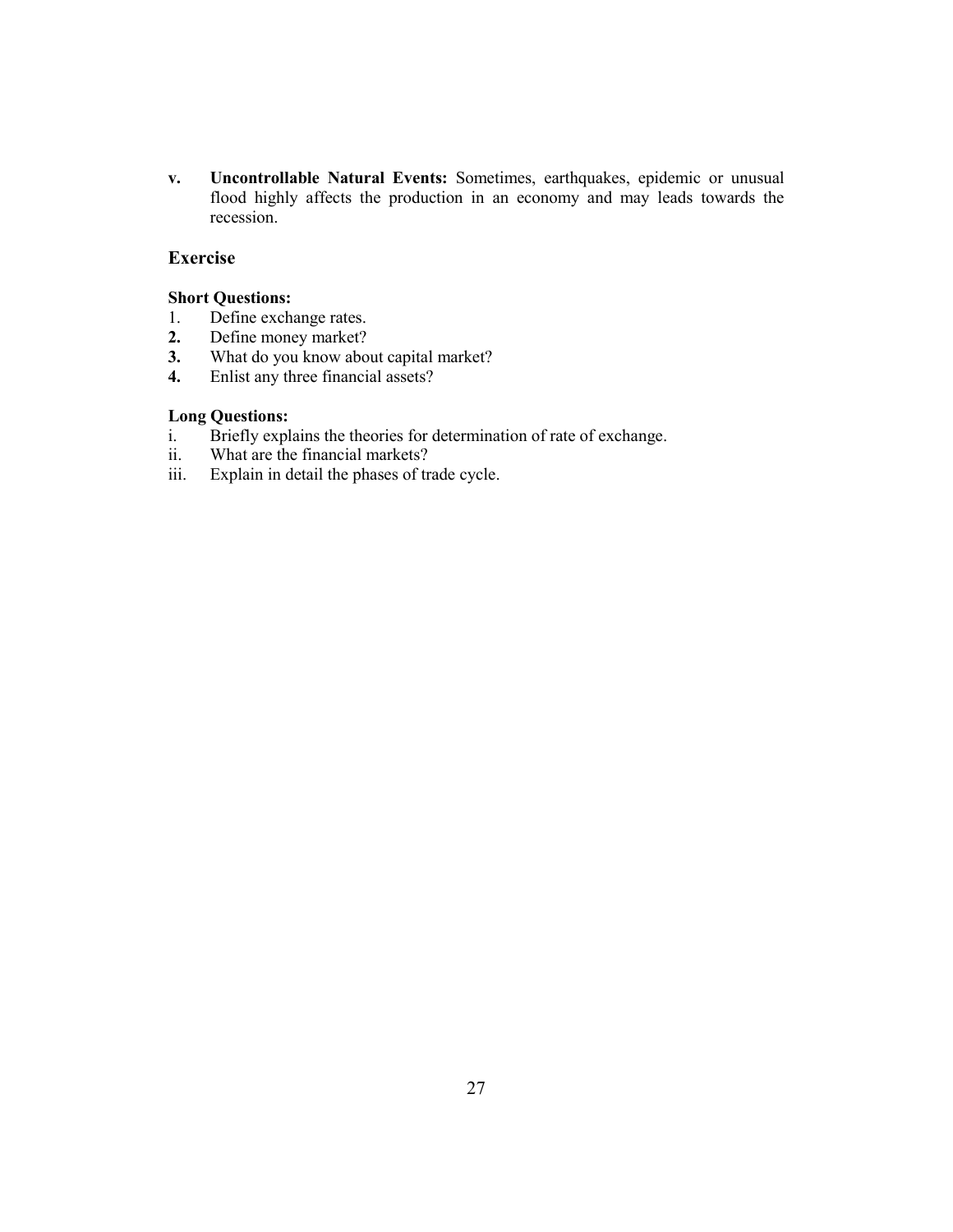## **References:**

.

- 1. Financial Markets and Institutions by Anthony Saunders
- 2. Financial Institution Management by Helen P. Lange
- 3. Financial Institutions and Markets by Meir G. Kohn
- 4. Financial Markets and Institutions by Frederic Mishkin and Stanley G Eakins
- 5. Fundamentals of financial institutions management by Marcia Millon Cornett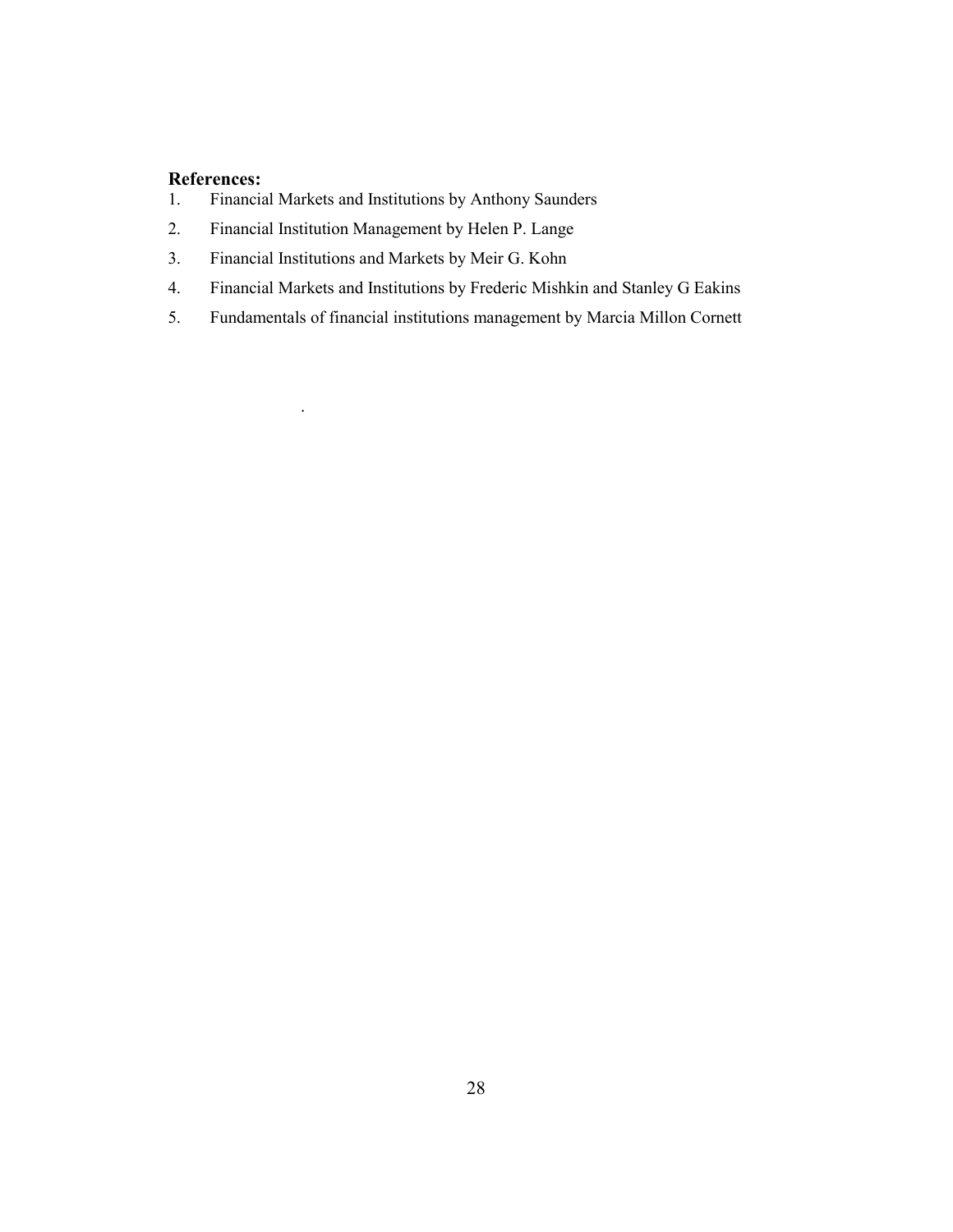**UNIT–4**

# **INTERNATIONAL MONETARY SYSTEM**

**Written By: Moazzam Ali Reviewed By: Prof. Dr. S.M.Amir Shah**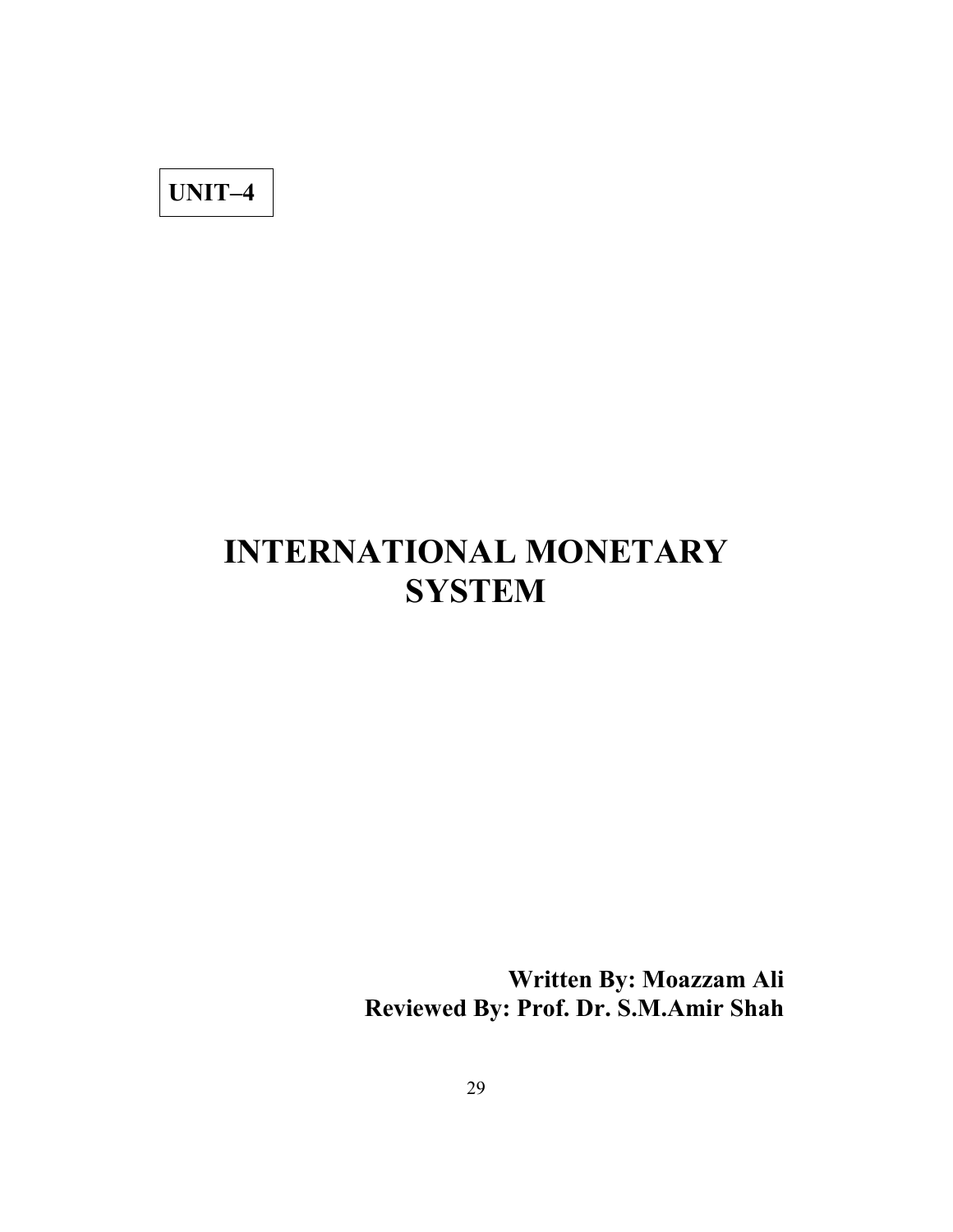## **CONTENTS**

|     | Page # |
|-----|--------|
|     | 31     |
|     | 31     |
|     | 32     |
|     | 32     |
| 4.3 | 34     |
|     | 34     |
|     | 36     |
|     | 36     |
|     | 37     |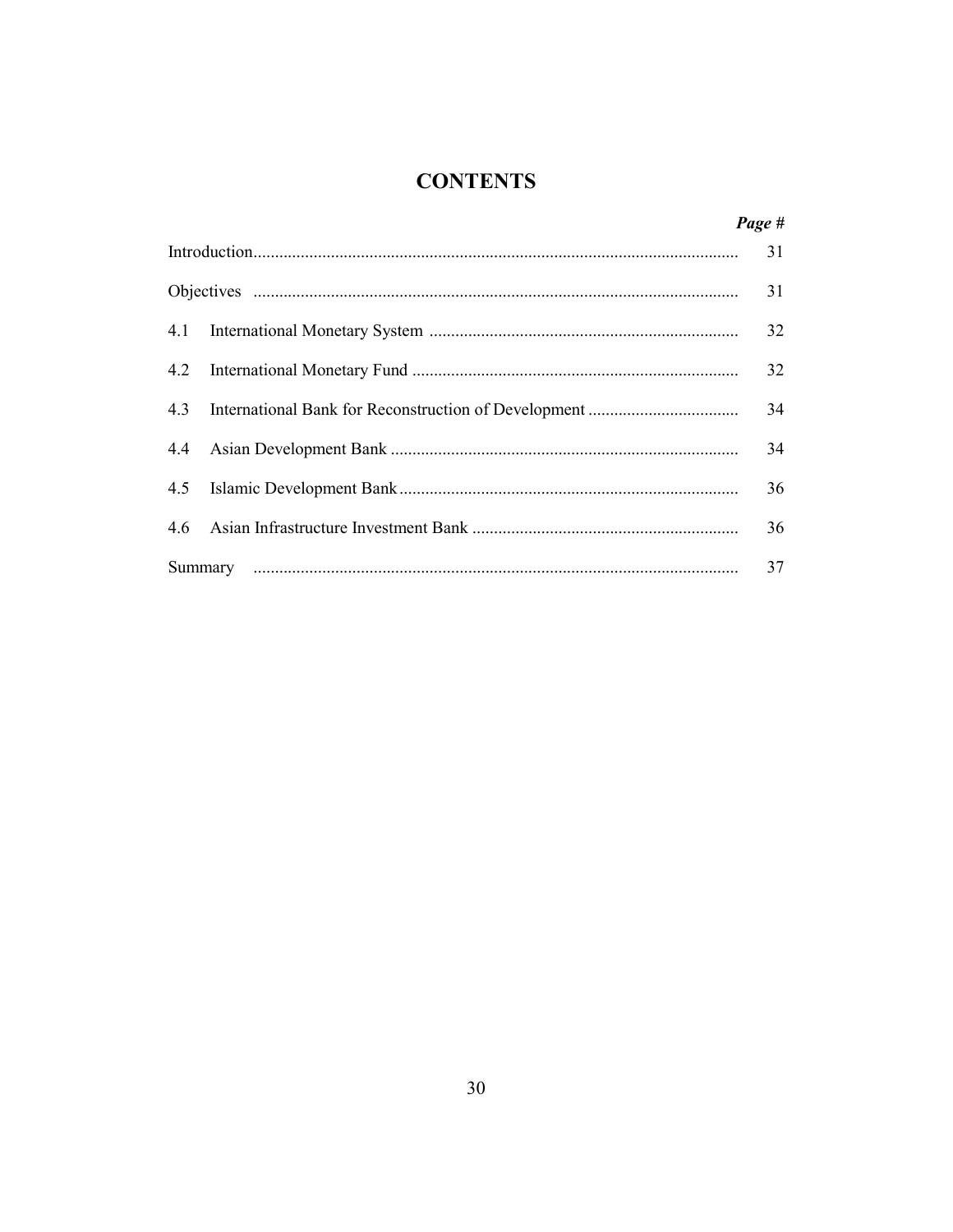## **INTRODUCTION**

International monetary system is a set of internationally agreed rules, conventions and supporting institutions that facilitate international trade  $\&$  investments across borders. This unit will explain the concept of international monetary systems and its functions. As the global financial system is a broader framework in which the domestic financial system works, there is a need to understand the working of the international financial system in order to know the links between the domestic monetary system and the global financial system. We will discuss the role of international financial institutions i.e IMF, World Bank, Asian Development Bank, Islamic Development Bank and Asian Infrastructure Investment Bank.

## **OBJECTIVES**

After reading this unit you will able to;

- 1. know the international monetary system<br>2. understand the working and functions of
- 2. understand the working and functions of IMF
- 3. know the working and functions of the World Bank
- 4. understand the working and functions of Asian Development Bank
- 5. know the functions of the Islamic Development Bank.
- 6. know the functions of the Asian Infrastructure Investment Bank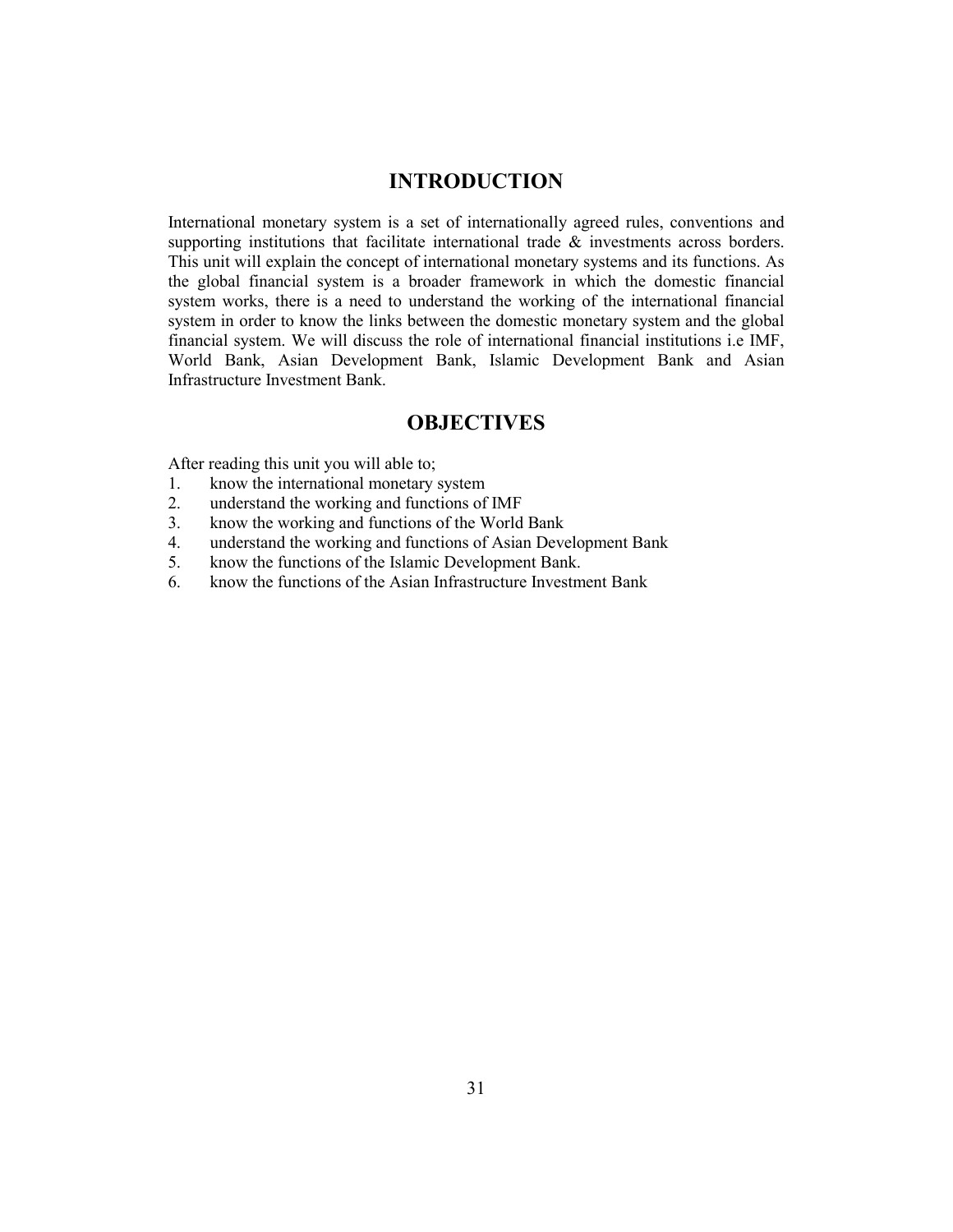## **4.1 INTERNATIONAL MONETARY SYSTEM**

The international monetary system is a set of agreed rules and frameworks that determine the flow of funds among the different nations. These rules help to set the foreign exchange rate for different currencies of the world. As the global trade and investments occurs among different nations, the exchange of one currency against the other requires setting commonly agreed rules. To overcome this problem, each country has introduced the foreign exchange rate. Foreign exchange rate help to determine the value of Pakistani currency with the other countries currency.

There are three types of foreign exchange rate system in the world:

#### i. **Fixed Exchange Rate System:**

Fixed exchange rate system is also known as pegged exchange rate system. In fixed exchange system, exchange rate for currency is fixed by the government of a country. The basic purpose of adopting this system is to maintain the stability in foreign trade. In this system value of domestic currency is tied to the value of gold. This system was based on the gold standards from 1880 to 1913. In this system, countries value their currency according to the rate of gold.

- ii. **Floating Exchange Rate System**: In flexible exchange rate system, the exchange rate is determined by the forces of demand and supply of different currencies in foreign market. The value of national currency is allowed to move freely with respect to the demand and supply of other currencies. Exchange rate is not influenced by the government. The value of currency is fluctuated according to the change in demand and supply of the foreign exchange.
- iii. **Managed Floating System:** In managed floating system, the exchange rate is determined by the forces of market (demand and supply) and interventions of the government or central bank. In this system the government and central bank intervenes in the foreign exchange market to restrict the fluctuation in the exchange rate within certain limits. This system was adopted by the world since 1971. Many developing countries re using managed floating system in which central bank intervenes to guide currency.

## **4.2 INTERNATIONAL MONETARY FUND**

During the early years of the  $20<sup>th</sup>$  century the world suffered though the great depression. This happened during 1930 and World War I  $&$  II has weakened the international payments system. In July 1944, 730 delegates from the 44 major countries met at the Mount washing hotel. The primary purpose of that conference was about the establishment of an institution that take care of the international finances on the other hand that institution could help the member countries during any emergency or crises. The institution will work like a bank.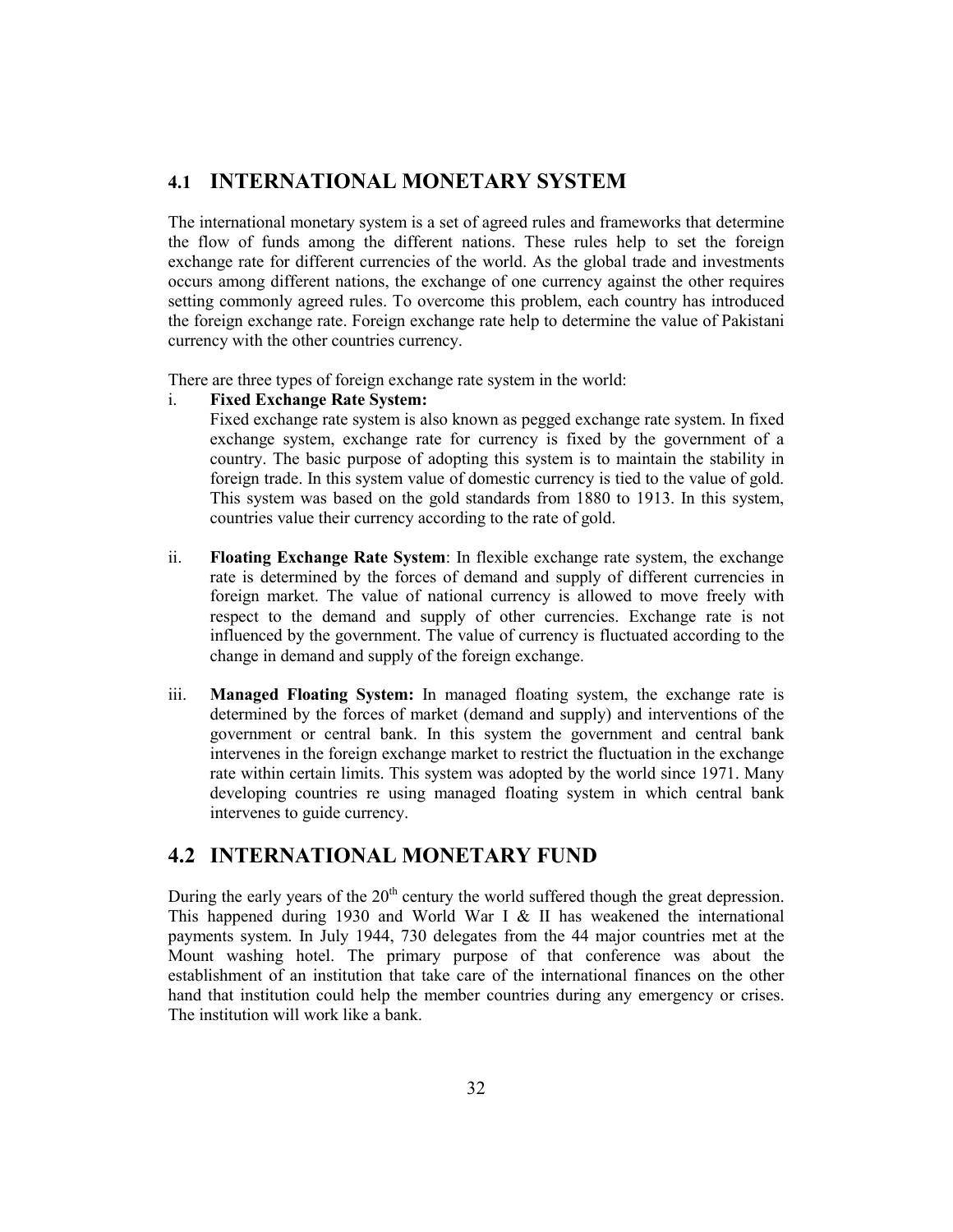#### **Formation of the IMF**:

During the Bretton Wood Conference, a lot of agreements were signed to establish General Agreement on Tariffs and Trade (GATT), the International Bank for Reconstruction and Development (IBRD) and the International Monetary Fund (IMF). The international monetary fund was founded on  $27<sup>th</sup>$ December 1945 by an agreement signed by the 29 member countries. The IMF started their financial operations on 1<sup>st</sup>March 1947. The establishment purpose of IMF was to give financial assistance and overcome the crises in any member country. Now the IMF has approximately 188 member countries.

#### **How IMF Works?**

The member countries deposit some amount of money as subscription fee. The member countries are also responsible for the rules and regulations made by the organization IMF. The basic function of the establishment of the international monetary funds was to help out those countries that face financial crises. IMF lend loan to these countries on some low interest policies. The decision making in the IMF is done by the board of governor considered as general body of IMF. They are responsible for the formation of general policies of IMF on the other hand the board of executives responsible for day to day management of funds. For each country in IMF the lending quota depends on the contribution made by a country, number of votes it has and the maximum limit of borrowing based on the following points.

#### **Functions of IMF:**

- **i. To Promote Exchange Stability:** The IMF has the objective to promote exchange rate stability and overcome the problems arises in the world trade system.
- **ii. Borrowing Facility:** IMF provides borrowing facility to the member countries. If member countries face any problem or crises. IMF provides loans according to the IMF policies and overcome the member countries problems.
- **iii. Balance of Payment Stability:** IMF helps the member nations to eliminate disequilibrium in the balance of payment by selling and lending foreign currencies to the member countries.
- **iv. Technical assistance**: IMF also provides technical assistance to the member countries by providing services of experts to the members of IMF on economic and financial matters.
- **v. International monetary cooperation:** IMF also helps to establish monetary cooperation between member countries, and it provides assistance to solve international monetary problems.

#### **IMF and Pakistan**

The Pakistan became a member of IMF in 1956.The basic purpose of IMF was to maintain the stability of world monetary system. Pakistan has faced many problems i.e. natural disasters, population growth, deficit budget, more expenditure with respect to revenue and terrorism issues etc. These issues had created financial issues for Pakistan; to overcome these issues Pakistan borrow money from IMF. Since joining IMF as member, Pakistan has taken more than 15 times loans from the IMF.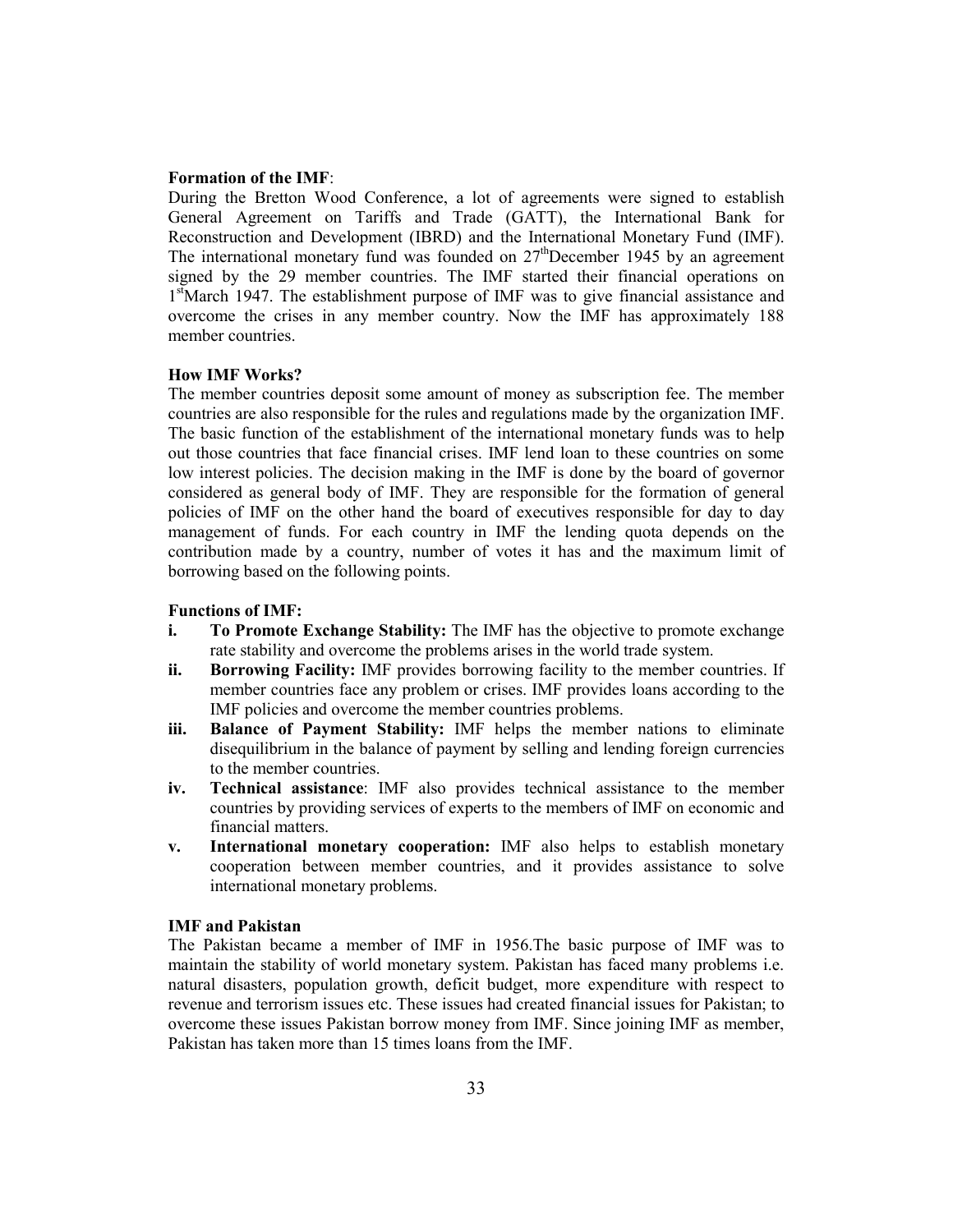## **4.3 INTERNATIONAL BANK FOR RECONSTRUCTION AND DEVELOPMENT (IBRD)**

International bank for Reconstruction and Development is also known as the World Bank. IBRD was established in 1944 and became operational in 1946 as the original institution of the World Bank group. The IBRD head quarter is in Washington DC, USA and approximately 15000 staff from the member countries. The structure of IBRD is like cooperative society that is operated for the benefits of 188 member countries. All powers of the bank are vested in its board of governors. The board meets annually in annual board meeting. The board of Governors delegated most of its authorities to the executive directors and the bank president elected by the executive directors.

#### **Objectives of IBRD:**

- i. To assist the member countries.
- ii. To promote foreign investment.
- iii. To promote balanced growth of international trade.
- iv. To provide loans for reduce poverty

## **Membership:**

All the IMF members are also members of IBRD. A country to want to hold its membership must subscribe to the charter of the bank. If any country wants to resigns its membership that country pay back all loans with interest to IBRD.

## **IBRD Fund Sources:**

- i. Member countries contribute according to their Quota in IMF, that contribution is a source of fund for IBRD.
- ii. Sometimes IBRD raises their funds through selling of bonds in the international capital market and increased their funds.
- iii. IBRD advance loans to the member countries and received back loan amount with interest as well, that also helps IBRD to raise their funds.

## **IBRD Role in Pakistan:**

IBRD has helped Pakistan many times and provided loans and technical assistance for;

- i. Poverty reduction
- ii. Social development
- iii. Infrastructural development
- iv. Capacity development of govt. institutions

## **4.4 ASIAN DEVELOPMENT BANK (ADB)**

The Asian Development Bank (ADB) is a regional development bank established on December 19, 1966 with an authorized capital of 58 billion dollars which is headquartered in Manila, Philippines. The basic purpose of ADB is to promote social and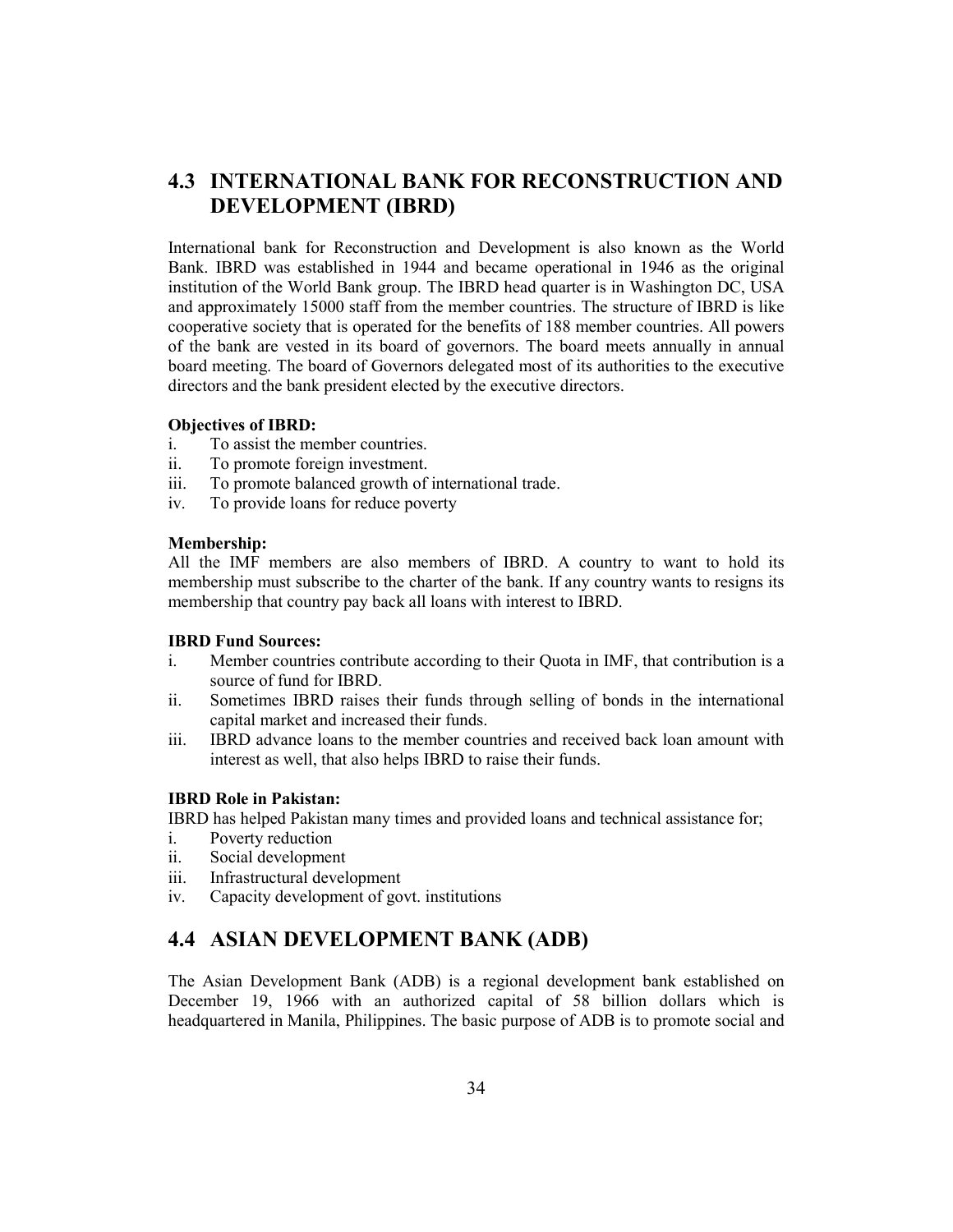economic development. The bank has a board of governors, a board of directors, a president and a vice president.

At the time of establishment 31 members, but ADB now have 67 members of which 48 members are from within Asia and the pacific and 19 outsides. The voting system is distributed in proportion with member's capital subscription. At the end of 2014, Japan holds maximum proportion of share at 15.7%. The ADB lends loan to the member countries and promote social and economic development

## **Sources of Finance:**

- i. ADB raises fund through bond issues in the world capital markets.
- ii. Member's contribution as subscription fee and raises the funds of ADB.
- iii. ADB raises fund through lending operation, and the repayment of loans.

## **Functions of ADB:**

- **i.** ADB promote investment in the region of public and private capital for development process.
- **ii.** It provides loans for economic and social development of the member countries of the region.
- **iii.** It helps member countries in coordinating their development policies and plans.
- **iv.** It provides technical assistance for the preparation, financing and executive of development projects and program.
- **v.** It provides financial and technical assistance to member countries for environmental protection.
- **vi.** It supports public resources mobilization and management to member countries.
- **vii.** It acts as financial intermediary by transferring resources from global capital markets to developing countries.
- **viii.** It cooperates with the United Nations for getting investment and assistance.

## **ADB and Pakistan:**

ADB remains one of the largest development partners and has provided more than 23 billion dollars in loans and over 531 million dollars in grants. The ADB has helped Pakistan many times and has provided technical and financial assistance in the following sectors:

- i. Educational sector development
- ii. Energy and health sector development and capacity development
- iii. Industry and trade development
- iv. Information and communication technology
- v. Public sector financial and technical management
- vi. Social protection and poverty alleviation
- vii. Transport and water infrastructure development
- viii. Agriculture sector development
- ix. Development of capital markets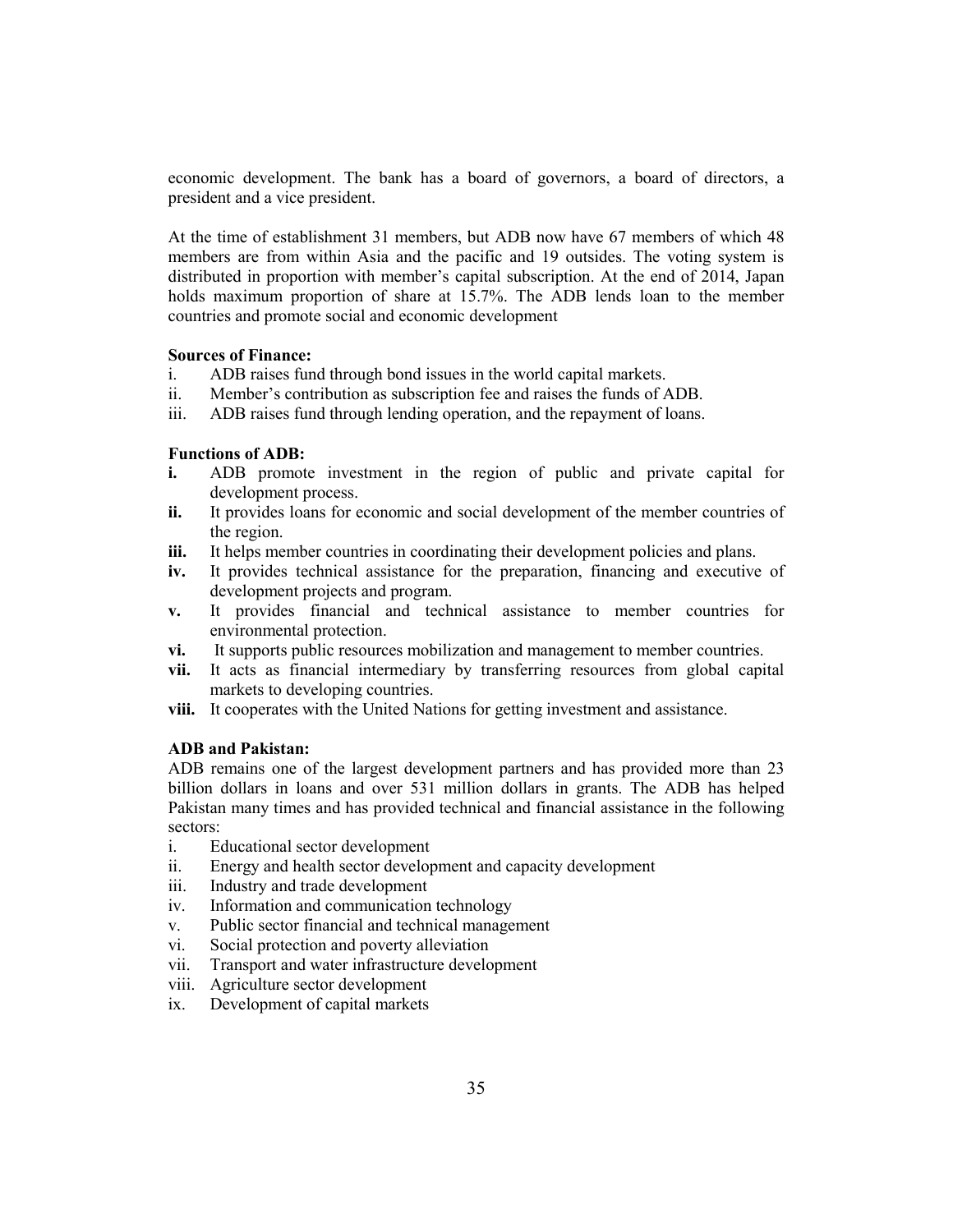## **4.5 ISLAMIC DEVELOPMENT BANK (IDB)**

The Islamic development bank (IDB) is a multilateral development financing institution located in Jeddah, Saudi Arabia. It was founded in 1973 by the finance ministers at the Islamic conference (now called the Organization of Islamic Cooperation OIC) with the support of the King Faisal of Saudi Arabia and started its activities on 20 October 1975. There are 56 shareholding member states. In 2013 IDB tripled its authorized capital to 150 billion dollars to better serve Muslims in member and nonmember Countries.

The basic condition for membership is that the member country should be member of organization of Islamic corporation (OIC), Saudi Arabia holds one quarter of the bank paid up capital. The purpose of IDB is to foster the economic development and social progress of member countries and Muslim communities individually as well as jointly in accordance with the principles of Shariah i.e. Islamic law. The DB has a board of governors, board of executive directors, president, Vice president and officers and staff. The purpose of IDB is to foster the economic development and social progress of member countries and Muslim communities individually as well as jointly in accordance with the principles of Shariah i.e. Islamic law. The DB has a board of governors, board of executive directors, president, Vice president and officers and staff.

### **IDB Groups**

IDB has group of five entities;

- i. Islamic Development Bank (IDB)
- ii. Islamic Research and Training Institute. (IRTI)
- iii. Islamic Corporation for Development of the Private Sector. (ICD)
- iv. Islamic Corporation for Insurance of Investment and Export Credit (ICIEC)
- v. International Islamic Trade Finance Corporation. (ITFC)

## **Functions of IDB:**

- i. To invest in economic and social infrastructure projects in member countries.
- ii. To provide loans to private and public sector for the financing of productive projects.
- iii. To assist in the promotion of foreign trade.
- iv. To provide technical assistance for economic growth in members countries.
- v. To conduct operations according to the principles of Shariah i.e. Islamic law.
- vi. To corporate with all international institutions having similar purpose.
- vii. To participate in the productive projects in the member countries. To promote savings and investments.

## **4.6 ASIAN INFRASTRUCTURE INVESTMENT BANK** (**AIIB)**

The **Asian Infrastructure Investment Bank** (**AIIB**) is a multilateral development bank that aims to support the building of infrastructure in the Asia-Pacific region The bank was proposed by China in 2013 and the initiative was launched at a ceremony in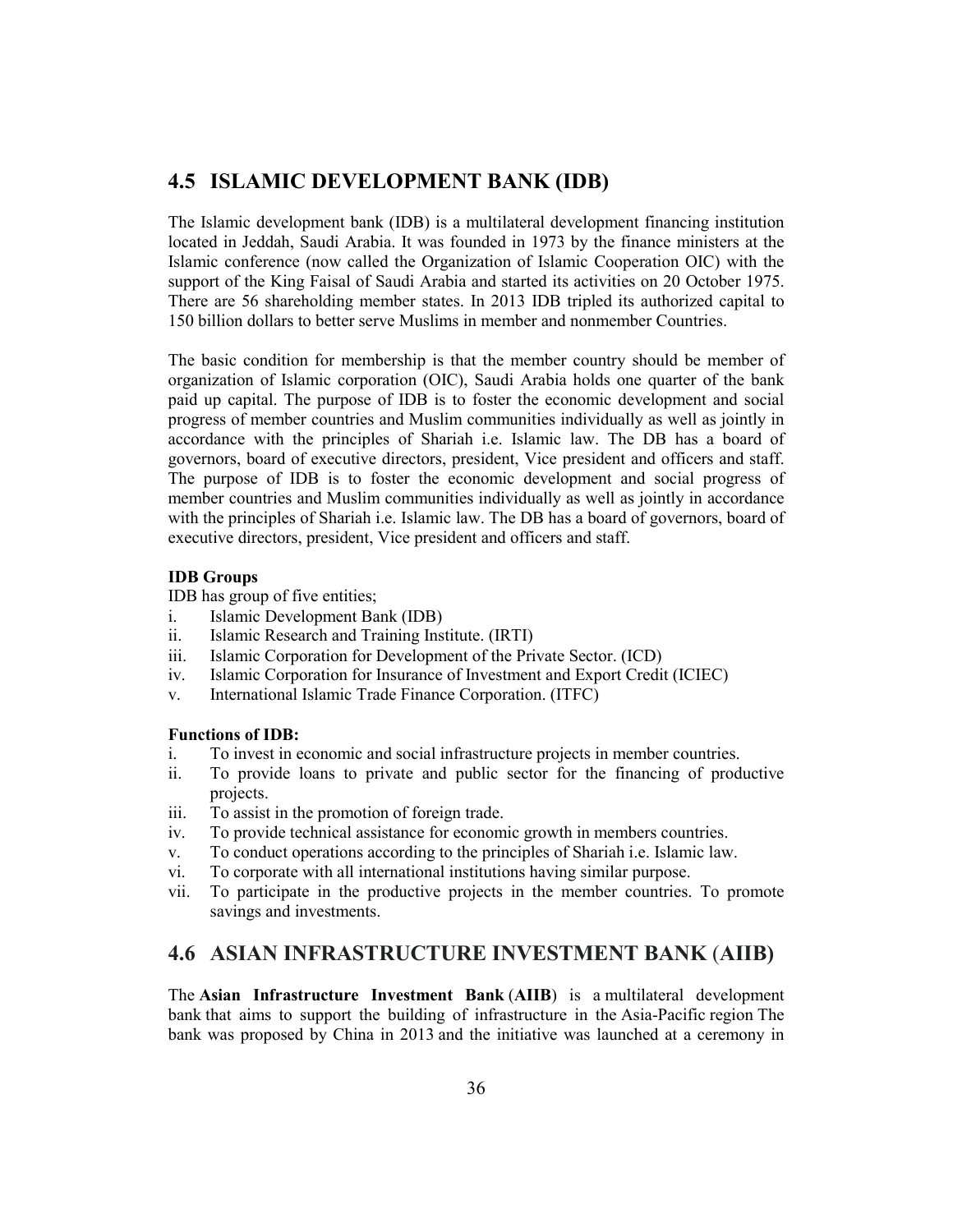Beijing in October 2014. Presently it has 102 members and headquarter of the bank is in Beijing. The bank started operation after the agreement entered into force on 25 December 2015, after ratifications were received from 10 member states holding a total number of 50% of the initial subscriptions of the Authorized Capital Stock. The Authorized Capital Stock of the bank is 100 billion US Dollars, divided into 1 million shares of 100 000 dollars each. The allocated shares are based on the size of each member country's economy (calculated using GDP Nominal (60%) and GDP PPP (40%)), whether they are an Asian or Non-Asian Member, and the number of shares determines the fraction of authorized capital in the bank. The 'One Belt One Road' program of China

### **Functions of the AIIB:**

- i. Development of physical infrastructure in emerging economies
- ii. Financing for large scale investment projects in low to medium income countries
- iii. Enhancing trade and bilateral cooperation among member countries
- iv. Development of modern technological networks for emerging economies
- v. Providing equity and debt support for large scale infrastructure projects

## **AIIB and Pakistan:**

Pakistan has been a traditional ally of China and the establishment of AIIB has further strengthened this bond. The AIIB has provided financing for the following projects:

- i. Development of Motorways
- ii. Development of Hydro Power Plants

There are many other areas for cooperation in the AIIB framework for social and economic development of Pakistan. Many other infrastructure related projects are funded by China in Pakistan through debt and equity investments besides AIIB financing.

#### **Summary**

International monetary system binds together different nations to settle their transactions as per commonly agreed rules. The IMF has mandate to facilitate member countries in addressing their foreign exchange issues and balance of payments crises. The International Bank for Reconstruction and development (IBRD) has been explained. IBRD is established in 1944 and operational in 1946 as the original institution of the World Bank group. Asian Development Bank (ADB) is a regional development bank established on December 19, 1966 with an authorized capital of 58 billion dollars which is headquartered in Manila, Philippines. The basic purpose of ADB is to promote social and economic development in low income countries of Asia. Further the role of IDB and AIIB has been explained to improve the understanding of students on multilateral bodies.

## **Short Questions:**

- i. What do you know IMF?
- ii. Write three objectives of IBRD.
- iii. Differentiate between AIIB and ADB.
- iv. Write any three functions of IDB.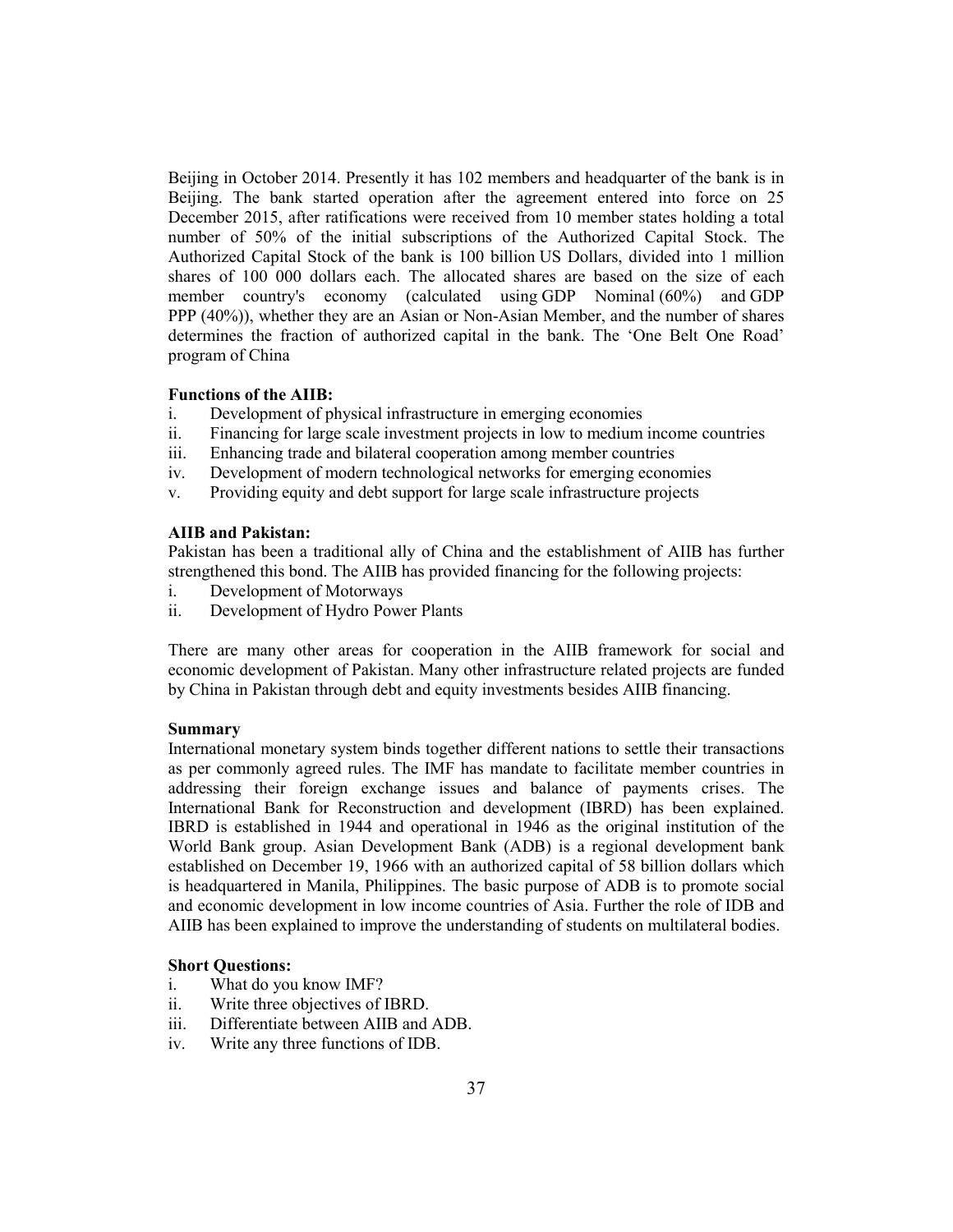# **Long Questions:**<br>1. Briefly expl

- Briefly explain IDB.
- 2. Briefly explain the organizational structure of ADB.

## **References: (Books)**

- 1. Financial Markets and Institutions by Anthony Saunders
- 2. Financial Institution Management by Helen P. Lange
- 3. Financial Institutions and Markets by Meir G. Kohn
- 4. Financial Markets and Institutions by Frederic Mishkin and Stanley G Eakins
- 5. Fundamentals of financial institutions management by Marcia Millon Cornett

## **References (Websites):**

- 1. **IMF Website www.imf.org**<br>2. **World Bank Website www.**
- 2. World Bank Website www.worldbank.org<br>3. ADB Website www.adb.org
- 3. ADB Website www.adb.org
- 4. AIIB Website www.aiib.org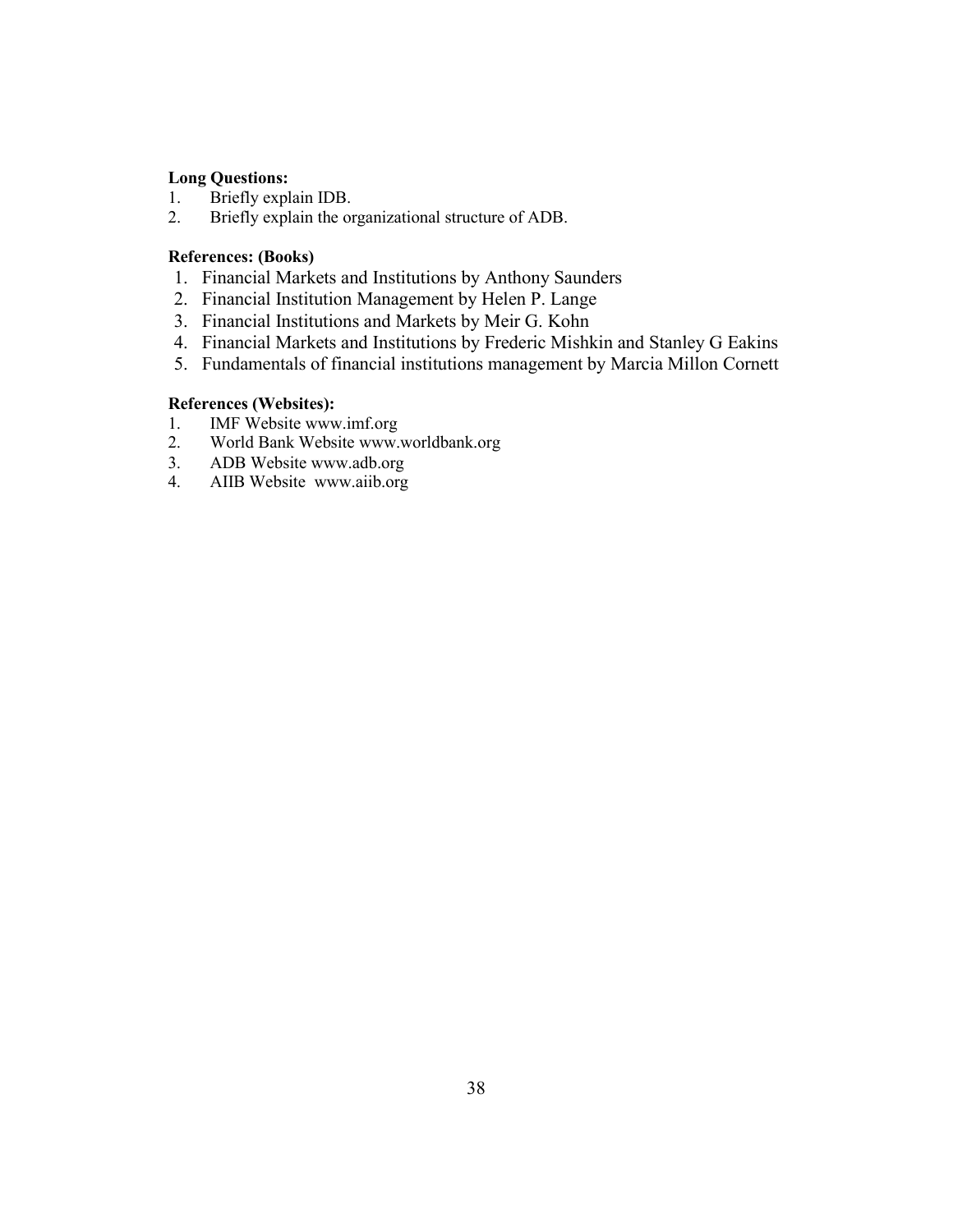# **UNIT–5**

# **BANKING**

**Written By: Moazzam Ali Reviewed By: Prof. Dr. S.M.Amir Shah**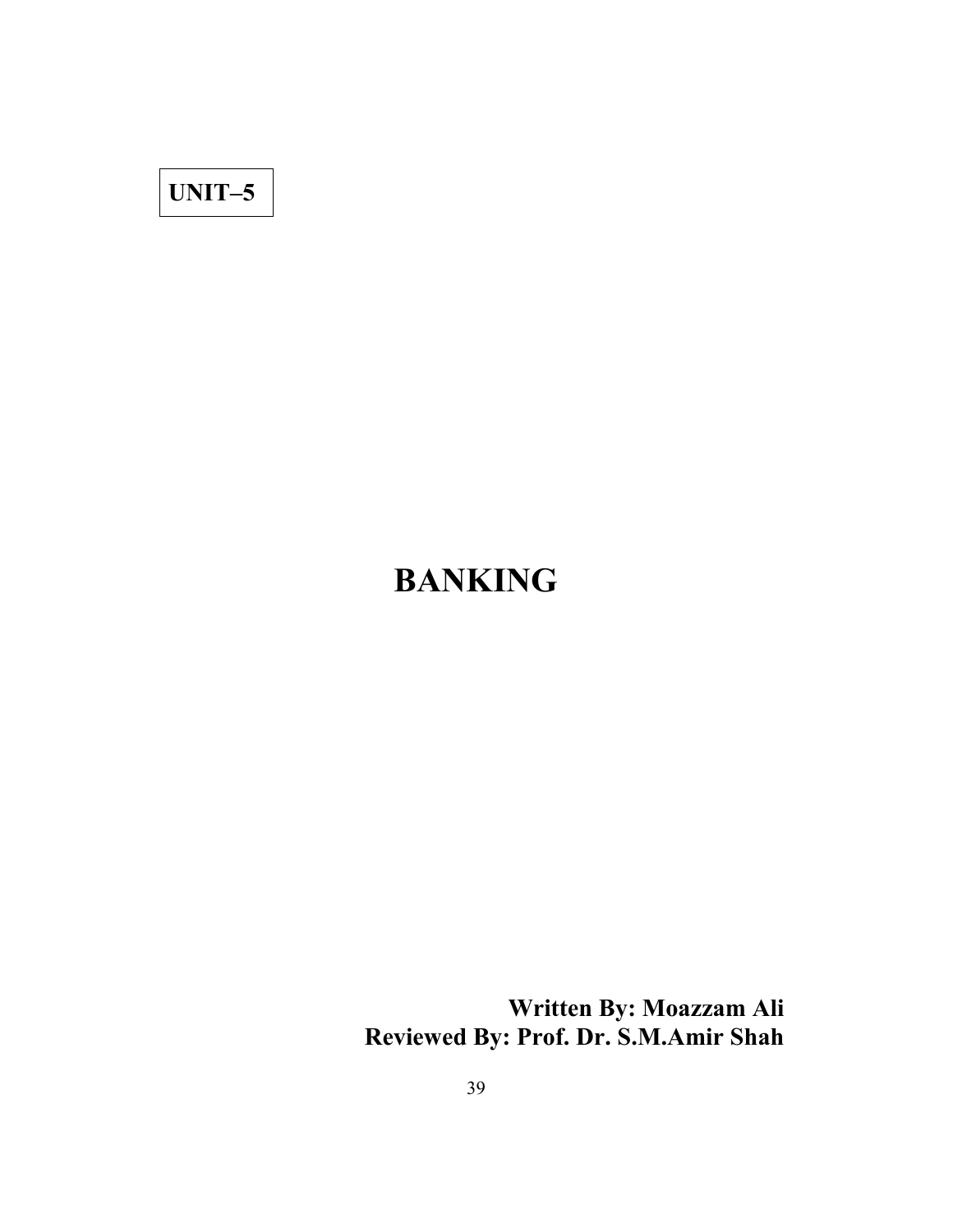## **CONTENTS**

|          | Page # |  |
|----------|--------|--|
|          |        |  |
|          |        |  |
| 5.1      | 42     |  |
| 5.2      | 43     |  |
| 5.3      | 44     |  |
| 5.4      | 46     |  |
| 5.5      | 48     |  |
| 5.6      | 48     |  |
|          | 49     |  |
| Exercise | 49     |  |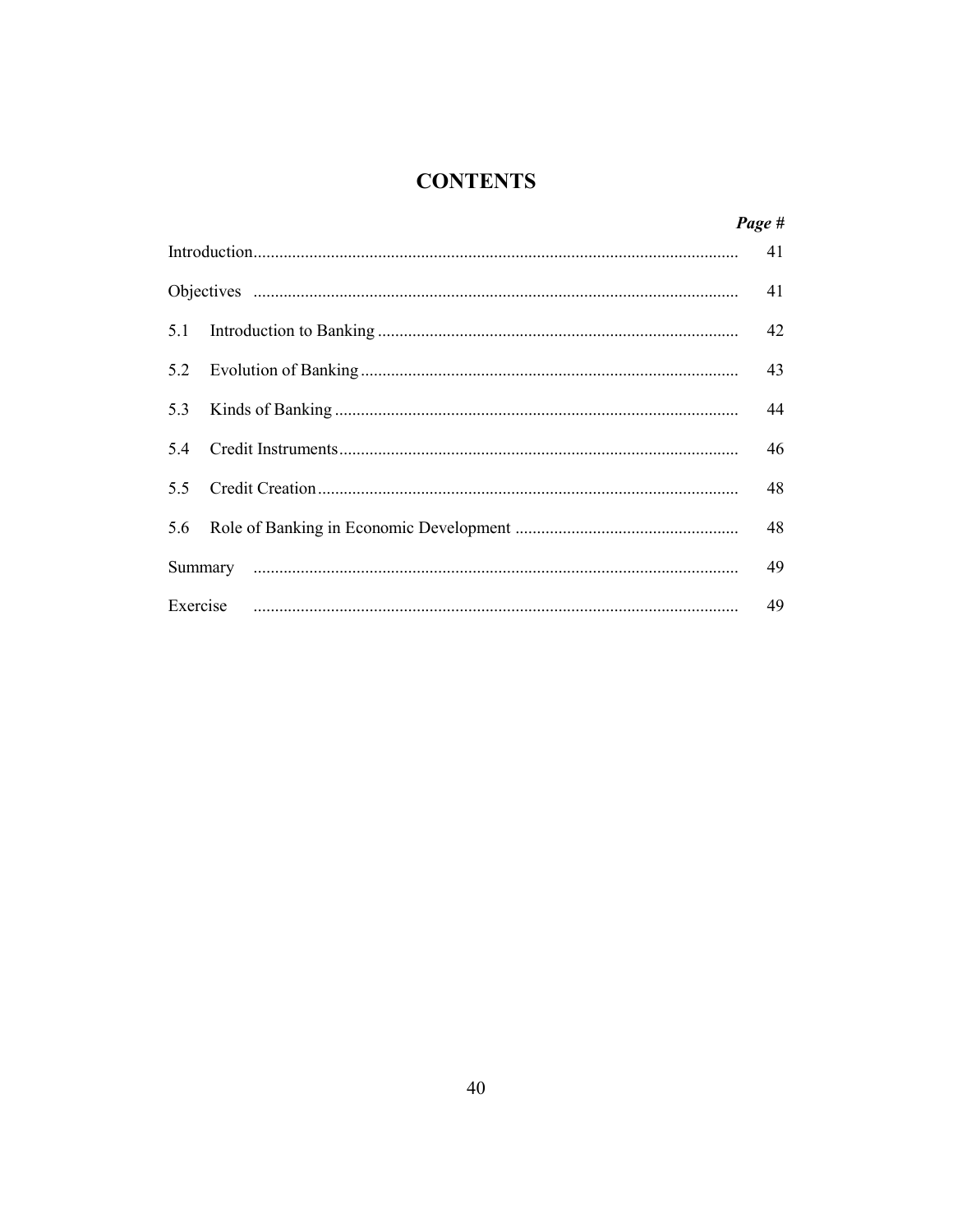## **INTRODUCTION**

A bank is a financial institution that accepts deposits and lends advances and provides other related services. Banking sector plays very important role in the development of a country. In this unit, the concept of banking, evolution of banking and characteristic of banks will be discussed. Broadly speaking, banking system is a chain of financial institution that provides financial services accepting deposits and lending to individual and institution. Banks are divided into different kinds according to their functions they perform. Banking system plays the role of an intermediary between the ones saving and the ones who borrow money for investments.

## **OBJECTIVES**

The study of this unit will therefore enable you;

- 1. to understand the banking and its core concepts
- 2. to recognize stages of evolution of modern banking system
- 3. to know the different kinds of banks.
- 4. to explain the role of banks in economic development
- 5. to know the concept of credit creation and credit instruments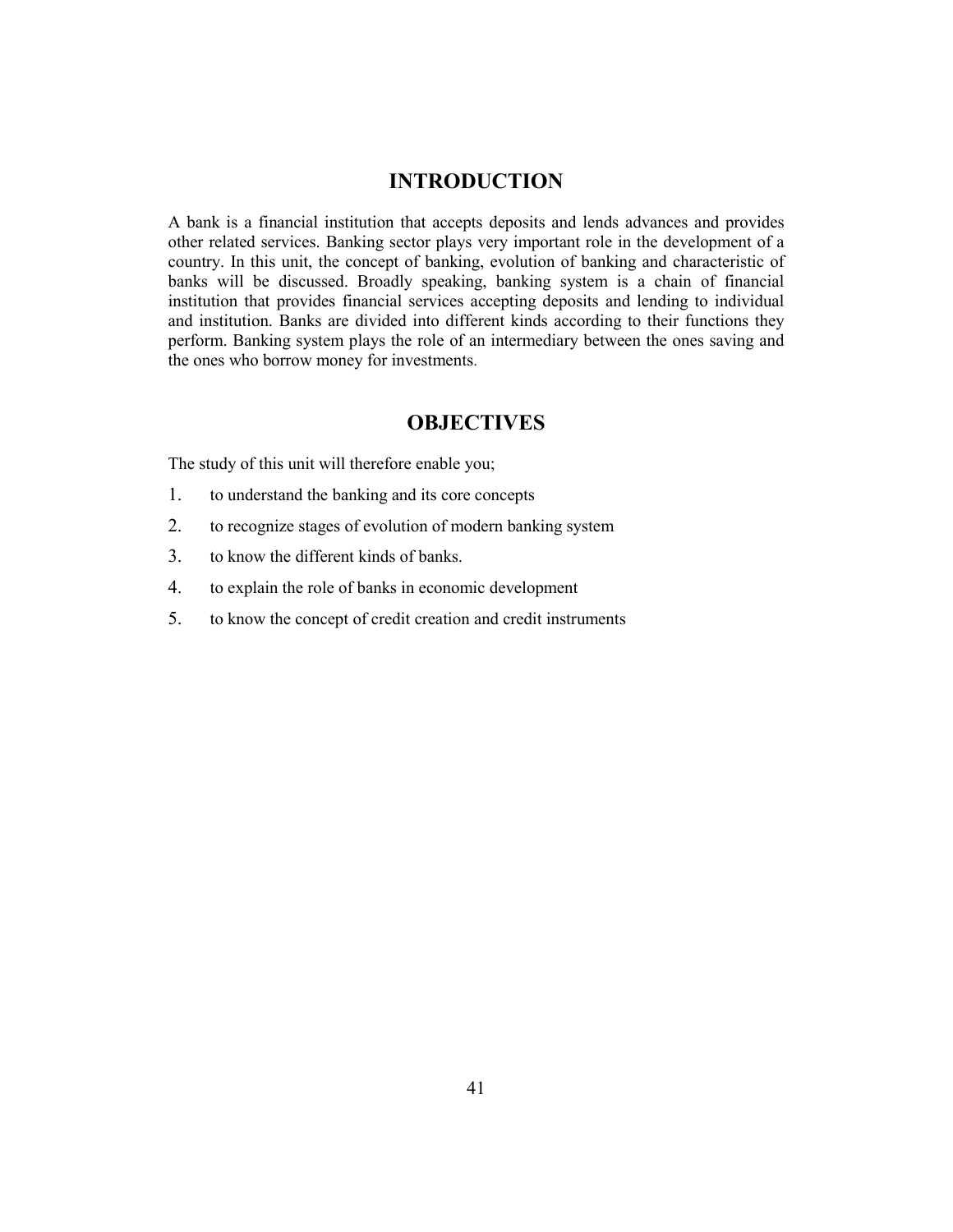## **5.1 INTRODUCTION TO BANKING**

The banking system is a lifeline of an economy and as it plays very important role in the development of any country. Banking sector have a significant influence in supporting economic development through financial services. A bank is an institution which accepts deposits and lends advances. It accepts deposits from general public and institutions and lend money to the eligible investors for productive purposes. Protection of deposited money of people is the major responsibility of banks.

A general definition of a bank is **"**Bank is an institution which gets loans to lend and, in this way, creates credit".

A bank is an intermediate party between the borrower and lender. It borrows from one party and lends to another".

Generally, a bank performs the following functions:

- i. Acceptance of deposits.
- ii. Advancement of loan.
- iii. Issues and pays cheque.
- iv. Transfer money from one place to another.

Banking plays an important role in economic growth of any country. Major Development for a country depends on banking sector as bank maintain the currency value and stability of foreign exchange. People trust banks and deposit their surplus money in bank accounts which banks used it for investment and making loans to needy.

## **Functions of Bank:**

#### **i. Acceptance of deposits:**

Banks accepts money from the people in the form of deposits which are usually repayable on demand and pays interest on deposited money after specific time period.

## **Advancing money:**

The funds collected as deposits are then given as loan to the businesses and individuals as per their requirements.

## **ii. Agency Services:**

The agency services include transfer of funds from one account to another, regular periodic payments, collecting cheques, managing investment accounts etc. The banks charge fee to their clients for performing these services.

## **iii. Utility Services:**

The utility services offered by a bank include services accepting utility bills payments, Govt. dues acceptance, distributing govt. prescribed funds etc.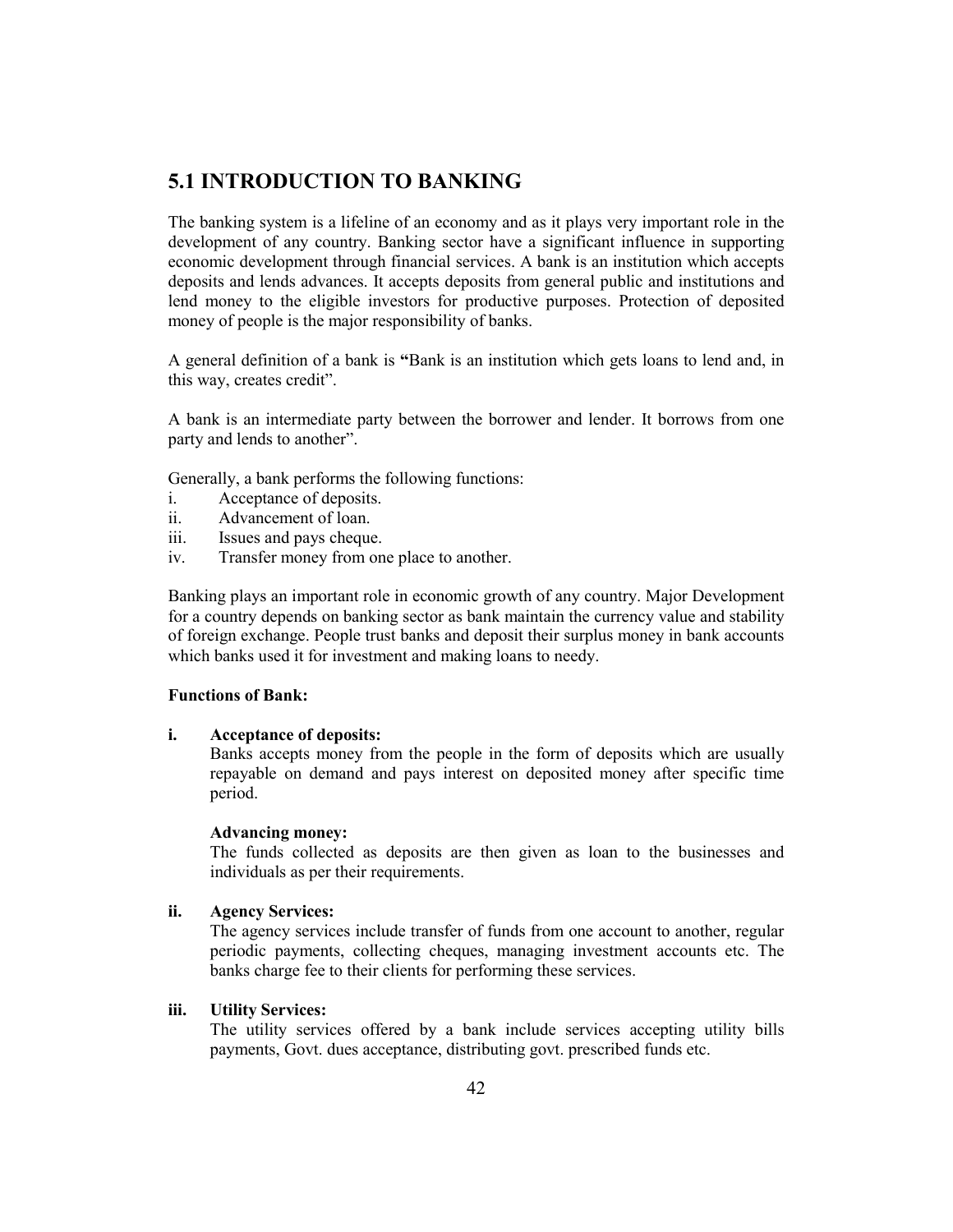### **Banks are useful in following ways:**

- i. Money deposits in banks is safe and other precious good and documents in bank locker.
- ii. Banks provide credit facilities to needy people.
- iii. Bank encourage the habit of saving by offering interest against deposited money.
- iv. Bank provides safe way of transferring money from one place to other.
- v. Foreign trade constantly increases through banks.

## **5.2 EVOLUTION OF BANKING**

Different banking experts have different opinion about the beginning of word "**Bank**''. The word bank is derived from Italian word "**Banque**''. Whereas German experts says that it is originated from German word "**Back**" It denoted to a bench for keeping, lending and exchange of money or coins in the market place by money lender and money exchangers. The Bank of Venice in 1157 was the first public banking institution. The Bank of Barcelona was established in 1401.

There are three stages of evolution of banking:

## **i. Merchants:**

Merchants were first inventor of the banking system as they were considered as trustworthy and responsible people because of their strong financial background and repute of dealings in money. In  $14<sup>th</sup>$ century, Italian traders emerged in the business of lending money to people on interest basis. Due of their fair dealings and financial position, even the king can borrow money from them. With the passage of time their business expended and they begum to give written acknowledgment against which people withdraw money from friends or any agent of merchants.

#### **ii. Goldsmiths:**

The next stage in the evolution of banking system was goldsmith who were also considered as the trustworthy people due to their strong financial position and heaving safe places or strong iron safe for the safety of valuable metals. Because of these safety measures, people keep their metals like (gold, silver) with them. Most of deposits with them rested idle and needy people requested them for money on interest basis. Goldsmith started lending money to the needy people against interest and with the passage of time they issued written receipts to depositor to get their valuable back. These receipts are transferred from one to another for the settlement of different transactions. The modern type of that receipt is now called cheque.

### **iii. Money Lenders:**

The next stage in development of banking system was money lenders who lend their excess money or own resources to the people who need money by charging interest against loan. Initially, they started lending with their own capital but with the expansion of business they started borrowing money from those who have in excess at lower interest rate and lend to those who need it at high interest rate.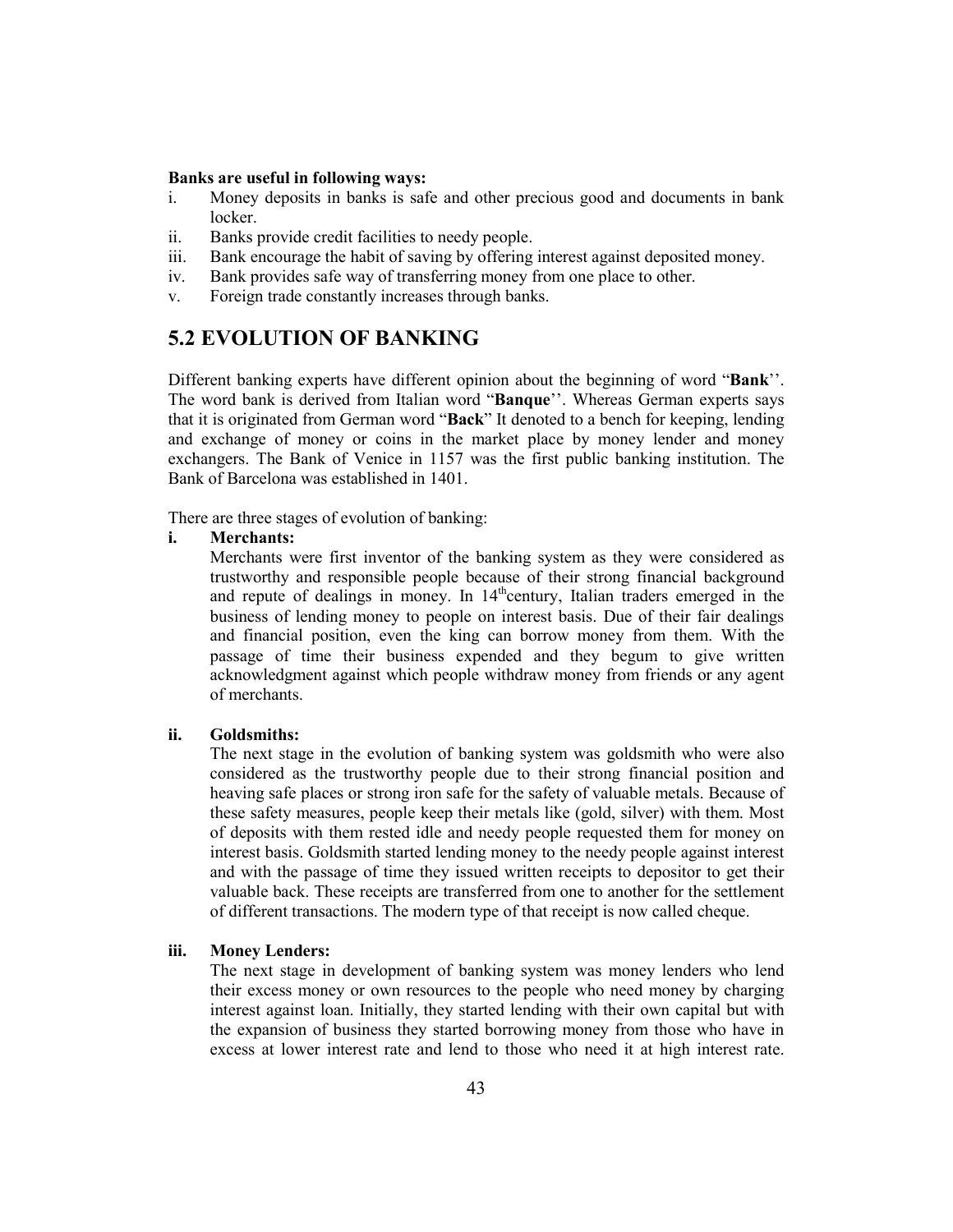Gradually, this practice evolved over the time and shaped the modern form of banking as present today.

## **5.3 KINDS OF BANKS**

With the increase in population and people interest in banking sectors the banks perform many other different functions to facilitate different economic sectors. By increasing demand of banks, it becomes difficult for banks to perform all functions properly. So, banks were divide into different types based on their functions:



## **i. Central Bank:**

Central bank does not deal directly with general public but acts as regulator of other bank. Its main function is to regulate the monetary policy and to control the working of all commercial bank for the proper regulation of monetary and economic policy. A central bank has sole authority of issuing currency.

## **ii. Commercial Bank:**

A commercial bank main objective is to earn profit by lending to the eligible businesses. Bank receives deposits from people and pay interests and lends apportion of those deposits to the people who need it and charge high interest. Commercial banks also perform functions like collecting cheque, safe locker, transfer of money.

### **iii. Exchange Bank:**

Exchange bank provides foreign exchange to importers and exporters of country. Main functions of exchange bank are as: discounting of foreign bills, helping import and export trade and transfer of money from one country to another.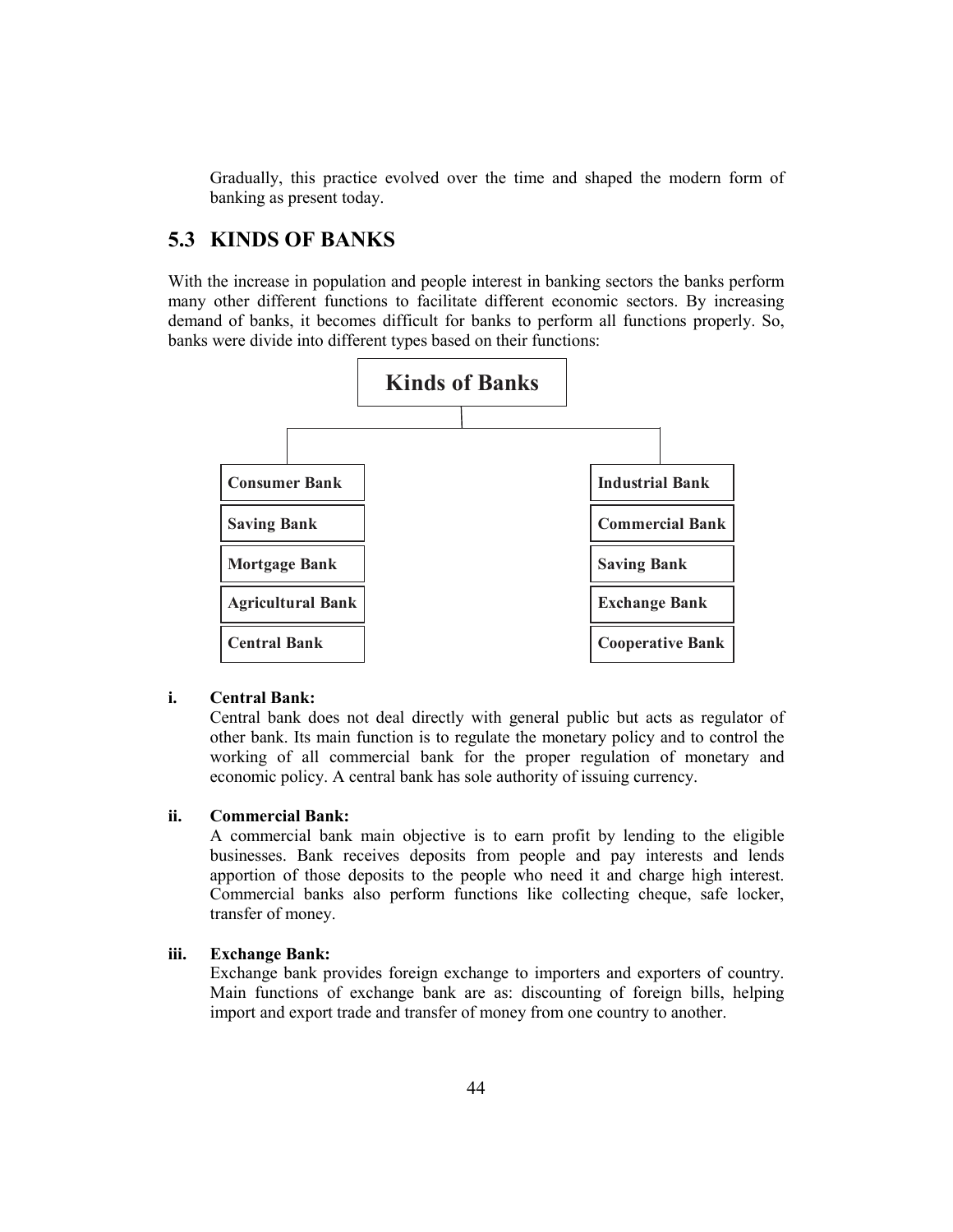## **iv. Industrial Bank:**

These banks are established for the promotion of industrial sector of country. Provide loan for the setup of new industries or the extension of already existing industries. Industrial development bank of Pakistan (IDBP) is an example of the industrial banks in Pakistan.

## **v. Mortgage Bank:**

These banks provide financing for buying property i.e. houses, flats, shops, etc. on installment basis and charge interest on them. House Building Finance Corporation (HBFC) is the major example of mortgage bank in Pakistan.

### **vi. Investment Bank:**

Investment banks are a bank which deals in sale and purchase of securities and financing long term projects against higher interest rates. These banks work mainly in the capital markets for facilitating customers for buying securities.

## **vii. Agriculture Bank:**

Agriculture banks are formed for the development of agriculture sector by providing finance for the purchase of machinery and other tools. Zarai Tarqiati Bank of Pakistan is working as agricultural bank in Pakistan.

## **viii. Consumer Bank:**

It is the modern form of bank. It provides loan for purchase of consumer goods. The basic purpose is to provide short term loans for basic consumer goods i.e. electronics items.

## **ix. Foreign Bank:**

Foreign bank are owned by foreign based shareholders and they provide services in another country.

## **x. Domestic Bank:**

These are owned by local shareholders and provide services in their own country of origin as commercial or other type of bank.

## **xi. Saving Bank:**

These banks are established for collecting saving through collection of money that is lying idle with people. Directorate of National Savings is working in Pakistan on this pattern for promoting savings.

## **xii. Cooperative Bank:**

These banks are formed to facilitate the small formers or workers to increase their income level. Usually, governments support these types of banks by providing subsidized credit.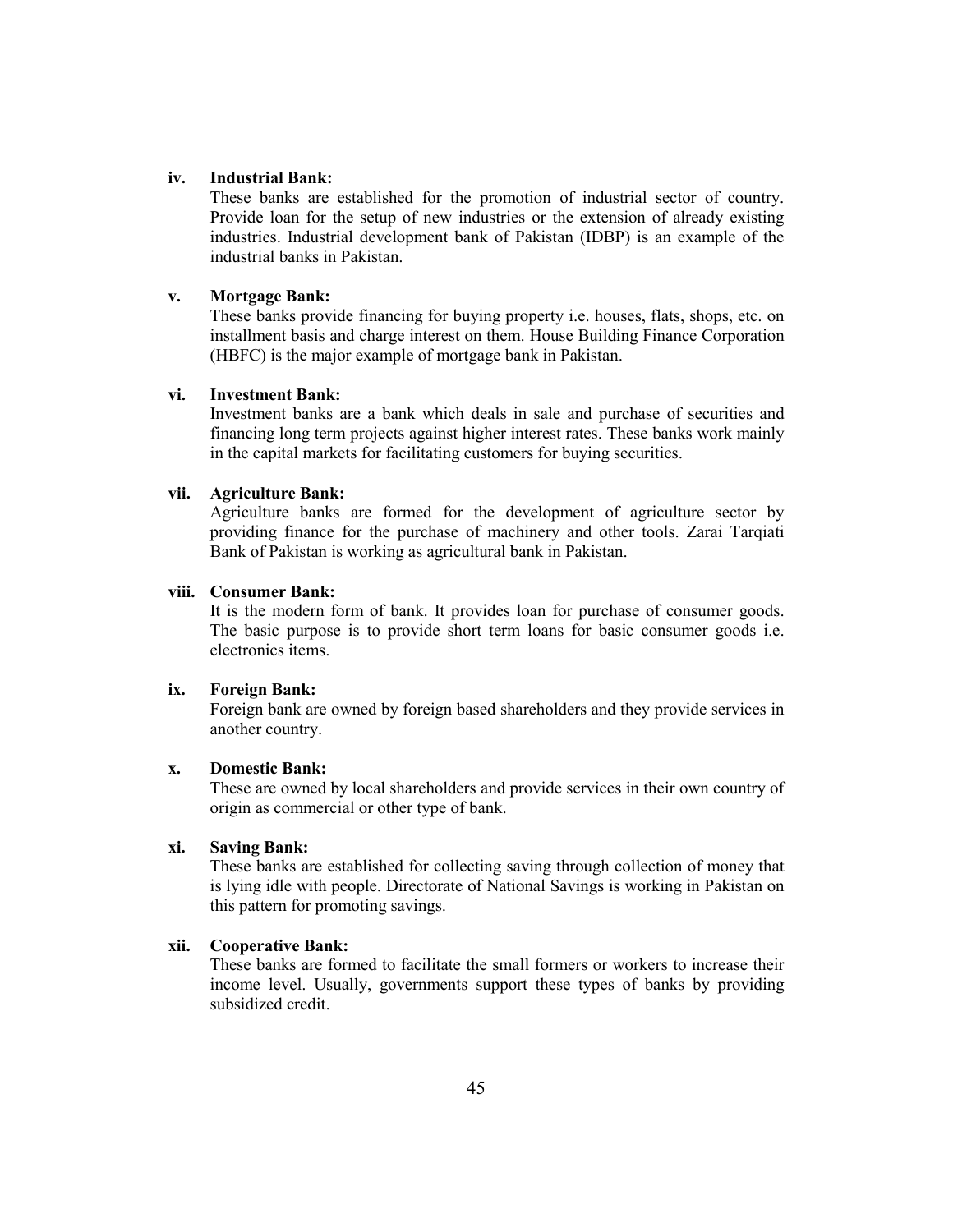## **5.4 CREDIT INSTRUMENTS**

Credit instrument is a document which is used as an evidence of debts. It is issued to meet the deficiency of money, because currency money and metallic money are not enough to meet the modern business requirements. It provides a written proof for future references and acts as money for buying and selling purposes. It may specify the payment process and parties involves in it. Cheque, bill of exchange, and bank draft etc. are used as credit instruments.

## **Features of Credit Instruments:**

- i. It is a written evidence of transaction
- ii. It is used as a substitute of money
- iii. It should be unconditional
- iv. It reduces risk of theft.
- v. Credit instruments facilitates large size trade.

### **Cheque:**

Cheque is a credit instrument used in the banking system. It is a form of money through which payments can be made to other parties thorough the banks. Banks issue cheque books to their customers for using them instead of dealing in cash.

## **"Cheque is a bill of exchange drawn on a specified bank and not expressed to be payable otherwise than on demand''**

## **Parties to a Cheque:**

**Drawer: A** drawer is the person who draws cheque upon a bank. He is account holder of the bank who uses a cheque to withdraw amount from its accounts. The one who sign the cheque is drawer who directed the bank to pay certain amount.

**Drawee: A** drawee is the branch of bank upon which cheque is drawn for payment. It is the party to whom customers order to pay specific amount in the name of person written on cheque or to the bearer of cheque.

**Payee:** A payee is the person who receives the payment from bank against cheque. He might be drawer itself or any third party whose name is written on cheque. Other parties involved in cheque are;

**Holder:** Holder is the person who has legal authority to receive amount of cheque. This person may be bearer or any other party.

**Endorser:** Endorser is the person who transfers the rights of a cheque to other, transfer of rights is also called endorsement.

**Endorsee:** An endorsee is that person to whom endorser transfer the rights of cheque.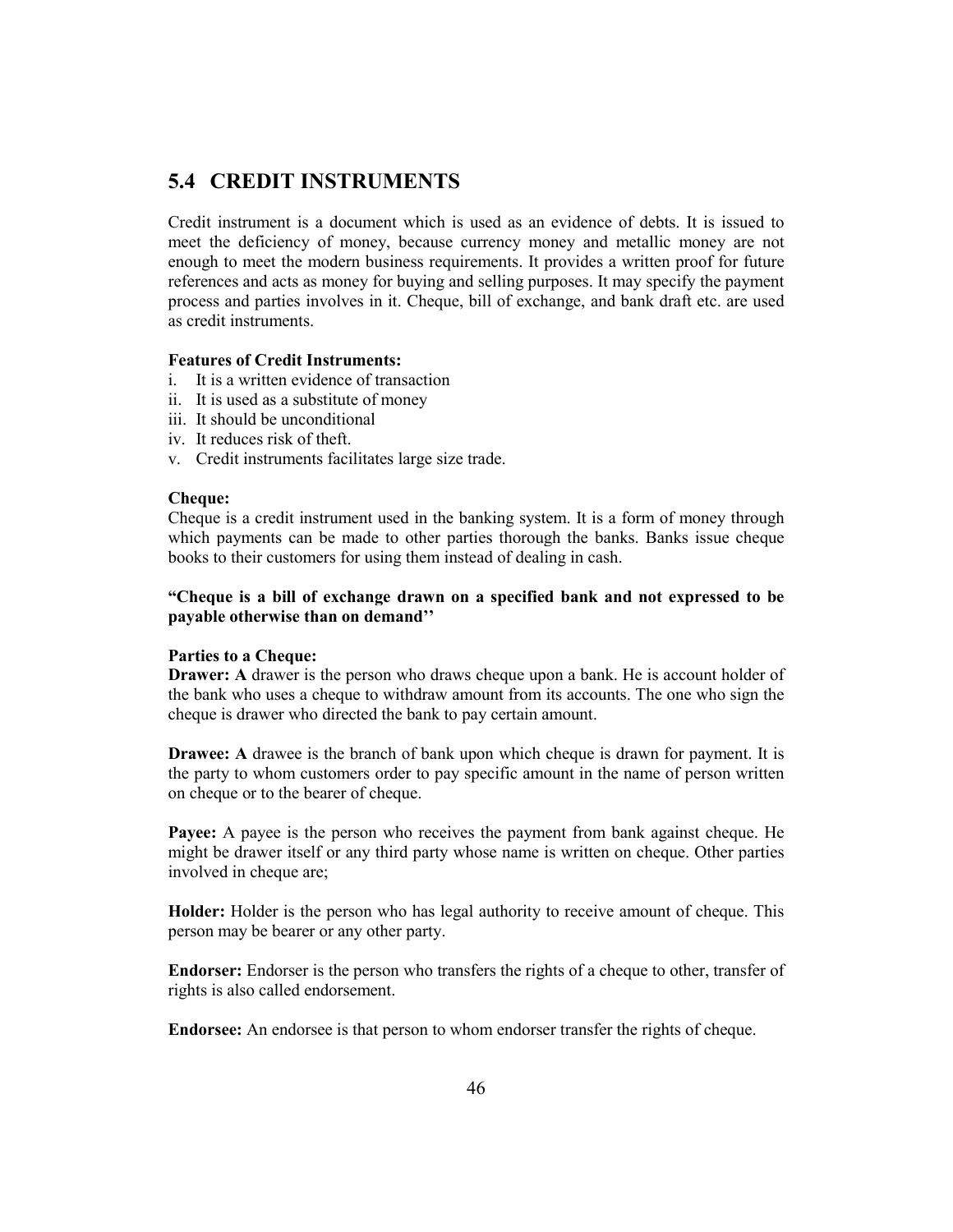## **Elements of Cheque:**

- i. Name of bank is written on the cheque.
- ii. Cheque number is printed on the cheque in a series.
- iii. The name of the person to whom cheque is to be paid is written on it. If cheque is drawn by account holder itself, it should be write self.
- iv. Date should be mentioned on cheque
- v. Amount to paid write in figures and in words clearly.
- vi. Account number is also printed on the cheque.
- vii. At the end name of account holder is written where drawer sign the cheque.

## **Requirements of a Valid Cheque:**

- i. Cheque must be in written form. An oral order cannot be constituted by bank.
- ii. A cheque should be drawn on specified branch with whom drawer has account.
- iii. Cheque cannot be payable conditionally. It should be unconditional to pay a certain amount written on cheque.
- iv. Cheque cannot be accepted without signature of account holder and date.
- v. Validity period of cheque must be checked as postdated cheque cannot accepted by bank.
- vi. The drawer must direct the bank for the mode of payment, i.e. by making the cheque ''bearer'', ''crossed'' or ''order''.

## **Types of Cheque:**

There are four basic kinds of cheque.

## **i. Order Cheque:**

Order cheque is payable to particular person. The name of payee must be clearly written on cheque. The order cheque is only paid by bank to payee if the bank is satisfied about the identity of payee.

## **ii. Open Cheque:**

Open cheque is one against which cash is receive over the customer. The holder of cheque can receive payment of transfer to any third party by signing on the back of the cheque.

## **iii. Bearer Cheque:**

Bearer cheque is the cheque which is paid to the bearer of the cheque. A bearer cheque does not need endorsement.

**iv. Crossed Cheque:** Holder of crossed cheque cannot enchased at counter of the bank. The payment of crossed cheque is only made by credited the amount in the account of payee whose name is written on cheque. Two parallel lines are drawn across top left corner of the cheque.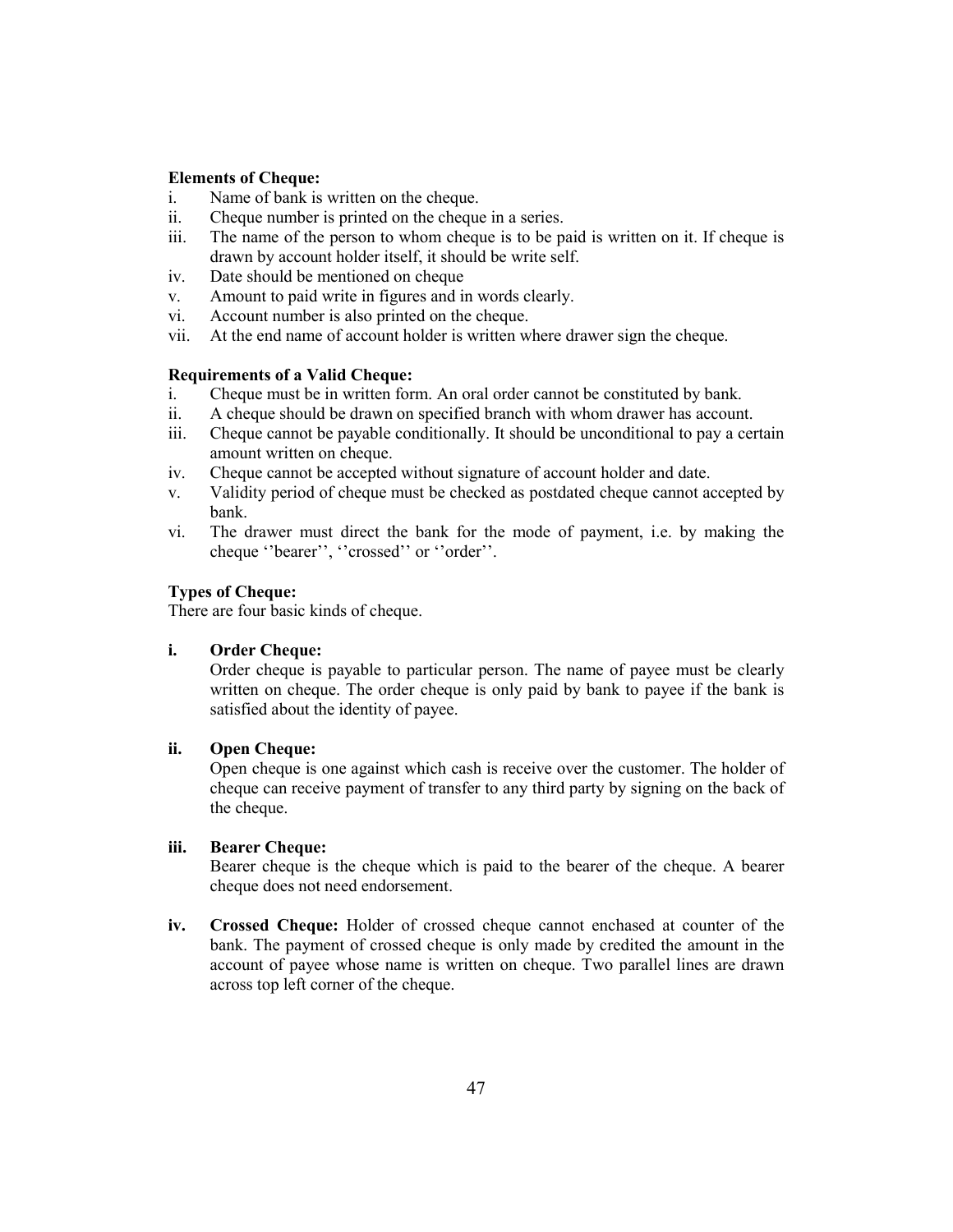## **5.5 CREDIT CREATION**

Credit creation is the major function of a commercial bank. A bank can create credit by advancing loans to a person and it results in increase in money in circulation. Usually, a bank acts as a factory for the manufacturer of credit in a modern economy. The process of credit creation is the central pillar of modern economies and therefore banking has got a key position in the modern economic system. Without credit creation through banks, the economic transactions in a modern economy will be reduced by at-least 70%-80%.

## **Methods of Credit Creation:**

- **i. By Loan:** Bank provides loan facility to customer against securities. Bank do not provide loan in form of cash. It open account in the name of customer cannot draw money by itself only it may issue cheque to other person for payment who may deposit the cheque in his account through which process of credit creation starts.
- **ii. Discounting of Bills:** Banks creates credit through discounting of bills of exchange. When bank discount bill it credits the amount in customers account who draws through cheque. Through these measures banks creates deposits equal to bill amount.
- **iii. Through Investment:** A bank creates credit by making investment by purchasing government securities and payment is made through cheque to central bank. Every cheque deposited in a bank enables it to create more credit.

## **5.6 ROLE OF BANKS IN THE ECONOMIC DEVELOPMENT**

## **i. Capital Accumulation:**

Banks plays important role in capital accumulation which is important for economic development of a country. They mobilize the saving of people from all over the country and made it available for businesses for productive use.

## **ii. Channelizing Funds for Productive Use:**

Banks invested the save amount for productive purpose. Capital accumulation is not the only function of commercial bank. Accumulated saving should be distributed among different sectors of economy with a view to increasing the productive capacity of country.

## **iii. Development of Agriculture and Industrial Sectors:**

Bank provides loan for purchase of machinery, modern tools, fertilizers and pesticides etc. which makes the economy self-sufficient of food. Moreover, commercial banks also provide loam to industrialists resulting in increase in economic development.

## **iv. Market Expansion:**

Generally, businessmen lack funds for investing in new and risky enterprises. Banks provides short- and long-term loans to entrepreneurs to invest in new market and use modern technology.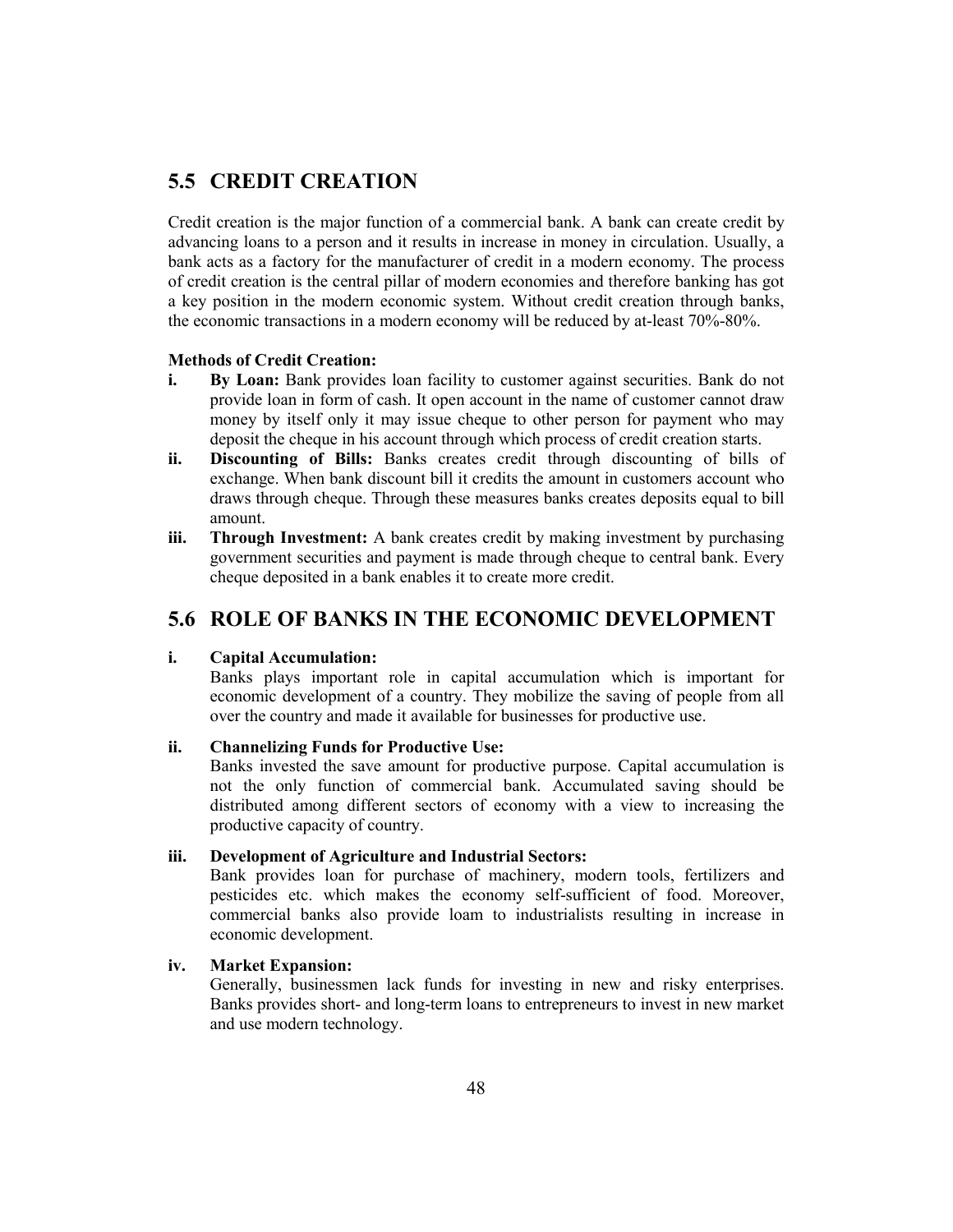## **v. Level of Employment Increase:**

A country economic development depends on the promotion of trade, agriculture, industrial and communication sectors. Bank finance these sectors through investment and it automatically generate employment opportunities.

## **vi. Promotion of Foreign Trade:**

Foreign trade is an important element of economic development. Commercial bank helps businessmen of two countries to do work with each other, i.e. letters of credit and banks discount foreign bills of exchange and issue LOC.

## **Summary**

Banking sectors plays an important role in growth and development of an economy by providing funds to businesses and companies. Modern banking is evolved from different stages of evolution as merchants, money lender and goldsmiths have acted as banks in the past. A modern bank is an institution which gets loans to lend and, in this way, creates credit. Banks are of different types and cater to the diverse segment of economy by developing profitable savings and investment schemes.

## **Exercise:**

## **Question No.1: Short questions:**

- 1. What are the commercial banks?
- 2. What is an investment bank?
- 3. Define credit creation.
- 4. What is a cheque?

## **Question No.2: Long questions:**

- 1. Detailed note on Evolution of Banking system.
- 2. Discuss in detail the concept of cheque.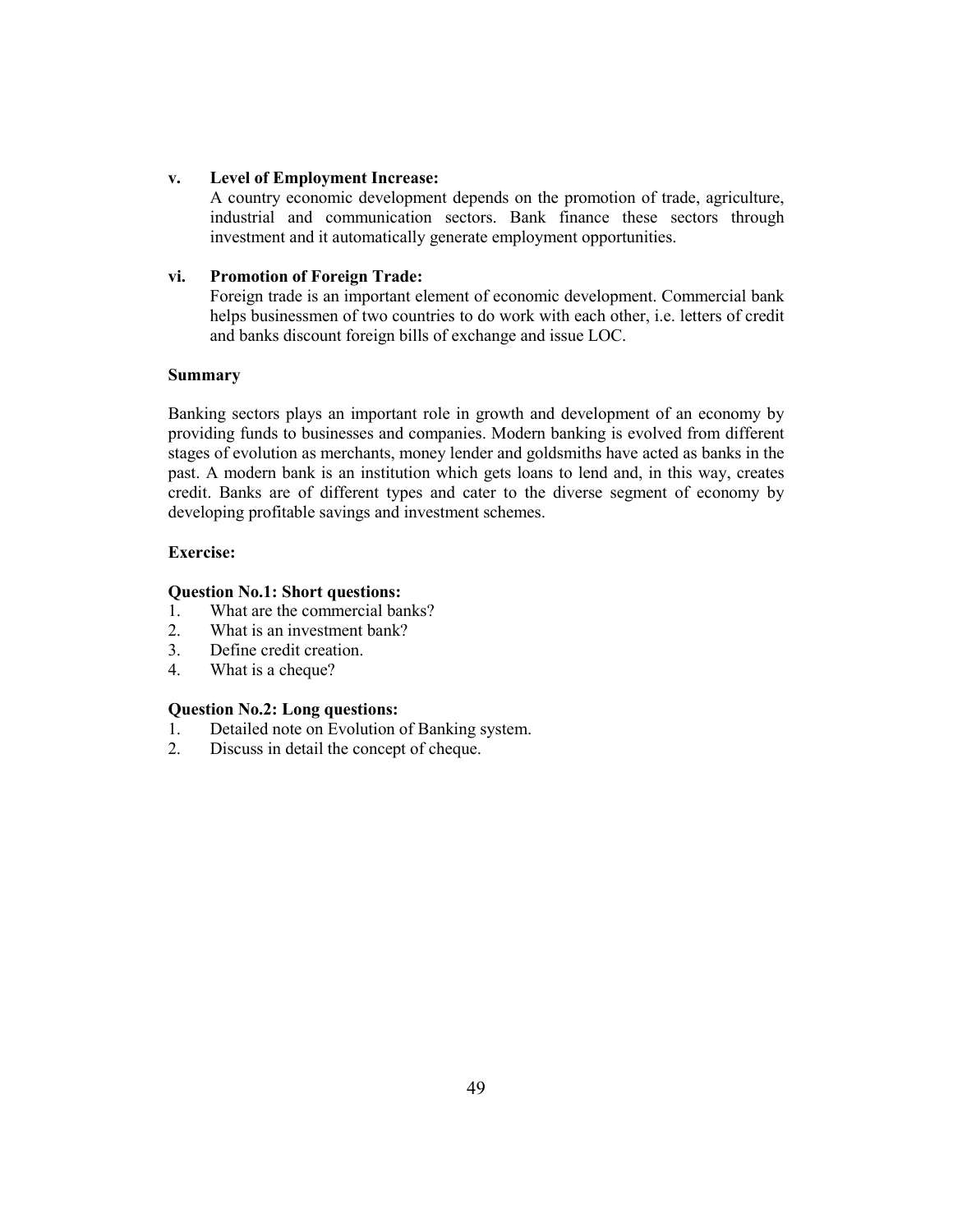## **References**

- 1. Financial Markets and Institutions by Anthony Saunders
- 2. Financial Institution Management by Helen P. Lange
- 3. Financial Institutions and Markets by Meir G. Kohn
- 4. Financial Markets and Institutions by Frederic Mishkin and Stanley G Eakins
- 5. Fundamentals of financial institutions management by Marcia Millon Cornett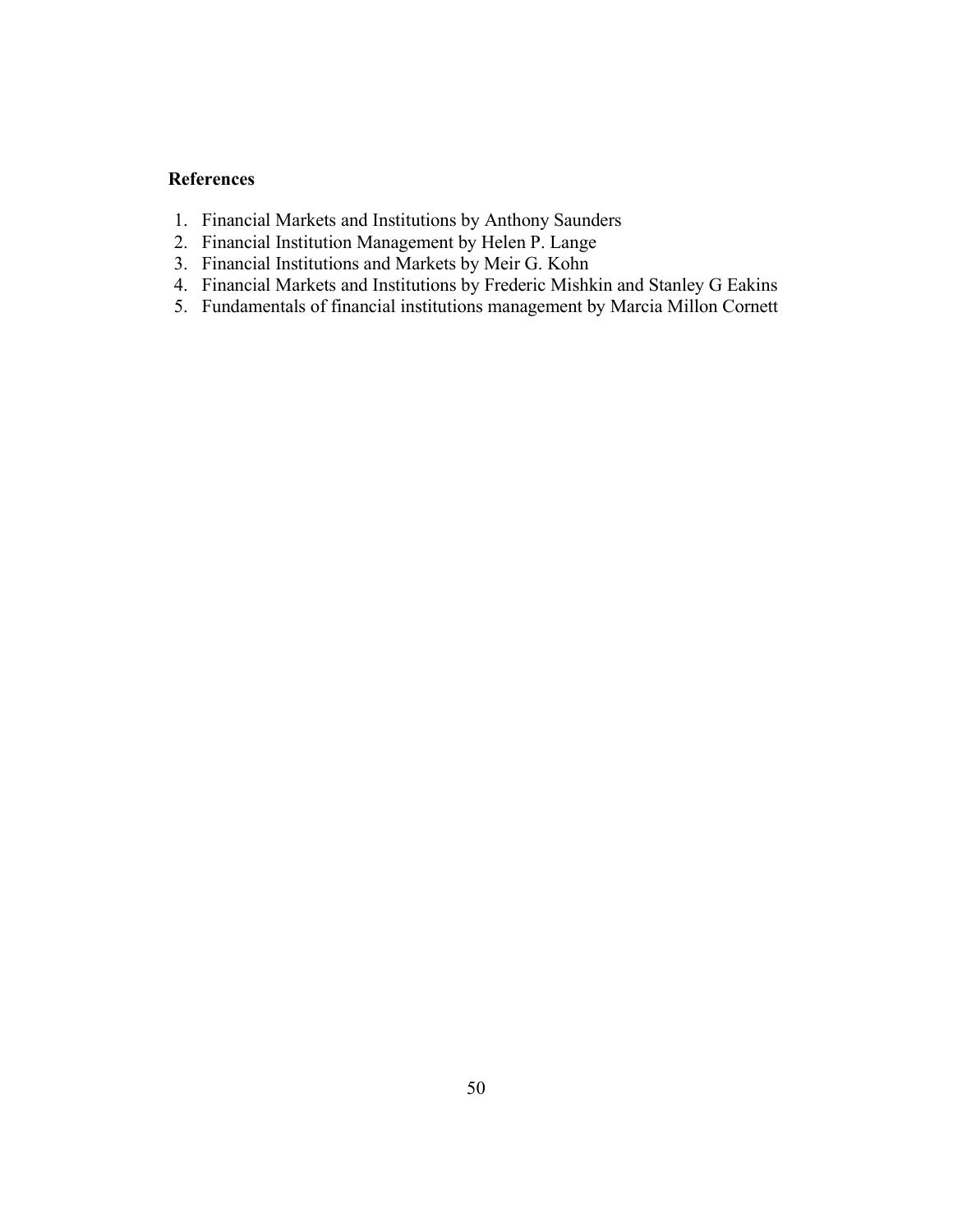**UNIT–6**

# **FUNCTIONS OF COMMERCIAL BANK**

**Written By: Moazzam Ali Reviewed By: Prof. Dr. S.M.Amir Shah**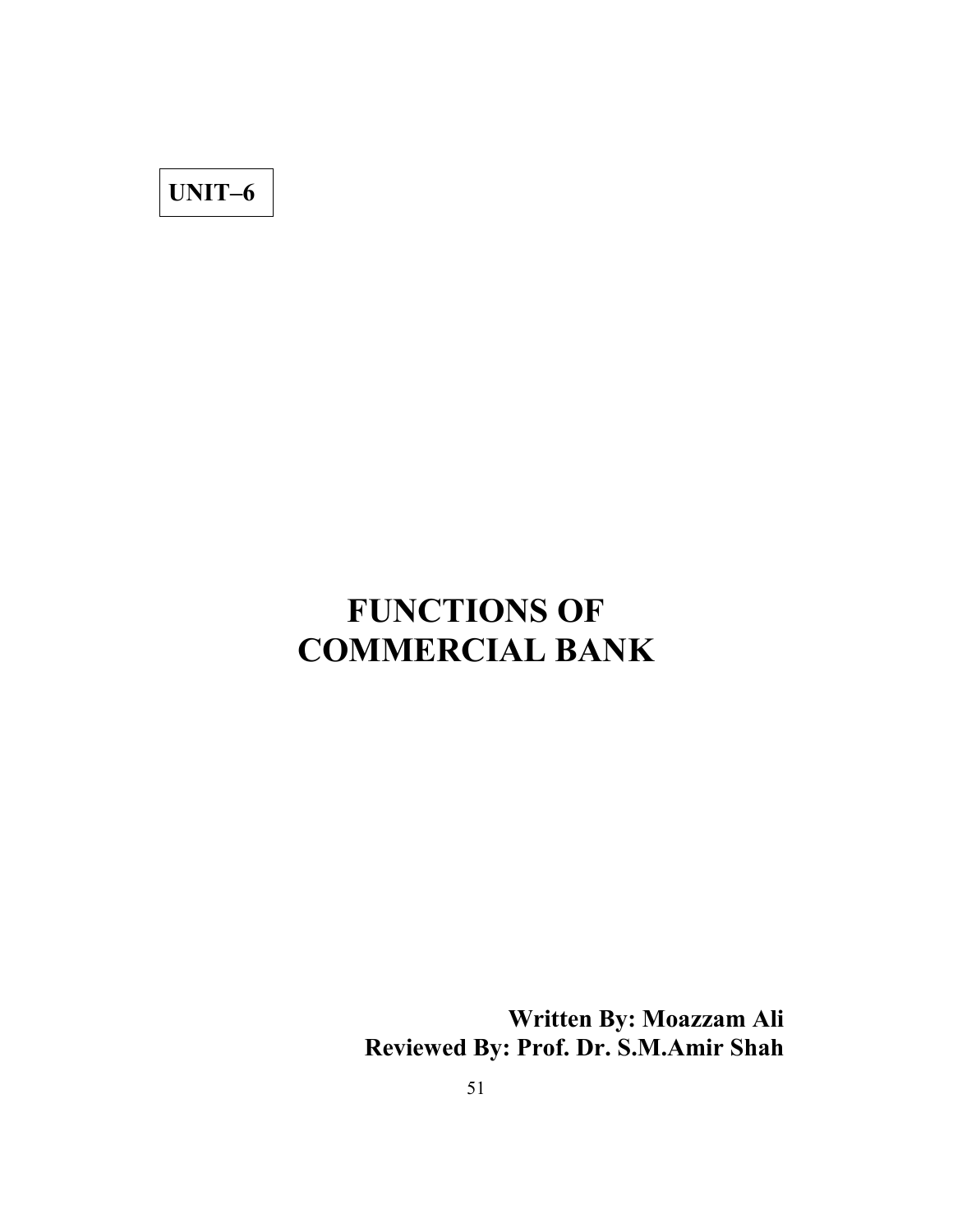## **CONTENTS**

|          |         | Page # |
|----------|---------|--------|
|          |         | 53     |
|          |         | 53     |
| 6.1      |         | 54     |
|          | 6.1.1.  | 54     |
|          | 6.1.2.  | 56     |
|          | 6.1.3.  | 56     |
| 6.2      |         | 57     |
|          |         | 57     |
|          | 6.2.2.  | 57     |
| 6.3      |         | 58     |
|          | 6.3.1.  | 59     |
|          | 6.3.2.  | 59     |
|          | 6.3.3.  | 59     |
|          | 6.3.4.  | 60     |
|          | Summary | 61     |
| Exercise |         | 62     |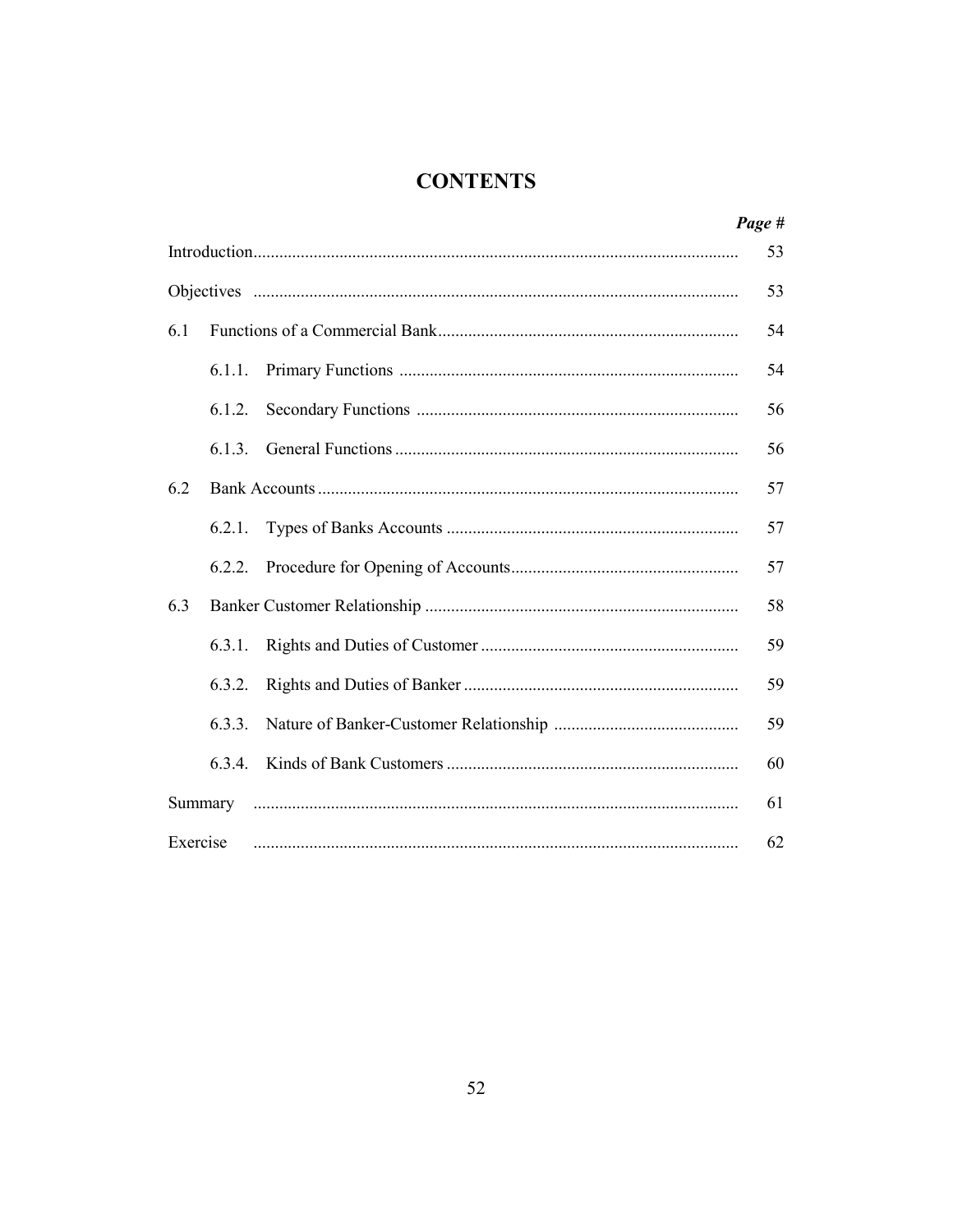## **INTRODUCTION**

A commercial bank is a financial institution that is authorized by law to accept deposits from businesses and individuals and lend money to them. The commercial baking is the backbone of economy. Different types of accounts are offered by bank to attract customers by offering attractive interest rates and saving schemes. They also perform different services provides such as receiving money, advancing loan, and other agency services on behalf of customer. Credit instruments are used instead of money like cheque, bill of exchange and promissory note for the settlement of transactions in the commercial baking. Generally, regarded as the central pillars of modern economy, commercial banks are vital for economic growth and development.

## **OBJECTIVES**

After reading this unit you will able;

- 1. to understand commercial banking and its scope
- 2. to know the functions of commercial banks
- 3. to know the different accounts offered by the commercial banks
- 4. to understand rights and duties of banker and customer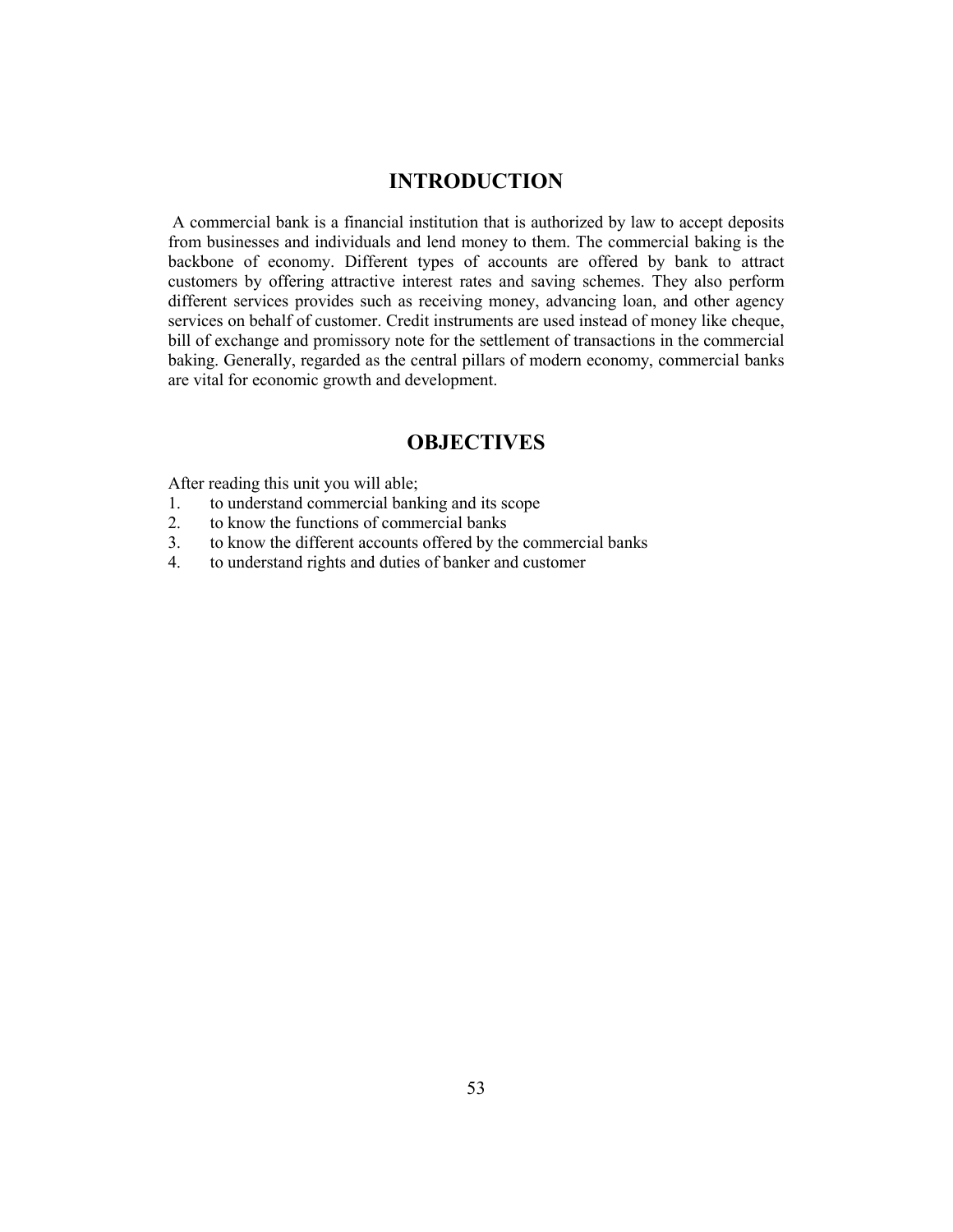## **6.1 FUNCTIONS OF COMMERCIAL BANKS**

Commercial banks receive money from those who have surplus and lend it to those who Commercial banks receive money from those who have surplus and lend it to those who need them. The role of commercial banks is to provide financial intermediation services to general public and business, ensuring economic and social stability of the economy. In this respect, "credit creation" is the most important function of commercial banks. While advancing loan to a customer, they do not provide cash to the borrower. Instead, they open a deposit account from which the borrower can withdraw. In other words, while sanctioning a loan, they automatically create deposits, known as a "credit creation from commercial banks". The central bank is responsible for the oversight of the commercial banking system of their respective countries. They will impose a number of conditions on the banks that they regulate such as keeping bank reserves. In Pakistan there are many commercial bank e.g. National bank, Habib bank, Bank of Punjab, United ba Bank etc. **(A complete list is given at the end of the unit.)** to general public and business, ensuring economic and social stability of the economy. In this respect, "credit creation" is the most important function of commercial banks. While advancing loan to a customer, they do not



**6.1.1 Primary Functions:** Primary functions of commercial banks are as follows;

#### **Accepting Loans (Deposits) (Deposits):**

The primary function of commercial bank is receiving funds from people who have surplus money but do not use it for production purpose. Bank accepts money and pay interest to the depositors. It attracts the saving of people by offering different types of . accounts and schemes. A commercial bank usually receives funds from general public and businesses in the following way; do not use it for production purpose. Bank accepts money and p ositors. It attracts the saving of people by offering different types mes. A commercial bank usually receives funds from general pub he following way;<br> **count:** 

**i. Current Account:** Current account is suitable for business, because withdrawal and deposits are made at any time without any limit. Usually bank does not pay interest on current account. Account holder receives cheque book and bank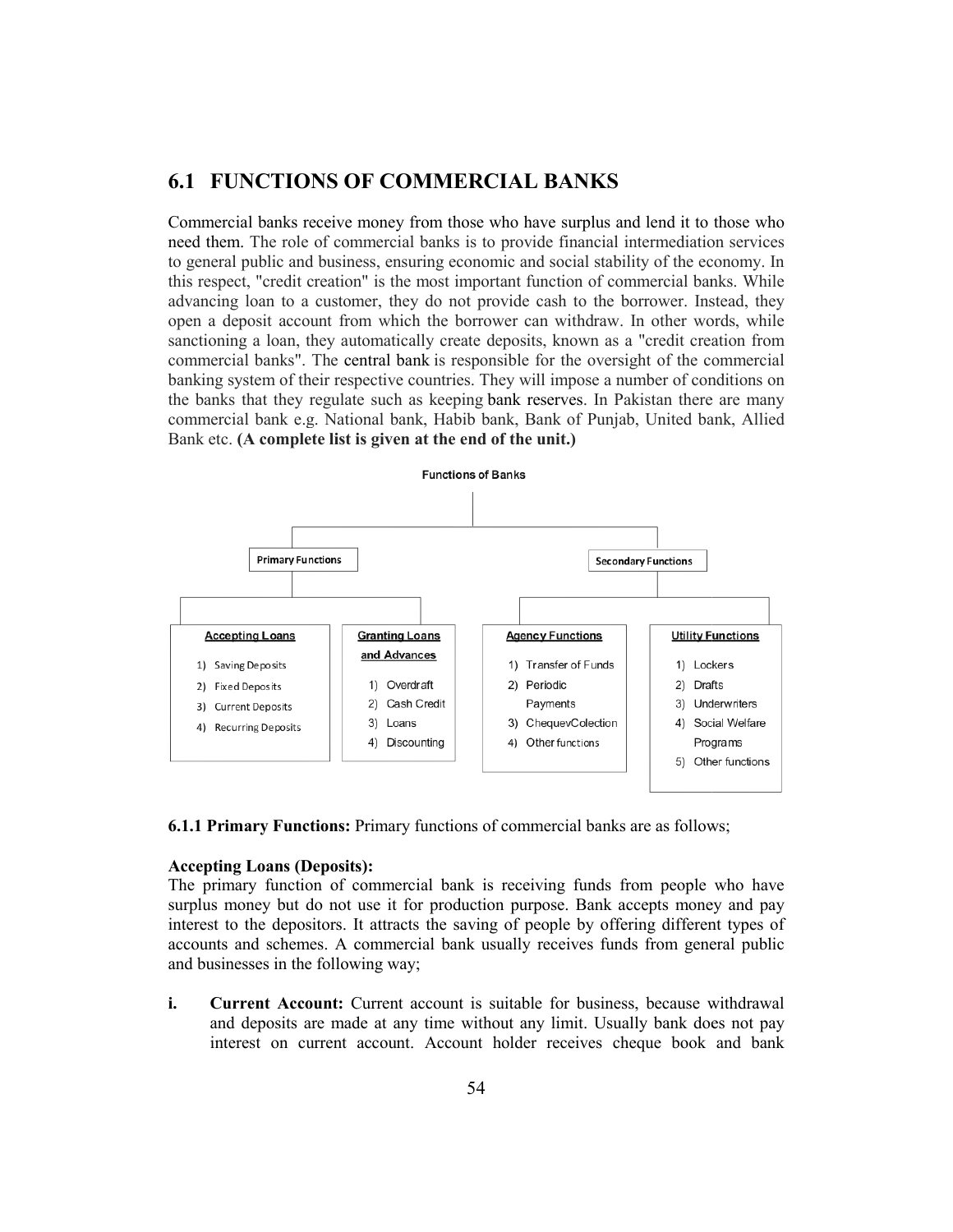statement on annual or semiannual basis which shows the details of deposit and withdrawal during specific period.

- **ii. Saving Account:** People with excess money deposit their money in saving account. Bank pays interest on saving accounts. However, the banks normally restricted account holder on their withdrawal. Zakat is deducted from saving account.
- iii. **Fixed Account or Term Deposits:** In fixed account money is deposited for fixed time period. People who want to deposit their excessive money for long period prefer the fixed account. Terms and condition and time period decided at the beginning to avoid any misunderstanding.

### iv. **Recurring Deposits:**

The commercial banks allow businesses to deposit and withdraw funds continuously throughput the year as per their needs in order to meet their financing needs.

**Advancing of Money:** Bank receives deposit to lend it to the businesses and individuals who want to fulfill their financing needs. Advancing money is more important function as the strength of a bank is judged through soundness of its advances. Bank demands different kinds of securities against loan i.e. shares, documents of property, gold, or silver. The advancing of money may be in following ways;

## **i. Call Loans:**

Call loans are the loans which can be recalled or demanded by the bank at any time. Call loans are mostly advanced to those who have strong financial position. Usually the time period of call loan is seven to fourteen days.

## **ii. Short Term Loans:**

Short term loans are issued to meet day to day needs and requirements of businesses for the period of thirty to ninety days.

#### **iii. Long Term Loans:**

Long term loans are issued for the purpose of making investment or purchase of assets. Time period for long term loan is three to ten years under some conditions.

## **iv. Overdraft:**

An overdraft is the extension of credit from bank to its customer when an account is reached at zero balance. Overdraft means that banks allow its customer to borrow a set amount of money. The interest is charged only on the negative balance which the customers' deposits back in time.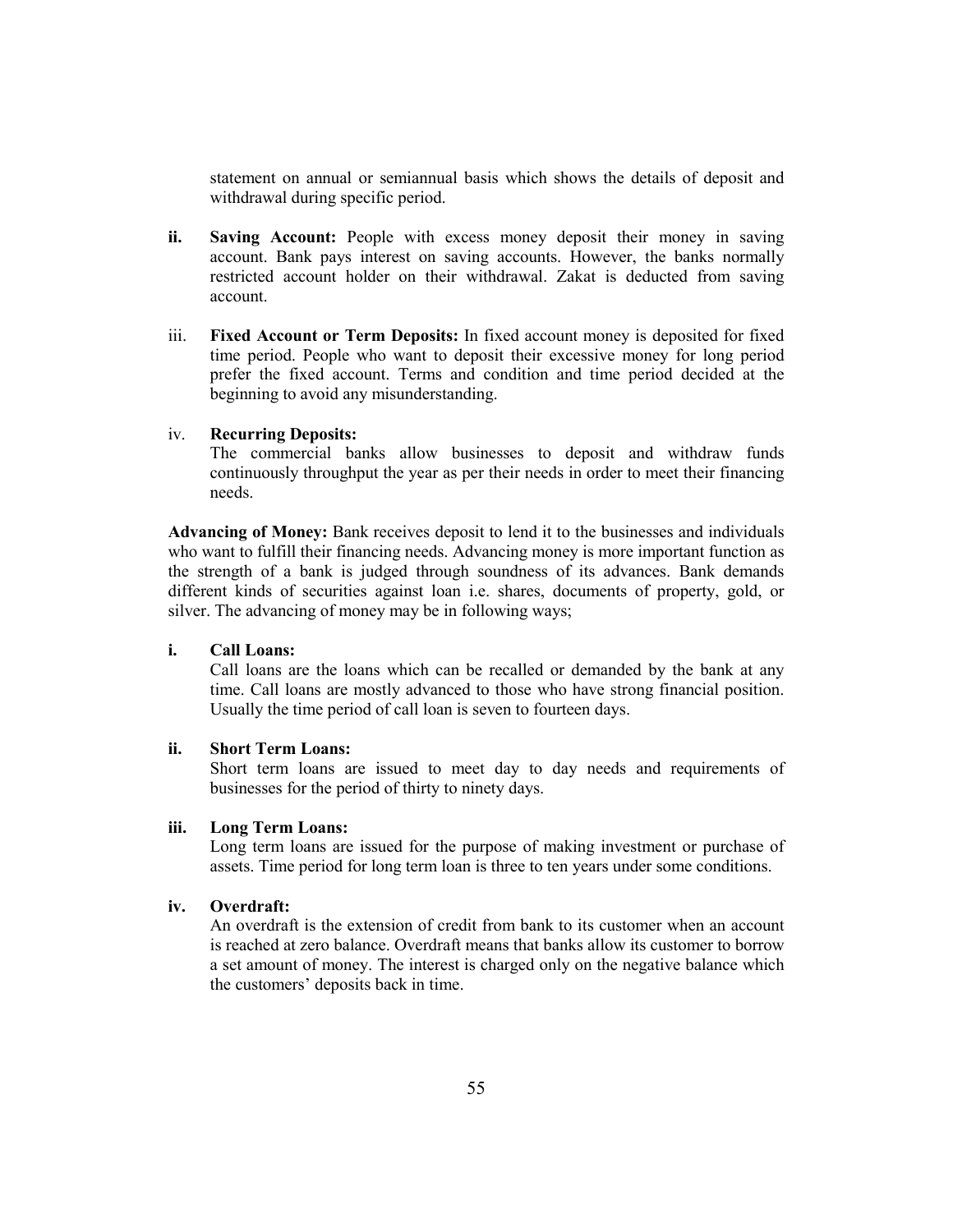## **v. Discounting of Bills:**

Banks provide loan to their customer by discounting their bills before the date of maturity. Discounting the bills means bank accept bills as a security of loan by deducting nominal amount as discounting charges from the total amount in order to make payments.

## **6.1.2 Secondary Functions**

#### **Agency Services:**

## **i. Transfer of Funds:**

Banks helps its customer by transferring funds many from one place/person to another with the help of credit instruments like cheques, drafts, mail transfer, telephone transfer etc.

## **ii. Cheque Collection:**

Commercial bank collect cheques, bills, dividend, promissory notes, rents and other receipts on the behalf of their customer and make payment like insurance premium, rent according to instructions of customer.

**iii. Facilitation of Foreign Trade:** Central bank authorizes some commercial bank to deal in foreign exchange. Commercial bank sale and purchase foreign exchange on behalf of customer which is helpful for promotion of international trade.

## **iv. Periodic Payments:**

Banks receive and pay various periodic payments like salaries and pensions on the instructions of their clients as per the agreed terms and conditions.

## **6.1.3 General Functions:**

#### **Utility Services:**

## **i. Locker Facility:**

Commercial bank provides locker facility to its customer for safe custody of valuable, documents, gold, and silver. Bank charge commission against locker facility.

#### **ii. Draft:**

Commercial bank provides the facility of traveler's cheques to their customer to avoid the risk of taking cash with them. Bank also issue Letter of credit which is a security and surety of making payments to foreign traders by bank.

## **iii. Underwriters:**

Commercial bank acts as an agent for sale and purchase shares  $\&$  securities on the behalf of its customer and charge nominal commission for its services.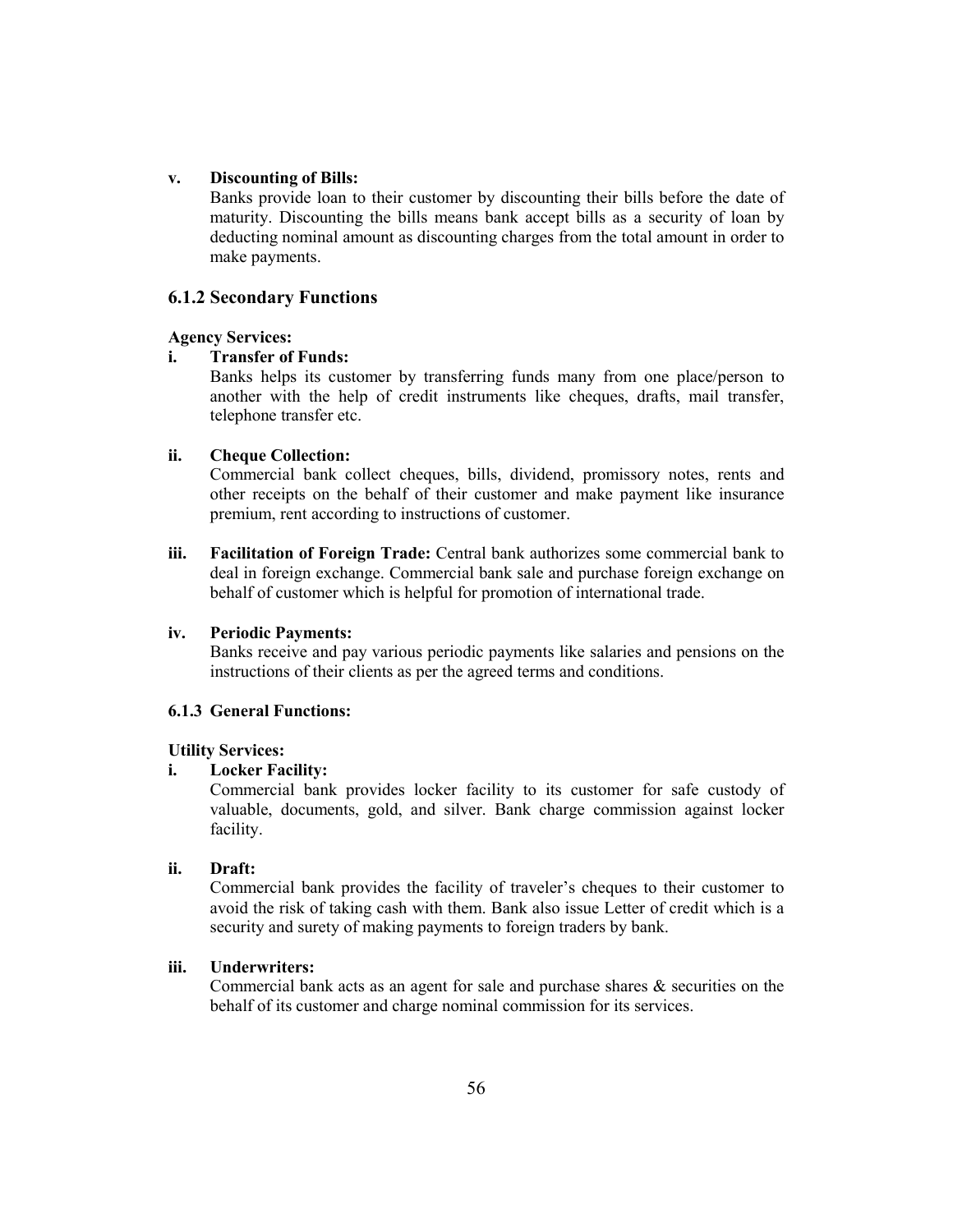## **iv. Govt. Services:**

Banks also perform numerous other services that include accepting Govt. dues, utility bills collection, Hajj applications collection, accepting tax payments etc.

## **6.2 BANK ACCOUNTS**

Bank accounts refer to a financial arrangement between an account holder and a bank. People put their money in their accounts for different purposes and banks use deposits for investment purpose or for loan making. Depending on the duration of deposits and the terms and conditions attached with an account, a commercial bank can open various types of personal and corporate accounts to provide services to different persons.

## **6.2.1 Types of Bank Accounts**

**Saving Account:** Saving account are suitable for salaried person. It is an interest-bearing account. Banks may limit the number of withdrawals from saving account.

## **Features:**

- i. Account holder can use cheque for the withdrawal of money.
- ii. Bank pays profit after every six months.
- iii. Bank issued passbook and cheque book.
- iv. Zakat is deducted on saving account.
- v. Certain withdrawal rules are determined by bank on saving account.
- vi. Bank issued statement of account after regular interval.

**Current Account:** Current account is also known as running account. Current account is generally suitable for businessmen because they withdraw money without notice. It is an active account for frequent deposit and withdrawal by cheque.

- i. Current account is suitable for businessmen.
- ii. It is open with minimum amount fixed by bank.
- iii. Cheques are used to withdraw money.
- iv. There is no restriction of withdrawal.
- v. Bank does not pay profit on current account.
- vi. Overdraft facility is provided to current account holder on interest.
- vii. Zakat is not deducted.

**Fixed Deposit Account**: The person who has surplus money for long period can deposit it in fixed account. Banks offer high rate of interest on deposited amount. Amount can only be withdrawn after maturity of fixed date.

- i. It is suitable for people who have surplus money for long period.
- ii. The amount deposited remains fixed for maturity period.
- iii. Term deposit receipt issued to customer who contain amount and terms of deposit.
- iv. Bank pay higher rate of interest as compared to other schemes.
- v. Further deposits are not allowed amount is deposited and withdrawn only once.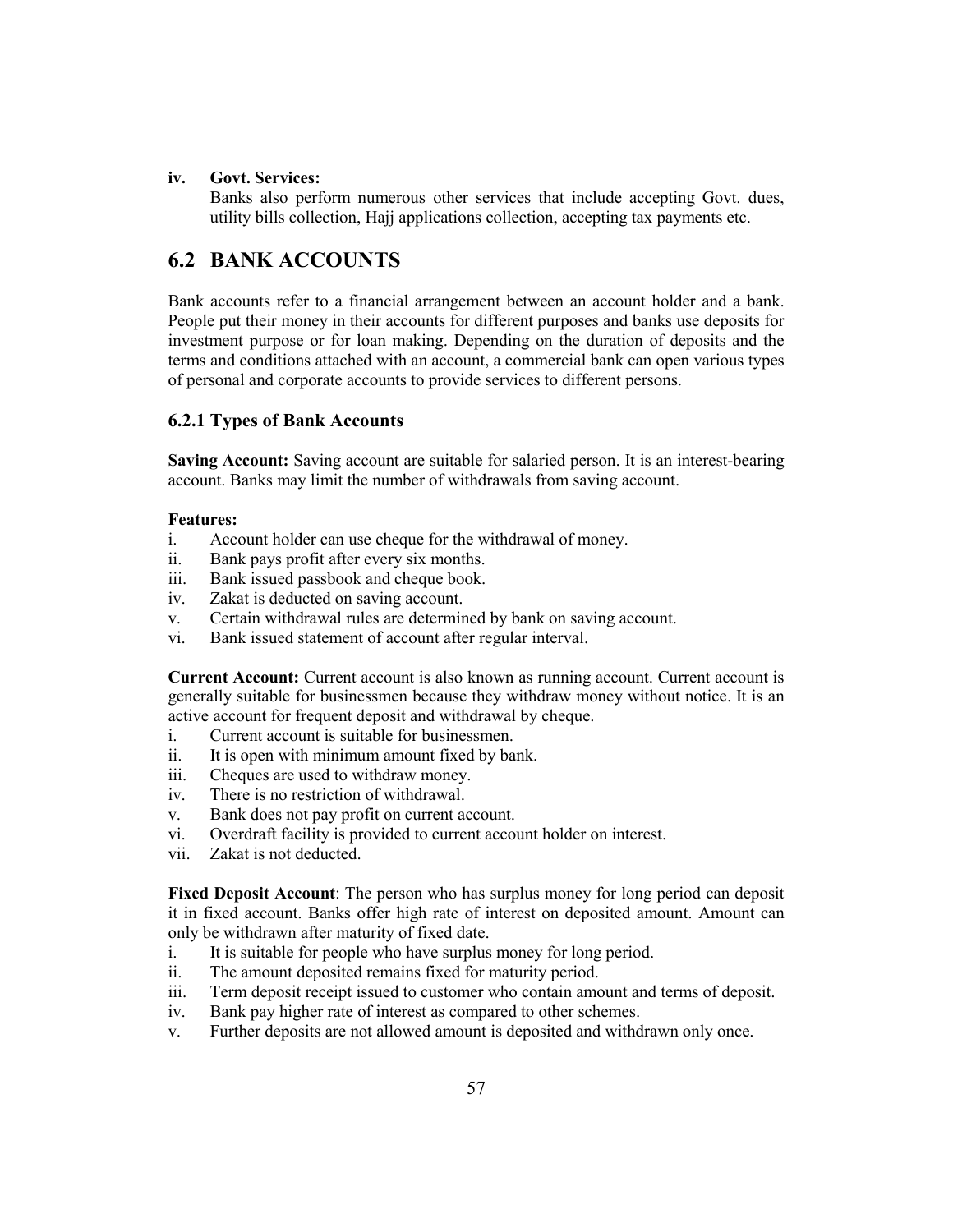**Business Accounts**: These accounts are offered to the corporate customers for providing them various agency and facilitation services. Depending on the terms and conditions of various schemes, business accounts can be customized as per the needs of individual corporate customers to provide them better services. As corporate customers provide high amounts to the banks, extra care and services are provided to these customers.

## **6.2.2. Procedure for Opening of a Bank Account:**

- **i. Selection of Accounts**: There are different types of accounts. People open accounts according to their needs, current account, fixed term account or saving account.
- **ii. Getting Application Form:** Printed form is issued by bank to customer for account opening. It is different for different accounts. It contains following.
	- a. Name of the bank.
	- b. Name of applicant.
	- c. Address and phone number of applicant
	- d. Identity card number of applicant
	- e. Profession
	- f. Name, identity card number, address, profession of introducer.
	- g. Nature of account.
	- h. Amount to be deposited by applicant.
	- i. Account opening date.
	- j. Signature.
- **iii. Documents required**: Individual should attach copy of identity card with application form. In case of partnership copies of all partners identity card, copy of registration form of partnership is attached. In case of company Memorandum of association, articles of association. List of directors and approvals for account opening and certificate of incorporation are attached with application form.
- **iv. Specimen Signature Card (SSC):** Bank issued specimen signature card and obtain signature of account holder for future use. It contains name of bank, Account number, and title of account, current date and account holder signature.
- **v. Deposit Slip:** Deposit slip is a document which is used for the purpose of deposit in the bank. Account holder makes initial deposit in bank when account is opened. It contains title of account, account number, Deposited amount, date and signature of depositor.
- **vi. Issuance of Cheque Book:** When account is opened bank officer issued cheque book. A cheque is in printed form heaving name, account number, date, and Bank name on it. It is used by the customer for withdrawal or for payment purpose.

## **6.3 BANKER-CUSTOMER RELATIONSHIP**

A bank and its customers are bounded by the laws of the land regarding banking operations. As customers put their funds at the disposal of banks, regulations are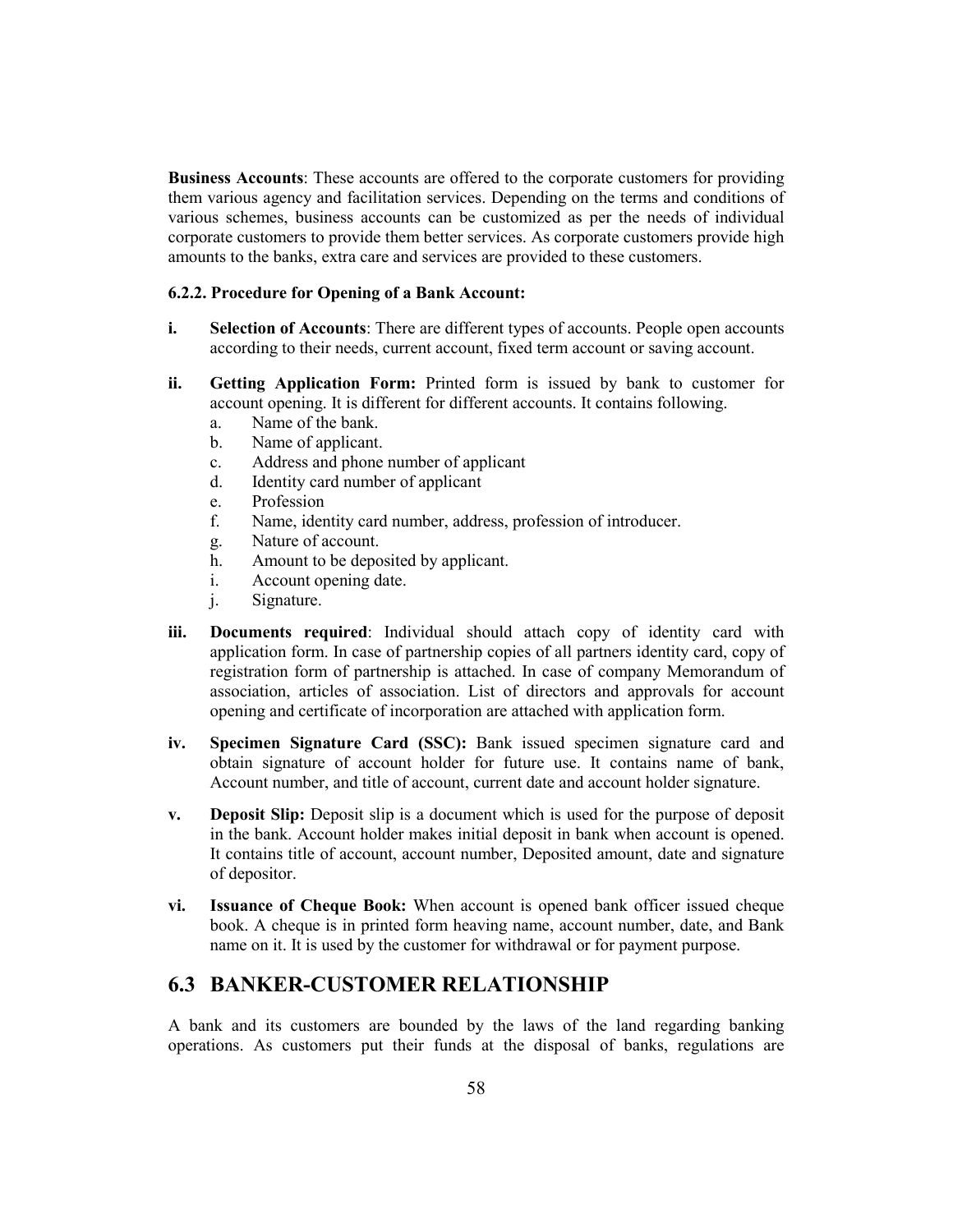developed to safeguard the interests of the customers. Similarly, a bank is also legally protected against all the frauds and other illegal means which a customer can inflict on it. Therefore, both banker and customer are protected by the rules and regulations to ensure their smooth functions.

## **6.3.1 Rights and Duties of Customer:**

Rights of customer of a bank are as follows:

### **Rights of Customer:**

- i. Customer has right to draw a cheque to the extent of his credit balance.
- ii. Customer has right to receive statement of account after regular interval.
- iii. Customer can sue a bank for dishonoring cheque by mistake.
- iv. Customer has right to correct its record in case of wrongly debit or credit.

### **Duties of Customer**:

- i. Customer must present the cheque or any other instrument during banking hours.
- ii. Customer should present the cheque within due date.
- iii. A customer should keep his cheque book in safe place to prevent its misuse by unauthorized person.
- iv. Customer immediately tells bank if any cheque is lost or stolen for stop of payment.

## **6.3.2 Rights and Duties of Banker:**

Rights and duties of bank are as follows:

## **Duties of Banker**:

Its duty of banker to make payment on customer behalf and should honor the cheque for payment issued by customer.

- i. Bank performs agency services on customer behalf according to customer instruction.
- ii. It is the duty of bank not to disclose the financial position of customer to any other.
- iii. Sale and purchase of securities on customer behalf as directed by him/her.

## **Rights of Customer**:

- i. Bank has right to charge interest on overdraft or any other facility.
- ii. Bank has right to retain the securities until customer pays his debts.
- iii. Bank has right to adjust debit and credit balances of customer.

#### **6.3.3 Nature of Banker Customer Relationship:**

The kind of relationship between bankers and customer are of different forms and includes;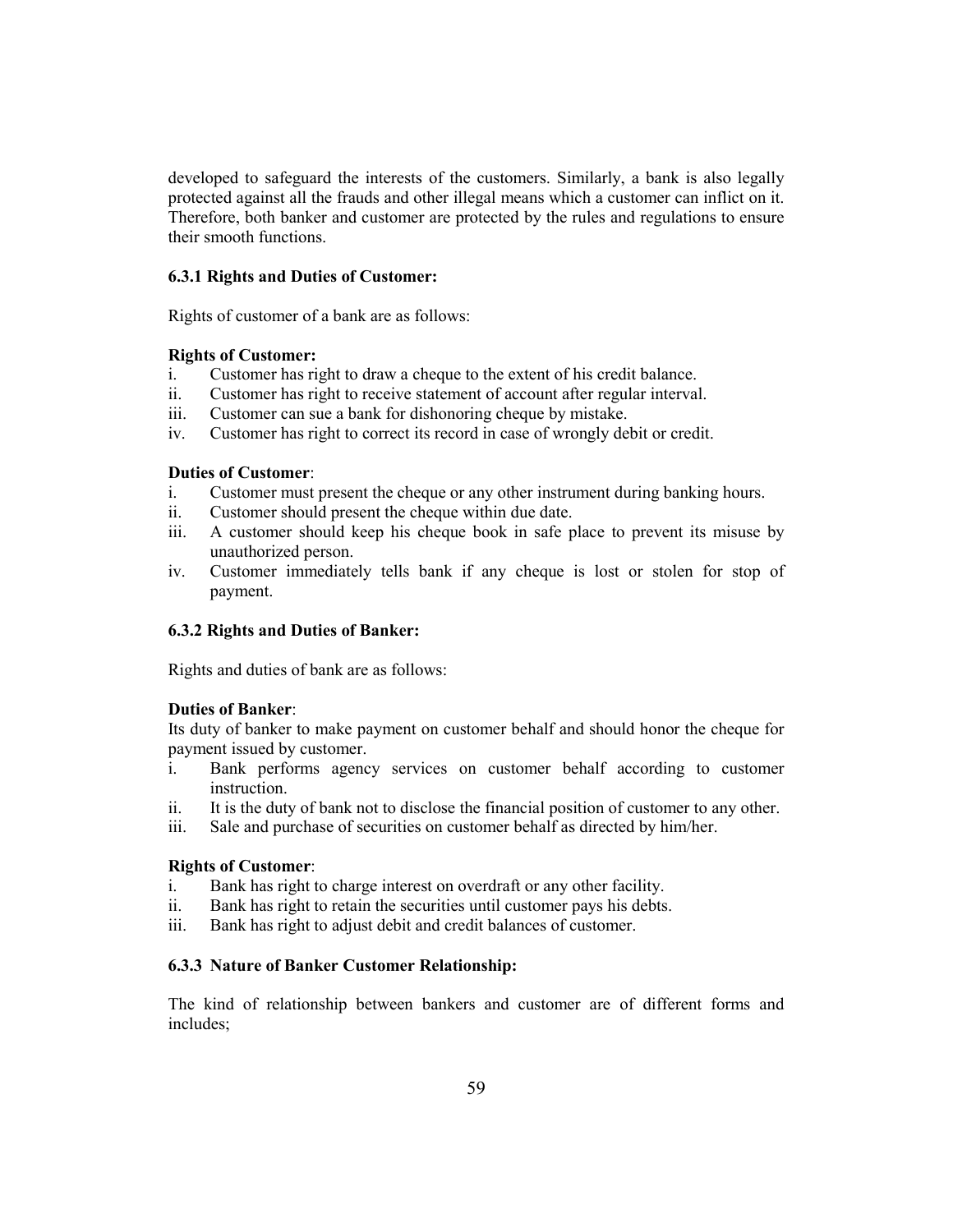- i. **Debtor and Creditor:** The relationship between bank and customer is like debtor and creditor customer deposit money in bank and withdraw at any time. The bank is known as debtor and customer is creditor. The relationship is inverse when bank advances loans.
- ii. **Bailer and Bailee**: When customer deposit valuable in bank for safe custody the bank become bailer and customer is bailee.
- iii. **Principal and Agent**: The customer deposits cheque, drafts etc. for collection. He also give instructions to the bank to purchase securities, payment of insurance premium on customer behalf. When bank perform agency services for customer he become an agent and customer is principal.
- iv. **Mortgager and Mortgagee**: When bank accept immovable property as a security against loan advance to customer. The customer becomes the mortgager and banker is mortgagee.
- v. **Pawner and Pawnee:** When customer pledges goods and documents as a security against loan then he became Pawner and bank become Pawnee. Goods or document are returns when debts are paid.
- vi. **Lessor and Lessee:** When bank provides advances to customer based on lease financing then customer become lessee and banker lessor.
- vii. **Trustee and Agent:** The banks act as trustee when customer deposits his securities for safe custody and when bank sells securities on customer acting as agent of the customer.

## **6.3.4 Kinds of Bank Customers:**

Following are the major kinds of banks customer.

- **1. Individual Customer**: Account with name of person and operated by account holder himself individual customer and it may include following types of persons;
- **i. Minor:** Minor is a person who do not attain the age of 18 years. Bank can only open minor account after the prior permission of guardian court. Court authorized a person (Guardian) who operate the account and give his specimen signature. He can withdraw after court permission and may not enjoy full banking services.
- **ii.** Lunatic: Lunatic is a term used for person who is mentally ill. If he already have account with bank. Bank immediately stop payment ad suspends account when bank comes to know that customer lunatic. Account can only be operated after the court evidence received from court.
- **iii. Illiterate Person:** Illiterate person is one who cannot read or write. Illiterate person can use thumb impression as a specimen signature. Photographs of customer are posted on the signature card. Illiterate person do not make payment through cheque he can only withdraw amount from account by himself.
- **iv. Purdah Nasheen Women**: Purdah nasheen women are one who remains in complete hijab. Bank is very careful while opening Purdah nashee women account. A very close reference is required in case of married women his husband is used as reference and natural guardian in case of unmarried girl.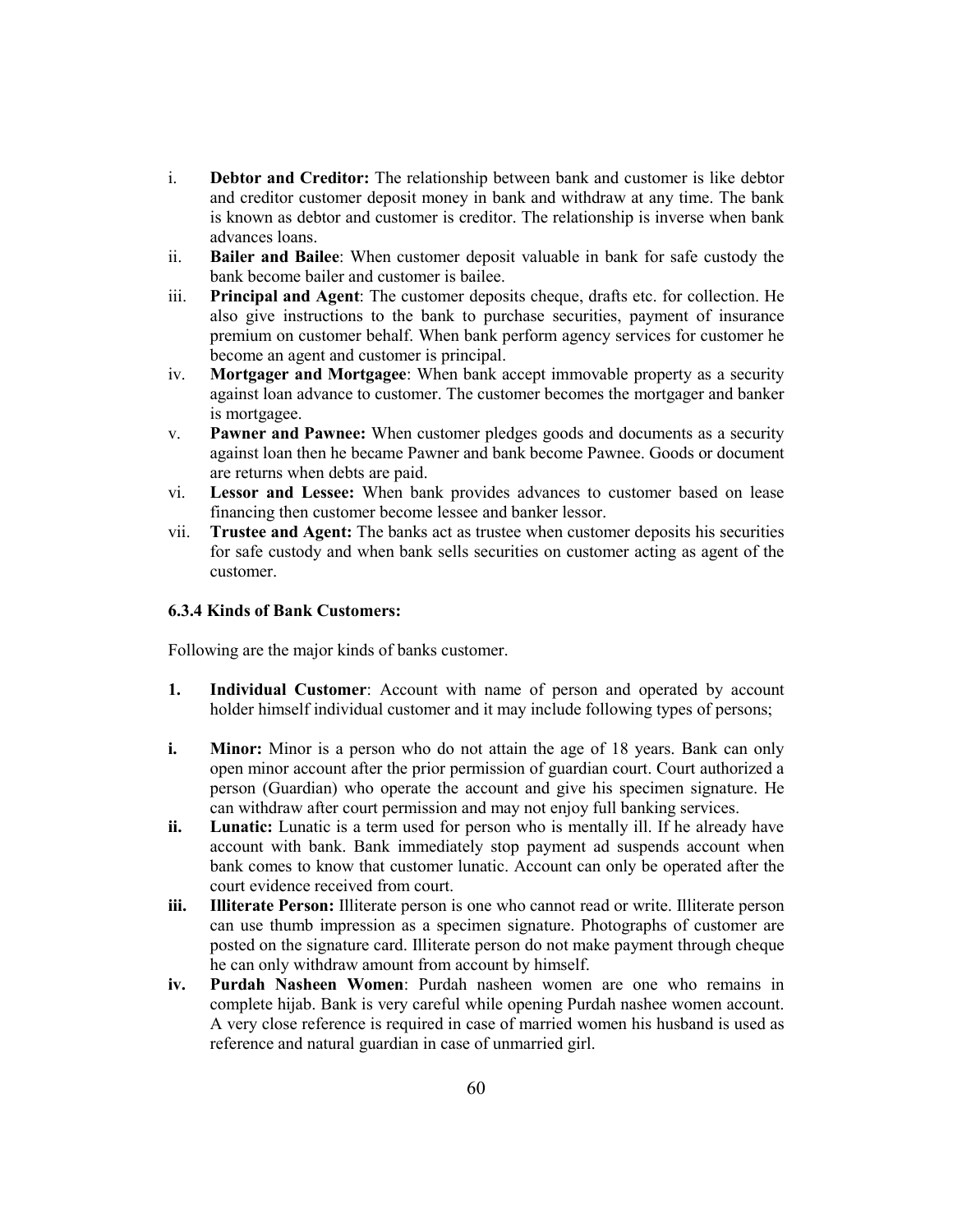- **v. Married Women:** Married women can open account as other people. She can perform all the function and operate account, but she has to write her husband name and earning of her husband.
- **2. Joint Account:** Joint account is an account which can be open and operated by two or more person. And may include following
- **i. Partnership Firm:** Partnership is an arrangement in which two or more people are agreed to share profit of business. Partnership firm can open joint account of all the partners. The account open and operated at the name of the firm not at individual name. Bank obtains signature of all partners' ad deceleration and consent of all that who can operate the account. In case loan is obtained, the banker must require sign document which shows the consent of all partners.
- **ii. Joint stock Company:** Joint stock company can open current account company nominates the directors who are authorizes to deal with the bank. Two or three directors have to sign specimen signature card for future correspondence. They provide name, phone number, identity card number, and address of director who operate account, Memorandum of Association, Articles of Association, Certificate of Incorporation, Certificate of Commencement and copy of resolution submitted by partnership firm to bank.
- **iii. Trustee**: Trustee is a person to whom property is legally committed to be administered of any other person. Account should be opened in the name of trust and opening form should contain signature of the entire trustee with a copy of trust deed. Bank gets clear instruction that who can operate account. In case of death of trustee, the power will be decided according to trust deed.
- **iv. Non-Profit Institutions**: Individuals with activities other than trade is called nonprofit institutions. E.g. clubs, hospitals, and college etc. Bank open account of a society which is registered as corporative body under corporative society act. A copy of memorandum of association and article of association should be submitted to bank which help the banker to know the objectives and rues of society. A copy of resolution which indicates that society authorized person for operating account should also be submitted in bank.

## **Summary**

This unit has explained the key concept of commercial banks and their functions. Commercial banks perform many functions at the same time. They receive money from those who have surplus and lend it to those who need it. Commercial banks contribute to the growth of the economic development of any country by advancing loans to underdeveloped sectors like agriculture, industrial sectors. This unit has also described the various types of bank accounts offered by commercial banks to their customers. The lasts section of the unit has discussed the banker-customer relationship, Duties and rights of banker & customer in detail.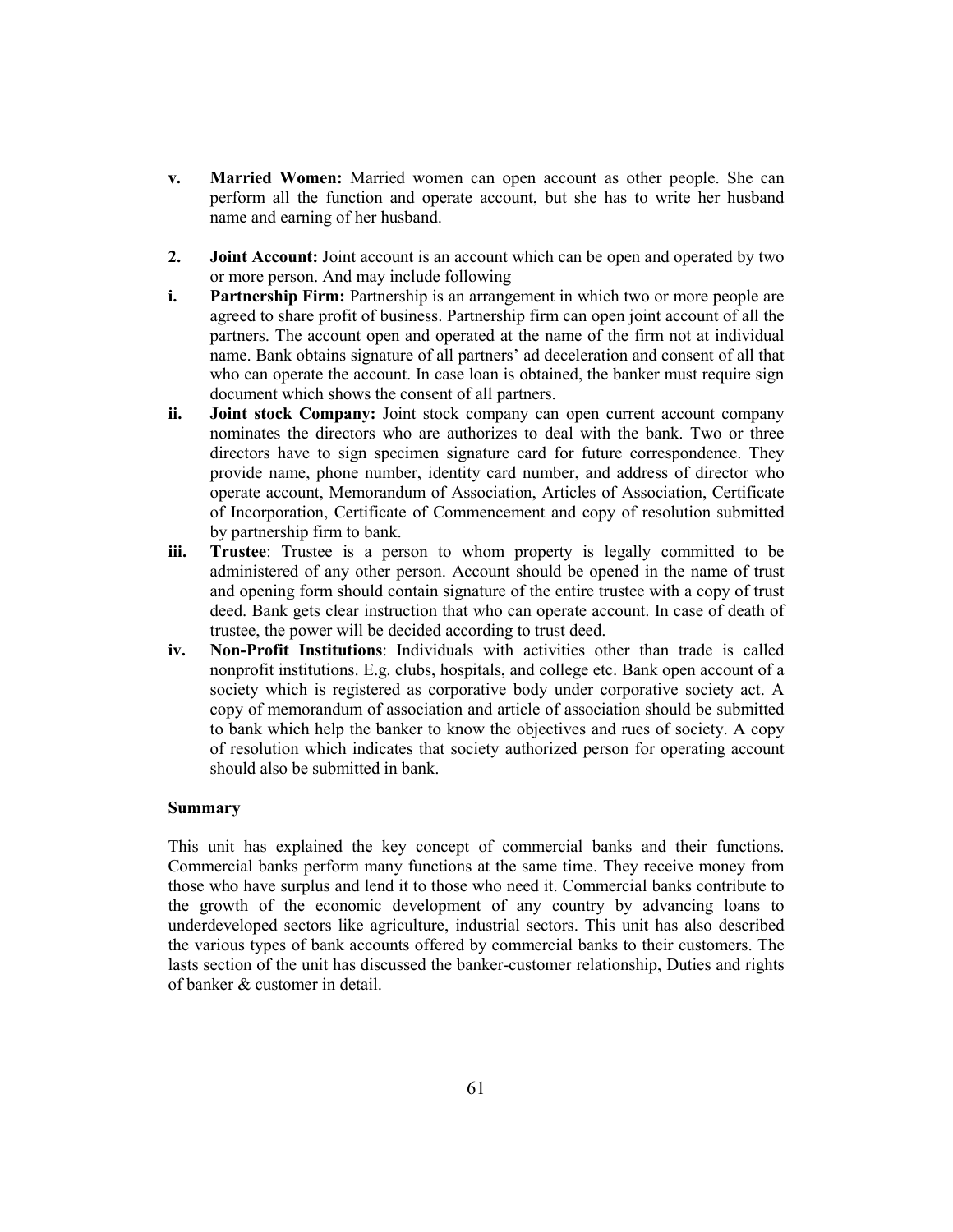## **Exercise:**

## **Question No. 1: Short Questions**

- 1. Define bank? Write any four functions of banks.<br>2. Write duties and rights of customer.
- Write duties and rights of customer.
- 3. Write types of individual customers.
- 4. What is a saving account?

## **Question No. 2: Long Questions**

- 1. Define bank and discuss its functions in detail.
- 2. Discuss the types of bank customers in detail.
- 3. Discuss rights and duties of banker and customer.

## **References (Books):**

- 1. Financial Markets and Institutions by Anthony Saunders
- 2. Financial Institution Management by Helen P. Lange
- 3. Financial Institutions and Markets by Meir G. Kohn
- 4. Financial Markets and Institutions by Frederic Mishkin and Stanley G Eakins
- 5. Fundamentals of financial institutions management by Marcia Millon Cornett

## **References: (Reports)**

- 1. State of Economy Report, SBP, 2019
- 2. Economic Survey of Pakistan, 2019-2020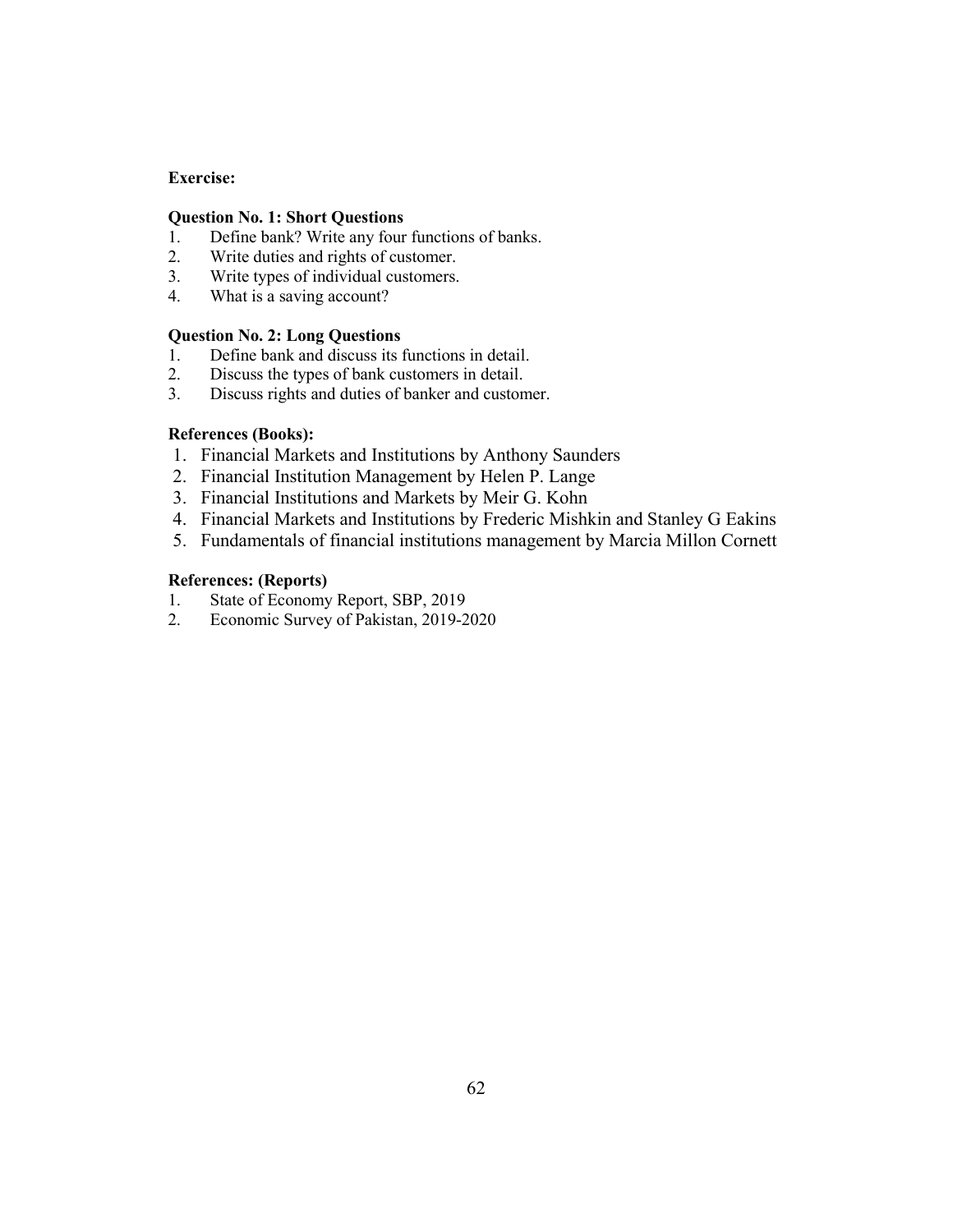**UNIT–7**

# **BANK LOANS AND ADVANCES**

**Written By: Moazzam Ali Reviewed By: Prof. Dr. S.M.Amir Shah**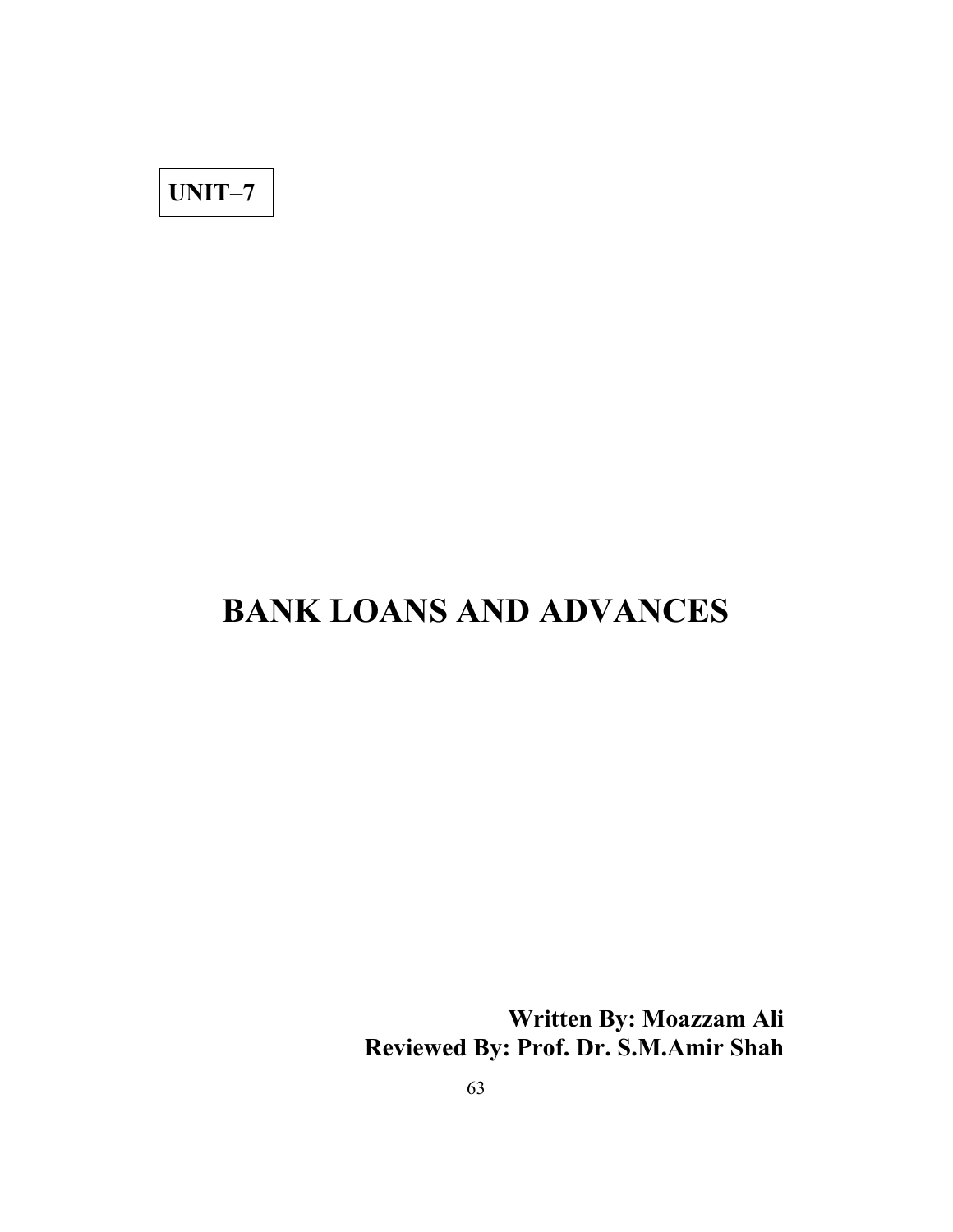## **CONTENTS**

|     |              |  | Page # |
|-----|--------------|--|--------|
|     | Introduction |  | 65     |
|     |              |  | 65     |
| 7.1 |              |  | 66     |
| 7.2 |              |  | 67     |
|     | 7.2.1        |  | 67     |
|     | 722          |  | 68     |
|     | 723          |  | 69     |
| 73  |              |  | 71     |
|     | 7.3.1        |  | 71     |
|     | 7.3.2        |  | 71     |
| 7.4 |              |  | 73     |
| 75  |              |  | 74     |
|     |              |  | 75     |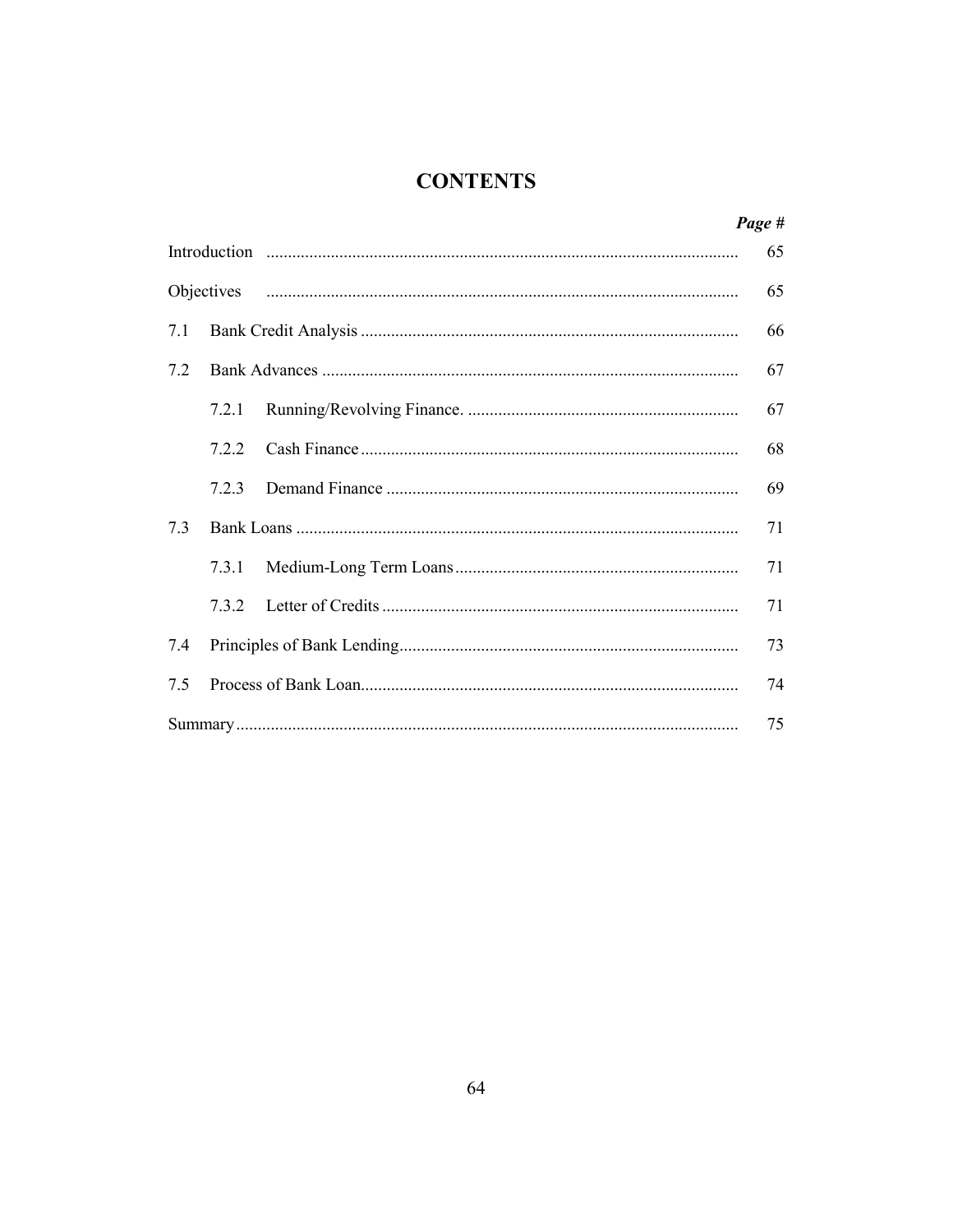## **INTRODUCTION**

In the previous unit you have learnt the function of commercial banks and its features. The commercial banks accept deposit and lend money to the people who require it for the various purposes. This unit will introduce the concepts of bank loans and advances. The bank loan and advances granted by the commercial banks are highly beneficial to the individual, firms and companies meeting their financing needs. The growth of business is affected to a large extent by the quantity and quality of financing available on time.

## **OBJECTIVES**

After reading this unit you will able;

- i. to understand the concept of running finance.
- ii. to know the concept of cash and demand finance.
- iii. to differentiate running finance, cash finance, and demand finance.
- iv. to understand the precautions and procedure of loan/advances.
- v. to understand letter of credit and its major types.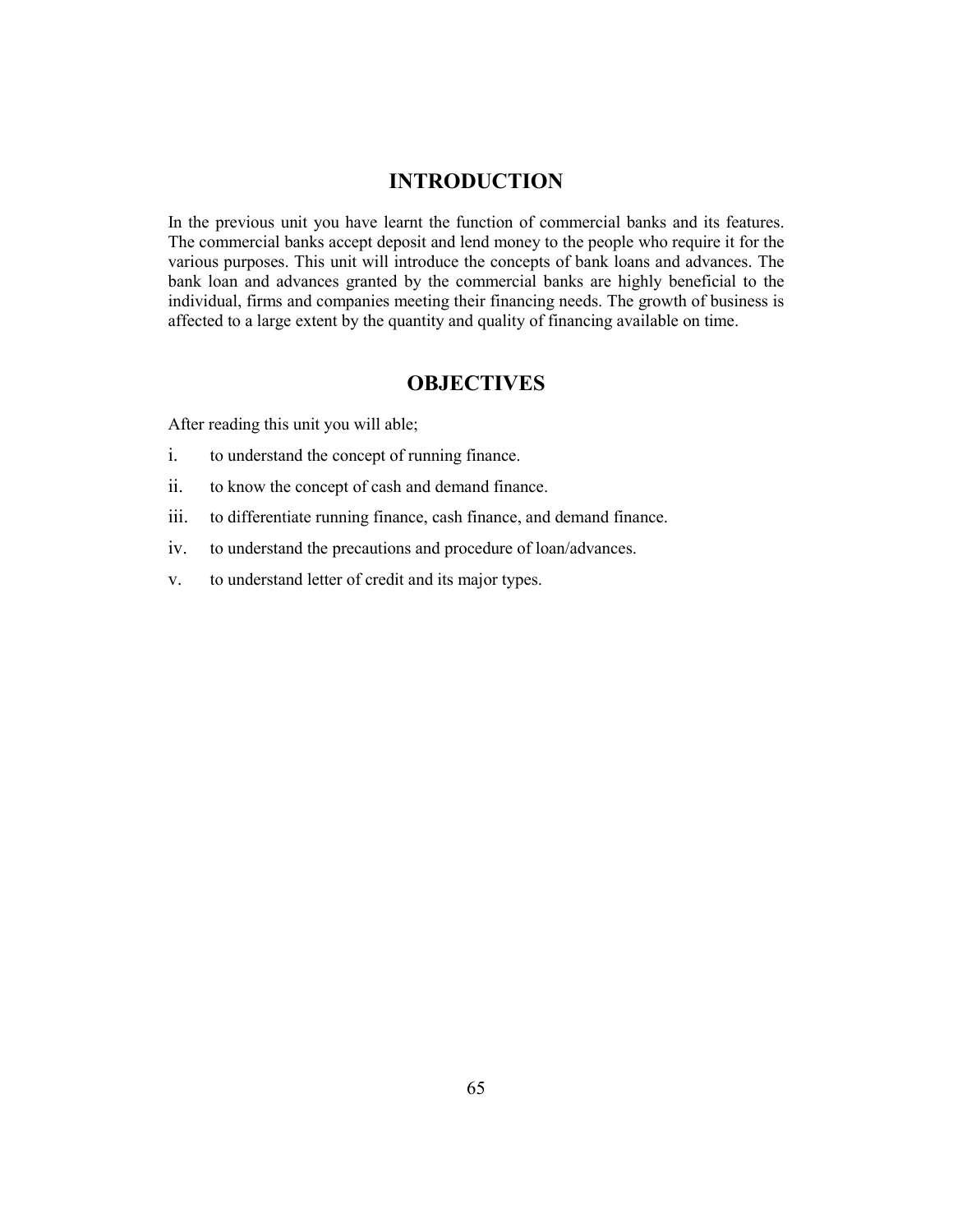## **7.1 BANK CREDIT ANALYSIS**

Primary function of a bank is to receive deposits and advances loans. Bank accepts money from the holders of surplus funds and lends it to the needy people or invests for productive purpose. Bank collects funds from different sources; deposits, paid-up capital, loans etc. and distribute it to the eligible investors as per the agreed terms and conditions. Credit analysis by a lender is used to determine the risk associated with making a loan. Regardless of the type of financing needed, a bank or lending institution will be interested in both your business and personal financials. While giving credit to a person or business, a bank conducts the credit analysis in order to make the appropriate lending decisions.

**Credit Analysis** is governed by the "5 Cs:" character, capacity, condition, capital and collateral.

- i. **Character**: Banks need to know the borrower and guarantors are honest and have integrity. Additionally, the banker needs to be confident the applicant has the background, education, industry knowledge and experience required to successfully operate the business. Lending institutions may require a certain amount of management and/or ownership experience. As history is the best predictor of the future, a lender will examine the personal credit of all borrowers and guarantors involved in the loan.
- ii. **Capacity (Cash flow):** The banks want to know that a business is able to repay the loan. The business should have sufficient cash flow to support its business expenses and debts comfortably while also providing principals' salaries sufficient to support personal expenses and debts. Examining the payment history of current loans and expenses is an indicator of the borrower's reliability to make loan payments.
- iii. **Condition**: The lender will need to understand the condition of the business, the industry, and the economy, which is why it is important to work with a lender who understands the particular industry. The lender will want to know if the current conditions of the business will continue, improve or deteriorate. Furthermore, the lender will want to know how the loan proceeds will be used- working capital, renovations, additional equipment, etc.
- iv. **Capital**: The bank will ask what personal investment you plan to make in the business. Not only does injecting capital decrease the chance of default, but contributing personal assets also indicates that a person is willing to take a personal risk for the sake of his business.
- v. **Collateral**: A banker will consider the value of the business' assets and the personal assets of the guarantors as a secondary source of repayment. Collateral is an important consideration, but its significance varies depending on the type of loan. A lender will be able to explain the types of collateral needed for a loan.

The five components that make up a credit analysis help the lender understand the owner and the business and determine credit worthiness. By knowing each of the "5 Cs," a business will have a better understanding of what is needed and how to prepare for the loan application process.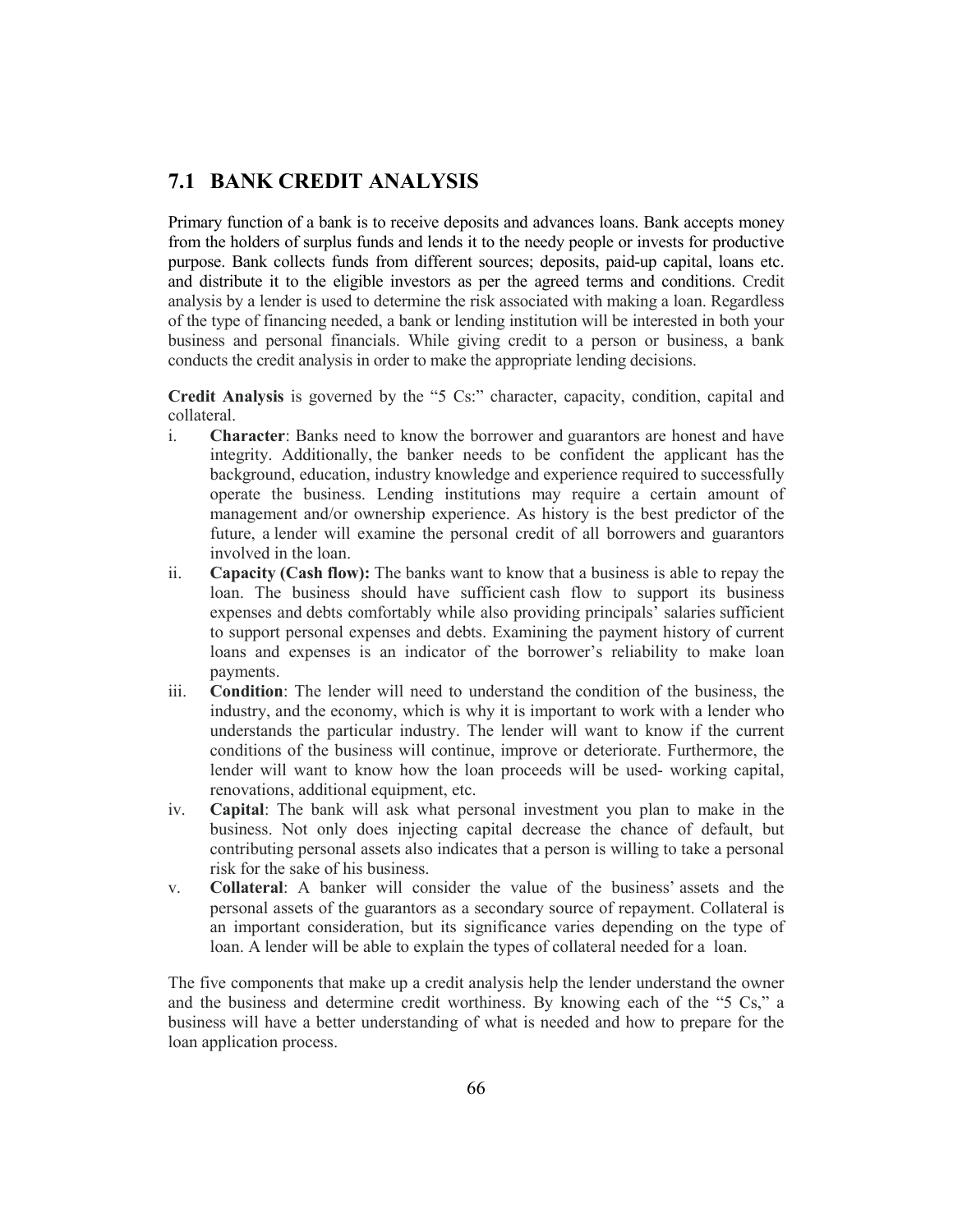## **Important Terms Used in Bank Credit:**

i. **Pledge:**

Pledge means actual delivery of rights as well as possession of goods as security against loan. Subject of pledge is returned to the customer when he has been paid. In case of nonpayment bank has right to sell security to recover its losses.

ii. **Mortgage:**

It is a written agreement between mortgager and mortgagee. Customer transfer legal rights of property to bank but possession of goods is remains with customer.

iii. **Lien**:

It is a right of the bank to retain the possession of property against loan until customer repay loan along with interest.

## iv. **Hypothecation:**

Under hypothecation neither ownership nor possession of goods transfer to bank. It is just an agreement between banker and customer but in case of failure of repayment bank approach court of law to receive full rights of selling the hypothecated property.

## **7.2 BANK ADVANCES**

A bank advance is provided to a borrower for meeting small level financing needs. These advances are usually payable within one to three months period and carries interest rate along with other terms and conditions. The advances are classified as running finance, cash finance, and short-term demand finance.

## **7.2.1 Running/Revolving Finance**

Running finance is a short-term loan facility from commercial banks to its account holders. If account holder bill are greater than its account balance he requested bank manager to overdrawn his account by specific amount for short period. Once finance limit is approved then account holder can borrow money to extent of that limit but pays mark up on amount, he drawn on monthly basis. Running finance is also known as revolving finance. It is only allowed to current account holder. Overdraft facility is provided against security of deposit receipt or shares.

#### **Features of Running Finance are**;

### **i. Current account holder**:

Running finance facility is only provided to his current account holders.

**ii. Contract:**

Contract is made between bankers and its account holder on the maximum amount.

**iii. Security**:

In running finance most of the time personal security is taken as security against overdraft facility. It is in form of credit worthiness of account holder and sometime bank may demands security in form of another financial asset.

## **iv. Withdrawal rule:**

Account holder can withdraw access amount at full or in installments.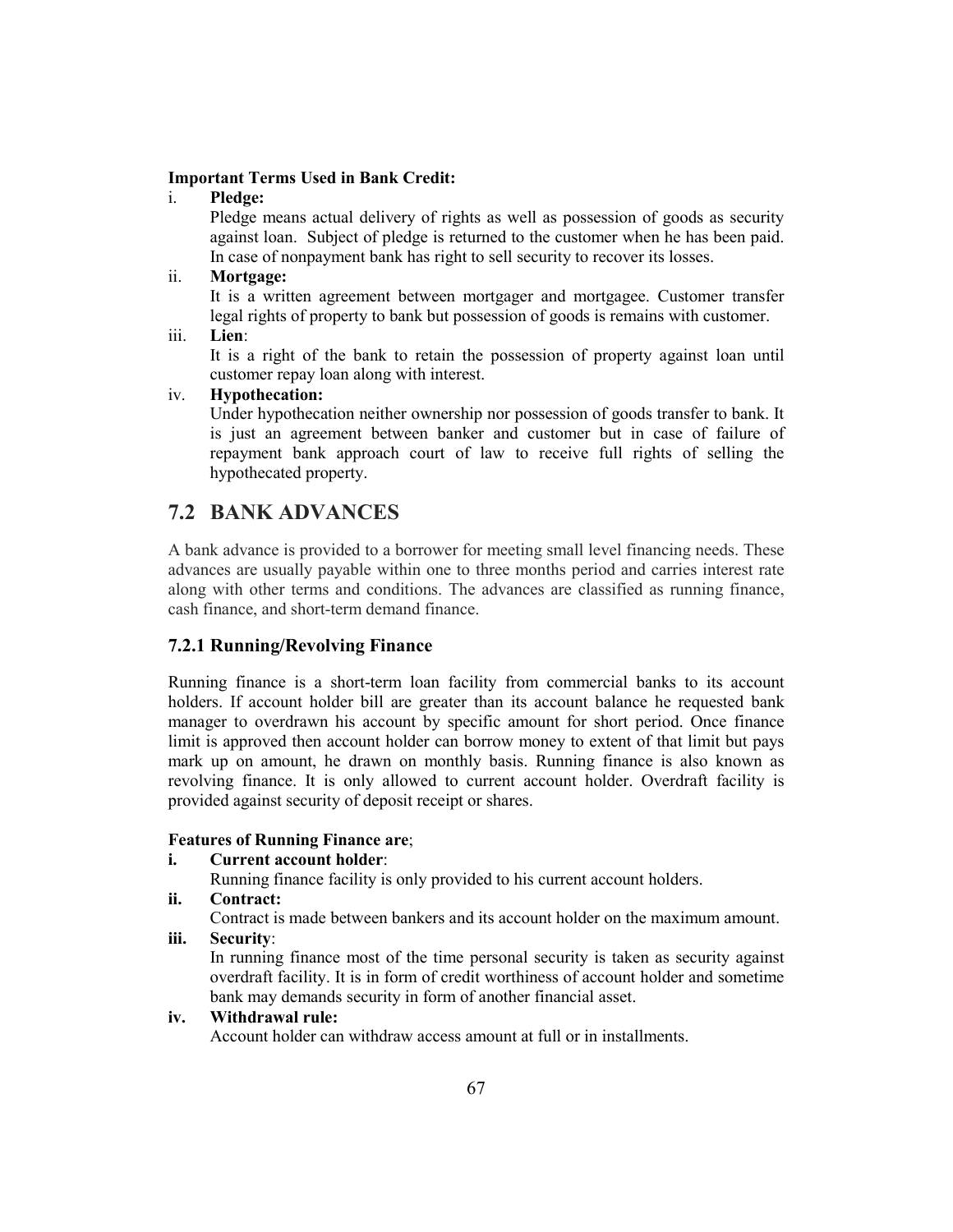## **v. Time period:**

Time period for running finance is short may be number of days 30-90.

## **vi. Interest:**

Bank charges interest on the amount which is withdrawn in access.

## **Benefits of Running Finance:**

## **i. Easy Access to Funds**:

Sometime account holder makes payments but balance in account is not enough, so he requested bank to allow him to withdraw access money for short period due to which it manages money.

## **ii. Timely payments**

Timely payments are made from bank accounts even balance is not enough due to overdraft facility.

## **iii. Minimize paperwork** In running finance paperwork is reduced as compared to other advancing facilities offered by bank.

## **Limitations of Running Finance**

Following are the limitations of running finance;

## **i. Current account holder**

Running finance facility is only availed by current account holder. All other account holder is excluded.

## **ii. Higher interest** Interest rate is higher as compare to other borrowing facilities/schemes is charged.

## **iii. Reduction of limit**

Overdraft facility is a temporary advance facility. There is a risk of decrease in limit of access borrowing from account may also reduce if the performance of company is not good.

## **7.2.2. Cash Finance**

Cash finance is also known as cash credit. It is process through which bankers allow its customer to borrow certain sum of money up to limit fixed by commercial banks. Security should be provided by customers against such loans. As compared to running finance, cash finance is issued for longer period. Mostly banks provide cash finance facility to current account holders. Bank allows customers to withdraw either in lump sum or installments. So, customer can used money according to his/her requirements.

## **Features of Cash Finance:**

## **i. Current account holder**

Cash finance facility is provided to current account holder only.

## **ii. Time period**

Time period for cash credit is not as long but its time period is more than running finance.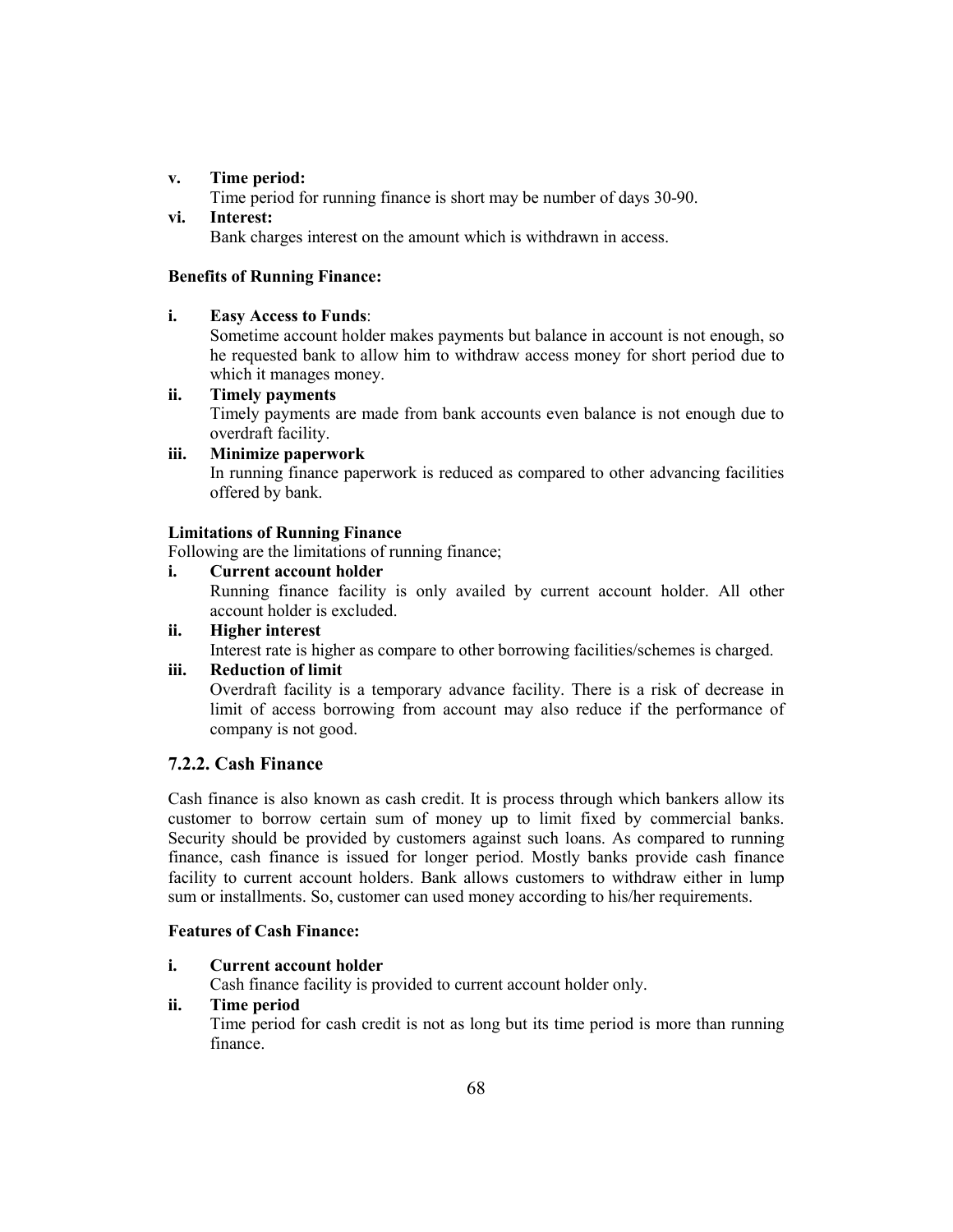### **iii. Interest/Mark Up:**

Bank charges interest against amount withdrawn. If customer does not withdraw up to allowed limit. Then he has to pay interest on half of total amount or quarter of amount. If customer withdraw half or more than half amount from sanction limit than he has to pay full interest.

# **iv. Separate Cash Finance Deposit Account:**

Bankers do not gave amount in form of cash. It open new account with the name of cash finance deposit and transfers amount in that account and customer withdraw money through cheque in lump sum or installments.

## **v. Security**

Bank provides cash finance facility against security. If bank provide loan at personal security than loan may be in secured and bank may face losses if customer refuse to repay. Secured securities are demanded by bank to secured loan in case of nonpayment.

## **vi. Repayment of loan**

Loan may be repaid in lump sum or in installment within due date as per the agreed terms and conditions.

# **Limitations of Cash Finance:**

Limitations of cash finance are;

**i. Time period**

Time period for cash finance is short for further loan customer has to renew his deposit by bank.

#### **ii. Interest/mark up**

Customer must pay interest if he used only little amount of loan than pay interest on half or quarter amount.

# **iii. Current account holder**

Cash finance facility is only provided to current account holders. Other account holder like saving and fixed deposits should not avail this facility.

### **7.2.3 Demand Finance**

Demand finance is formal form of bank loan. Bank advances large amount for fixed period. Loan is repaid after fixed time period or on demand.

# **Features of Demand Loan**

#### **i. Nature of Deposit**

As compare to running finance and cash finance, demand loan is granted to all account holders who wanted loan.

#### **ii. Securities:**

Acceptable securities against loan are government securities, and tangible goods etc.

#### **iii. New Account:**

Bank never gave money to customer while advancing loan. It open separate new account in the name of customer and customer can withdraw amount through cheque which helps in credit creation.

# **iv. Time period:**

Demand loan is repayable on demand. It depends on the terms and conditions of the bank.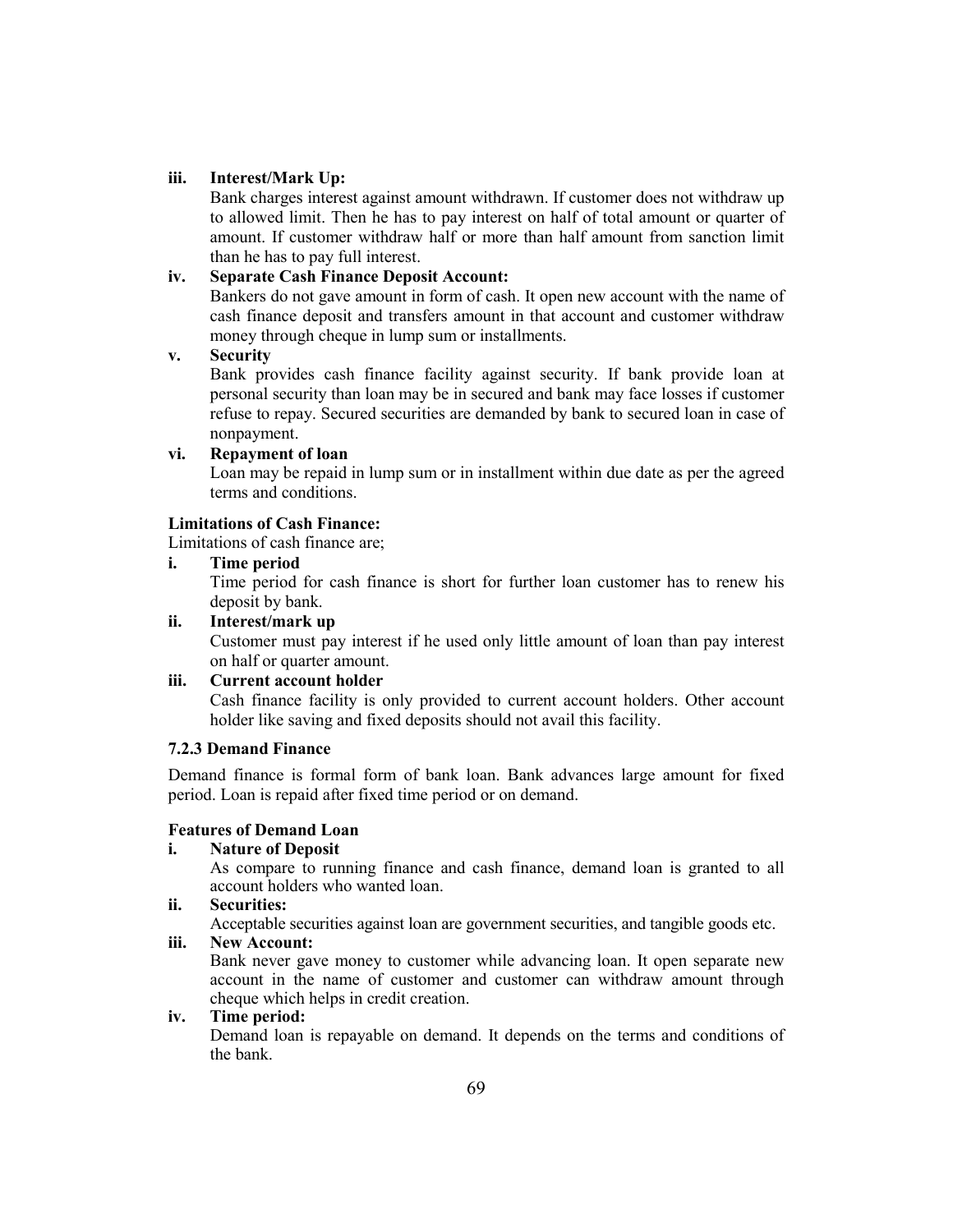#### **v. Interest:**

Interest is paid on whole/full amount of loan doesn't matter either customer withdraw whole amount or not.

# **vi. Purpose of Demand Loan:**

Usually, the purpose of demand finance is to meet the requirements of working capital.

### **Limitations of Demand Finance**

Limitations of demand finance are as follows;

#### **a. Interest**

The customer must pay full amount of interest against loans no matters that withdraw half or full amount.

## **b. Renewal**

The loan is not is renewed if customer has additional loan requirements.

#### **c. Security**

Security should be provided against loan if one cannot provide security it may not avail loan facility.

| Feature                          | <b>Running Finance</b>                                                          | <b>Cash Finance</b>                                                                                                                                                       | <b>Demand Finance</b>                                                                          |
|----------------------------------|---------------------------------------------------------------------------------|---------------------------------------------------------------------------------------------------------------------------------------------------------------------------|------------------------------------------------------------------------------------------------|
| Time period                      | for<br>Time<br>period<br>running Finance if<br>very short as number<br>of days. | Cash finance is also<br>short time but more<br>than running finance.                                                                                                      | finance is<br>Demand<br>issued<br>for<br>longer<br>period.                                     |
| <b>Interest</b>                  | Interest is only paid<br>on amount drawn.                                       | is paid<br>Interest<br>on  <br>withdrawn<br>if<br>amount<br>withdrawn amount is<br>very little than bank<br>charges<br>interest<br>$_{\rm on}$<br>quarter or half amount. | Interest is charged on<br>full amount of loan.                                                 |
| <b>Type of</b><br><b>Account</b> | It is only provided to<br>current<br>account<br>holder.                         | It is only provided to<br>current account holders.                                                                                                                        | finance is<br>Demand<br>issued to all account<br>holder not restricted<br>to current accounts. |
| Renewal                          | At maturity renewal<br>facility is available.                                   | At maturity it<br>also<br>renewed<br>as<br>running<br>finance<br>customers<br>at<br>request.                                                                              | Demand<br>finance<br>cannot be renewed.<br>New request should<br>be made.                      |
| <b>Security</b>                  | Personal<br>security is<br>enough.                                              | Personal and material<br>security against loan.                                                                                                                           | Material security is<br>required.                                                              |

#### **Comparison among running finance, cash finance and demand finance**.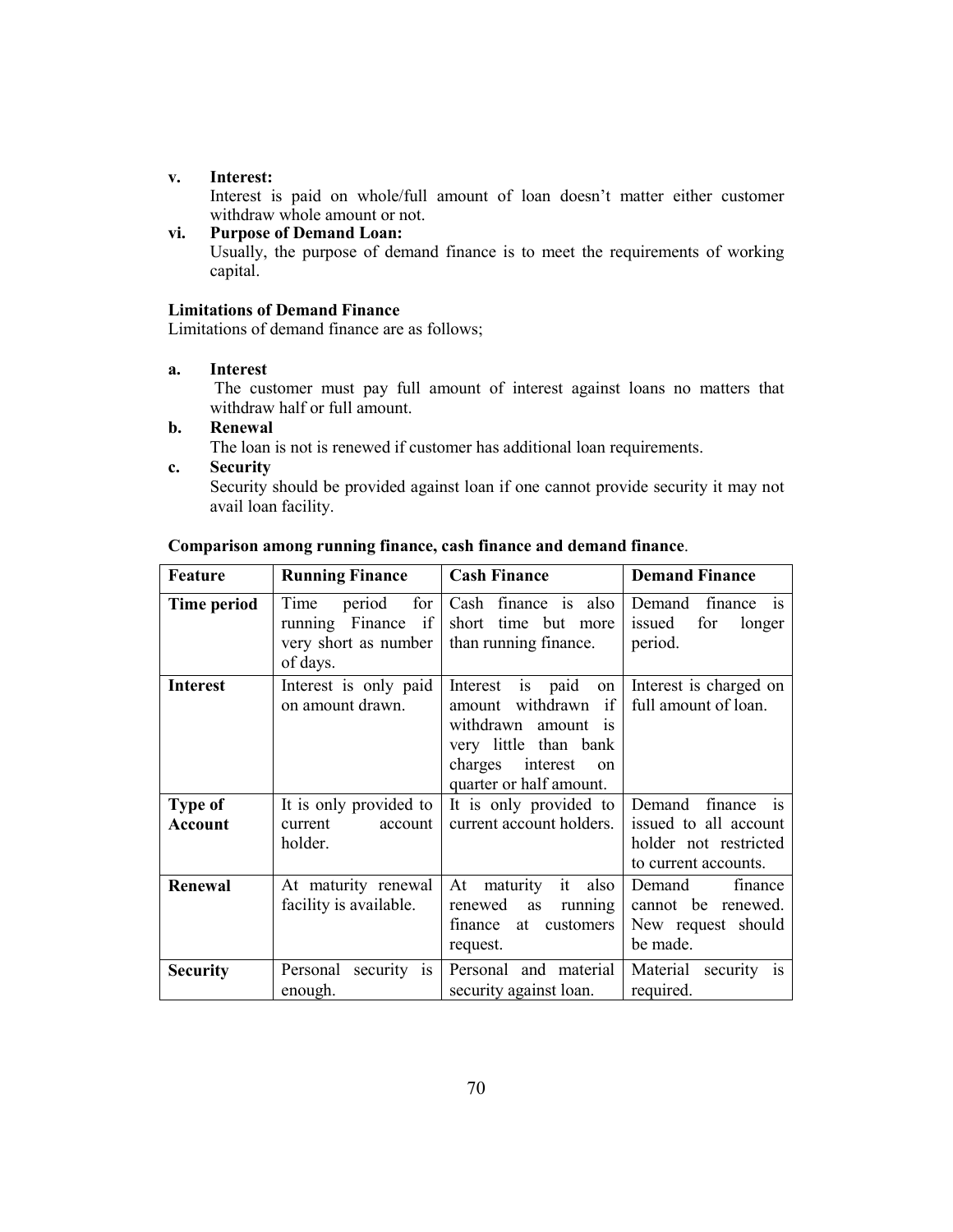# **7.3 BANK LOANS**

Medium- and long-term loans are called term finance. Term finance is issued for more than one year and payment of this loan is spread over larger period. These loans are advances for the purpose of starting new business or the expansion of existing business. Term finances are secured against mortgage of property or machinery.

# **7.3.1 Medium-Long Term Loans**

- i. It is issued in both local and foreign currency.
- ii. Terms loan are granted against securities/collateral.
- iii. Bank imposes restrictions on borrower for recovering interest.
- iv. Term finance is repaid after semiannual of annual intervals.
- **i. Car Finance:**

Car finance is issued for financing a car for individual and corporate customers usually for a period of one to five years. These loans are provided against secured streams of incomes (i.e. salary) to the individual customers and carry an interest rate.

- **ii. House Finance:** House finance loan is provided for building or renovating a house to the eligible customers. Generally, the house loans are provided for longer period i.e. five to ten years and carries higher rates of interest. The repayment schedule and installment are worked out at the start of the loan period and the house remains property of the bank till the repayment of all installments with interest.
- **iii. Asset Finance:** Asset finance facility is provided to the corporate clients for meeting the financing needs for new plant, machinery, vehicles, buildings etc. As these assets require huge amount of funds, banks finance businesses for their longer term needs on higher rate of interest along with other terms and conditions.
- **iv. Infrastructure Finance:** A bank also support the development of physical infrastructure i.e bridges, roads, airports, seaports, large govt. projects etc. Generally, in infrastructure finance, a bank works jointly with other banks by forming a syndicate or consortium and jointly advance funds to the clients based on their needs.

# **7.3.2 Letter of Credit**

A letter of credit is a letter from a bank guaranteeing that a buyer's payment to a seller will be received at proper time and against correct amount. In case buyer unable to make payment on purchases the bank will be required to cover the full or remaining amount of the purchase. It is a document issued by third party to make sure that in case of failure of payment by buyer it may liable for payments. Banker's letter of credit is of two types.

- 
- i. Commercial LOC.<br>ii. Personal LOC. Personal LOC. Commercial letter of credit is issued for business purposes.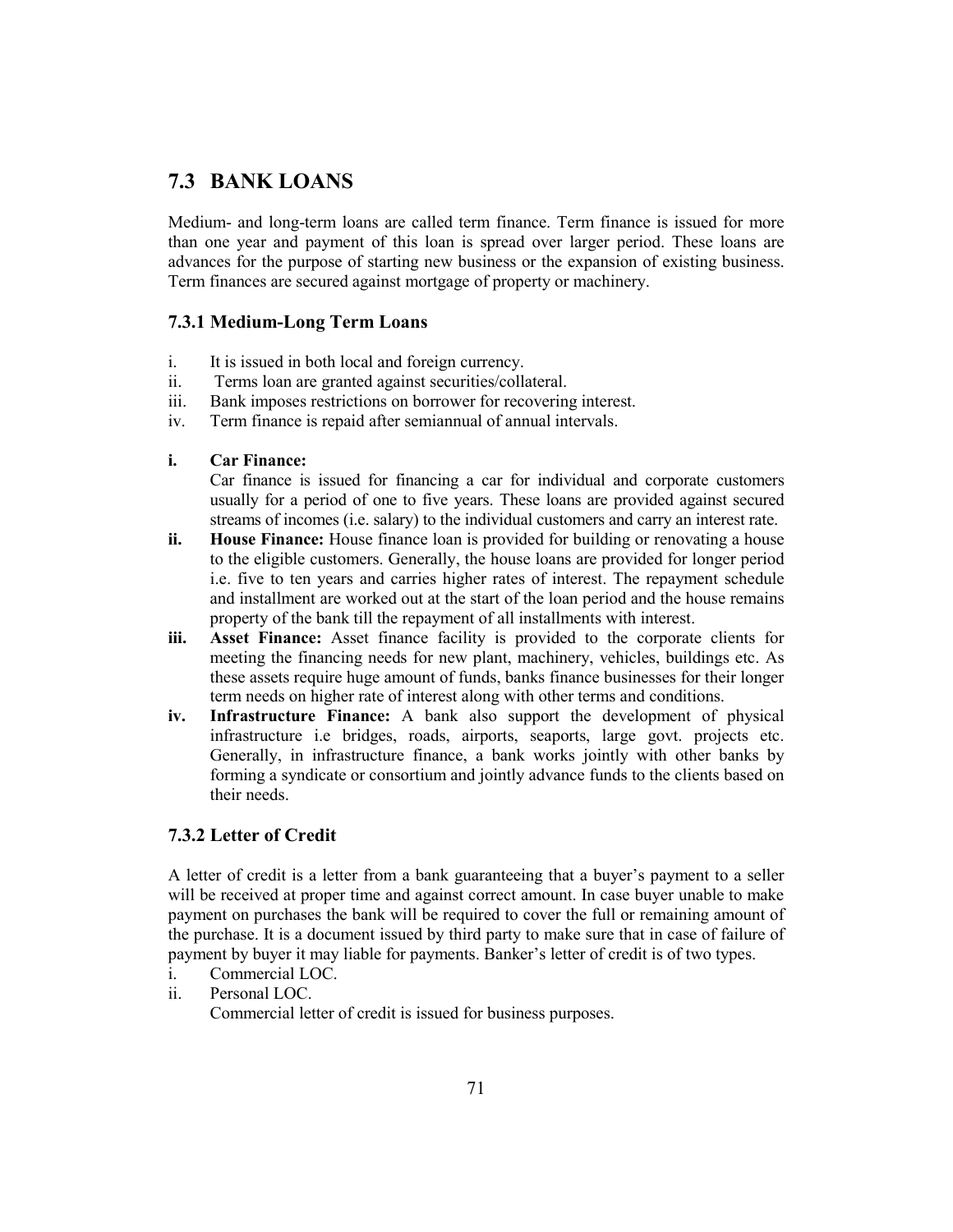### **Kinds of Commercial Letter of Credit**

Kinds of commercial letter of credit are as follows.

**i. Clean LOC:**

It is letter of credit in which no conditions are attached.

**ii. Documentary LOC:** It is letter of credit which requires document to be attached with it.

## **iii. Fixed LOC:**

Letter of credit issued for some specific transaction and automatically cancels after those transactions.

**iv. Revolving LOC**:

Revolving letter of credit is renewed automatically after payment of transaction.

## **v. Confirmed LOC:**

It is letter of credit which is properly attested by bank and after its issuance bank is liable for payment to exporter in any condition.

# **vi. Revocable LOC:**

Revocable letters of credit may be canceling at any point due to any reason.

**vii. Negotiable LOC:**

Negotiable letter of credit is one whose receiver has right to transfer it to any other party and instruct its bank to transfer rights in partial of full.

#### **Personal Letter of Credit**

People who visit foreign countries avoid taking cash with them to avoid chance of theft. Bank issues personal letter of credit to facilitate those people which are known as personal letter of credit. Any person can avail this facility by deposit amount in bank.

# **Kinds of Personal Letter of Credit**;

# **i. Traveler's Letter of Credit:**

Travelers letter of credit issued by bank to facilitates its customer. Bank order all its branches and offices in other countries to pay particular amount to a specific person.

#### **ii. Circular Note:**

Circular note is issued by bank to its branches and offices in other countries to facilitate traveler during their journey. Circular note is nonnegotiable instrument.

# **iii. Travelers Cheque:**

Bank takes the signature of travelers it is drawn on different branches of bank in foreign country. When customer wants to encased traveler's cheque officers take signature is it match then payment is made.

#### **Advantages of Commercial Letter of Credit**

## **i. Increase in Bank Income:**

Through letter of credit income increased because bank charges interest against issuance of letter of credit.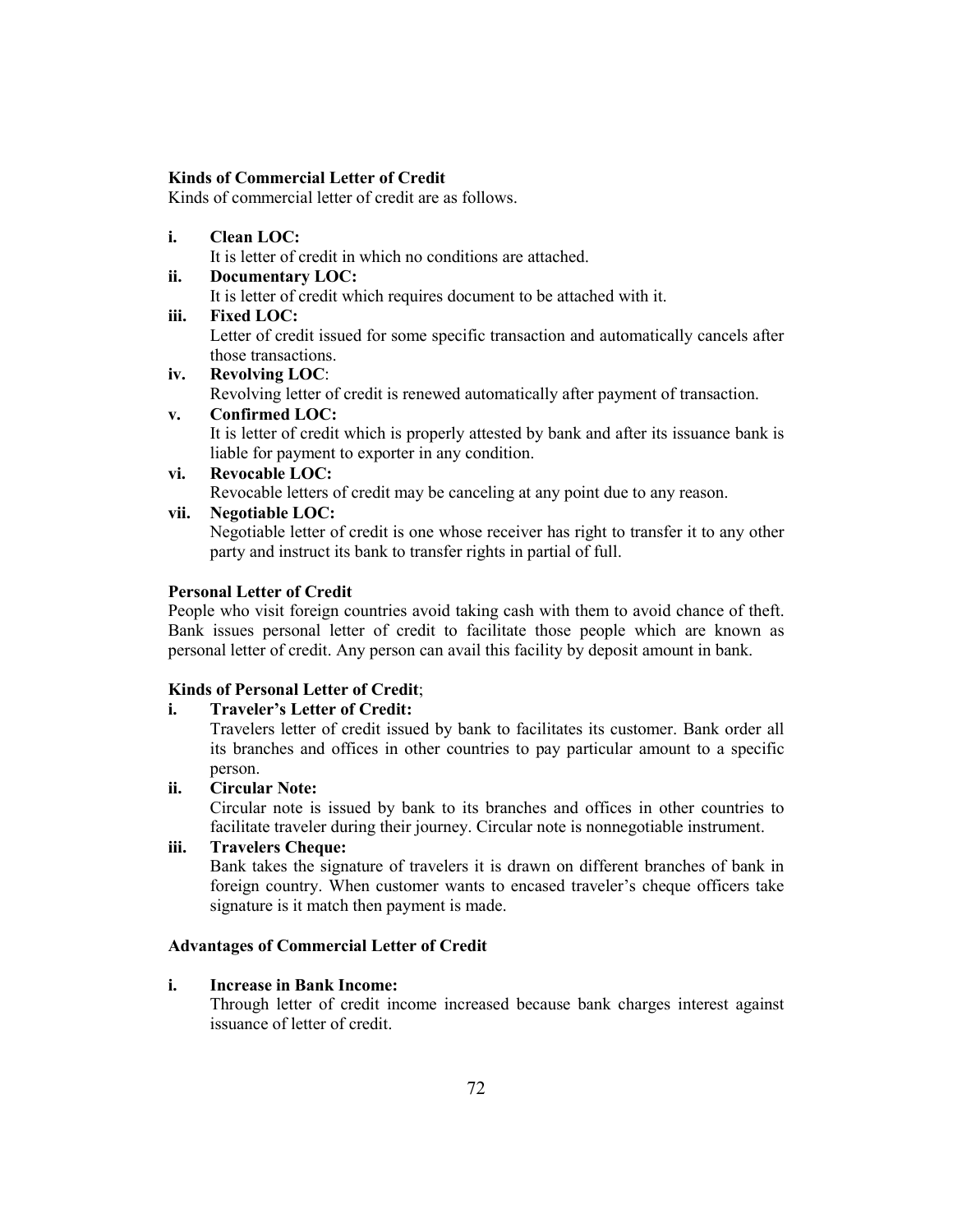## **ii. Facility for Importer:**

It is the bank who pay debts to exporters the importer does not worry about payment at spot he can make payment in installment. Burden is lowered Importer has to pay interest against letter of credit facility.

**iii. Facility for Exporter:** Exporter also facilitated through letter of credit because it is assured that payment is made against goods he/she sold which is not possible without involving bank

# **7.4 PRINCIPLES OF BANK LENDING**

While advancing money to any party bank should observe certain strict rules to avoid future losses. Following precautions are taken for advancing money.

- **i. Diversification of Loans**: Diversification of loans means to advance loan to different sector. Someone truly quoted that '. Due to granting of loan to different people risk is divided and chances of loss are minimized as compare to advance huge amount to single person.
- **ii. Profit Margin**: Bank earns profit by making loan. While grated loan it should be checked that a loan is a secured source of reasonable profit.
- **iii. Liquidity of Loan**: Loan should be easily recoverable in case of emergency. Bank mostly preferred liquid nature advances.
- **iv. Custody of Goods and Documents**: Goods taken as security should be in bank custody and banker may demand documents of title to that property to secured loan.
- **v. Value of Security**: Banker must search market value of security because increasing value goods are accepted as securities otherwise there may be chance of loss.
- **vi. Financial Position of Bank**: Financial position of the bank should be checked, and appropriate reserves funds should be allocated for the running of day to day operations.
- **vii. Amount and Duration of Loan:** Bank is more careful about advancing large amount for loan and short duration is preferred for repayment and it generally avoids long term loans.
- **viii. Directions of the Central Bank:** While granting loans, directions of the central bank are followed for allocating capital to various sectors of economy as per the policy guidelines.
- **ix. Determination of Interest Rate**: As every loan carries interest rate, it is determined as per the prevailing economic situations, risks in transactions and required returns.
- **x. Compliance with Applicable Laws:** While granting loans, compliance with all applicable taxation and business laws is required to avoid any legal action against the bank.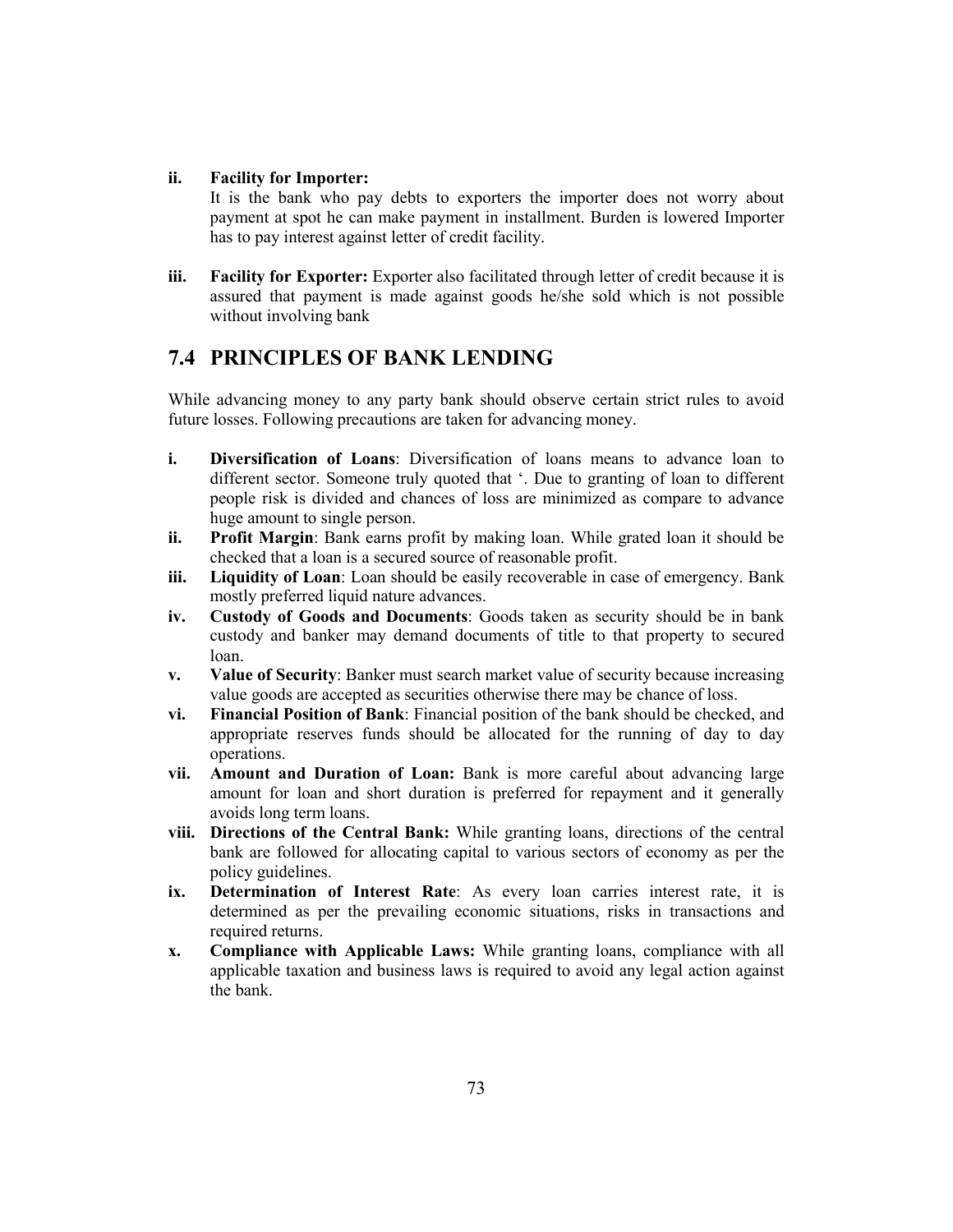# **7.5 PROCESS OF OBTAINING BANK LOANS**

The loan process refers to those set of activities which are required to be performed by the lender to grant the loan. When a business wants to obtain a loan from a bank or any other financial institution, it has to fulfill certain procedures to get the required funds. These tasks are performed by the business to raise the desired debt capital activities. These include the necessary steps to be taken by the business to get the loan from a financial institutional. A set of these activities is given below to understand the steps and documents required for a loan application:



#### **Step 1: Finance Requirements:**

The first step to acquire loan by a business is to estimate the requirements of funds for the business in the upcoming period. If the existing funds are not sufficient to meet the operational needs of a business, then the option for obtaining a loan is considered generally from a bank. The finance manager in a business estimates the requirements for cash in the coming months to avert any situation in which a business is unable to make payments to its creditors and other bills.

#### **Step 2: Products Information:**

The second step for obtaining a loan is to gather the required information from the market for different options to obtain the loan. This information includes the maximum amount of loan that the business can obtain, the rate of interest on the loan, repayment period, conditions for obtaining the loan and the security or guarantee required for obtaining the loan. A business should avail the maximum possible information from all the banks operating in the area before selecting a bank for obtaining the loan.

#### **Step 3: Bank Selection:**

At third step, after the examination of all available information regarding different banks, a business selects a bank for getting the loan. The selection of a bank depends on the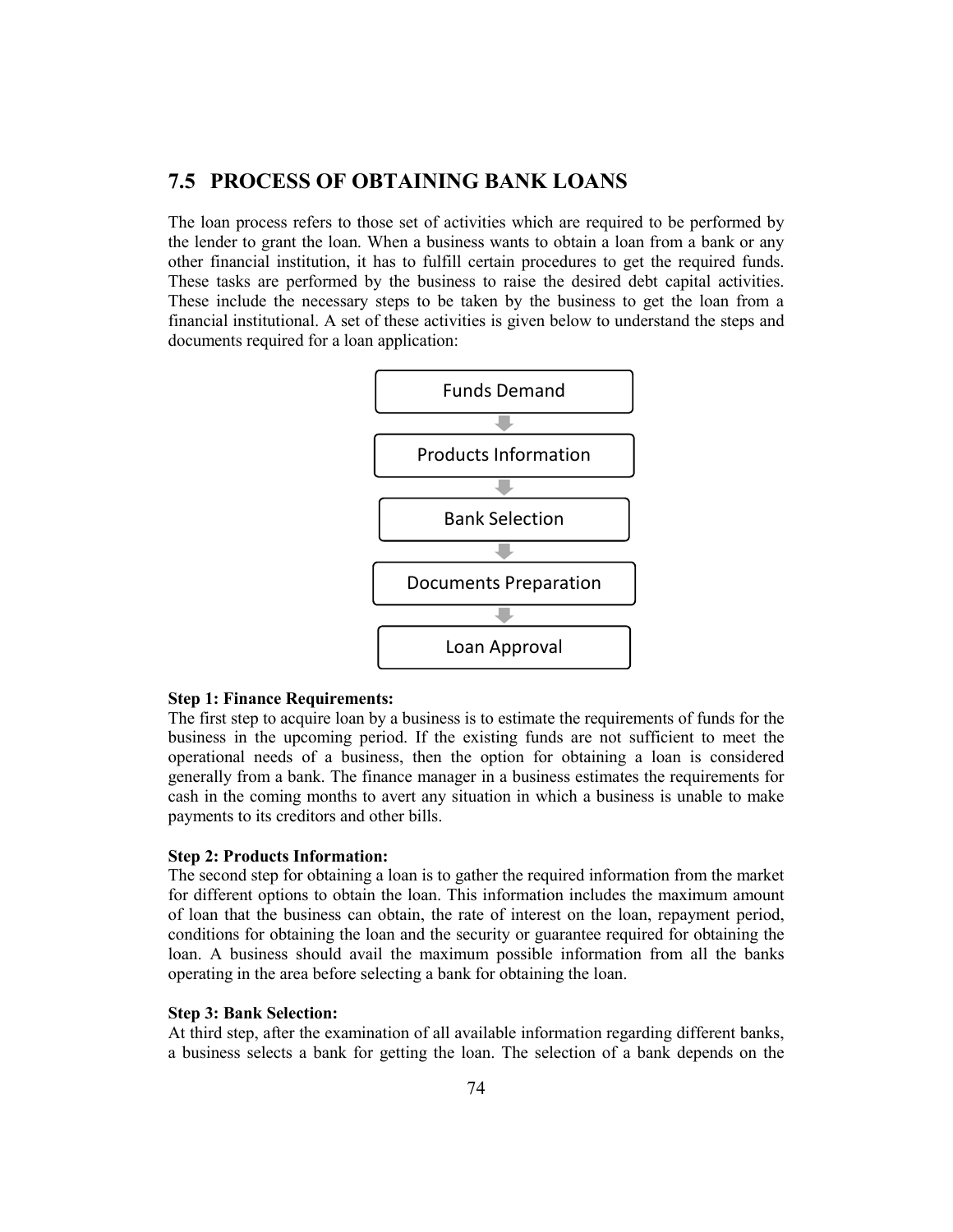analysis performed by the finance manager to obtain the loan. The selection of a bank is generally made by comparing the terms and conditions of the loan with the other banks and the most favorable bank are selected for applying the loan.

# **Step 4: Documents Preparation:**

In the next step, the required documents for the loan application are prepared by the finance manager. These documents include the present financial position of the business, owners details, security details, estimated profit and loss account and the loan repayment plan. Further, any other detail of the assets or liabilities can be requested by the bank to verify the eligibility of the applicant. The documents for making a loan application should be verified and submitted in a timely manner for processing to the bank.

#### **Step 5: Loan Approval:**

At last step, the loan application of a person is approved by considering the various factors: repayment capacity of the business, amount of loan, rate of interest and other terms and conditions. The loan application of a person is approved by the manager of a bank by evaluating it as per the defined criteria. Once a loan application is approved, the amount of loan is credited in the account of the business which it can use for meeting the functional needs of the business.

#### **Summary**

This unit has elaborated the concept of bank advances and loans. Bank advances are usually of short term nature and include cash finance, running finance and demand finance which carries lower interest rates with shorter maturity periods. The bank loans are medium to long term financing arrangements and include car finance, house finance, asset finance, infrastructure finance etc. Both bank advances and loans are given by a bank after careful credit analysis and observing the principles of lending.

#### **Test Questions**

- 1. Write a detail note on running finance.
- 2. Write about characteristics of cash finance.
- 3. Detail note on principle of bank lending.
- 4. What is credit analysis?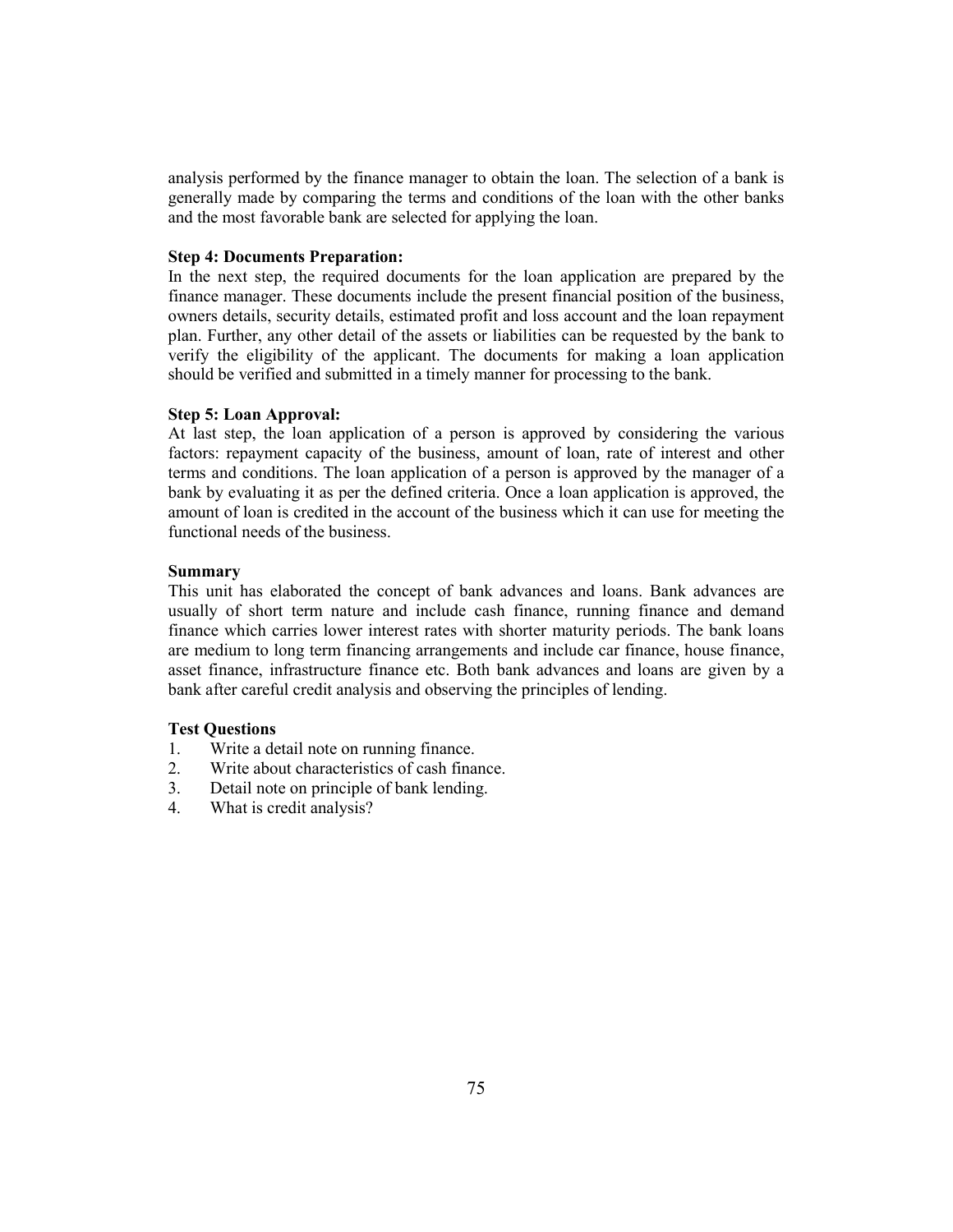## **References (Books):**

- 1. Financial Markets and Institutions by Anthony Saunders<br>2. Financial Institution Management by Helen P. Lange
- Financial Institution Management by Helen P. Lange
- 3. Financial Institutions and Markets by Meir G. Kohn
- 4. Financial Markets and Institutions by Frederic Mishkin and Stanley G Eakins.
- 5. Fundamentals of Financial Institutions Management by Marcia Million Cornett

# **References (Reports):**

- 1. State of Economy Report, SBP, 2019-2020<br>2. Economic Survey of Pakistan, 2019-2020
- 2. Economic Survey of Pakistan, 2019-2020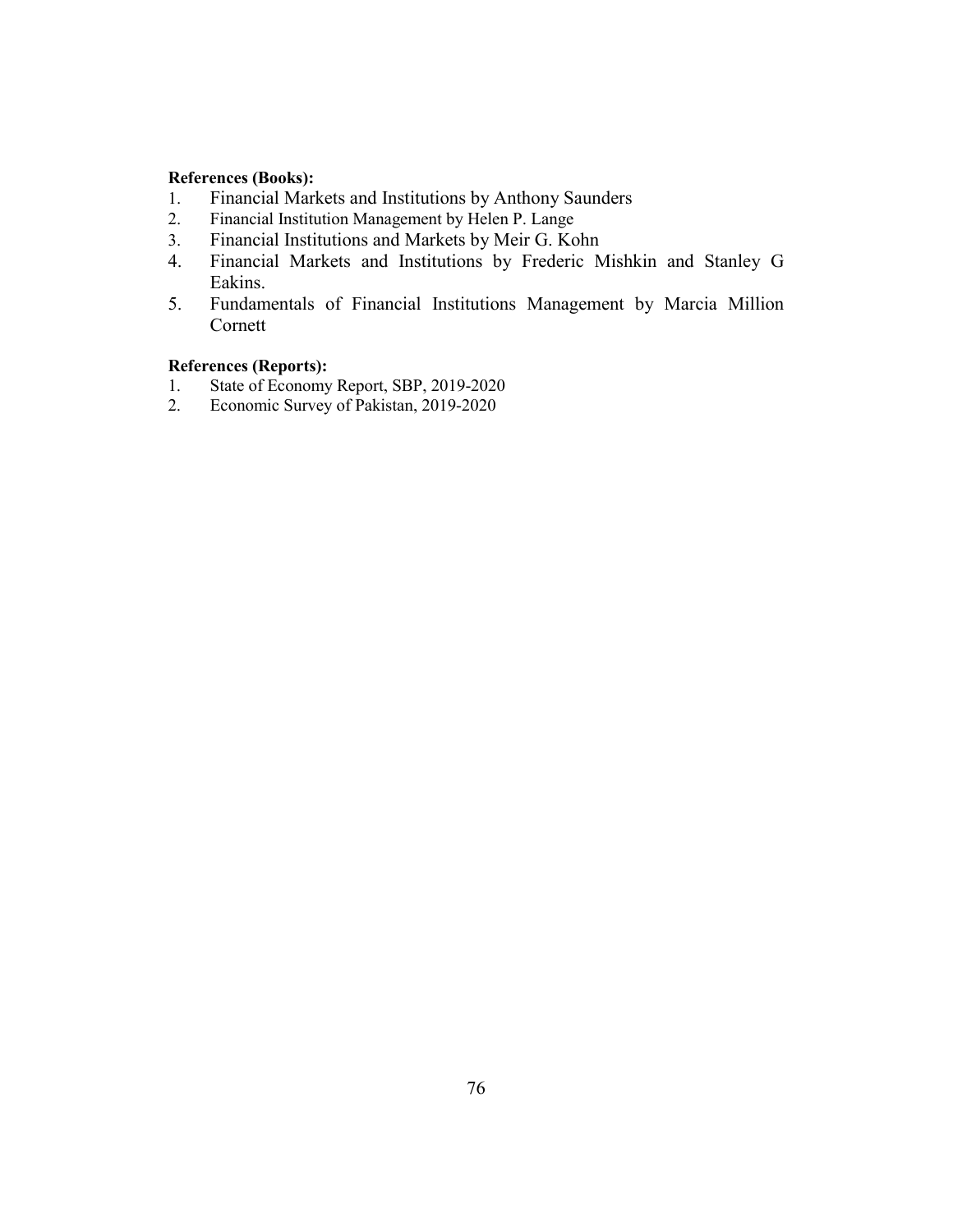**UNIT–8**

# **ROLE OF CENTRAL BANK**

**Written By: Moazzam Ali Reviewed By: Prof. Dr. S.M.Amir Shah**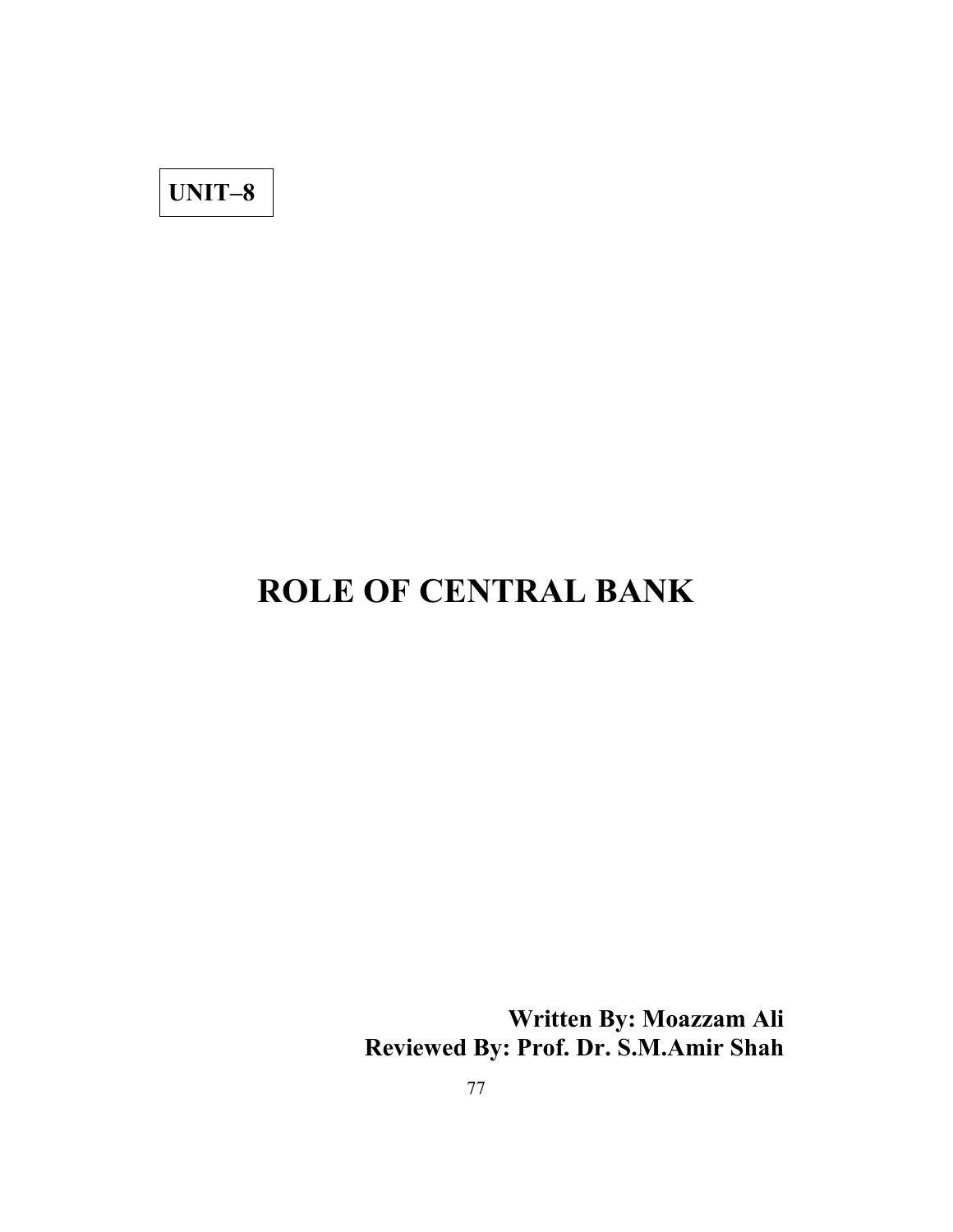# **CONTENTS**

|      |       | Page # |
|------|-------|--------|
|      |       | 79     |
|      |       | 79     |
| 81   |       | 80     |
| 82   |       | 80     |
| 8.3. |       | 81     |
|      | 8.3.1 | 82     |
|      | 8.3.2 | 82     |
| 8.4. |       | 83     |
| 8.5. |       | 85     |
|      |       | 86     |
|      |       | 87     |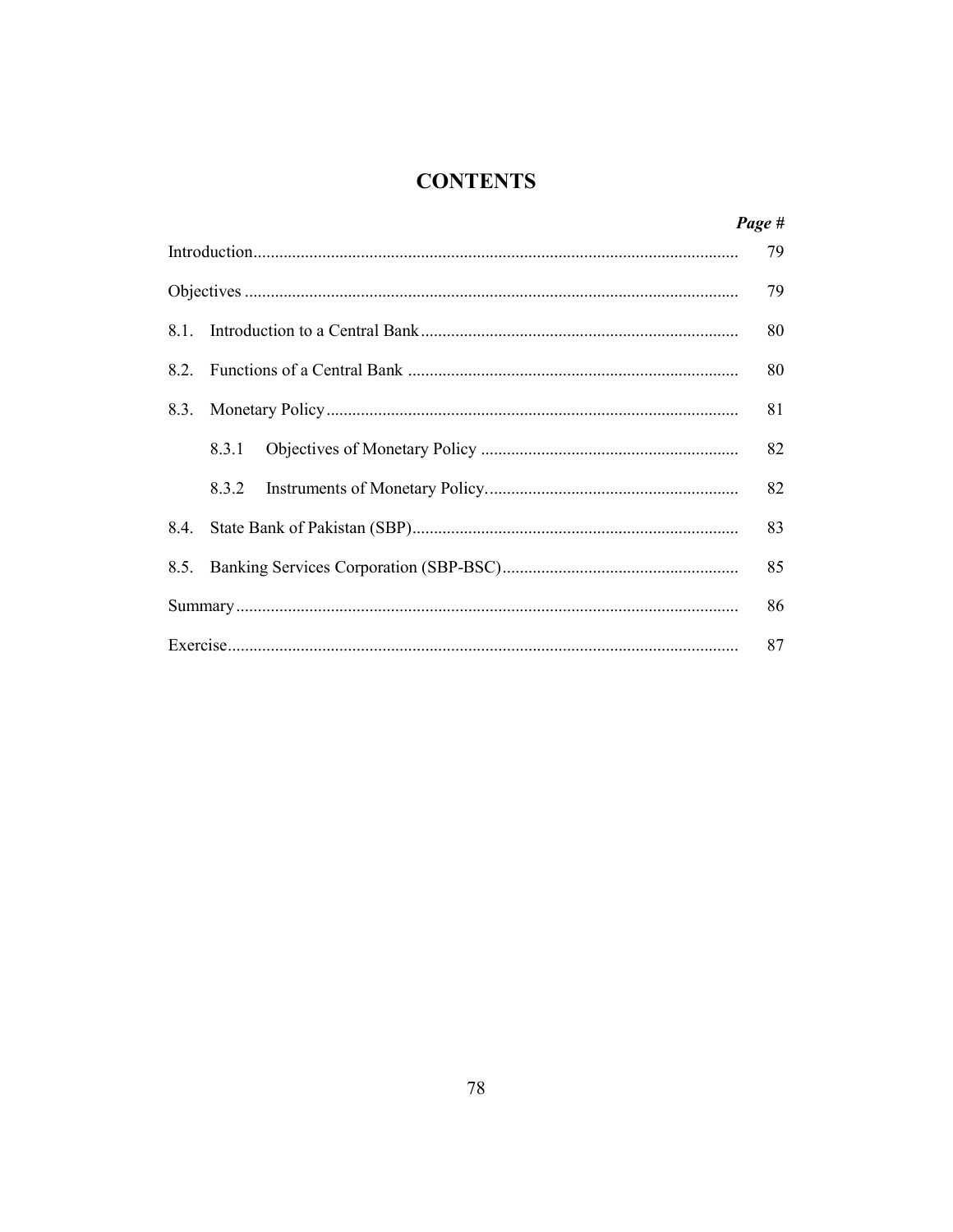# **INTRODUCTION**

Central bank is a bank which manages the money supply, national currency and interest rates in a country along with overseeing the commercial banking system. A central bank controls monetary policy and flow of currency within country and maintains value of local currency in foreign exchange market. It sets rules and regulations for all commercial bank and all banks are required to follows instructions of central bank. A central bank also provides different facilities to commercial banks in the form of liquidity support and inter-institutional transactions. The State Bank of Pakistan is the central bank of Pakistan and in this unit we will describe its key functions.

# **OBJECTIVES**

After reading this unit you will able;

- i. to understand monetary policy and instruments of monetary policy.
- ii. to explain central bank and its functions.
- iii. to know the difficulties in controlling credit in economy
- iv. to elaborate the role of the state bank of Pakistan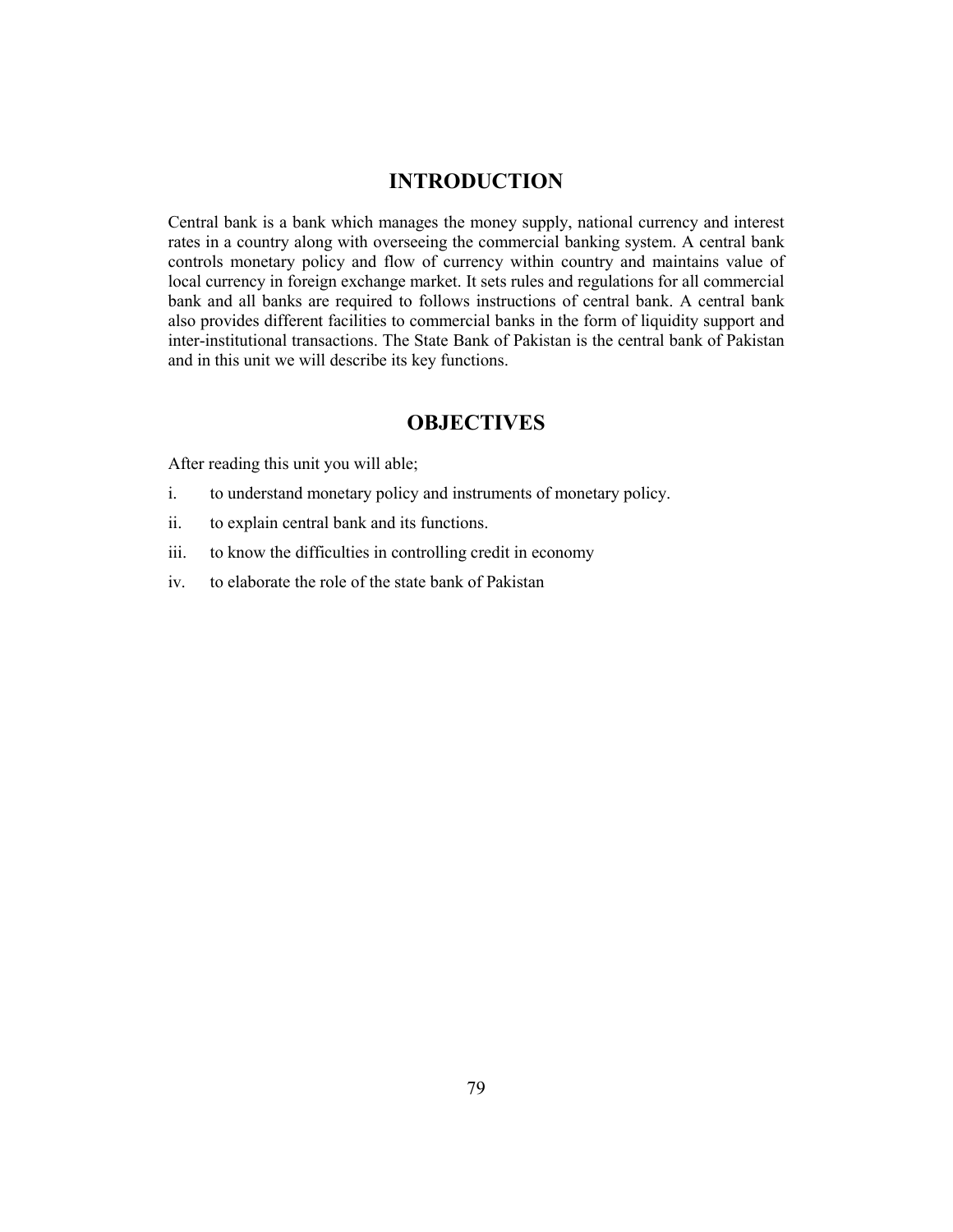# **8.1 INTRODUCTION TO CENTRAL BANK**

A central bank is an independent institution that manages a state currency money supply and interest rates. The goal of central bank is to stabilize the national currency by keeping unemployment low and inflation at lowest possible levels. A central bank has authority to supervise the activities of the commercial bank.

## **Definitions**

*"Central bank is defined as an institution charged with the responsibility of managing the expansion and contraction of the volume of money in the interest of the general public welfare''* **(R. P. Kent)**

*"A central bank is to help, control and stabilized the monetary and banking system'' (Hawtrey)*

*"A bank which controls credit". (W. A. Shaw)*

In simple words central bank is the bank which controls the monetary policy and regulates the banking sector in a country. It is owned by the government of country in which it established. Central bank has sole authority of note issue. It made policies for commercial banks and give advices to government which in important for economic development. It can contract or expand supply of money in economy to control inflation or deflation. Central bank provide many other services to banks like clearing house, cash reserve etc.

# **8.2 FUNCTIONS OF A CENTRAL BANK**

**i. Sole Authority of Currency Issuance:**

A central bank has sole right to issue currency in a country. This sole authority to central bank is given to maintain the uniformity of notes and to efficiently regulate the currency within a country. There are two principles used by a central bank while issuing currency;

# **a. Fixed Fiduciary System:**

It means the currency issuance criterion is fixed. A central bank can issue currency up to a certain fixed limit. If there is need for more currency, then the central bank should maintain 100% reserves in the form of gold or foreign currency against it.

# **b. Proportional System:**

**c.** It means issuance of currency according to the economic requirements of a country. Under proportional system, proportional reserve is made in form of gold or other metal and foreign exchange while remaining reserve is in the form of trade bills and government securities. Issuance of currency can be made without any such reserves in the proportional system and it is called deficit financing.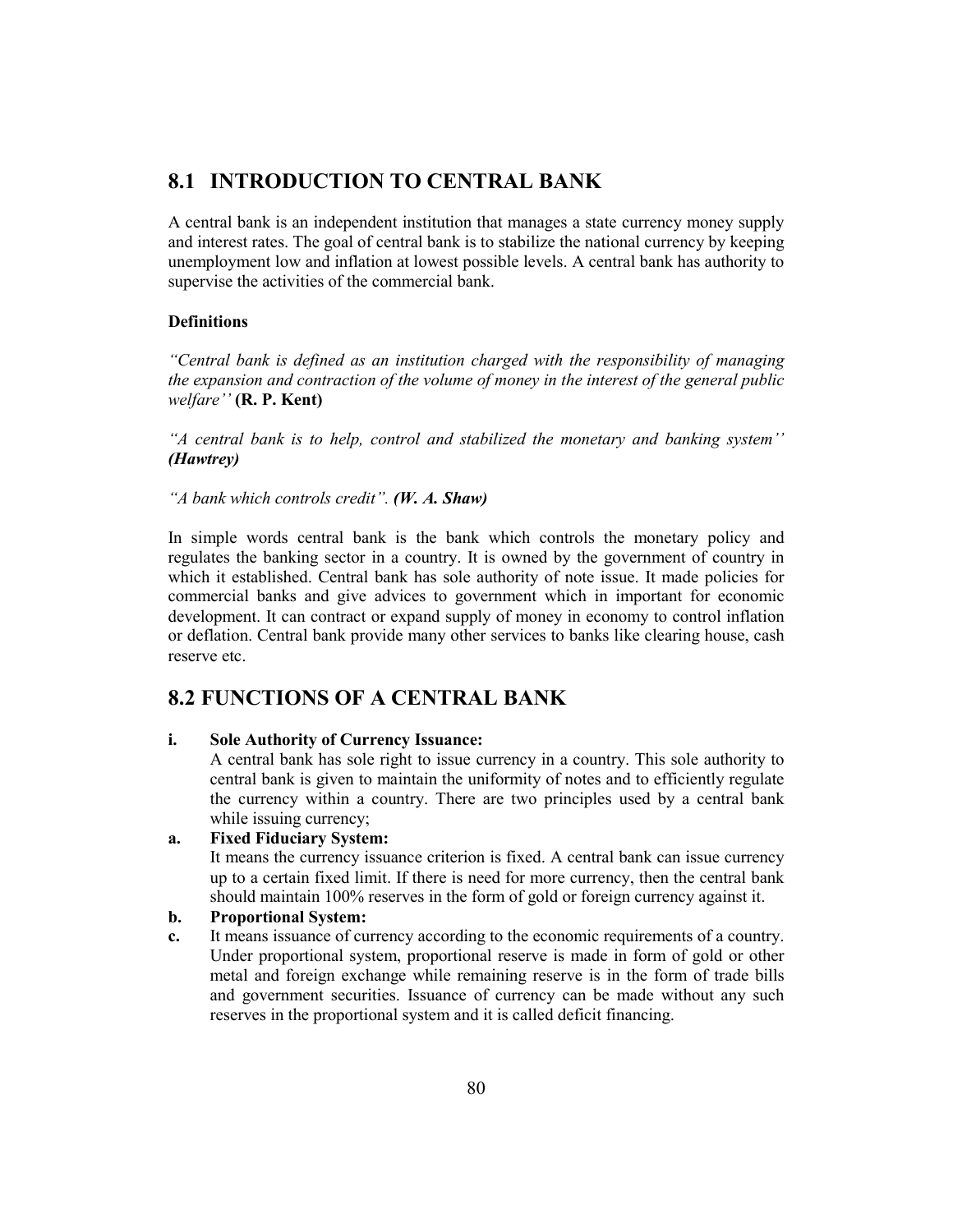## **ii. Bank of Government:**

A central bank acts as a banker of government. The govt. makes deposit with the central bank. It provides loan to government for different developing purpose. It makes payment on the behalf of government. A central bank also gives different advices to government to improve economic development. Central bank represents government in international market.

#### **iii. Authority to Regulate Commercial Banks:**

Central bank keeps a proportion of the deposits of all registered commercial banks. The central bank controls the working of all the commercial bank. The commercial banks are required to obtain approvals from the central bank for opening new branches. They got permission of central bank for doing it. It gives the facility of discounting of bills to commercial banks. It provides loans to other banks for meeting liquidity requirements.

#### **iv. Regulator of Foreign Exchange:**

Acentral bank manages the foreign exchange rate and maintains the value of local currency in foreign market. It also made foreign reserve for importers help and also for making of balance of payment favorable.

#### **v. Custody of Monetary Reserves:**

Monetary reserves are kept by central bank, it either in form of Gold, Silver or foreign currency. The purpose of making reserve is to maintain the value of local currency. In emergency situation these reserves are disposed to meet the requirements.

#### **vi. Clearing House:**

A central bank acts as a clearing agent for all the commercial bank by settlement of their mutual obligations. Every bank has reserve with central bank so it shifts the reserve from one to other for the settlement and clearing of bills.

#### **vii. Lender of Last Resort for Banks:**

A central bank acts as a lender of last resort to other banks which means if any commercial bank faces liquidity problem central bank provides help in form of rediscounting of bills or in the form of loan.

# **8.3 MONETARY POLICY**

The primary function of the central bank is to regulate and control money supply in the country to achieve the targets of economic policy set by the government. For this purpose, the central banks develop monetary policy and determine the policy/bank rate for the banking sector that affects all economy.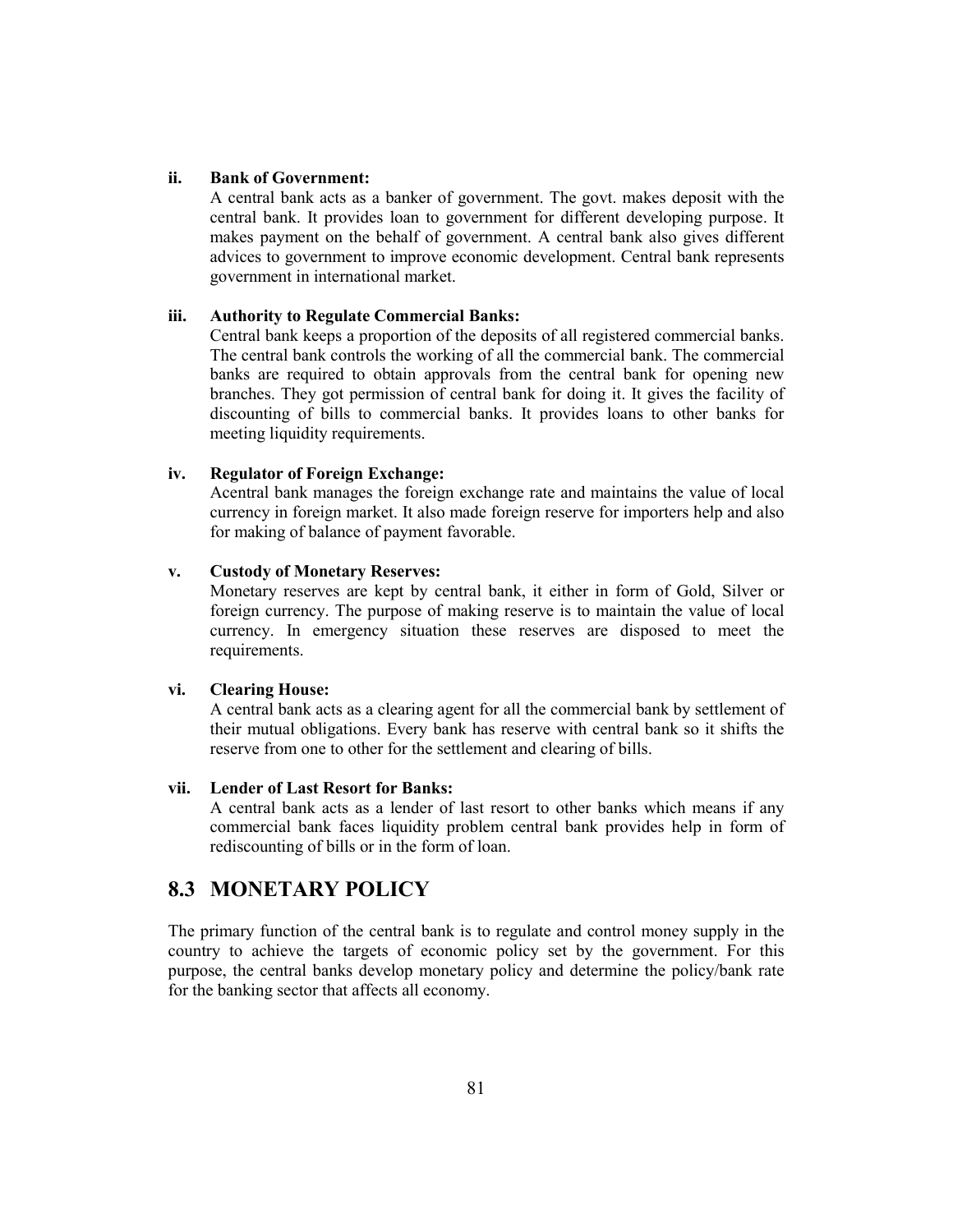### **Definitions:**

*"Monetary policy is the attitude of the political authority towards the monetary system of the community under its control". (Paul Einzing)*

*"It is a policy of central bank to control the supply of money with the aim of achieving macroeconomic stability'' (Harry G. Johnson)*

## **8.3.1 Objectives of Monetary Policy**

#### **i. Promoting High Employment:**

Employment level in the country is affected due to unstable price and value of money. The objective of monetary policy is not only to maintain the money value and employment but also create more employment opportunities with the help of responsive private sector investments.

#### **ii. Economic Development**

Stable monetary policy plays key role for the growth of economic development by providing loan to the productive sector. The objective of policy is to regulate the credit to ensure their effective and productive use in different sectors of economy.

#### **iii. Maintain Price Stability:**

One of the objectives of the monetary policy is to maintain stable price level to avoid inflation and deflation situation in an economy.

#### **iv. Exchange Rate Stability:**

It means to maintain the stability of exchange rate as it affects the prices of imports and exports in a country.

#### **v. Investment Increased:**

Through changes in interest rates in the monetary policy a central bank encourage both private and public sectors for investment which is helpful for the growth of economic development.

### **8.3.2 Instruments of Monetary Policy:**

There are following two methods that control monetary policy.

#### **Quantitative Controls:**

#### **i. Change in Bank/Policy Rate:**

A policy or bank rate refers to the rate at which central bank rediscounted the bills of commercial bank. A central bank may change the policy rate for increasing or decreasing the flow of money for the commercial banks.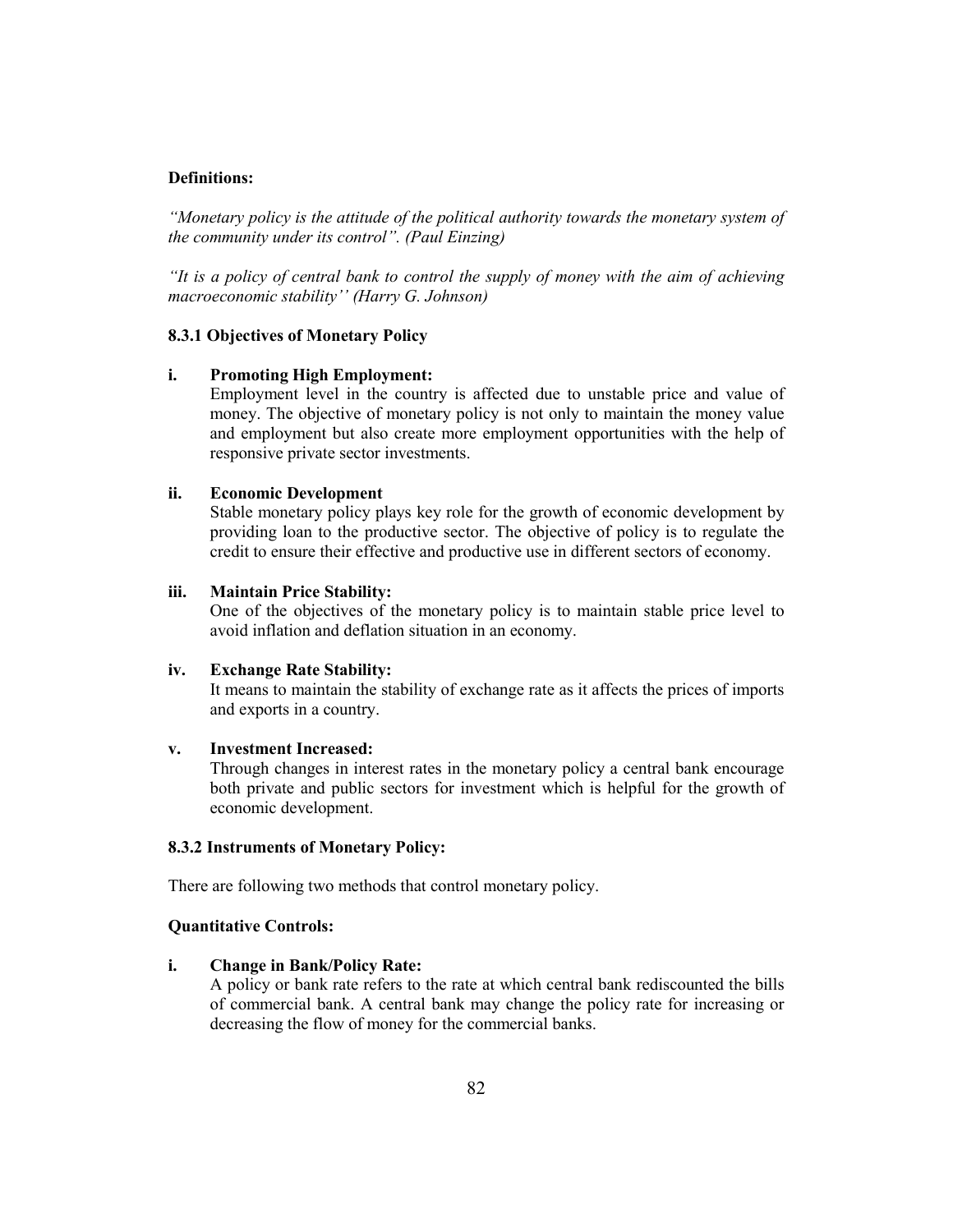## **ii. Open Market Operations:**

It means sale and purchase of securities in the financial market. When central bank wants to increase the volume of money it purchases securities from open markets and for reduction of volume of money supply, the central bank sales the securities.

# **iii. Change in Reserve Ratio:**

Central bank affects the supply of money by changing the reserve ratio. Every bank has to maintain the specific reserve ratio (in the form of cash) with central bank. A central bank may increase or decrease the reserve ratio to change the money supply in the economy.

#### **iv. Credit rationing:**

This method of credit is used by central bank is case of financial crisis. The central bank fixed the rationed credit ratio for each bank and also specifies its sector-wise allocation in the economy.

#### **Qualitative Controls:**

## **i. Margin Requirements:**

It is the difference between value of securities and the value of loan advanced by the central bank. The rate of margin may affect the amount of loans disbursed by a commercial bank.

## **ii. Direct action**

If commercial banks do not follow the directions and orders of the central bank then the central bank may take direct action in the following situations;

- a. By refusing to discount bills
- b. Does not provide the facility of clearing house.
- c. May increase the cash reserve ratio.
- d. May charges fine or penalties

#### **iii. Moral Persuasion**

A central bank advises the commercial banks not to involve in any illegal activities and should work in best way i.e. issuance of loans only for productive or investing purpose.

#### **iv. Publicity for Awareness**

Central bank published the policies and function through media which enables the people and other banks to understand the economic condition of the country.

# **8.4 STATE BANK OF PAKISTAN**

After independence in 1947, there was many problems arises but the major problem for Pakistan was to establish the central bank as old Indian currency and the British-era Reserve Bank of India were dominating the financial sector of Pakistan. The purpose of the establishment of the State Bank of Pakistan was the issuance of independent currency and controls the flow of money supply. The Governor General of Pakistan' 'Quaid-e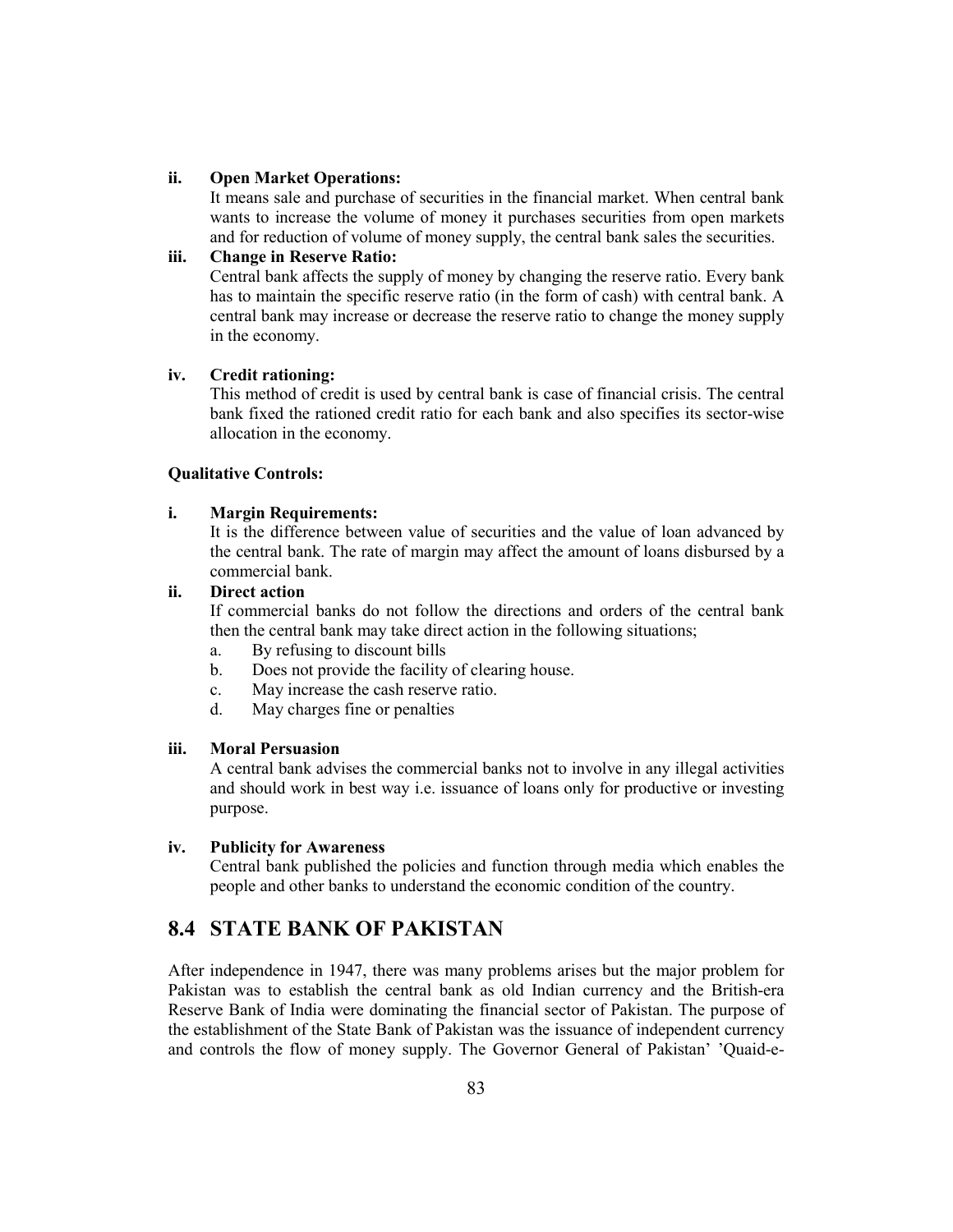Azam Muhammad Ali Jinnah'' issued the order for the establishment of State Bank of Pakistan on 1<sup>st</sup>, July 1948. This order has been substituted by the State Bank of Pakistan Act 1956.

#### **Management of the SBP:**

The State Bank of Pakistan was established to regulate the money supply and commercial banking in Pakistan. The board which regulates the policies consists of one Governor, one deputy governor and nine directors. There is also an executive committee of the bank which empower to work on behalf of the director, central bank has 14 different departments with almost 5000 employees. The departments are accounts department, administrative department, exchange department, inspection department, and many other departments for performing different functions.

#### **Role of State Bank:**

#### **i. Regulator for Commercial Banks:**

The SBP supervises the working of all commercial bank. It provides facility of clearing house and acts as the lender of last resort by providing loan in difficult situation. It also helps to stable credit worthiness for banks. The policies developed by the SBP are compulsory to be followed by the commercial banks.

#### **ii. Assistance to Government:**

A central bank acts as the advisor for government. It provides loan to government for different financing needs. The SBP represents the government in international market. The SBP ALSO advises the government to make policy according to existing monetary and economic situation.

#### **iii. Controller of Money Supply:**

The SBP supervises the monetary system and controls the supply of money to cater inflation or deflation. It also maintains the value of currency for price stability in country. In inflationary situation in country central bank contracts the supply of money in circulation and in deflation central bank expands the supply of money.

#### **iv. Stability in Exchange Rate:**

The SBP is responsible to maintain the exchange rate for the stable value of money for price stability. When exchange rate of currency is stabilized the purchasing power of general public enhanced and overall economy grows.

## **v. Distribution of Credit:**

The SBP develops policies for the allocation of credit among different sectors of economy to develop a balanced economy. It also helps government to implement is credit plans and goals. It advances subsidized loans through other banks for the development of underdeveloped areas in country.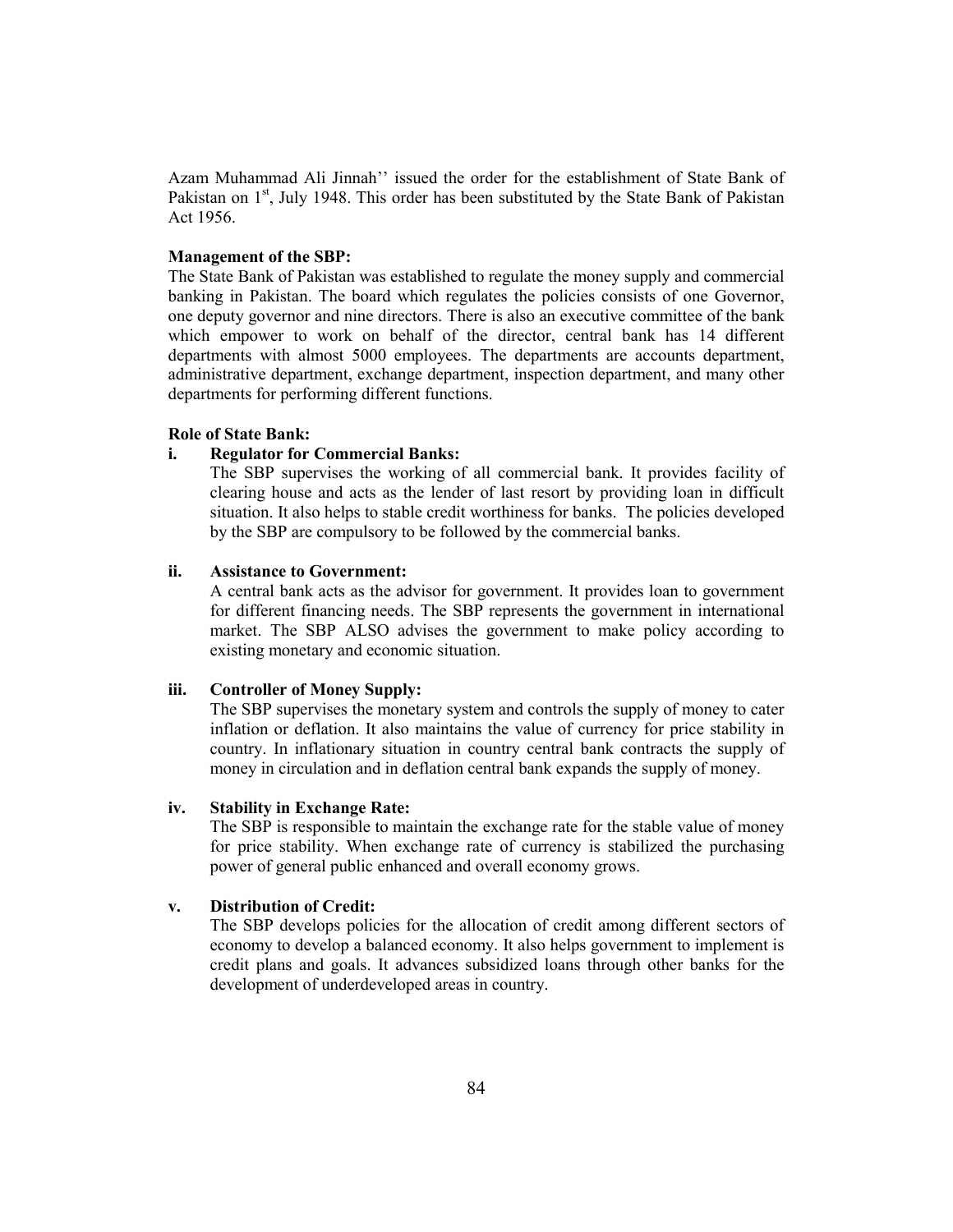#### **vi. Training**

Staff training is very important for stable growth of banking industry. The SBP through its training institution, National Institute of Banking and Finance, provides training to employees according to modern technology requirements.

# **8.5 STATE BANK OF PAKISTAN -BANKING SERVICES CORPORATION (SBP-BSC)**

The SBP Banking Services Corporation (SBP-BSC) was established as a wholly owned subsidiary of State Bank of Pakistan in January, 2002, under the SBP Banking Services Corporation Ordinance 2001.As an operational arm of the Central Bank, SBP Banking Services Corporation is engaged in managing currency, foreign exchange operations and foreign exchange adjudication; providing banking services to the federal and provincial governments and financial institutions regulated by State Bank of Pakistan, conducting development finance activities in support of the development finance group of the SBP, implementing export refinance schemes, and performing agency functions like sale/ purchase of national prize bonds including managing prize money draws, sale and purchase of national saving schemes or any other functions assigned by State Bank of Pakistan.

#### **Management Structure of the SBP-BSC:**

The Managing Director (MD) is the Chief Executive Officer of SBP BSC and controls the affairs of the Bank on behalf of the Board of Directors. The Managing Director has been empowered to conduct business and manage the affairs of the Bank except for the matters that fall, specifically, under the purview of the Board. The Managing Director is assisted by a team of Group Heads / Regional Heads / Heads of Departments and Chief Managers.

### **Functions of the Regional/Field Offices of SBP-BSC:**

Regional / Field Offices of the Bank typically provide the following Banking Services:

- i. Currency Management Services (Issuance, Exchange & Destruction of Currency Notes).
- ii. Coins Management (Supply & Receipt).
- iii. Receipts of Governments' Taxes & Levies.
- iv. Management of Governments' Payments (Salaries, Pensions & Suppliers).
- v. Public Debt Management (Management of National Prize Bonds & SSCs/DSCs Schemes on behalf of Central Directorate of National Savings (CDNS), National Savings, Ministry of Finance, Government of Pakistan, Islamabad.
- vi. Provision of Governments' Funds Transfer Facility.
- vii. Locker facilities to the Government for Safe Deposit of Articles.
- viii. Customers' Facilitation for General Banking Complaints.
- ix. Other Banking Services as and when required by the Government Departments.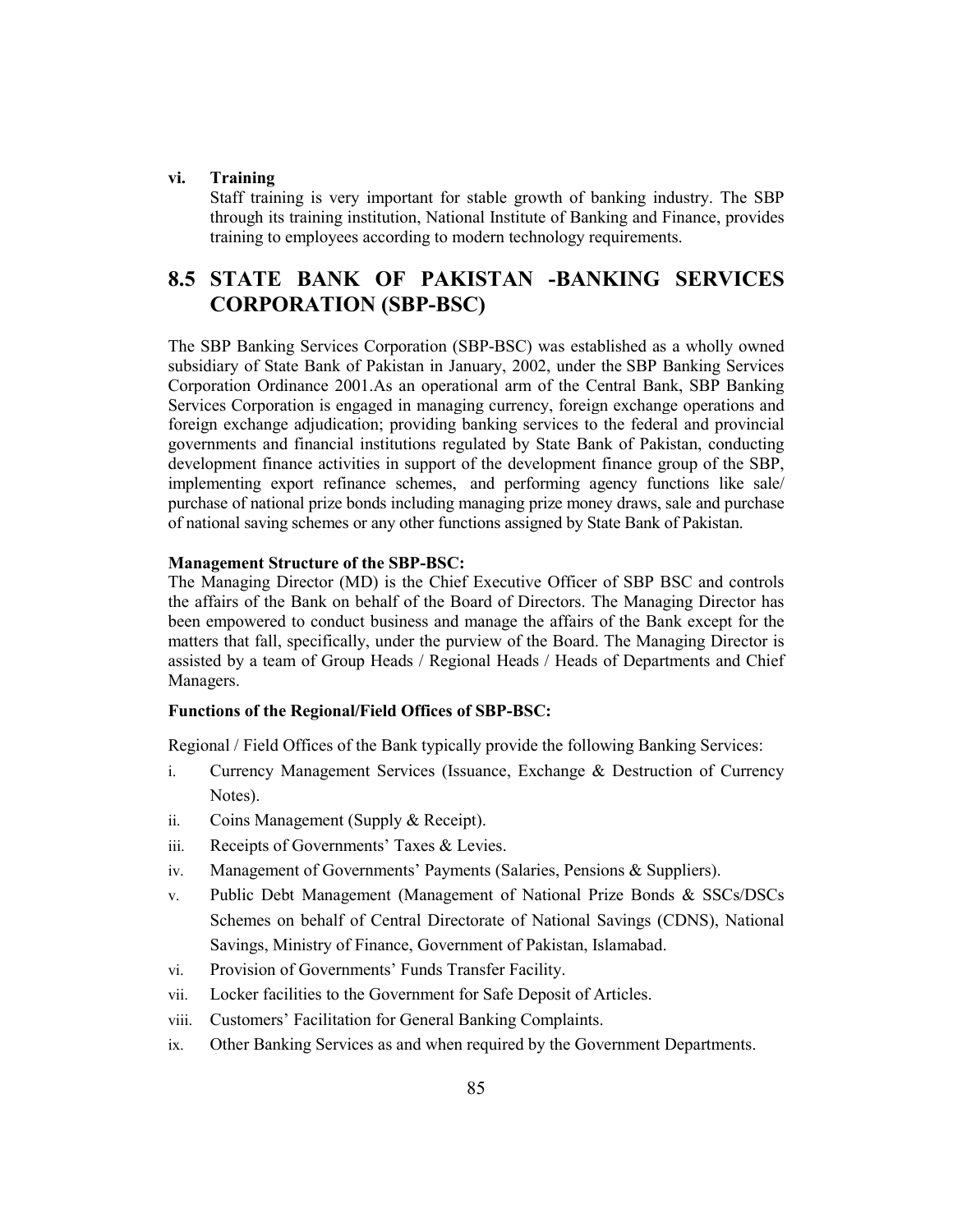## **Regional Offices:**

The sixteen (16) Field Offices of the BSC-Bank are structured into the following three Regions:

| $\mathbf{S}$ . No. | Regions                                     | <b>Regional / Field Offices</b> |
|--------------------|---------------------------------------------|---------------------------------|
|                    | <b>Southern Region</b><br>(5 Field Offices) | Karachi                         |
|                    |                                             | North Nazimabad                 |
| 1.                 |                                             | Hyderabad                       |
|                    |                                             | Sukkur                          |
|                    |                                             | Quetta                          |
| $\overline{2}$ .   | <b>Central Region</b><br>(6 Field Offices)  | Lahore                          |
|                    |                                             | Faisalabad                      |
|                    |                                             | Sialkot                         |
|                    |                                             | Gujranwala                      |
|                    |                                             | Multan                          |
|                    |                                             | Bahawalpur                      |
| 3.                 | <b>Northern Region</b><br>(5 Field Offices) | Islamabad                       |
|                    |                                             | Rawalpindi                      |
|                    |                                             | Peshawar                        |
|                    |                                             | D.I. Khan                       |
|                    |                                             | Muzaffarabad                    |

#### **Summary**

In this unit central bank and its functions has been explained. Central bank control and stabilized the monetary and banking system. The central bank plays vital role in economic development of country. One of the fundamental responsibilities of the central bank is regulation and supervision of the financial system to ensure its soundness and stability as well as to protect the interests of depositors. The central bank acts through the issuance of the monetary policy to affect the growth of the money supply. The purpose of establishment of State Bank of Pakistan was the issuance of independent currency and controls the flow of that currency. The SBP performs many functions it provides services to all banks as well as government and it controls the working of all commercial banks.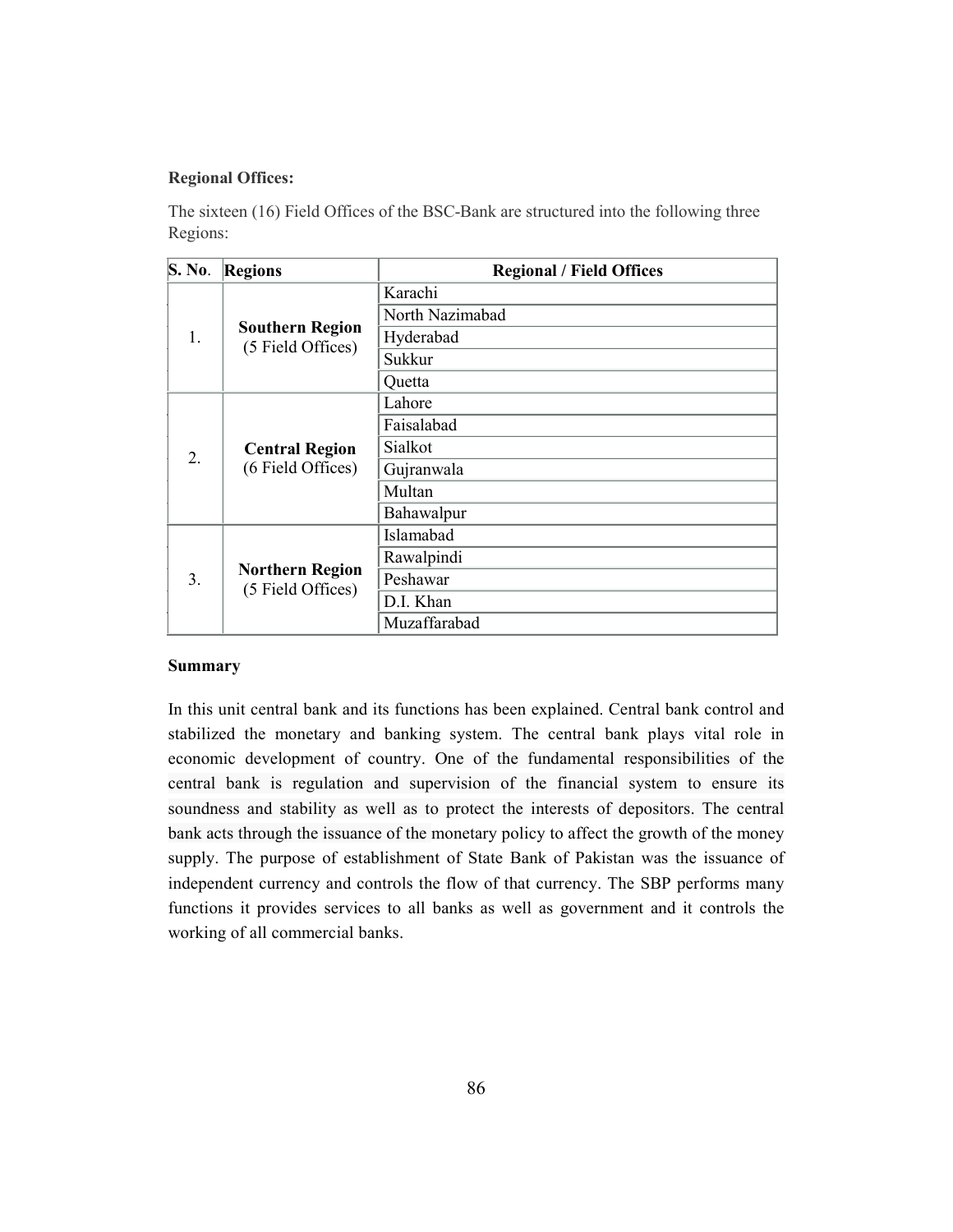## **Exercise:**

# **Question no: 1. Long Questions:**<br>1. Define central bank. Explain

- 1. Define central bank. Explain its function in detail.<br>2. Define monetary policy. Explain the tools of mone
- Define monetary policy. Explain the tools of monetary policy.

# **Question No: 2. Short Questions:**<br>1. Define bank.

- 1. Define bank.<br>2. Write any three
- 2. Write any three objectives of monetary policy.
- 3. What is credit rationing?
- 4. List down four functions of a central bank.<br>5. What is SBP-BSC?
- What is SBP-BSC?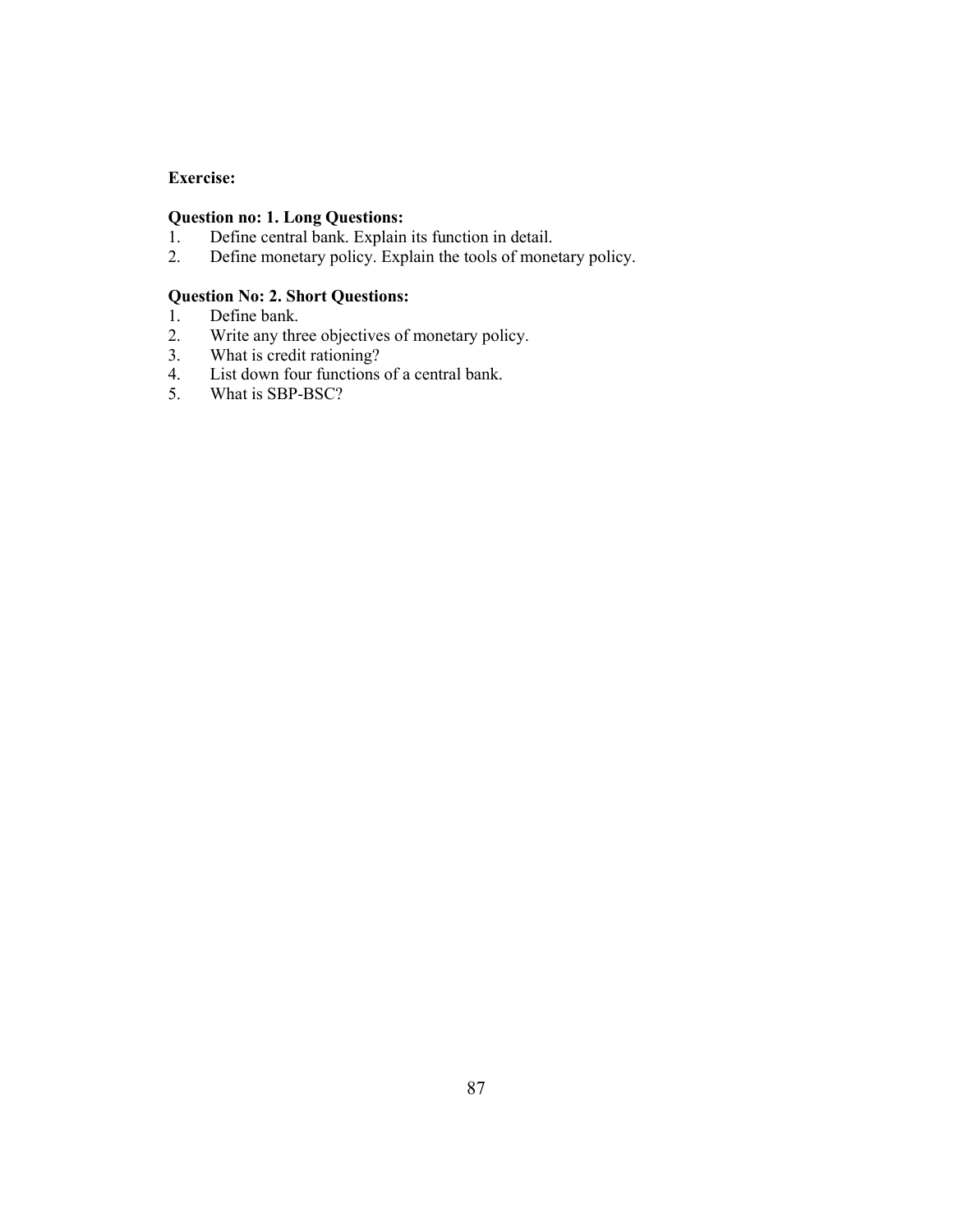# **References (Books):**

- 1. Financial Markets and Institutions by Anthony Saunders
- 2. Financial Institution Management by Helen P. Lange
- 3. Financial Institutions and Markets by Meir G. Kohn
- 4. Financial Markets and Institutions by Frederic Mishkin and Stanley G Eakins
- 5. Fundamentals of financial institutions management by Marcia Millon Cornett

# **Reference (Reports):**

- 1. SECP Annual Report (latest) available on www.secp.gov.pk
- 2. Economic Survey of Pakistan (Latest ) available on www.finance.gov.pk
- 3. State of Economy Annual Report, State Bank of Pakistan (Latest) available on www.sbp.gov.pk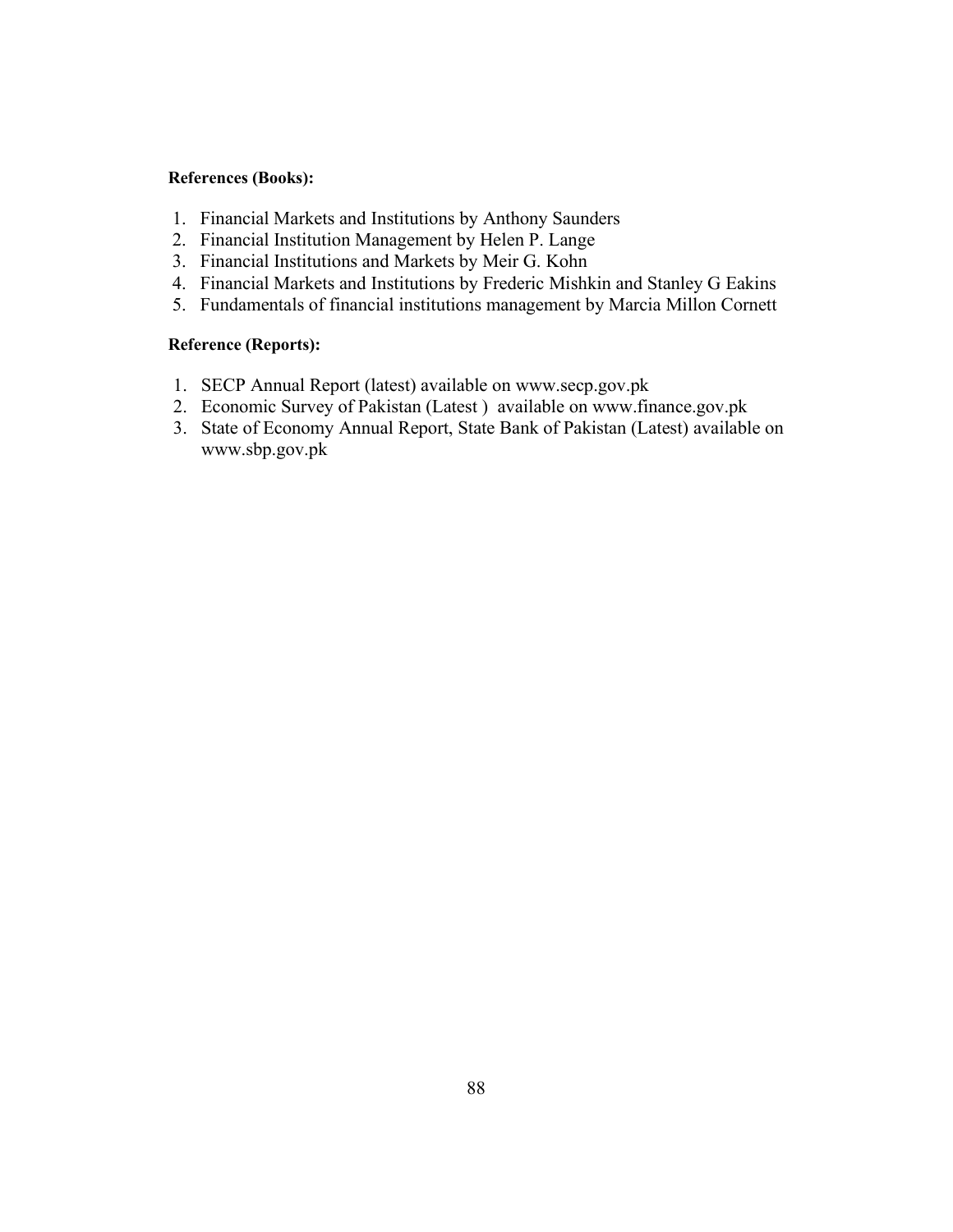**UNIT–9**

# **GROWTH OF BANKING IN PAKISTAN**

**Written By: Moazzam Ali Reviewed By: Prof. Dr. S.M.Amir Shah**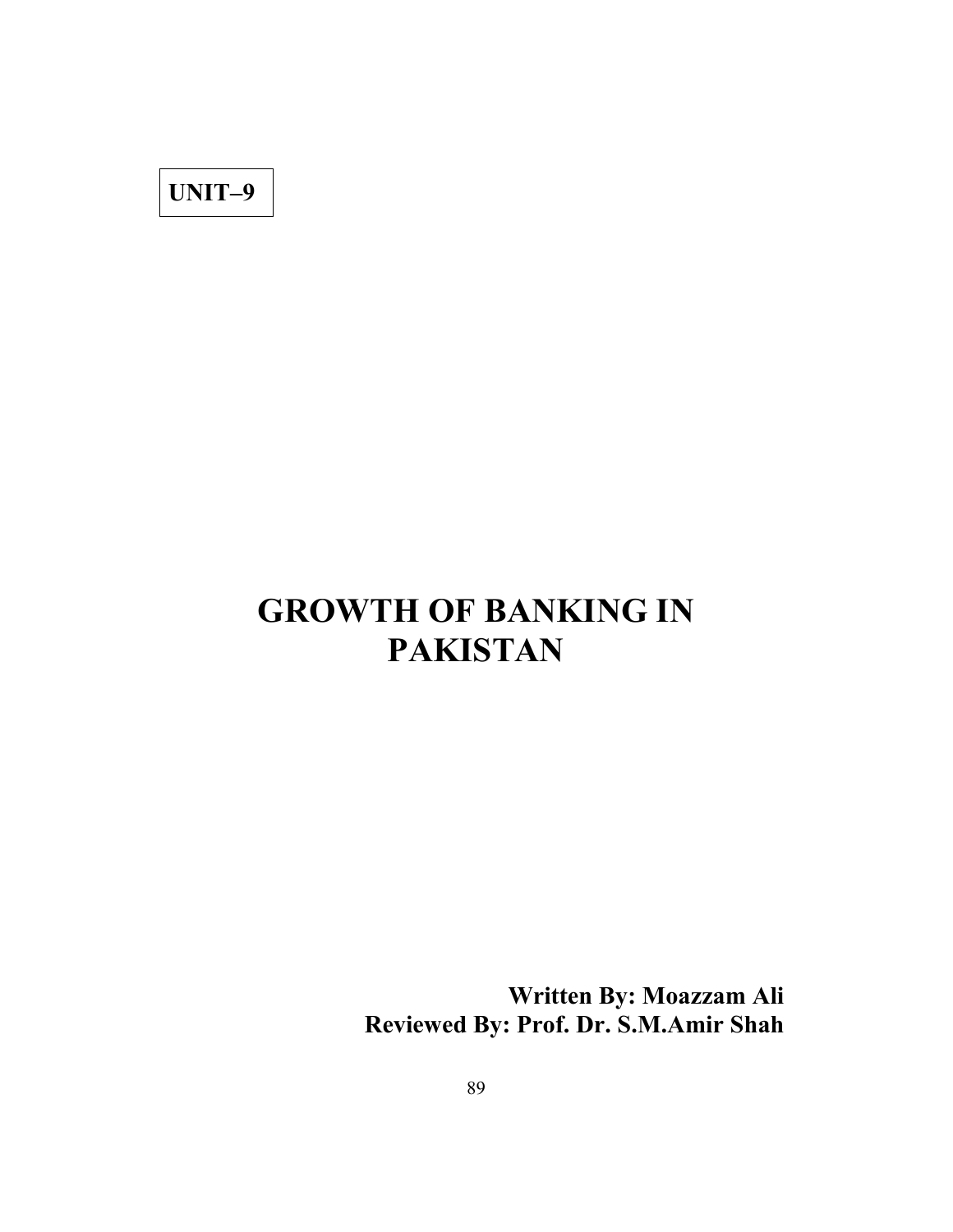# **CONTENTS**

|      | Page # |
|------|--------|
|      | 91     |
|      | 91     |
| 9.1. | 92     |
| 92   | 92     |
| 93   | 93     |
| 9.4. | 94     |
| 9.5. | 95     |
| 96   | 96     |
| 9.7. | 97     |
| 9.8. | 98     |
|      | 100    |
|      | 100    |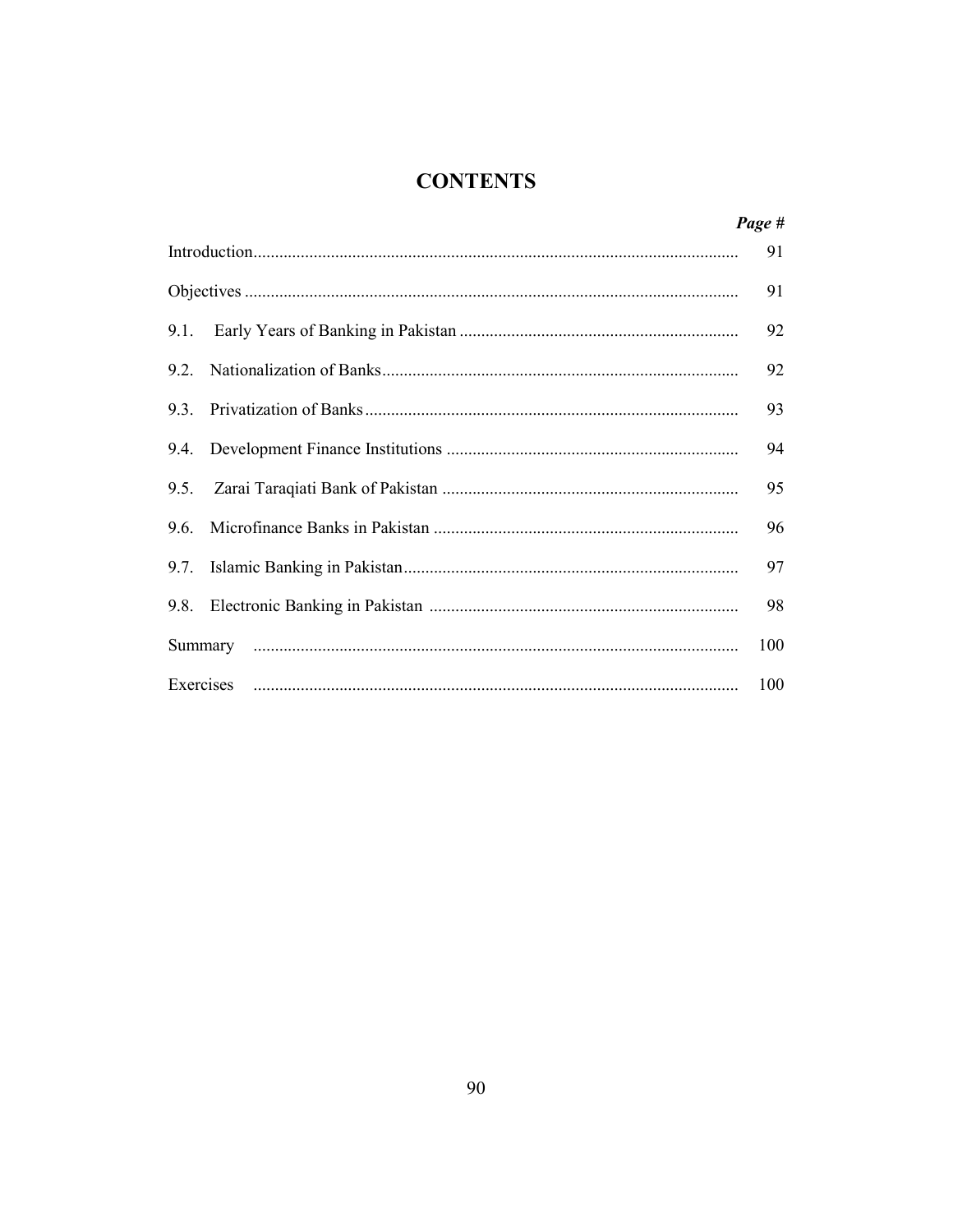# **INTRODUCTION**

In this last unit, the growth and development of banking sector in Pakistan will be discussed. Starting from the 1947 when banking sector was in its infant phase, the commercial banking made a lot of progress in 1950s and 60s. Then came the he nationalization program in 1972 with the vision to promote the economic democracy, liberalization and maintain goal to put Pakistan in line with state modernism. Reversing nationalization, the privatization of banking sector was made with objectives of making it efficient and responsive. Lastly, the new trends of Islamic banking, micro-finance banks and digital banking will also be discussed briefly.

# **OBJECTIVES**

After reading this unit you will able;

- i. to know the history of banking in Pakistan
- ii. to understand the objectives of nationalization
- iii. to know the objectives of privatization
- iv. to understand the evolution of Islamic banking in Pakistan
- v. to know the growth of digital banking in Pakistan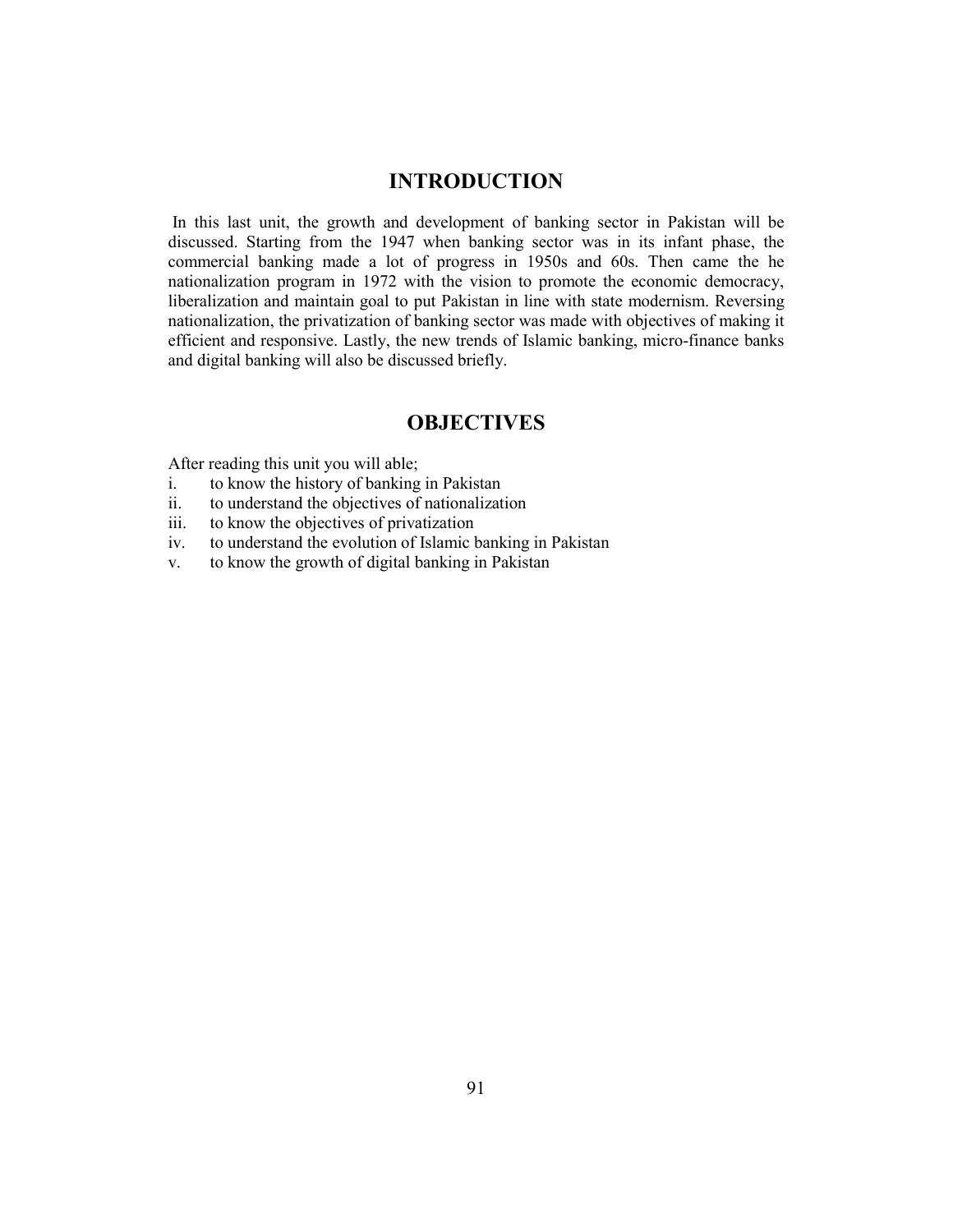# **9.1. EARLY YEARS OF BANKING IN PAKISTAN**

Banks plays an important role in the economic development of a country. The banking system in India was started during the time of British colonialism. When Pakistan was declared a separate state in 14<sup>th</sup> August 1947 large number of non-Muslims migrated from Pakistan to India which negatively affected the number of bank branches in Pakistan. Habib Bank Limited and Allied Bank Limited were major private sector banks of that time. Later on National Bank of Pakistan was created. As the business of banking was controlled by Hindus, their emigration to India left the banking sector of Pakistan in shambles. The Govt. sector cooperative banks were ill-equipped to deal with such situations.

In this situation Quaid-e-Azam inaugurated State Bank of Pakistan on Friday July 1, 1948. The state bank starts with Rs. 30 million paid up capital. In which government held 51% share and 49% was held by private sector. The primary motive of state bank was to replace the Reserve Bank of India as a central bank. The first Pakistani notes were issued in October 1948. Later on, other private sector banks were formed in Pakistan and the State Bank of Pakistan played an active role for the development of banking in Pakistan as the number of branches was increased significantly.

# **9.2 NATIONALIZATION OF BANKS**

In early years of Pakistan banks plays very important role in economic development of Pakistan. But afterward it was felt that bank did not advance loan/funds to needy people. Banking sector was nationalized under bank nationalization act 1974.There were 13 scheduled banks with 2906 branches in Pakistan. Government of Pakistan took control of all banks under bank nationalization act 1974 and merge financially weaker bank with financially strong banks and make five nationalized banks.

- 1. National Bank of Pakistan.
- 4. United Bank Limited.

2. Habib Bank Limited.<br>3. Allied Bank Limited.

5. Muslim Commercial Bank

3. Allied Bank Limited.

Limited.

Rights of ownership and management of nationalized banks were transferred to federal government. Objectives of nationalization were as follows:

- i. Directing banking activities toward national economic development
- ii. Achieving fair distribution of resources by bank
- iii. Ensuring the safety of depositor money
- iv. Availability of credit for agriculture sector
- v. Controlling Unproductive expenditures
- vi. Availability of credit for small entrepreneur
- vii. Improving the efficiency of banking sector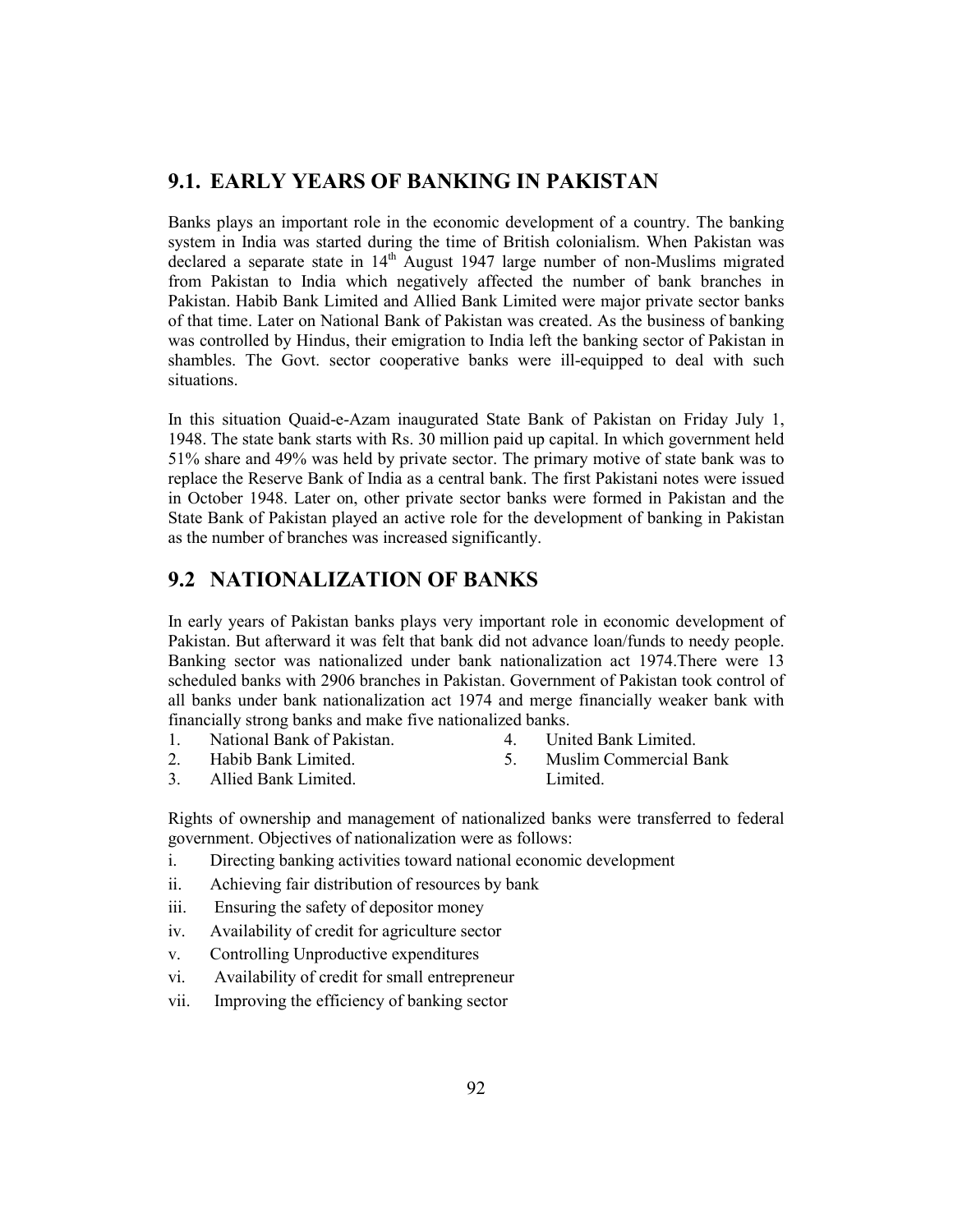#### **Effects of Nationalization of Banks:**

- i. **Low Efficiency of Bank Employee**: Due to nationalization employee efficiency was decreased as there was no check and balance on the working with relaxed environment and system of punishment or reward for dealing with customers.
- ii. **Low Competition:** Competition was very low between nationalized bank because all banks were state owned.
- iii. **Favoritism/Nepotism**: Political parties influenced the hiring of staff and loans were allocated on political basis without economic rationale.
- iv. **Increase in Corruption**: Nationalized institutions are under government control due to which level of corruption increased and people at higher positions misused their authorities.
- v. **Private Sector Discourage:** The nationalization policy discouraged private sector which leads to decrease in level of investment. People abstained from investing their money in private institution due to the fear of nationalization.

# **9.3 PRIVATIZATION OF BANKS**

Privatization is process of transferring of business from public to private ownership. It is also defined as ''Privatization is the denationalization of an industry''. Government of Pakistan was not satisfied with the performance of nationalized banks as the quality of banking services was decrease. Government therefore decided to privatize the banks. Privatization commission was formed on 22<sup>nd</sup> January 1991. Commission transferred two banks Allied Bank Limited and Muslim Commercial Bank Limited to the private sector.

### **Objectives of Privatization:**

- i. To provide better standard of services to general public.
- ii. To improve performance of banking sector improved.
- iii. To promote competition among different sectors.
- iv. To develop capital market
- v. To increase deposits and saving habits.

#### **Advantages of Privatization:**

- i. **Efficiency Improved:** Efficiency and productivity of banking sector was improved as private sector strives for profit and cuts cost.
- ii. **High competition**: Competition is improved in private sector that results in improved service standards and improved customers dealings
- iii. **Political interference Decrease:** Privatization decreased the political interference as private banks are not fully owned by state. People have concern about profit and quality services so they cannot take any government pressure.
- iv. **Pressure of shareholders:** private sector has pressure of shareholders to perform efficiently because if firm is inefficient than firm could be takeover.
- v. **Quick decision:** Quick decision making is only possible through private sector banking that improves credit allocation and improves customer satisfaction.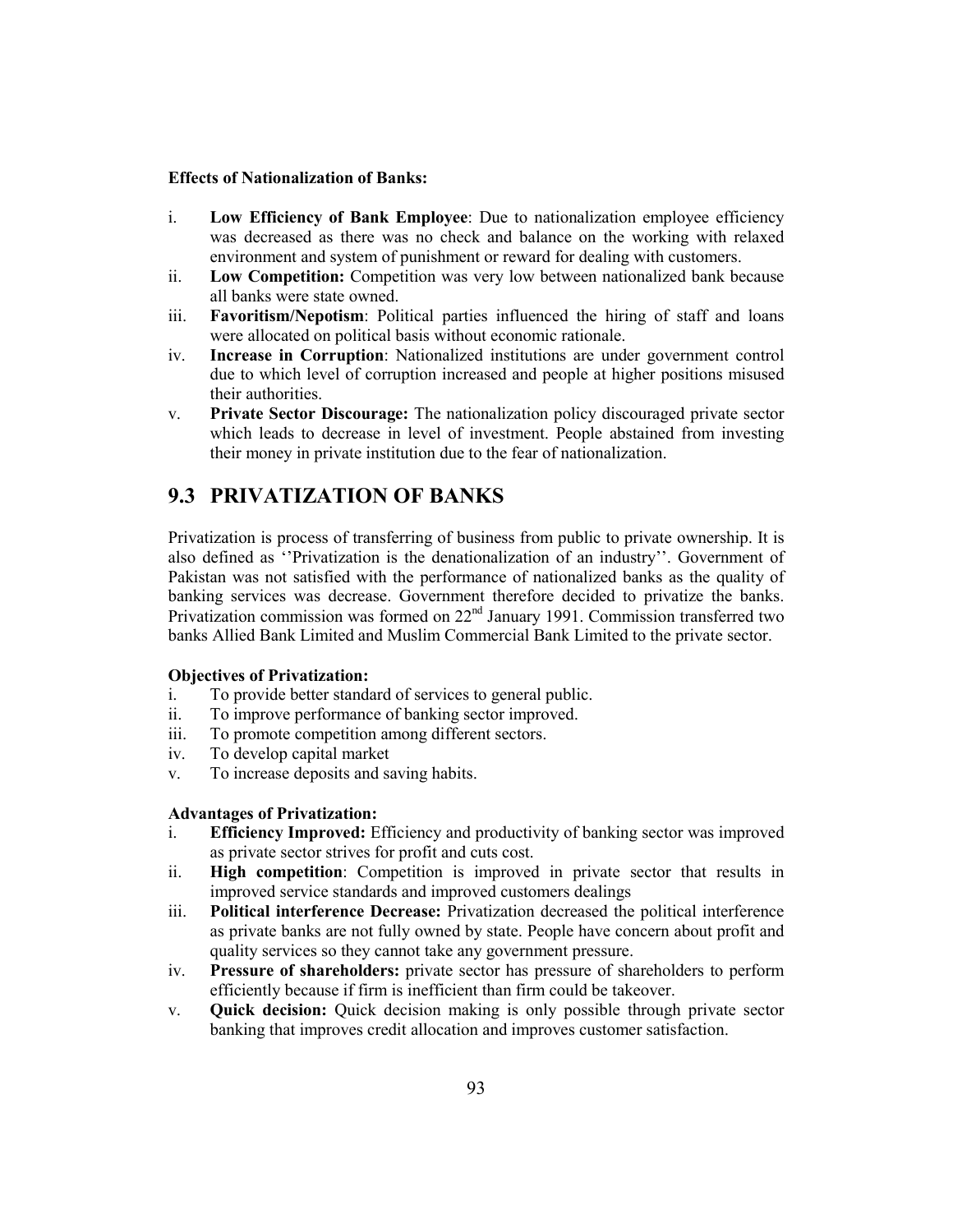# **9.4 DEVELOPMENT FINANCE INSTITUIONS (DFIs)**

"An institution which carries on any activity, whether for profit or otherwise, with or without any Government funding, with the purpose of promoting development in the industrial, agricultural, commercial or other economic sector, including the provision of capital or other credit facility; and for the purposes of this definition, "**development**" includes the commencement of any new industrial, agricultural, commercial or other economic venture or the expansion or improvement of any such existing venture".

As specialized institutions, DFIs provide a range of specialized financial products and services to suit the specific needs of the targeted strategic sectors. Ancillary services in the form of consultation and advisory services are also provided by DFIs to nurture and develop the identified sectors. DFIs therefore complement the banking institutions and act as a strategic conduit to bridge the gaps in the supply of financial products and services to the identified strategic areas for the purpose of long-term economic development. The DFIs have, to a large extent, contributed to the development and growth of the targeted sectors. DFIs are created with a key objective to boost trade and economic relationship between the sponsoring country and Pakistan.

#### **Development Financial Institutions in Pakistan:**

**House Building Finance Company Limited (HBFCL**) - It is Pakistan's leading housing finance institution. JCR-VIS Credit Rating Company Limited has assigned initial medium to long-term entity rating of 'A' (single A) and short –term rating of 'A-2' (A-Two) to HBFCL.

**Investment Corporation of Pakistan** - It was founded in February 1966 through an Ordinance with the objectives to broaden the base of investments and developing the capital market in Pakistan.

**Pakistan Kuwait Investment Company (Private) Limited (PKIC**) - It is Pakistan's leading Development Financial Institution (DFI) engaged in investment and development banking activities in Pakistan. PKIC was founded as a joint venture between the Governments of Pakistan and Kuwait in 1979.

**PAÏR Investment Company Limited (PICL)** - It was formed as a result of a joint venture between the Governments of Pakistan and Iran. PICL came into existence in 2007 as a company operating in Pakistan registered under the Companies Ordinance, 1984 and classified as a "Development Finance Institution" under the regulatory control of the State Bank of Pakistan.

**Pak Brunei Investment Company** - It is an Investment Finance Company established as a joint venture between Government of Pakistan and Brunei Investment Agency (BIA).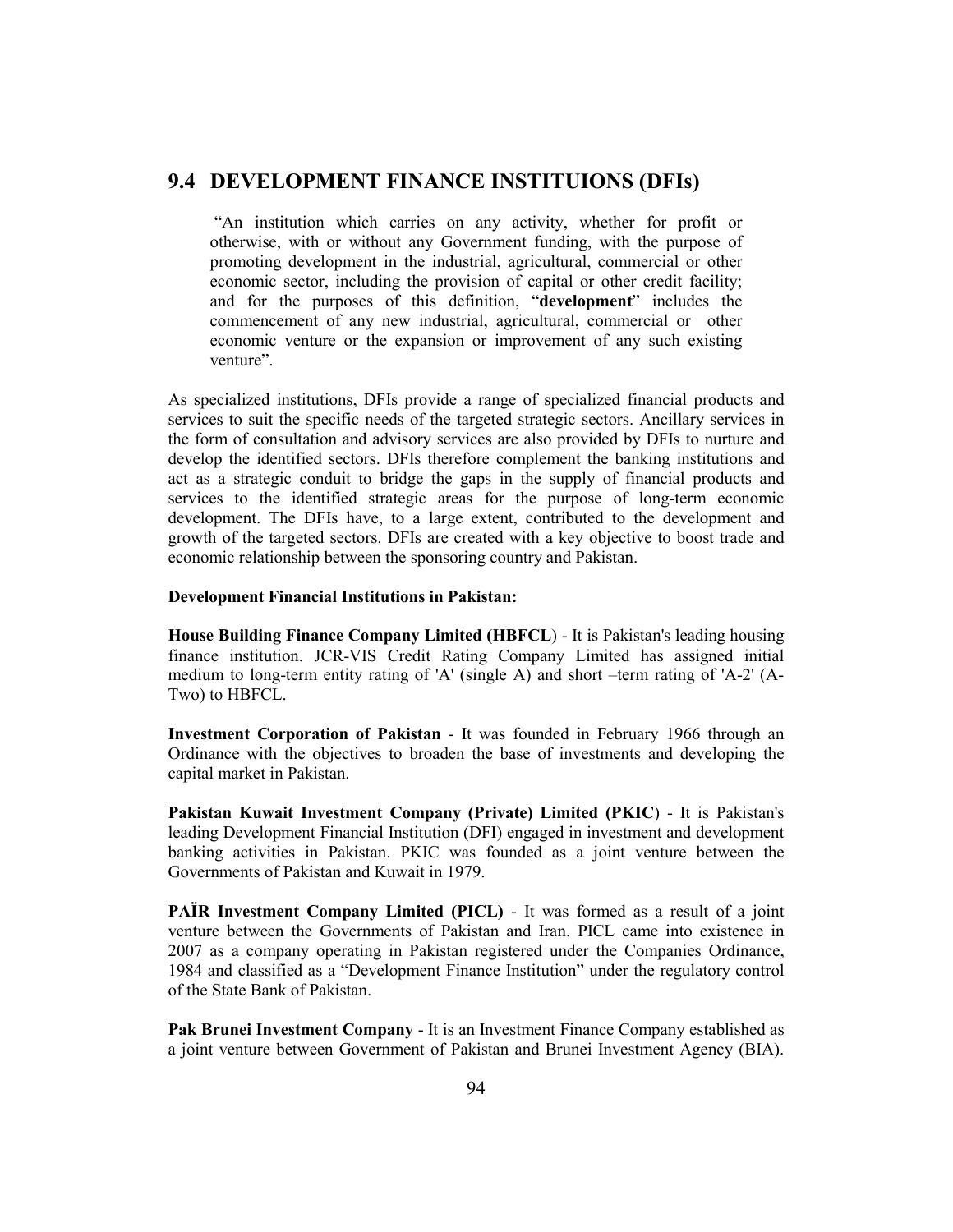The Company started operations in August 2007 after its notification as a Development Finance Institution.

Pak China Investment Company Limited (PCICL) - It is a Development Financial Institution formed under the initiatives taken by Government of Pakistan and Peoples Republic of China for promotion of Trade, Investment and Economic Growth of Pakistan.

**Pak Libya Holding Company (Pvt.) Limited** - It is a joint venture between Pakistan and Libya symbolizing the ever strengthening relationship between the two countries. It was founded as a joint stock company on 14 October 1978.

**Pak Oman Investment Company Limited** - It is a specialised Financial Institution formed as a joint venture between the Governments of Pakistan and Sultanate of Oman in July 2001.

**Saudi Pak Industrial and Agricultural Investment Company Limited** - It was incorporated in 1981 under a joint venture agreement signed between the governments of Islamic Republic of Pakistan and Kingdom of Saudi Arabia. It provides a full range of financial products and services including Project Financing, Working Capital Loan, Term Finance Certificates and Leasing Facilities.

# **9.5 ZARAI TARQIATI BANK OF PAKISTAN**

Pakistan economy is largely dependent on agriculture sector. Agriculture includes production or processing of crops, livestock, dairy products and poultry activities. To meet the financial needs of the agriculture sector, the government of Pakistan formed Agriculture Development Bank of Pakistan in 1957 with the objective to provide credit facilities to agriculture sector in the form of short- and long-term loan. This specialized institution is also working as commercial bank too and is now called the Zarai Taraqiati Bank Limited (ZTBL).

#### **Functions of ZTBL:**

- **i. Financing for technology:** ZTBL provides different types of medium and long term loans for technological upgrading the agricultural sector.
- **ii. Financing for purchase of input:** ZTBL provides short term loans to farmer for the period of less than one year for the purchase of input like seeds, fertilizers etc.
- **iii. Finance for fishery and forestry**: ZTBL also provides loan for fishery, poultry and forestry to improve the conditions of rural areas which helps to increase the employment level.
- **iv. Finance to agriculture related industries:** ZTBL provides loan to industries which are directly or indirectly related or interlinked with agriculture sector.
- **v. Advance loan for storage houses: ZTBL** provides loans to farmers for the construction of storage houses which enables the farmer to produce excess amount of production.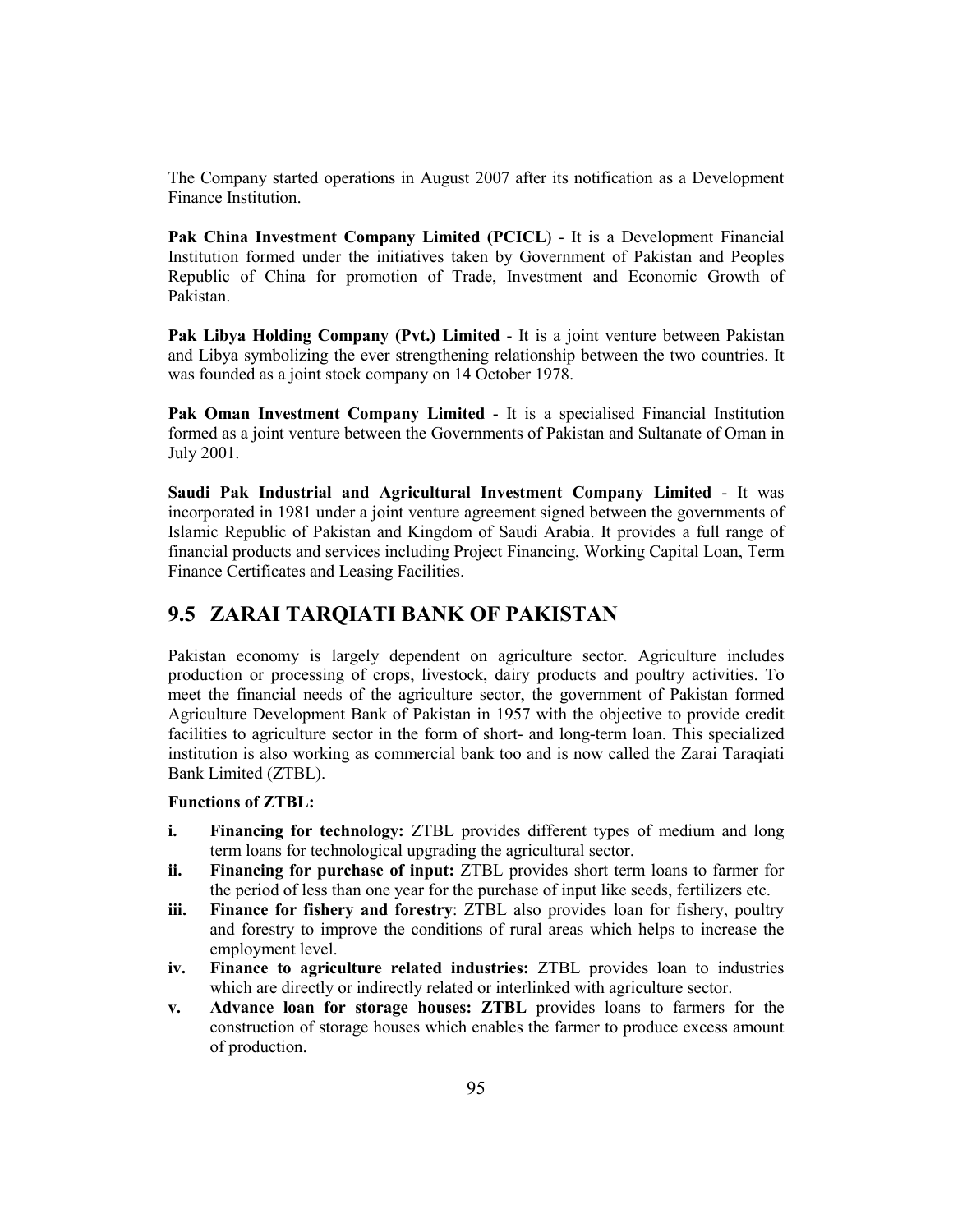# **9.6 MICRO FINANCE BANKS**

The **micro-finance institutions** are established to provide the financial support in the form of small loans and other financial services to the economically poor segments of the society. Generally, a micro-finance institution works to extend the micro loans to the poor on easy conditions in order to enhance their incomes. Unlike the commercial banks, the micro-finance banks do not ask for some security or pledge of an asset to seek a loan. Instead of this, microfinance institution has designed some other criteria to secure the repay ability of the granted loan. For seeking loan from a micro-finance institution, a poor person has to declare his/her conditions openly with a promise to utilize the amount of loan in a productive manner to ensure its timely repayment. The **structure of a microfinance institution** may be the in form of a non-government organization or a bank. In case of micro-finance bank, it will have to get license from the State Bank of Pakistan and all operations of the micro-finance banks are monitored by the State Bank of Pakistan.

# **The Functions of Micro Finance Banks (MFB):**

#### **i. Loans to the Poor:**

The MFB extend small loans to the poor individuals to enable them to start their own micro businesses for generating a reasonable income. In the absence of MFBs, the poor individuals and micro businesses are unable to obtain loans from the commercial banks and other financial institutions. The presence of MFBs provides a forum to the poor to access the required funds with minimum efforts.

#### **ii. Investment Opportunities:**

The presence of MFBs in the financial markets encourages the investors to pay attention to the needs of the micro enterprises. The presence of MFBs in the poor localities facilitates the partnership between the large size businesses and micro enterprises for variety of low value-added tasks resulting in increase of overall business activities.

#### **iii. Income Opportunities:**

The poor individuals with lack of funds are unable to generate sufficient income for their families. The MFBs fulfill this gap by providing micro loans on easy terms and conditions to the micro enterprises who utilizes these funds to start small businesses or expand their existing income earning activities.

#### **iv. Support to Micro Businesses:**

The provision of funds to the micro businesses by the MFBs enhances the volume of operations of these businesses and provides them necessary capital to expand their business operations. The micro businesses are generally vulnerable to the economic shocks and their access to the funds in the formal financial system is limited. The MFBs ensures the level playing field to the small businesses enabling them to meet their capital deficiencies.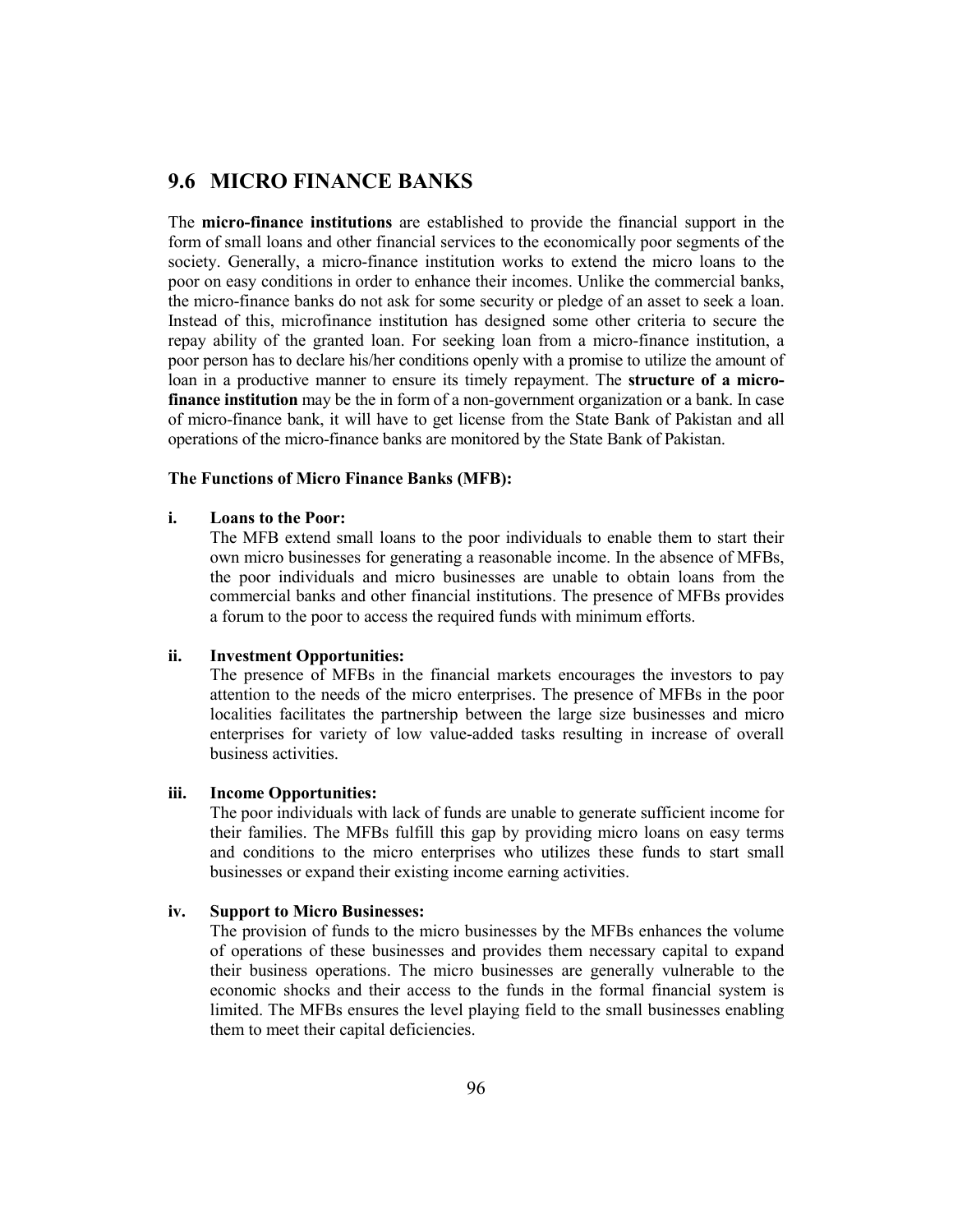### **v. Financial Inclusion:**

The participation of poor individuals and micro enterprises in the financial system through the MFBs provides a way for enhancing the financial inclusion in the country. A large majority of poor has no bank account in Pakistan and this impacts their ability to access the formal financial markets. The MFBs fills this gap and increases the overall financial inclusion of the poor in the financial system.

# **9.7 ISLAMIC BANKING IN PAKISTAN**

Islamic banking is consistent with the principles of Sharia and its practical application through the development of Islamic economic. Islamic Shariah Law prohibits acceptance of amount in the form of interest which is also known as Riba. According to constitution of 1973: ''Islam was declared state religion "steps should be taken to enables the Muslim to manage their lives in accordance with the teaching of Islam as set by Islam and Sunnah". The process of wide Islamization of the banking system in Pakistan was started after a declaration in February 1979. Government has taken following steps for removing of interest from economy;

- i. In February 1979 the operation of three institutions, Investment corporation of Pakistan (ICP), National investment trust (NIT), and House building finance corporation (HBFC) were targeted to re oriented for elimination of interest.
- ii. In 1981, government directed all banks to open profit and loss sharing accounts along with interest bearing accounts and its open choice for customers either deposit their money in profit and loss Sharing account or interest bearing.
- iii. 1981, ordinance promulgated for the establishment of Modaraba companies and flotation of Modaraba certificates.
- iv. July, 1, 1982 under technique of Musharaka banks can provide finance to trade and industry for meeting working capital requirement.
- v. July 1, 1985 all banks in Pakistan were made interest free. No bank could receive deposits other than interest free. Existing deposits were also converted based on profit and loss sharing.

Governor of State bank of Pakistan has stated that interest free Islamic banking and interest-based banking are run parallel and it up to customer that either go for Islamic interest free banking or deposit money under interest-based banking. A Shariah Board was established at SBP which advises SBP about regulations pertaining to Islamic banking. This board consists of five members; two Shariah scholars, one chartered accountant, one lawyer and one banker. Its responsibility is to review the instruments of SBP for conducting banking under Islamic modes.

#### **Main Modes of Islamic Financing:**

#### **Musharaka:**

Musharaka is a non-interest-based agreement between two or more parties who agree to combine their resources for profit making. This agreement is between bank and its clients for carrying a business for specific agreed time period. Profit and losses are shares according to the ratio as per the agreement. Key features of Musharaka are;

**i. Capital:** Capital contributed by partners should be clearly mentioned in agreement because further working and profit is distributed based on investment made by partners.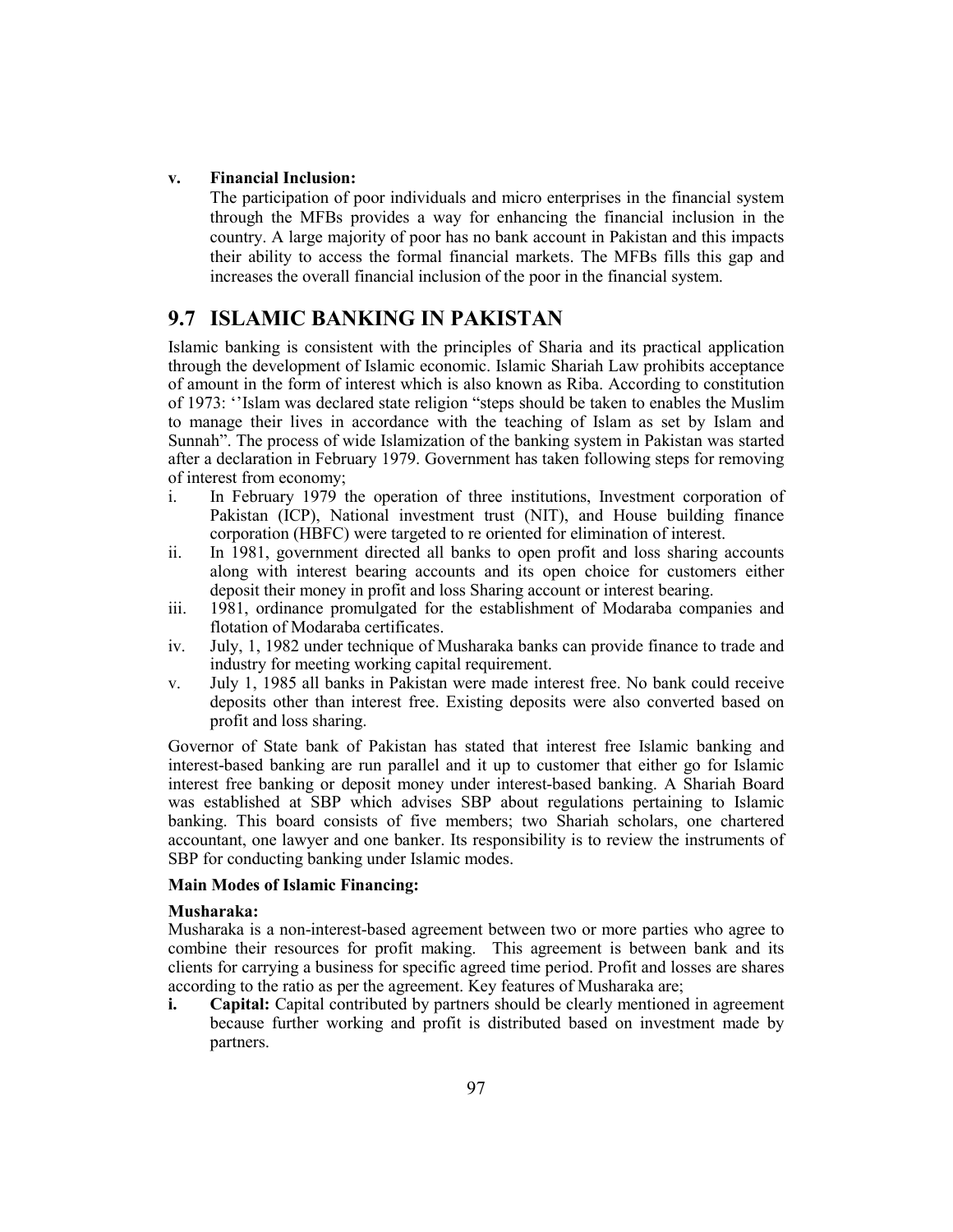- **ii. Management**: According to Musharaka principles all partners have a right to take part in its management and work for partners. But it depends on partners if they agreed that affairs of management are managed by one of them than other partner's only share profit up to their investment.
- **iii. Distribution of Profit or Loss**: The ratio of profit or loss for each partner must be determined according to profit or loss earned by business. Fixed lump sum is not paid to anyone. Sharing is made according to agreed ratio fixed at the time of agreement.

**Modaraba:** Modaraba means a business in which some partners contribute capital and the Modarab (manager) contribute his managerial skills. Profit sharing among partners is done according to the contribution made by each partner and the ratio mentioned in the agreement.

#### **Key Features of Modaraba:**

- i. It is an agreement where one party provides managerial skills and other provides capital.
- ii. It is registered under Modaraba Companies Ordinance 1980.
- iii. Profit/loss shared according to agreed ratio.
- iv. Modaraba Management Company is regulated by registrar of Modaraba, SECP and religious board.
- v. Clearance certificate must be obtained from religious board that business is not against Islamic laws.

**Ijarah (Leasing):** Ijarah is an agreement of Islamic banking. It is long term investment. Here an owner (Lessor) leases its assets to lessee for some specific time and pay rent. Ownership of asset is remained with lessor. Lessee has only right to use the property against charges to pay. In context of Islamic banking it is a lease contract under which bank lease equipment or building to their clients against a fixed charges (rent).

#### **Features of Ijarah:**

- **i. Tangible asset:** To lease the specific goods or assets like property and transport etc.
- **ii. Labor**: To lease out the Self Skills. Workers that work only for the interest of particular employer or contractor and does not have rights to work for other during that time.
- **iii. Description of assets:** Asset is described in advance. Asset is not available during contract it must be delivered at some specific date.

# **9.8 ELECTRONIC BANKING IN PAKISTAN**

Electronic banking is also known as internet banking. It enables its customer to conduct financial transaction through financial institution websites. With the help of E. banking customer can conduct various transactions from any place. It not only provides the ATM facility but also provides all other banking facilities like payment etc.

Now customer demands 24 hours banks at anywhere. Due to internet technology entire banking structure has been changed. Banking services become economical due to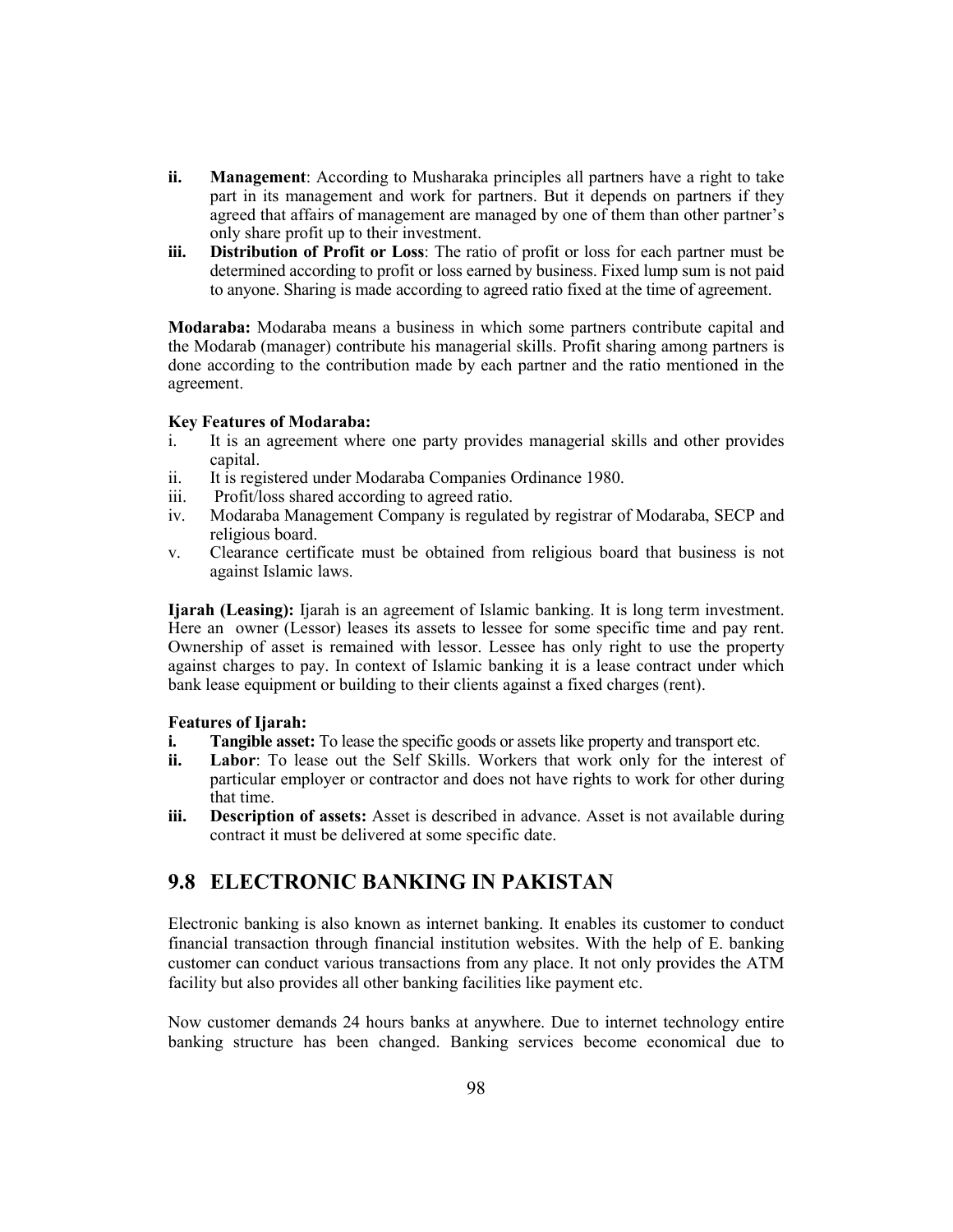technology. There is a saving time and money by using E. banking. Online banking facility has been provided by large number of commercial bank. All banks provides number of facilities to attract customer. The banks are quite aware the changing needs of customers. They realize that if they compete they shall provide facilities of electronic banking to their customers.

#### **Forms of E-Banking:**

#### **i. Internet Banking:**

It refers to the provision of funds receipts and payments services through internet on the particular website of the bank. In this age of IT, almost all commercial banks have developed the interactive websites for facilitating customers to access their accounts through website from their homes and make desired transactions in online mode.

#### **ii. Mobile App Based Banking:**

Mobile application-based banking is modern concept of digital banking in which a specialized mobile application is developed and customers can install that application on their mobile phones. This application enables the customers to access their accounts from their mobiles and receipts and payments can be made through this mode.

#### **iii. Phone Banking:**

Phone banking enables customers to access their accounts from mobiles through special interfaces developed with the help of telecom companies. It is relatively older concept than the app-based banking and majority of banks are now shifting their digital operations towards app-based mobile banking discussed above.

# **iv. ATM:**

The Automated Teller Machines (ATM) are used for many banking services. Usually installed at bank branches and shopping malls, these machines disburse cash to the desired customers and funds can be transferred through them in an easy way.

#### **Benefits of Electronic Banking:**

Internet banking is also called online or home banking. It is started with the use of proprietary software. Following are the advantages of electronic banking.

- **i. Reduction of Paperwork:** Generally, banking work is paper based. Electronic banking has reduced the use of paper resulting in lower costs.
- **ii. Time Saving:** By using electronic banking, time and cost of customer is saved. Burden of work on bank employees are reduces which increases their productivity.
- **iii. Number of Customer Increased:** Electronic banking is expanding due to modern technology. It attracts large number of customer as it offers ease and less costly.
- **iv. Checking of Balance**: Every customer can check its account balance by sitting at home and can make payment through internet banking without visiting the banks.